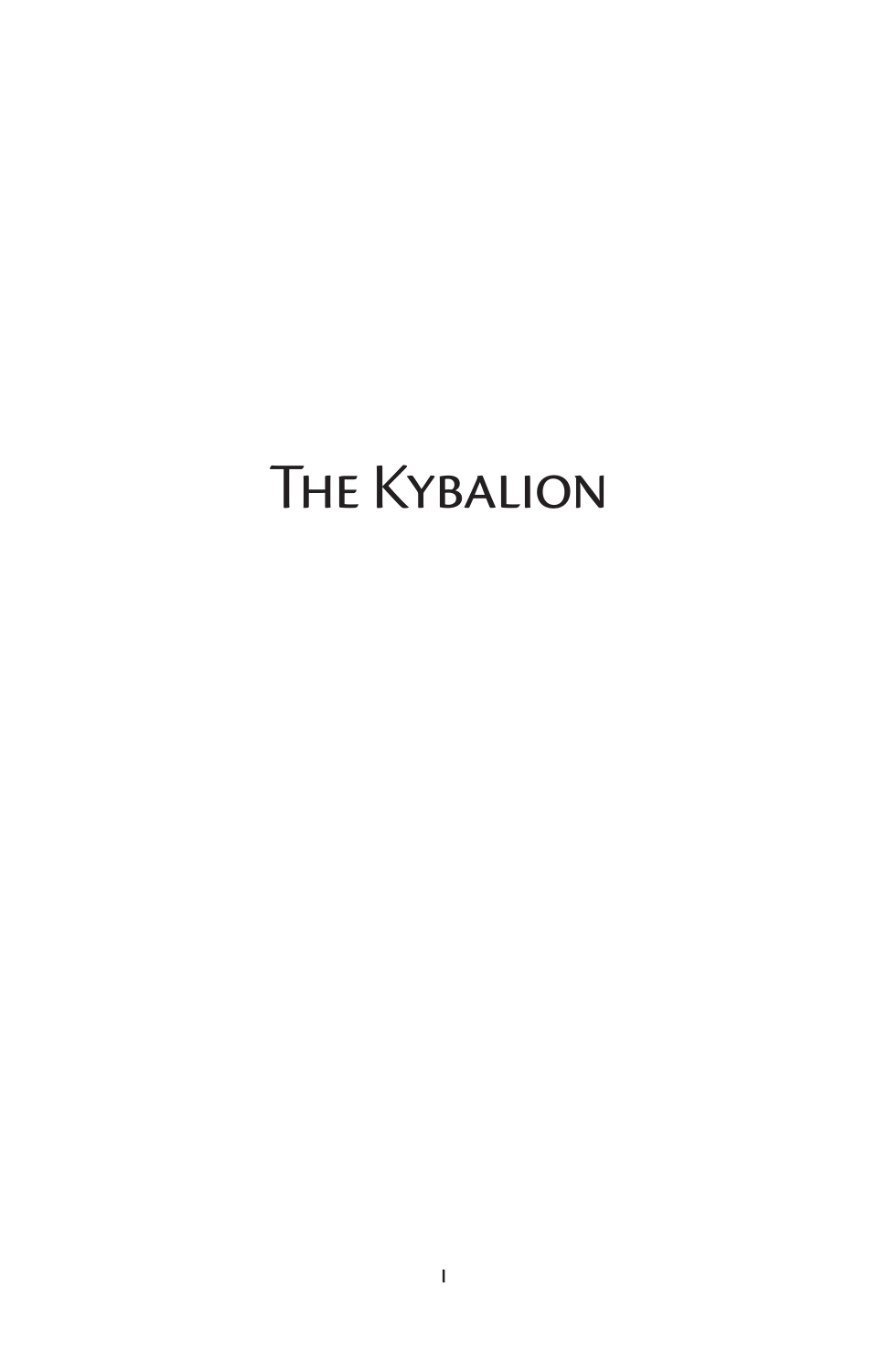The Kybalion

# WRITINGS

The Kybalion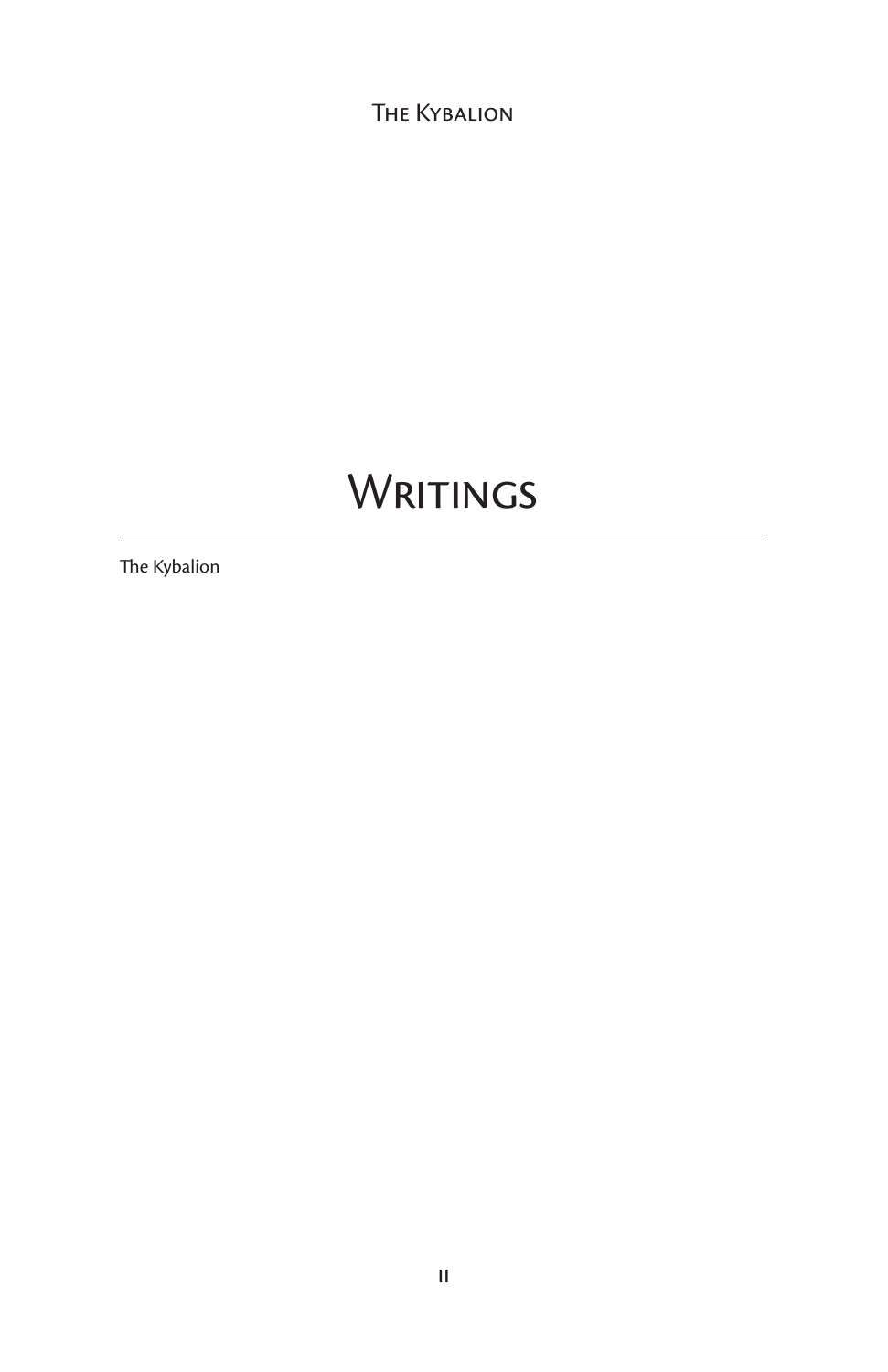### A Study of The Hermetic Philosophy of

### Ancient Egypt and Greece

1908

Three Initiates (1862–1932)

信 YOGEBOOKS: HOLLISTER, MO 2013:09:06:13:27:37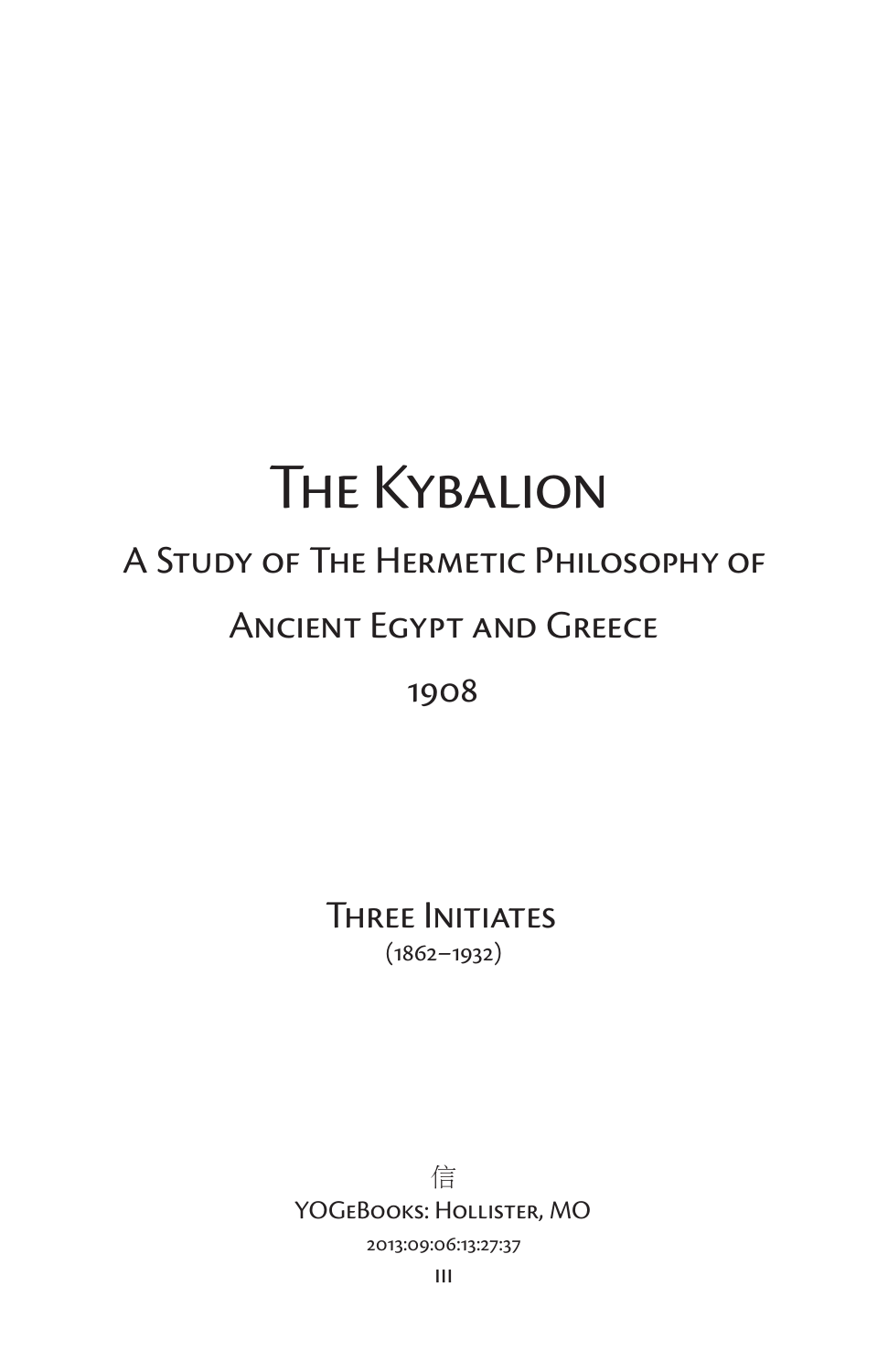The Kybalion

# **COPYRIGHT**

YOGeBooks by Roger L. Cole, Hollister, MO 65672 © 2010 YOGeBooks by Roger L. Cole All rights reserved. Electronic edition published 2010

isbn: 978‑1‑61183‑080‑4 (pdf) isbn: 978‑1‑61183‑081‑1 (epub)

[www.yogebooks.com](http://www.yogebooks.com)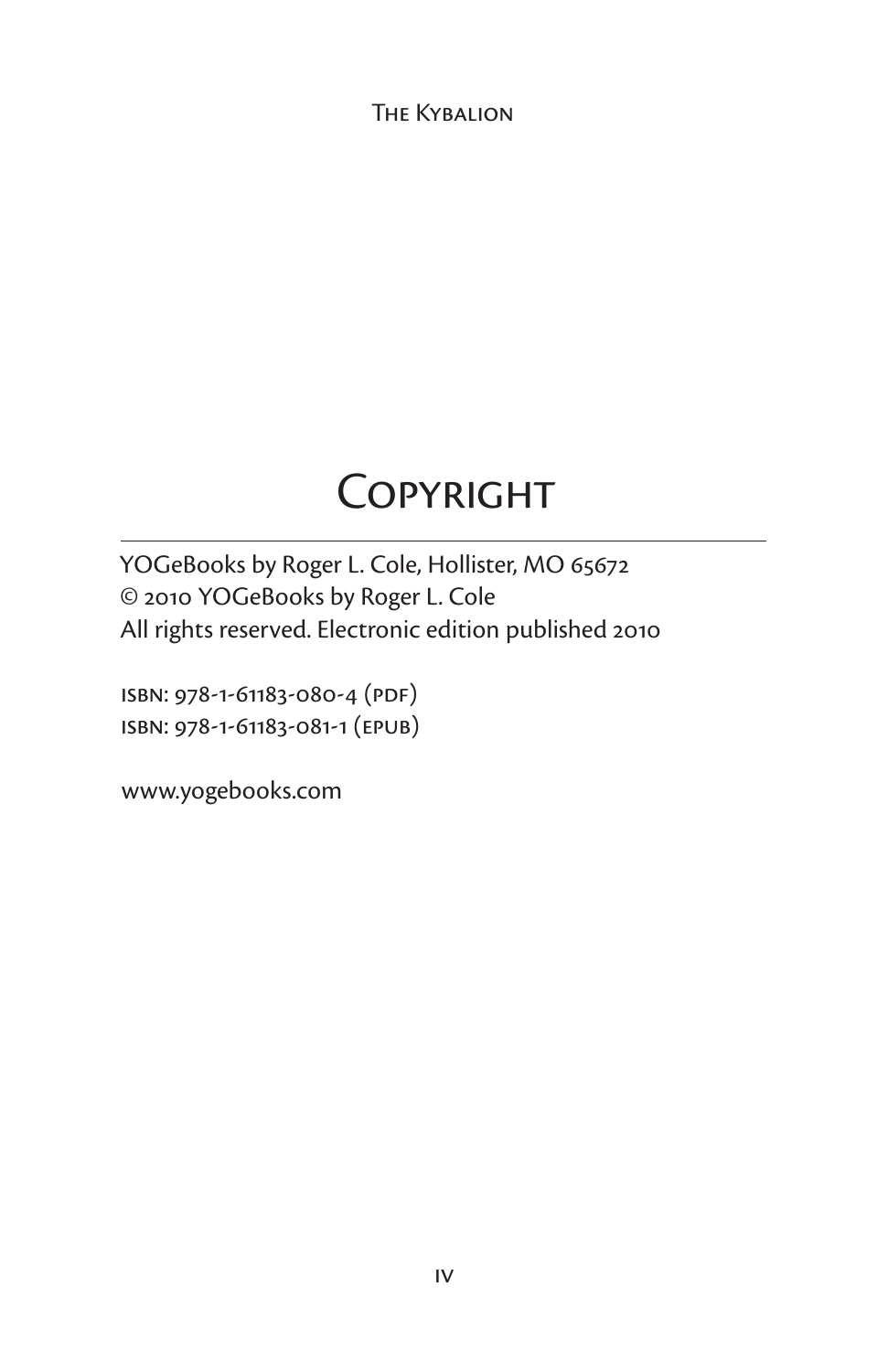## DEDICATION.

To Hermes Trismegistus known by the ancient Egyptians as "the great great" and "master of masters" this little volume of Hermetic Teachings is reverently dedicated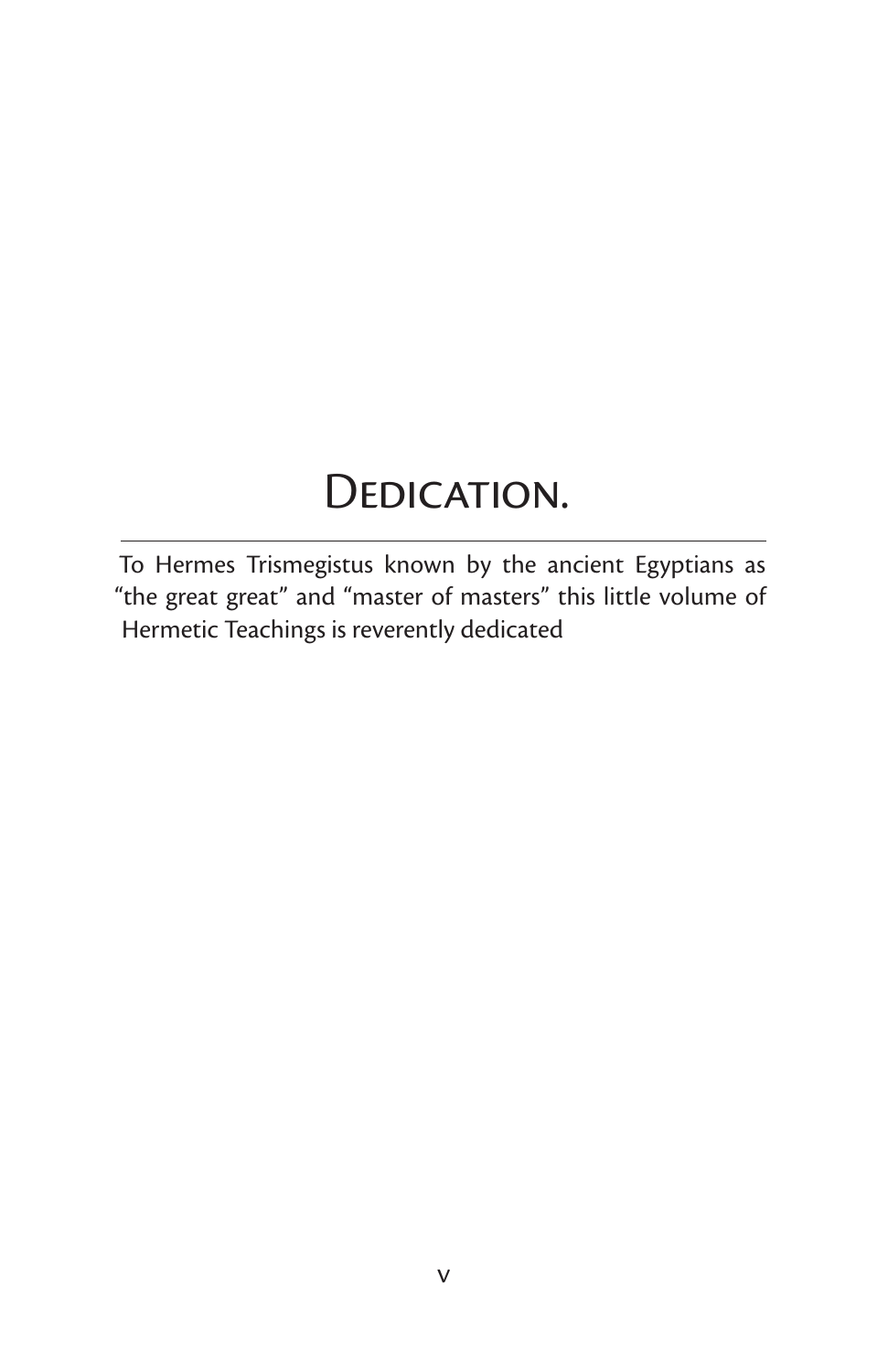The Kybalion

# Epigraph.

"The lips of wisdom are closed, except to the ears of understanding."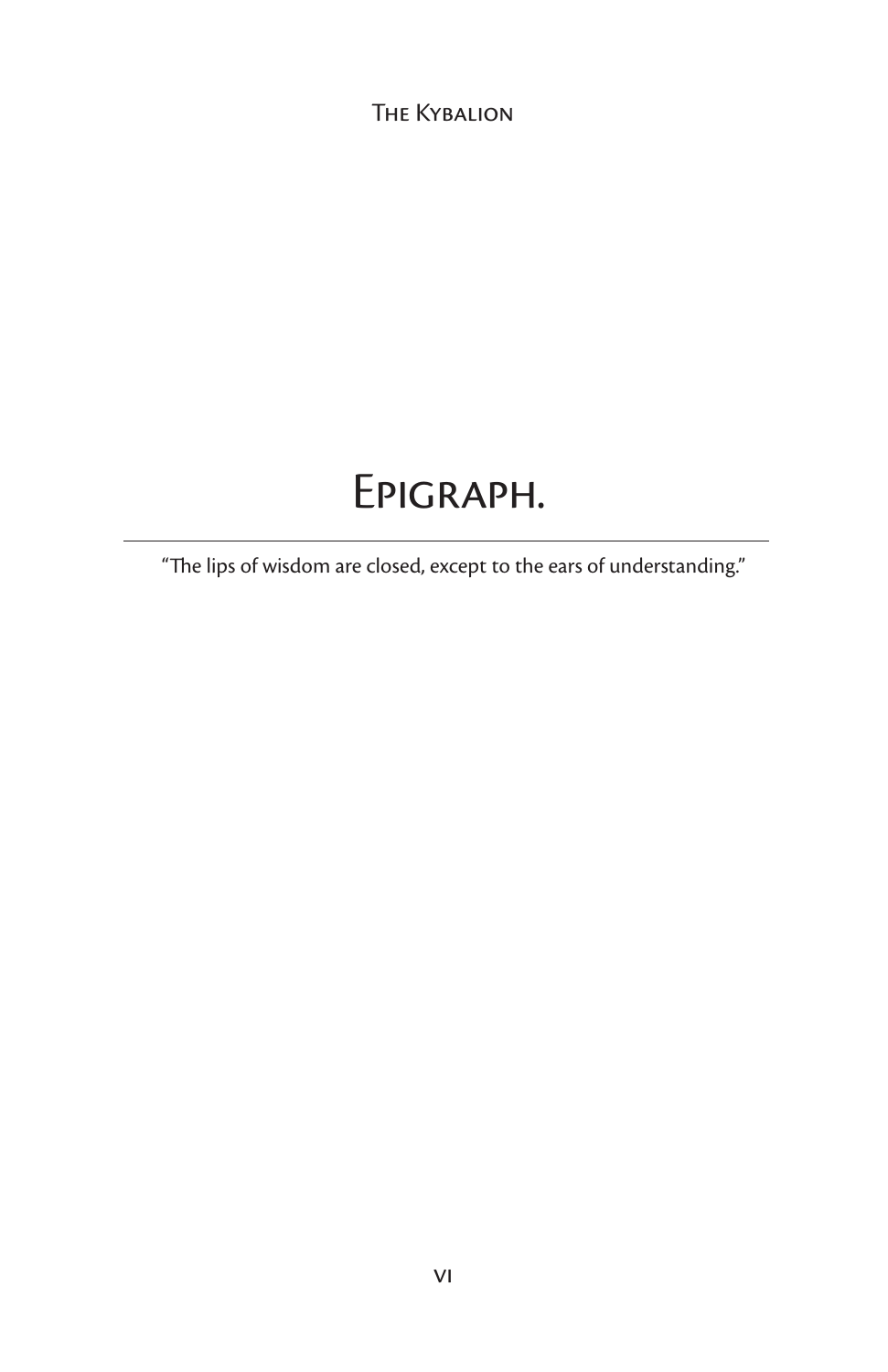# **CONTENTS**

| Chapter II.  The Seven Hermetic Principles.  |
|----------------------------------------------|
|                                              |
|                                              |
|                                              |
|                                              |
|                                              |
| Chapter VIII.  The Planes of Correspondence. |
|                                              |
|                                              |
|                                              |
|                                              |
|                                              |
|                                              |
|                                              |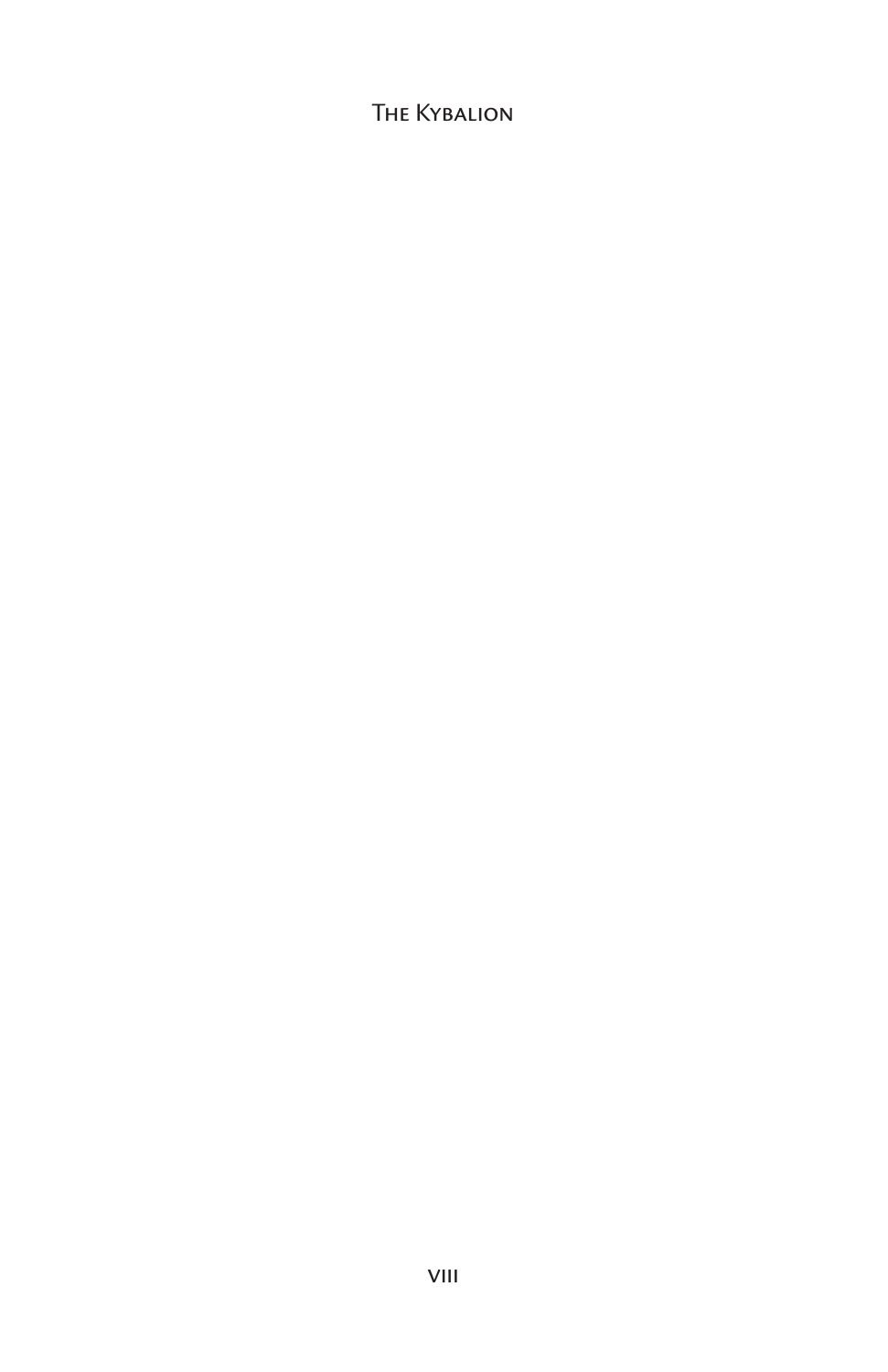## Introduction.

E TAKE great pleasure in presenting to the attention of students and investigators of the Secret Doctrines this little work based upon the world‑old Hermetic Teachings. There has been so little written upon this subject, notwithstanding the countless references to the Teachings in the many works upon occultism, that the many earnest searchers after the Arcane Truths will doubtless welcome the appearance of the present volume.

The purpose of this work is not the enunciation of any special philosophy or doctrine, but rather is to give to the students a statement of the Truth that will serve to reconcile the many bits of occult knowledge that they may have acquired, but which are apparently opposed to each other and which often serve to discourage and disgust the beginner in the study. Our intent is not to erect a new Temple of Knowledge, but rather to place in the hands of the student a Master‑Key with which he may open the many inner doors in the Temple of Mystery through the main portals he has already entered.

There is no portion of the occult teachings possessed by the world which have been so closely guarded as the fragments of the Hermetic Teachings which have come down to us over the tens of centuries which have elapsed since the lifetime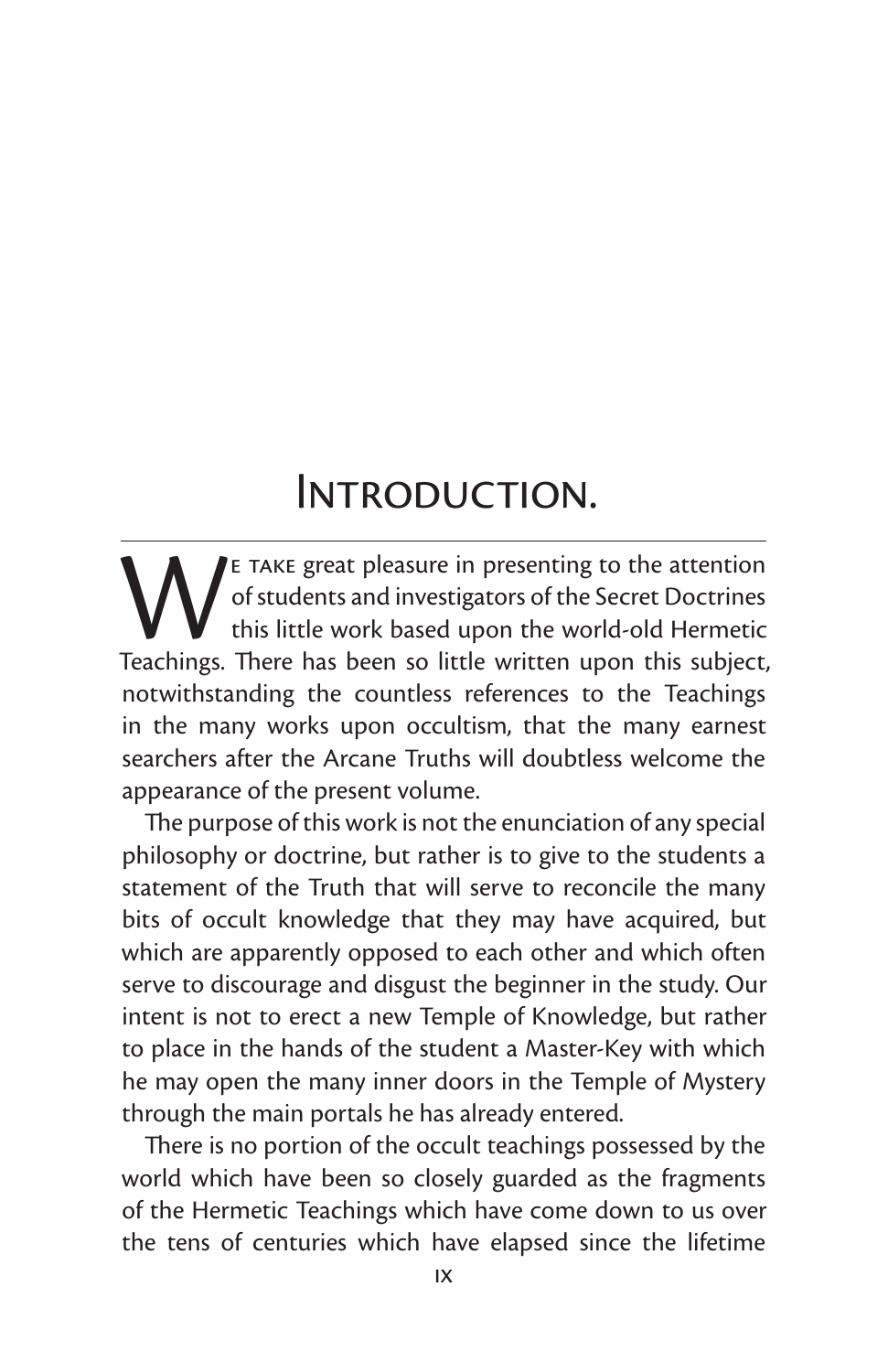of its great founder, Hermes Trismegistus, the "scribe of the gods," who dwelt in old Egypt in the days when the present race of men was in its infancy. Contemporary with Abraham, and, if the legends be true, an instructor of that venerable sage, Hermes was, and is, the Great Central Sun of Occultism, whose rays have served to illumine the countless teachings which have been promulgated since his time. All the fundamental and basic teachings embedded in the esoteric teachings of every race may be traced back to Hermes. Even the most ancient teachings of India undoubtedly have their roots in the original Hermetic Teachings.

From the land of the Ganges many advanced occultists wandered to the land of Egypt, and sat at the feet of the Master. From him they obtained the Master-Key which explained and reconciled their divergent views, and thus the Secret Doctrine was firmly established. From other lands also came the learned ones, all of whom regarded Hermes as the Master of Masters, and his influence was so great that in spite of the many wanderings from the path on the part of the centuries of teachers in these different lands, there may still be found a certain basic resemblance and correspondence which underlies the many and often quite divergent theories entertained and taught by the occultists of these different lands today. The student of Comparative Religions will be able to perceive the influence of the Hermetic Teachings in every religion worthy of the name, now known to man, whether it be a dead religion or one in full vigor in our own times. There is always a certain correspondence in spite of the contradictory features, and the Hermetic Teachings act as the Great Reconciler.

The lifework of Hermes seems to have been in the direction of planting the great Seed‑Truth which has grown and blossomed in so many strange forms, rather than to establish a school of philosophy which would dominate the world's thought. But, nevertheless, the original truths taught by him have been kept intact in their original purity by a few men in each age,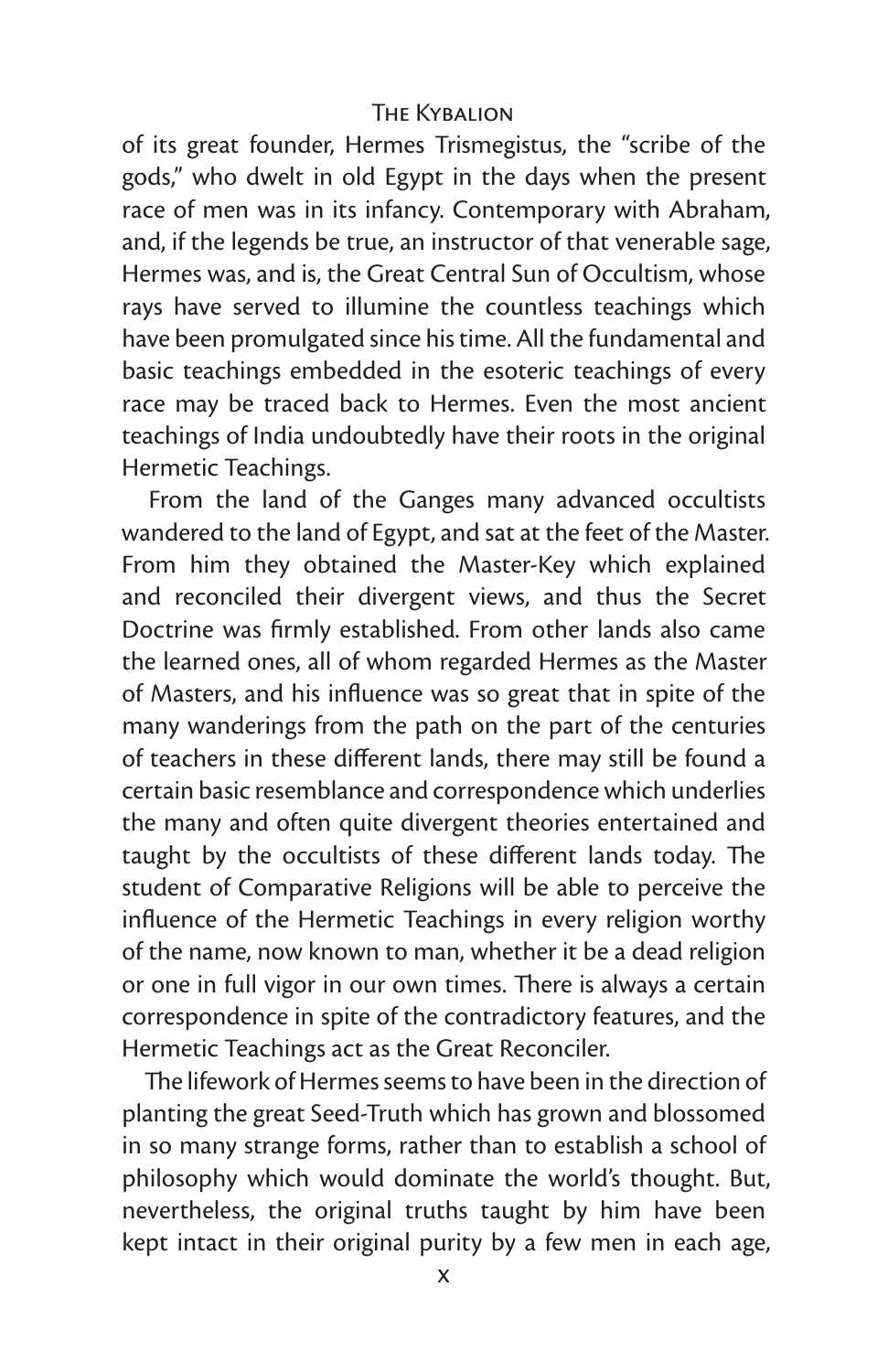#### **INTRODUCTION**

who, refusing great numbers of half-developed students and followers, followed the Hermetic custom and reserved their truth for the few who were ready to comprehend and master it. From lip to ear the truth has been handed down among the few. There have always been a few Initiates in each generation, in the various lands of the earth, who kept alive the sacred flame of the Hermetic Teachings, and such have always been willing to use their lamps to re‑light the lesser lamps of the outside world, when the light of truth grew dim, and clouded by reason of neglect, and when the wicks became clogged with foreign matter. There were always a few to tend faithfully the altar of the Truth, upon which was kept alight the Perpetual Lamp of Wisdom. These men devoted their lives to the labor of love which the poet has so well stated in his lines:

"O, let not the flame die out! Cherished age after age in its dark cavern—in its holy temples cherished. Fed by pure ministers of love let not the flame die out!"

These men have never sought popular approval, nor numbers of followers. They are indifferent to these things, for they know how few there are in each generation who are ready for the truth, or who would recognize it if it were presented to them. They reserve the "strong meat for men," while others furnish the "milk for babes." They reserve their pearls of wisdom for the few elect, who recognize their value and who wear them in their crowns, instead of casting them before the materialistic vulgar swine, who would trample them in the mud and mix them with their disgusting mental food. But still these men have never forgotten or overlooked the original teachings of Hermes, regarding the passing on of the words of truth to those ready to receive it, which teaching is stated in The Kybalion as follows: "Where fall the footsteps of the Master, the ears of those ready for his Teaching open wide." And again: "When the ears of the student are ready to hear, then cometh the lips to fill them with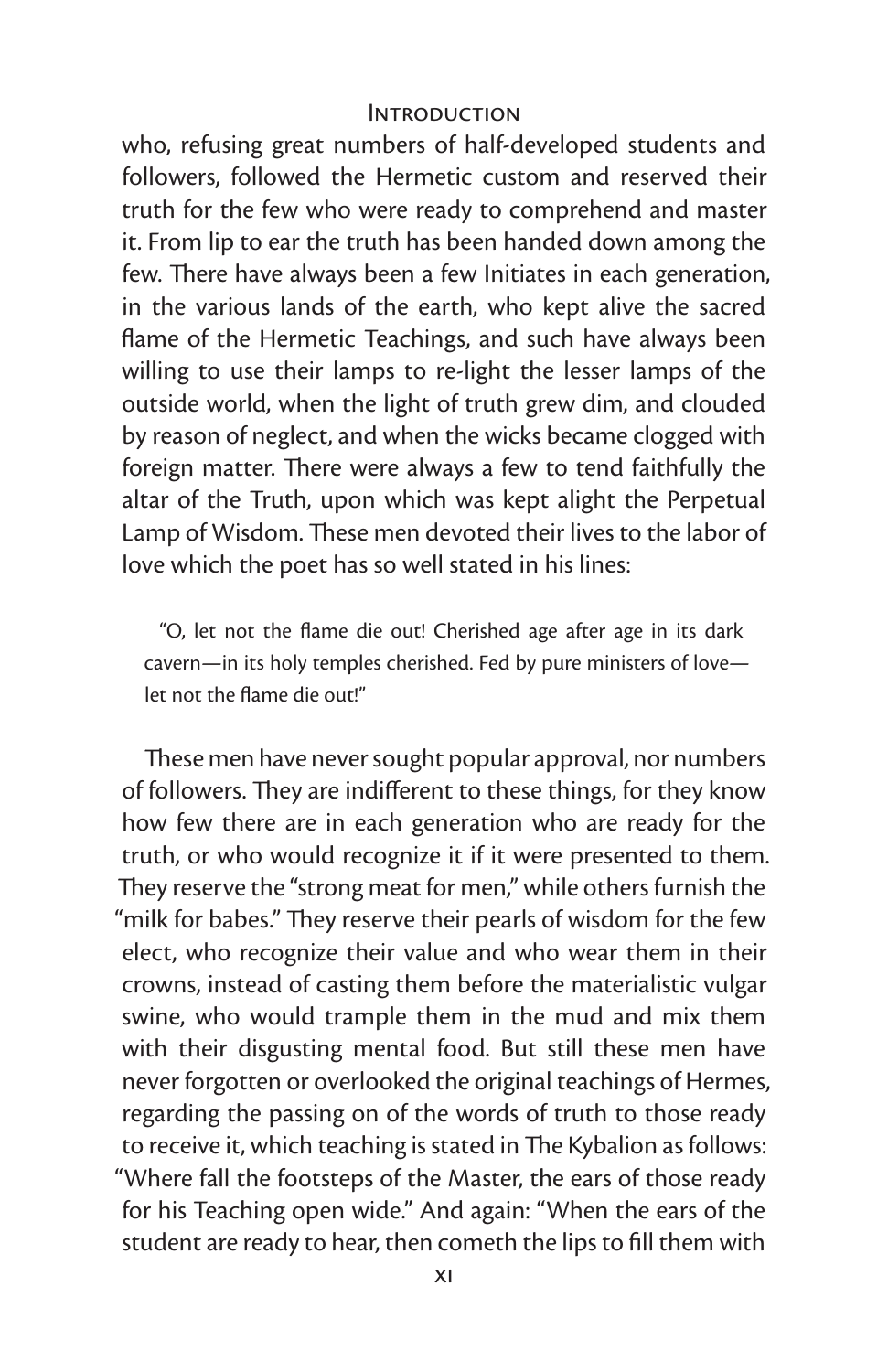wisdom." But their customary attitude has always been strictly in accordance with the other Hermetic aphorism, also in The Kybalion: "The lips of Wisdom are closed, except to the ears of Understanding."

There are those who have criticised this attitude of the Hermetists, and who have claimed that they did not manifest the proper spirit in their policy of seclusion and reticence. But a moment's glance back over the pages of history will show the wisdom of the Masters, who knew the folly of attempting to teach to the world that which it was neither ready or willing to receive. The Hermetists have never sought to be martyrs, and have, instead, sat silently aside with a pitying smile on their closed lips, while the "heathen raged noisily about them" in their customary amusement of putting to death and torture the honest but misguided enthusiasts who imagined that they could force upon a race of barbarians the truth capable of being understood only by the elect who had advanced along The Path.

And the spirit of persecution has not as yet died out in the land. There are certain Hermetic Teachings, which, if publicly promulgated, would bring down upon the teachers a great cry of scorn and revilement from the multitude, who would again raise the cry of "Crucify! Crucify."

In this little work we have endeavored to give you an idea of the fundamental teachings of The Kybalion, striving to give you the working Principles, leaving you to apply them yourselves, rather than attempting to work out the teaching in detail. If you are a true student, you will be able to work out and apply these Principles—if not, then you must develop yourself into one, for otherwise the Hermetic Teachings will be as "words, words, words" to you.

THE THREE INITIATES.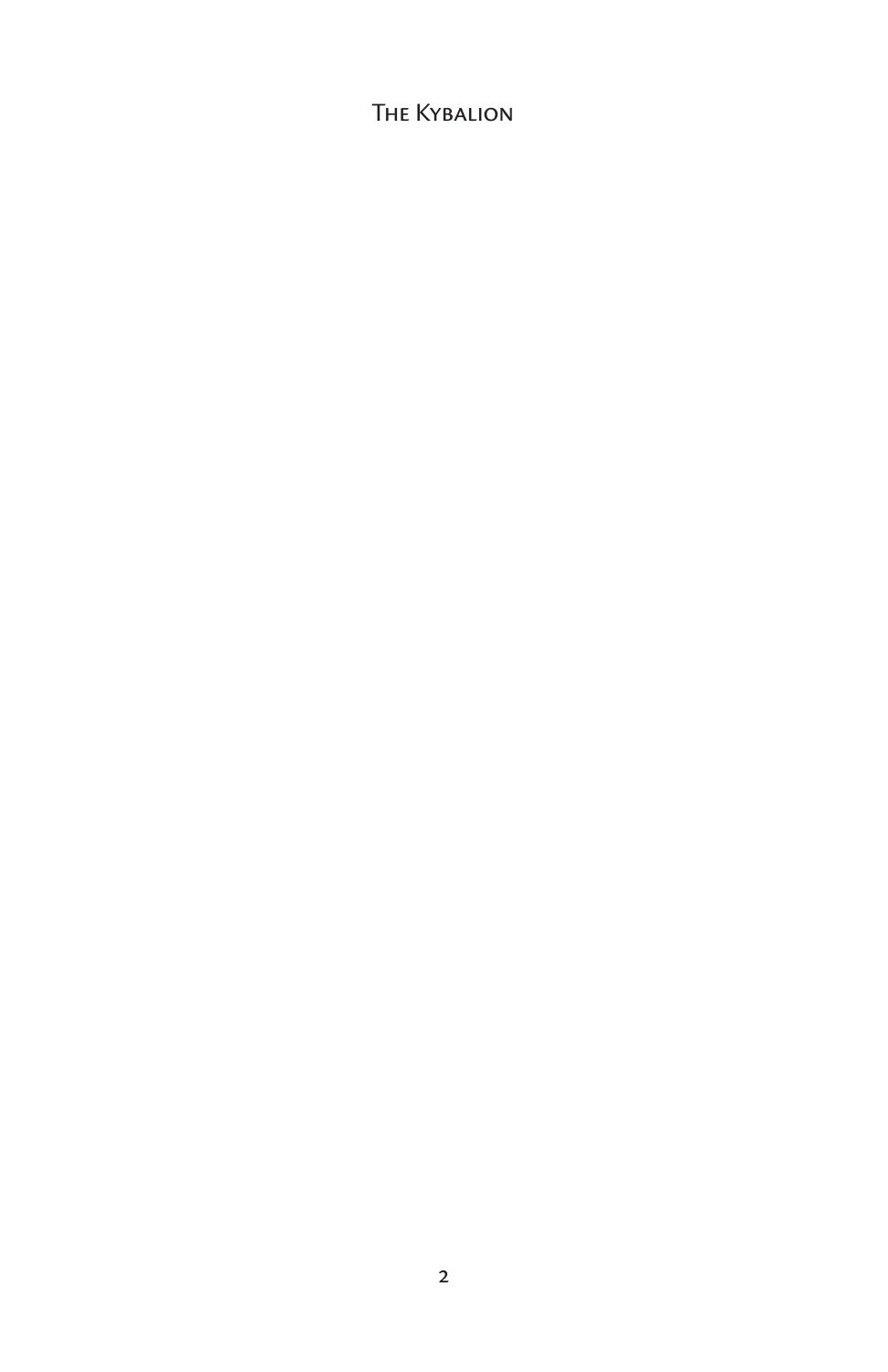#### Chapter I.

### <span id="page-14-0"></span>The Hermetic Philosophy.

"The lips of wisdom are closed, except to the ears of Understanding."— *The Kybalion*.

**FROM OLD Egypt have come the fundamental esoteric and occult teachings which have so strongly influenced the philosophies of all races, nations and peoples, for several thousand years. Egypt, the home of the Pyramids and** ROM OLD Egypt have come the fundamental esoteric and occult teachings which have so strongly influenced the philosophies of all races, nations and peoples, for several Sphinx, was the birthplace of the Hidden Wisdom and Mystic Teachings. From her Secret Doctrine all nations have borrowed. India, Persia, Chaldea, Medea, China, Japan, Assyria, ancient Greece and Rome, and other ancient countries partook liberally at the feast of knowledge which the Hierophants and Masters of the Land of Isis so freely provided for those who came prepared to partake of the great store of Mystic and Occult Lore which the masterminds of that ancient land had gathered together.

In ancient Egypt dwelt the great Adepts and Masters who have never been surpassed, and who seldom have been equaled, during the centuries that have taken their processional flight since the days of the Great Hermes. In Egypt was located the Great Lodge of Lodges of the Mystics. At the doors of her Temples entered the Neophytes who afterward, as Hierophants,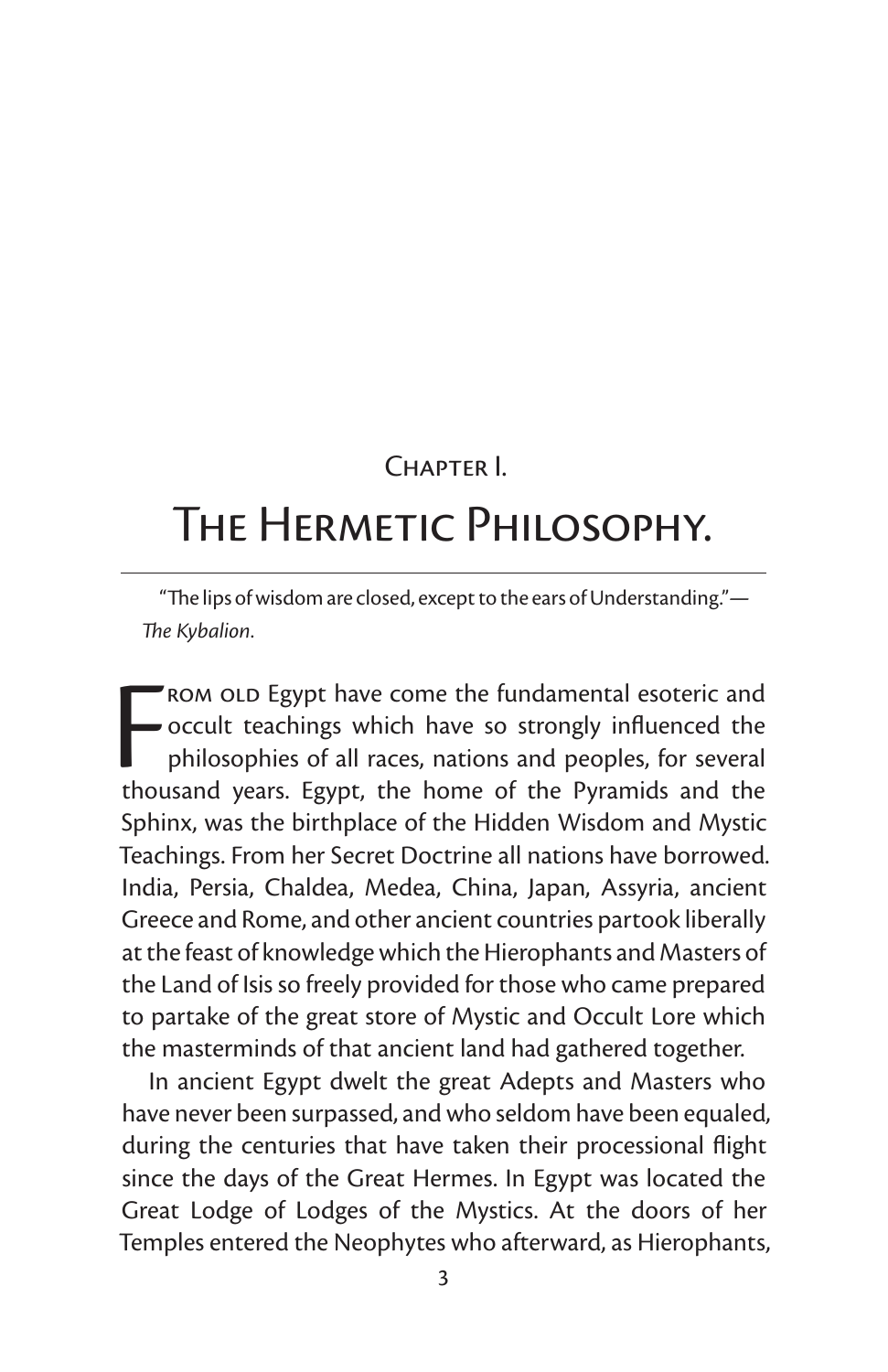Adepts, and Masters, traveled to the four corners of the earth, carrying with them the precious knowledge which they were ready, anxious, and willing to pass on to those who were ready to receive the same. All students of the Occult recognize the debt that they owe to these venerable Masters of that ancient land.

But among these great Masters of Ancient Egypt there once dwelt one of whom Masters hailed as "The Master of Masters." This man, if "man" indeed he was, dwelt in Egypt in the earliest days. He was known as Hermes Trismegistus. He was the father of the Occult Wisdom; the founder of Astrology; the discoverer of Alchemy. The details of his life story are lost to history, owing to the lapse of the years, though several of the ancient countries disputed with each other in their claims to the honor of having furnished his birthplace—and this thousands of years ago. The date of his sojourn in Egypt, in that his last incarnation on this planet, is not now known, but it has been fixed at the early days of the oldest dynasties of Egypt—long before the days of Moses. The best authorities regard him as a contemporary of Abraham, and some of the Jewish traditions go so far as to claim that Abraham acquired a portion of his mystic knowledge from Hermes himself.

As the years rolled by after his passing from this plane of life (tradition recording that he lived three hundred years in the flesh), the Egyptians deified Hermes, and made him one of their gods, under the name of Thoth. Years after, the people of Ancient Greece also made him one of their many gods—calling him "Hermes, the god of Wisdom." The Egyptians revered his memory for many centuries—yes, tens of centuries—calling him "the Scribe of the Gods," and bestowing upon him, distinctively, his ancient title, "Trismegistus," which means "the thrice‑great"; "the great‑great"; "the greatest‑great"; etc. In all the ancient lands, the name of Hermes Trismegistus was revered, the name being synonymous with the "Fount of Wisdom."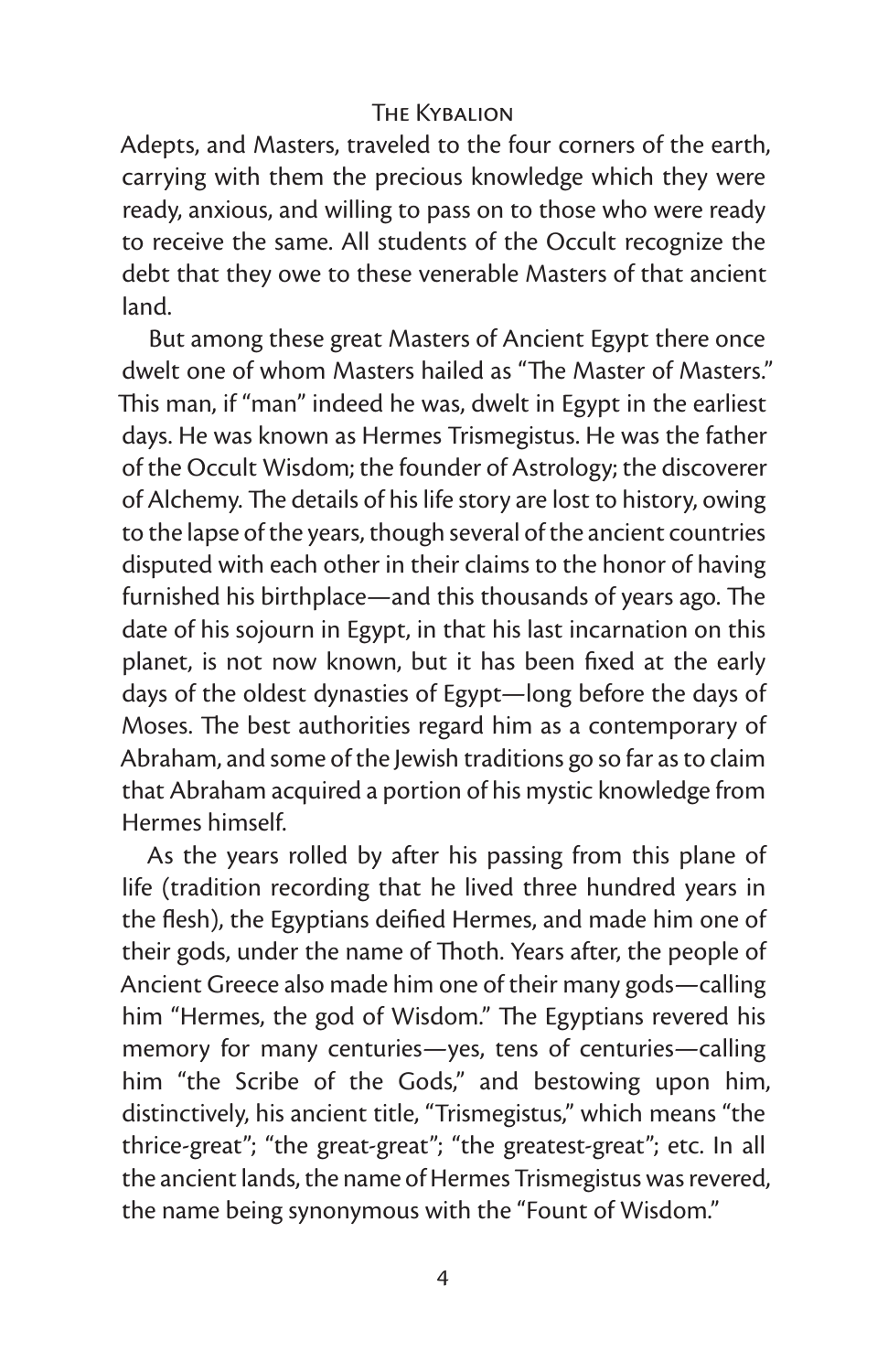#### The Hermetic Philosophy

Even to this day, we use the term "hermetic" in the sense of "secret"; "sealed so that nothing can escape"; etc., and this by reason of the fact that the followers of Hermes always observed the principle of secrecy in their teachings. They did not believe in "casting pearls before swine," but rather held to the teaching "milk for babes; meat for strong men," both of which maxims are familiar to readers of the Christian scriptures, but both of which had been used by the Egyptians for centuries before the Christian era.

And this policy of careful dissemination of the truth has always characterized the Hermetics, even unto the present day. The Hermetic Teachings are to be found in all lands, among all religions, but never identified with any particular country, nor with any particular religious sect. This because of the warning of the ancient teachers against allowing the Secret Doctrine to become crystallized into a creed. The wisdom of this caution is apparent to all students of history. The ancient occultism of India and Persia degenerated, and was largely lost, owing to the fact that the teachers became priests, and so mixed theology with the philosophy, the result being that the occultism of India and Persia has been gradually lost amidst the mass of religious superstition, cults, creeds and "gods." So it was with Ancient Greece and Rome. So it was with the Hermetic Teachings of the Gnostics and Early Christians, which were lost at the time of Constantine, whose iron hand smothered philosophy with the blanket of theology, losing to the Christian Church that which was its very essence and spirit, and causing it to grope throughout several centuries before it found the way back to its ancient faith, the indications apparent to all careful observers in this Twentieth Century being that the Church is now struggling to get back to its ancient mystic teachings.

But there were always a few faithful souls who kept alive the Flame, tending it carefully, and not allowing its light to become extinguished. And thanks to these staunch hearts, and fearless minds, we have the truth still with us. But it is not found in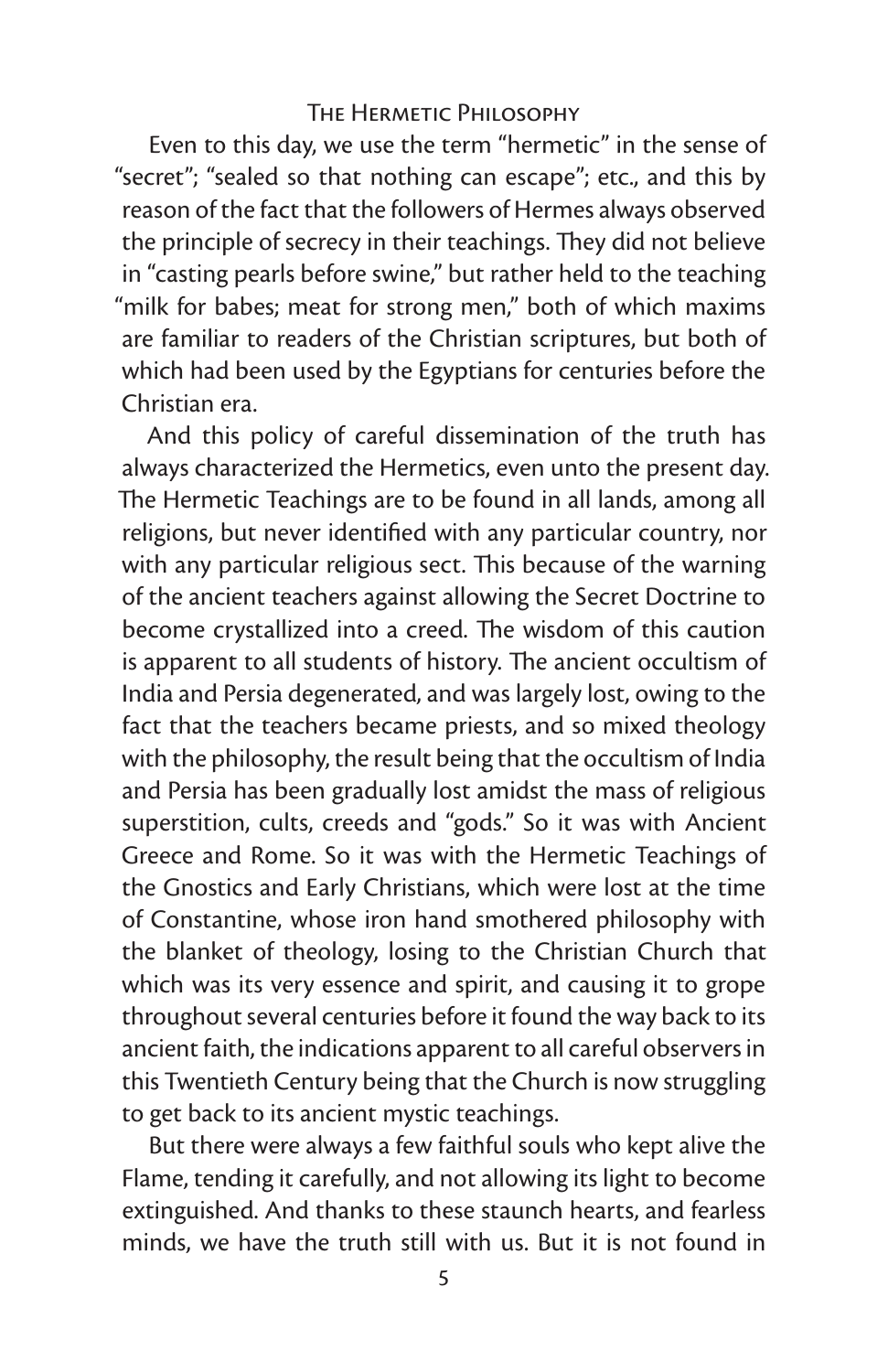books, to any great extent. It has been passed along from Master to Student; from Initiate to Hierophant; from lip to ear. When it was written down at all, its meaning was veiled in terms of alchemy and astrology, so that only those possessing the key could read it aright. This was made necessary in order to avoid the persecutions of the theologians of the Middle Ages, who fought the Secret Doctrine with fire and sword; stake, gibbet and cross. Even to this day there will be found but few reliable books on the Hermetic Philosophy, although there are countless references to it in many books written on various phases of Occultism. And yet, the Hermetic Philosophy is the only Master Key which will open all the doors of the Occult Teachings!

In the early days, there was a compilation of certain Basic Hermetic Doctrines, passed on from teacher to student, which was known as "The Kybalion," the exact significance and meaning of the term having been lost for several centuries. This teaching, however, is known to many to whom it has descended, from mouth to ear, on and on throughout the centuries. Its precepts have never been written down, or printed, so far as we know. It was merely a collection of maxims, axioms, and precepts, which were non-understandable to outsiders, but which were readily understood by students, after the axioms, maxims, and precepts had been explained and exemplified by the Hermetic Initiates to their Neophytes. These teachings really constituted the basic principles of "The Art of Hermetic Alchemy," which, contrary to the general belief, dealt in the mastery of Mental Forces, rather than Material Elements—the Transmutation of one kind of Mental Vibrations into others, instead of the changing of one kind of metal into another. The legends of the "Philosopher's Stone" which would turn base metal into Gold, was an allegory relating to Hermetic Philosophy, readily understood by all students of true Hermeticism.

In this little book, of which this is the First Lesson, we invite our students to examine into the Hermetic Teachings, as set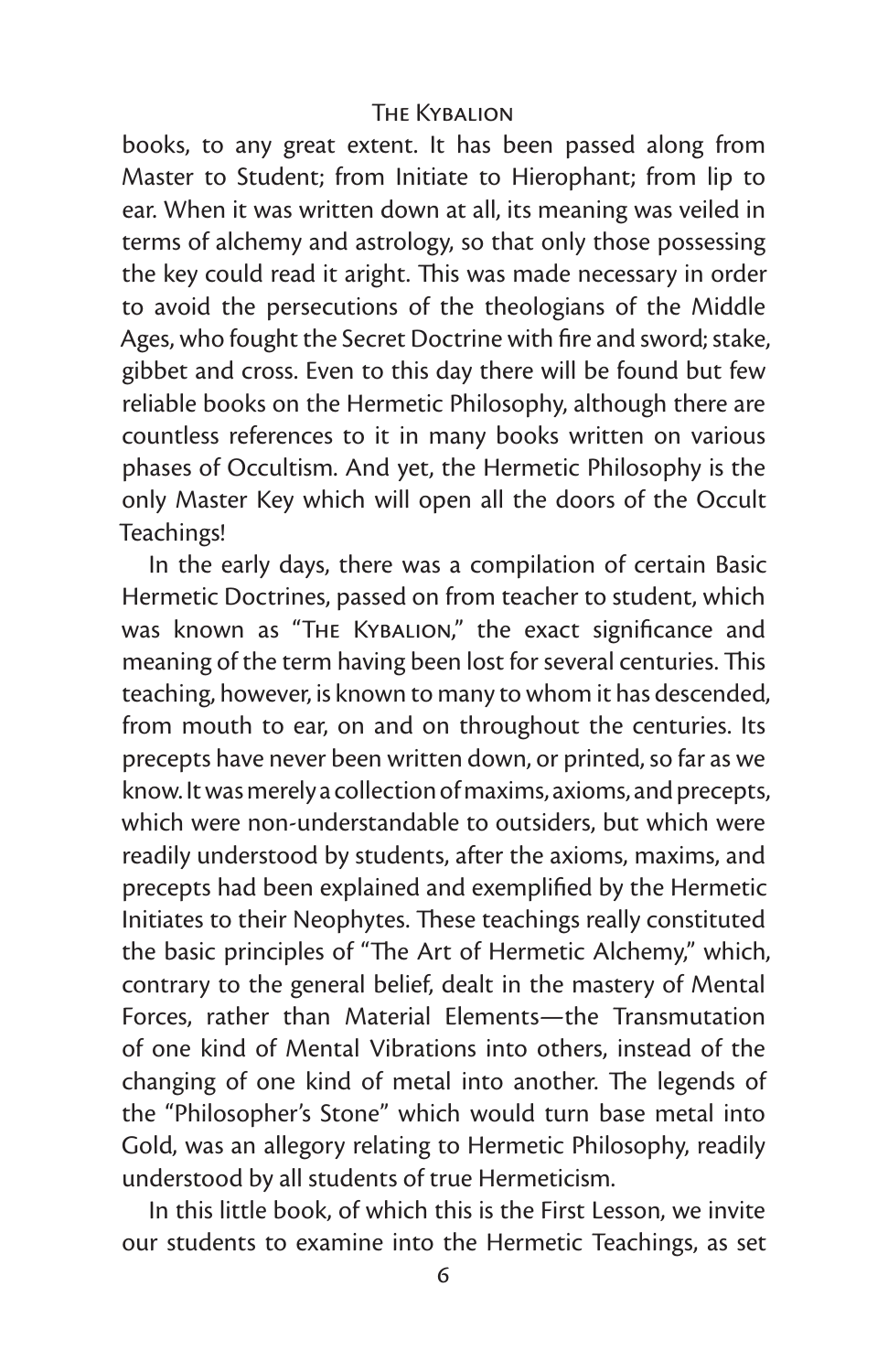#### The Hermetic Philosophy

forth in The Kybalion, and as explained by ourselves, humble students of the Teachings, who, while bearing the title of Initiates, are still students at the feet of Hermes, the Master. We herein give you many of the maxims, axioms and precepts of THE KYBALION accompanied by explanations and illustrations which we deem likely to render the teachings more easily comprehended by the modern student, particularly as the original text is purposely veiled in obscure terms.

The original maxims, axioms, and precepts of "The KYBALION" are printed herein, in quotation marks, the proper credit being given. Our own work is printed in the regular way, in the body of the work. We trust that the many students to whom we now offer this little work will derive as much benefit from the study of its pages as have the many who have gone on before, treading the same Path to Mastery throughout the centuries that have passed since the times of Hermes Trismegistus—the Master of Masters—the Great‑Great. In the words of "The Kybalion":

"Where fall the footsteps of the Master, the ears of those ready for his Teaching open wide."—*The Kybalion*.

"When the ears of the student are ready to hear, then cometh the lips to fill them with Wisdom."—*The Kybalion*.

So that according to the Teachings, the passage of this book to those ready for the instruction will attract the attention of such as are prepared to receive the Teaching. And, likewise, when the pupil is ready to receive the truth, then will this little book come to him, or her. Such is The Law. The Hermetic Principle of Cause and Effect, in its aspect of The Law of Attraction, will bring lips and ear together—pupil and book in company. So mote it be!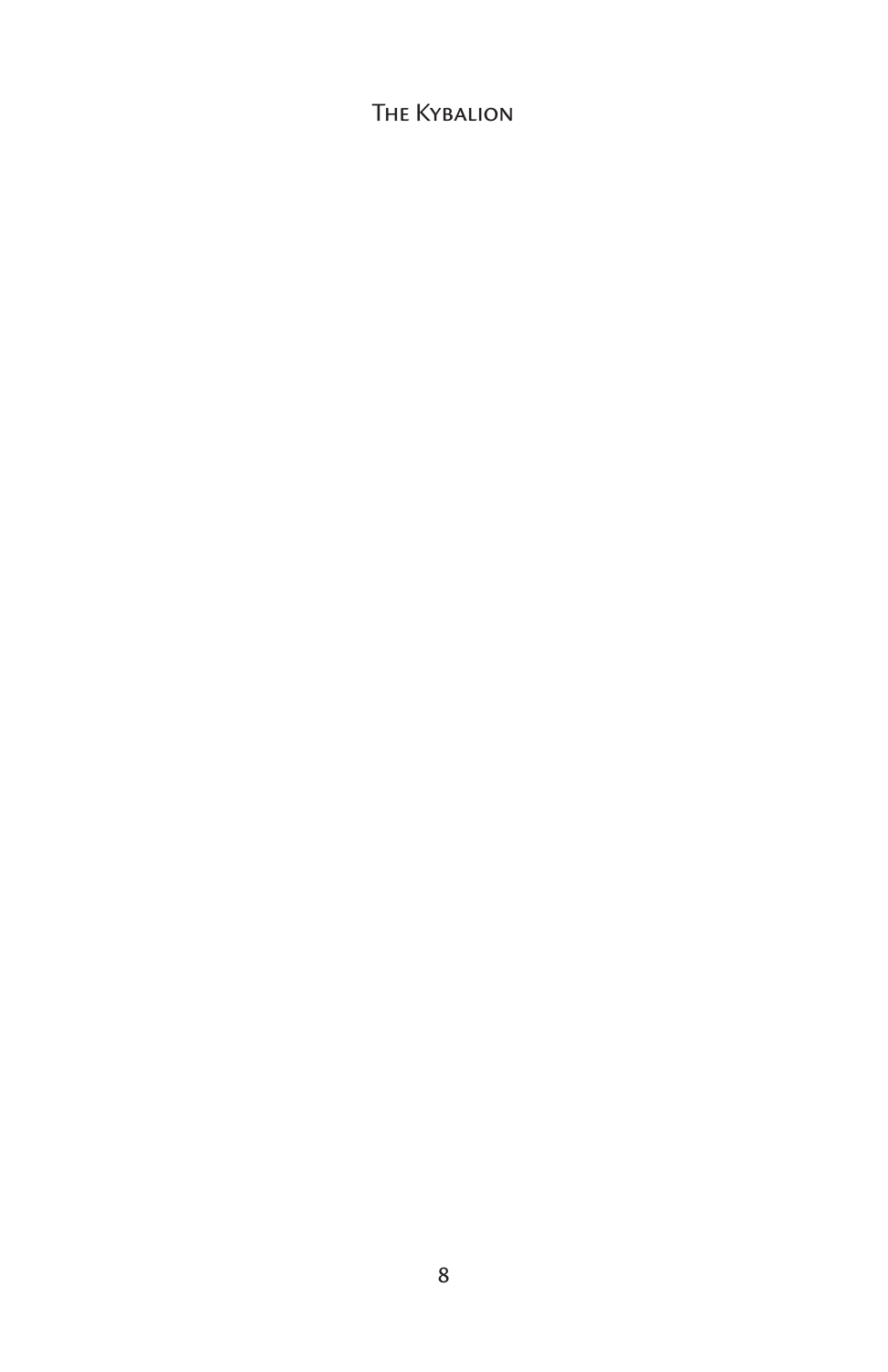#### Chapter II.

# <span id="page-20-0"></span>The Seven Hermetic Principles.

"The Principles of Truth are Seven; he who knows these, understandingly, possesses the Magic Key before whose touch all the Doors of the Temple fly open."—*The Kybalion*.

THE SEVEN Hermetic Principles, upon which the entire Hermetic Philosophy is based, are as follows:

I. The Principle of Mentalism. II. The Principle of Correspondence. III. The Principle of Vibration. IV. The Principle of Polarity. V. The Principle of Rhythm. VI. The Principle of Cause and Effect. VII. The Principle of Gender.

These Seven Principles will be discussed and explained as we proceed with these lessons. A short explanation of each, however, may as well be given at this point.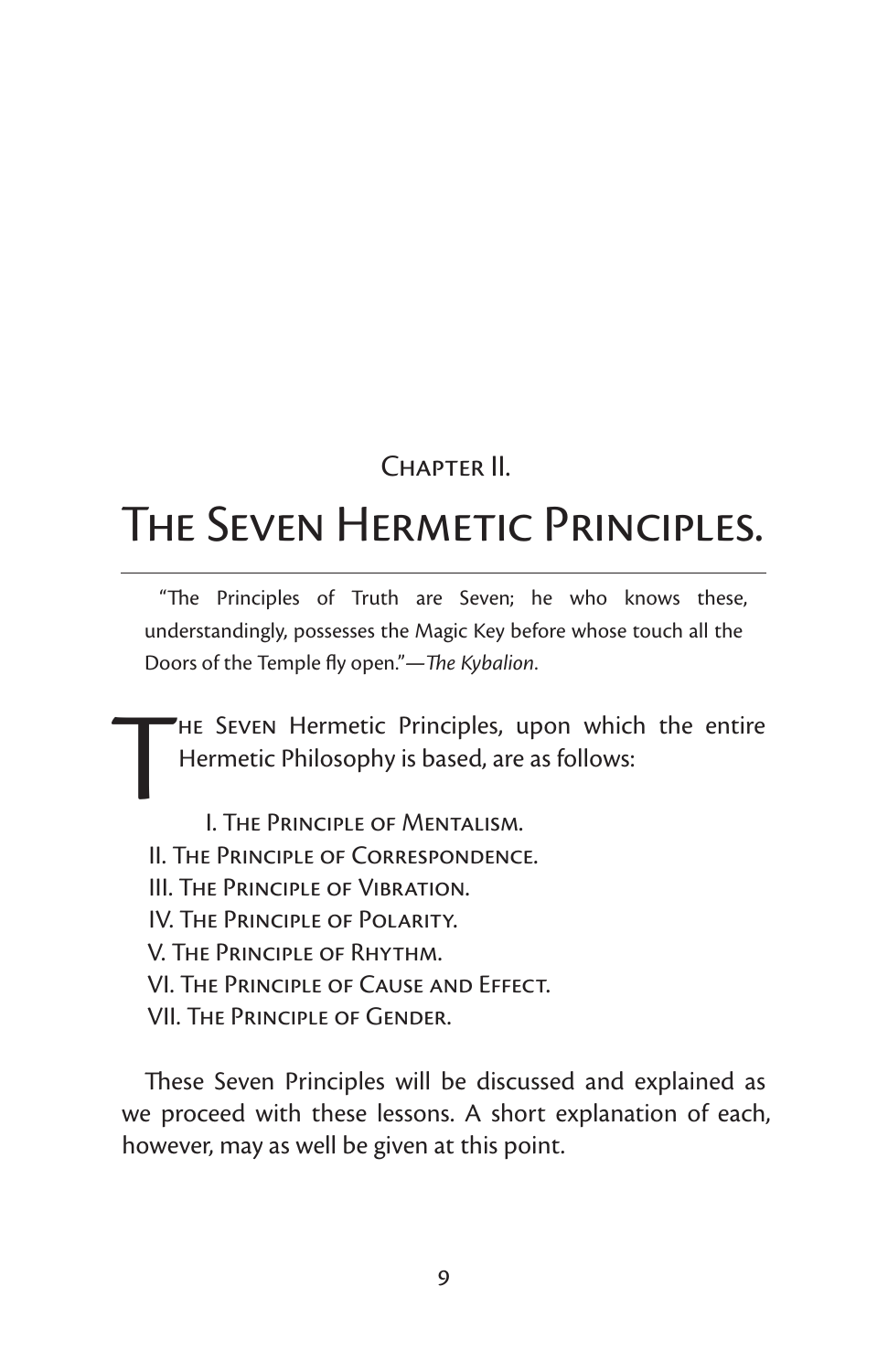#### The Kybalion I. The Principle of Mentalism.

"The All is Mind; The Universe is Mental."—*The Kybalion*.

This Principle embodies the truth that "All is Mind." It explains that The All (which is the Substantial Reality underlying all the outward manifestations and appearances which we know under the terms of "The Material Universe"; the "Phenomena of Life"; "Matter"; "Energy"; and, in short, all that is apparent to our material senses) is SPIRIT, which in itself is UNKNOWABLE and UNDEFINABLE, but which may be considered and thought of as An Universal, Infinite, Living Mind. It also explains that all the phenomenal world or universe is simply a Mental Creation of The All, subject to the Laws of Created Things, and that the universe, as a whole, and in its parts or units, has its existence in the Mind of The All, in which Mind we "live and move and have our being." This Principle, by establishing the Mental Nature of the Universe, easily explains all of the varied mental and psychic phenomena that occupy such a large portion of the public attention, and which, without such explanation, are non-understandable and defy scientific treatment. An understanding of this great Hermetic Principle of Mentalism enables the individual to readily grasp the laws of the Mental Universe, and to apply the same to his well-being and advancement. The Hermetic Student is enabled to apply intelligently the great Mental Laws, instead of using them in a haphazard manner. With the Master‑Key in his possession, the student may unlock the many doors of the mental and psychic temple of knowledge, and enter the same freely and intelligently. This Principle explains the true nature of "Energy," "Power," and "Matter," and why and how all these are subordinate to the Mastery of Mind. One of the old Hermetic Masters wrote, long ages ago: "He who grasps the truth of the Mental Nature of the Universe is well advanced on The Path to Mastery." And these words are as true to‑day as at the time they were first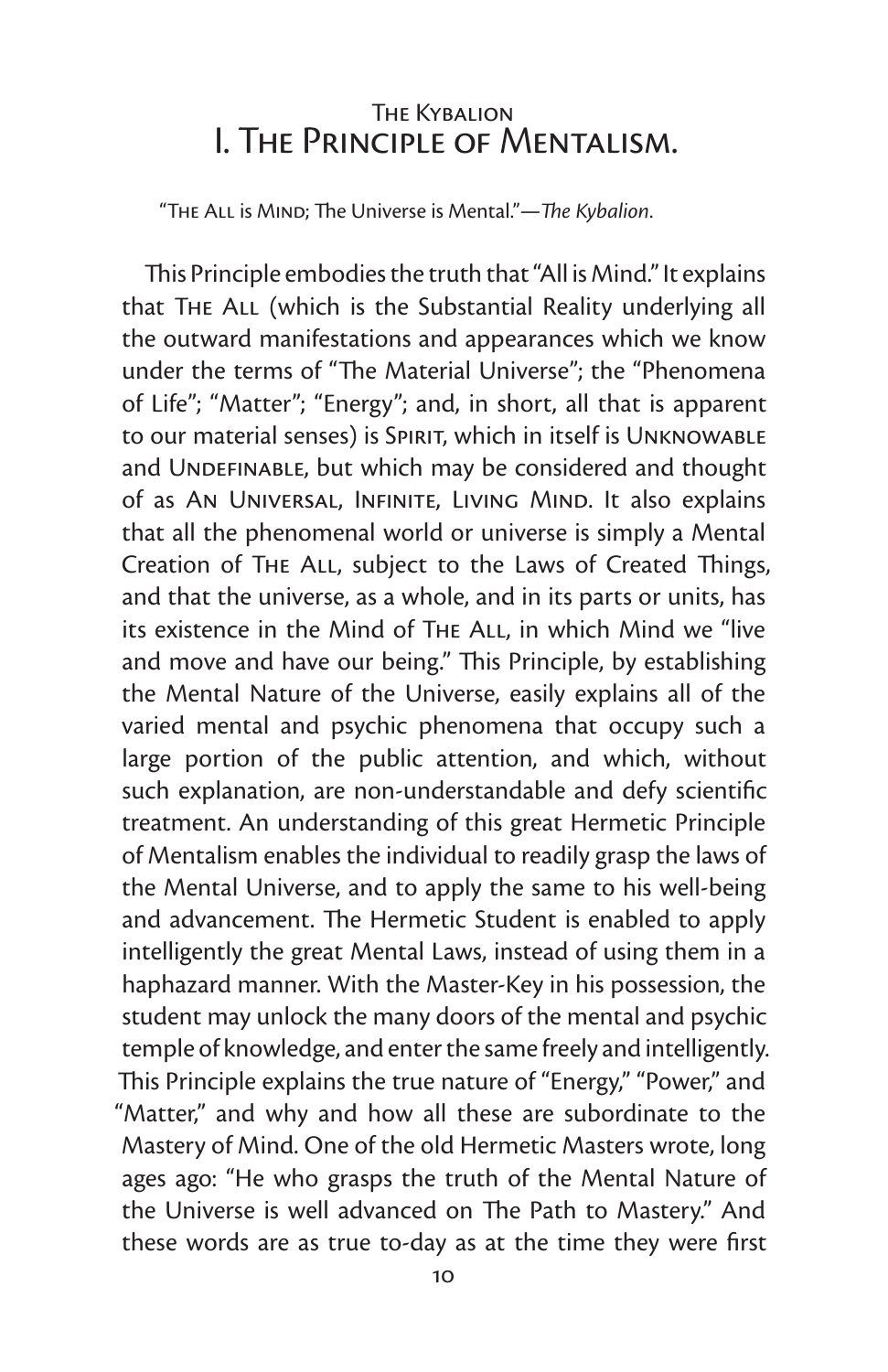The Seven Hermetic Principles written. Without this Master-Key, Mastery is impossible, and the student knocks in vain at the many doors of The Temple.

### II. The Principle of Correspondence.

"As above, so below; as below, so above."—*The Kybalion*.

This Principle embodies the truth that there is always a Correspondence between the laws and phenomena of the various planes of Being and Life. The old Hermetic axiom ran in these words: "As above, so below; as below, so above." And the grasping of this Principle gives one the means of solving many a dark paradox, and hidden secret of Nature. There are planes beyond our knowing, but when we apply the Principle of Correspondence to them we are able to understand much that would otherwise be unknowable to us. This Principle is of universal application and manifestation, on the various planes of the material, mental, and spiritual universe—it is an Universal Law. The ancient Hermetists considered this Principle as one of the most important mental instruments by which man was able to pry aside the obstacles which hid from view the Unknown. Its use even tore aside the Veil of Isis to the extent that a glimpse of the face of the goddess might be caught. Just as a knowledge of the Principles of Geometry enables man to measure distant suns and their movements, while seated in his observatory, so a knowledge of the Principle of Correspondence enables Man to reason intelligently from the Known to the Unknown. Studying the monad, he understands the archangel.

### III. The Principle of Vibration.

"Nothing rests; everything moves; everything vibrates."—*The Kybalion*.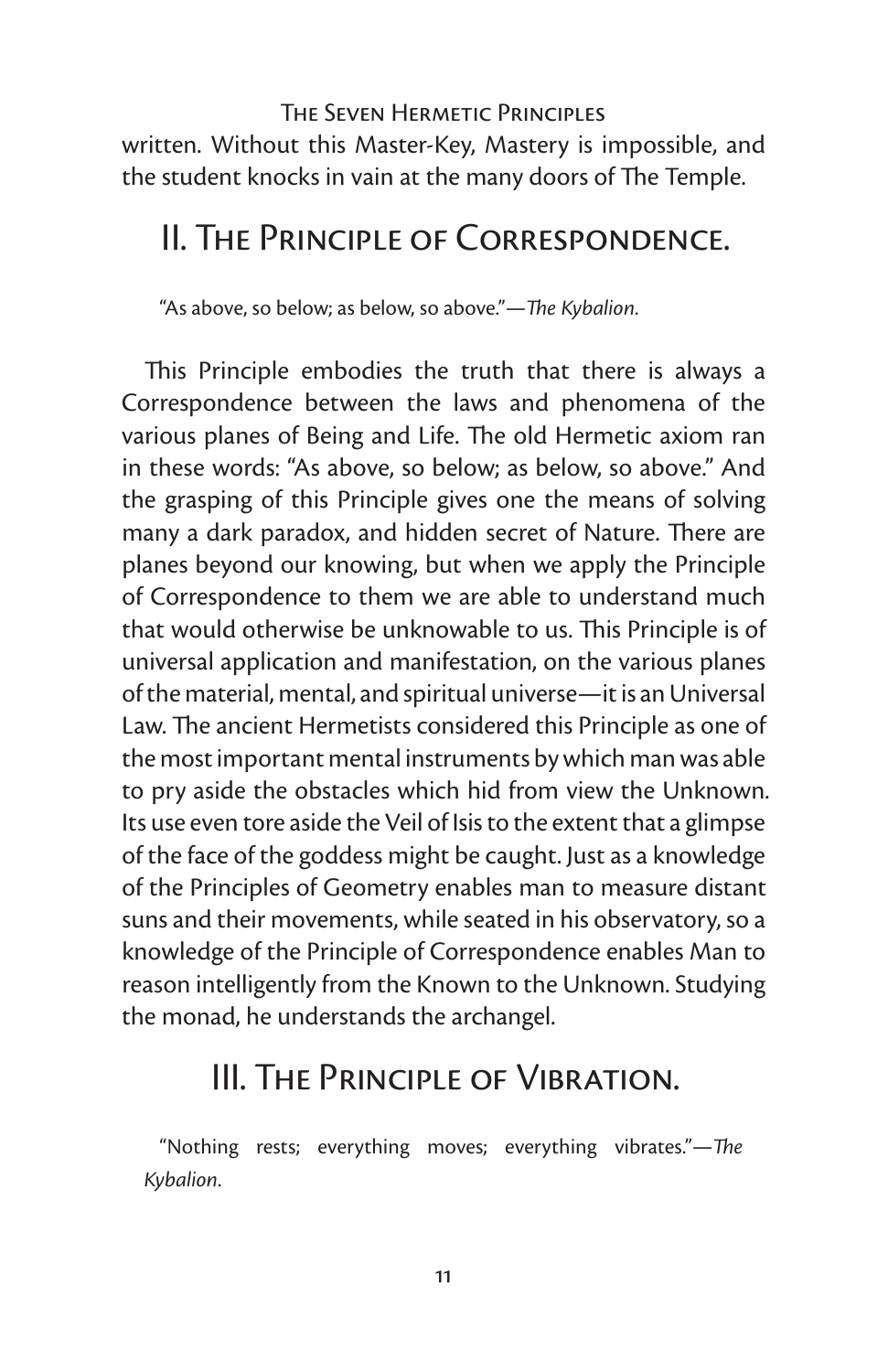This Principle embodies the truth that "everything is in motion"; "everything vibrates"; "nothing is at rest"; facts which Modern Science endorses, and which each new scientific discovery tends to verify. And yet this Hermetic Principle was enunciated thousands of years ago, by the Masters of Ancient Egypt. This Principle explains that the differences between different manifestations of Matter, Energy, Mind, and even Spirit, result largely from varying rates of Vibration. From The All, which is Pure Spirit, down to the grossest form of Matter, all is in vibration—the higher the vibration, the higher the position in the scale. The vibration of Spirit is at such an infinite rate of intensity and rapidity that it is practically at rest—just as a rapidly moving wheel seems to be motionless. And at the other end of the scale, there are gross forms of matter whose vibrations are so low as to seem at rest. Between these poles, there are millions upon millions of varying degrees of vibration. From corpuscle and electron, atom and molecule, to worlds and universes, everything is in vibratory motion. This is also true on the planes of energy and force (which are but varying degrees of vibration); and also on the mental planes (whose states depend upon vibrations); and even on to the spiritual planes. An understanding of this Principle, with the appropriate formulas, enables Hermetic students to control their own mental vibrations as well as those of others. The Masters also apply this Principle to the conquering of Natural phenomena, in various ways. "He who understands the Principle of Vibration, has grasped the sceptre of power," says one of the old writers.

### IV. The Principle of Polarity.

"Everything is Dual; everything has poles; everything has its pair of opposites; like and unlike are the same; opposites are identical in nature, but different in degree; extremes meet; all truths are but half-truths; all paradoxes may be reconciled."—*The Kybalion*.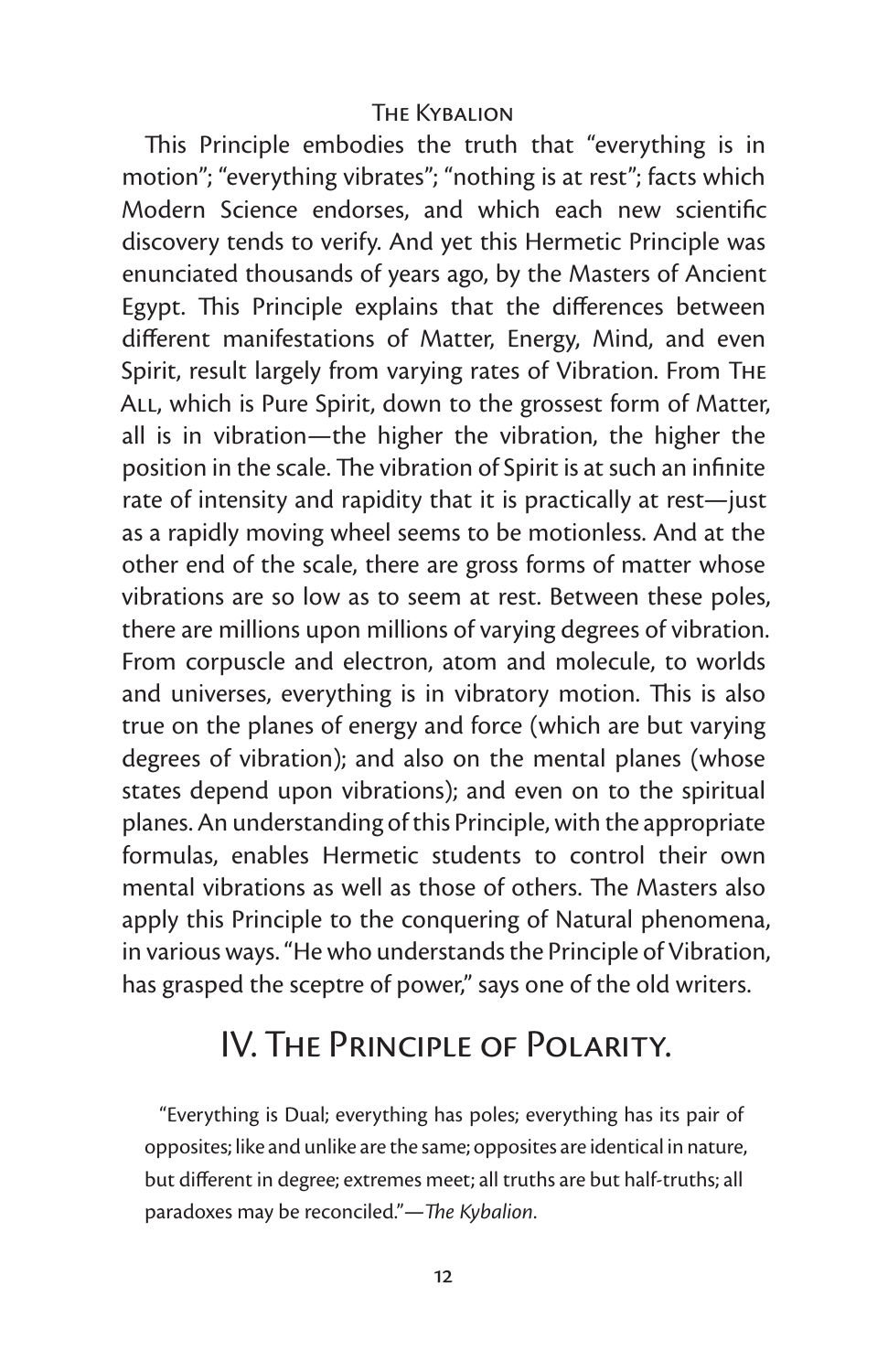#### The Seven Hermetic Principles

This Principle embodies the truth that "everything is dual"; "everything has two poles"; "everything has its pair of opposites," all of which were old Hermetic axioms. It explains the old paradoxes, that have perplexed so many, which have been stated as follows: "Thesis and antithesis are identical in nature, but different in degree"; "opposites are the same, differing only in degree"; "the pairs of opposites may be reconciled"; "extremes meet"; "everything is and isn't, at the same time"; "all truths are but half-truths"; "every truth is half-false"; "there are two sides to everything," etc., etc., etc. It explains that in everything there are two poles, or opposite aspects, and that "opposites" are really only the two extremes of the same thing, with many varying degrees between them. To illustrate: Heat and Cold, although "opposites," are really the same thing, the differences consisting merely of degrees of the same thing. Look at your thermometer and see if you can discover where "heat" terminates and "cold" begins! There is no such thing as "absolute heat" or "absolute cold"—the two terms "heat" and "cold" simply indicate varying degrees of the same thing, and that "same thing" which manifests as "heat" and "cold" is merely a form, variety, and rate of Vibration. So "heat" and "cold" are simply the "two poles" of that which we call "Heat"—and the phenomena attendant thereupon are manifestations of the Principle of Polarity. The same Principle manifests in the case of "Light and Darkness," which are the same thing, the difference consisting of varying degrees between the two poles of the phenomena. Where does "darkness" leave off, and "light" begin? What is the difference between "Large and Small"? Between

"Hard and Soft"? Between "Black and White"? Between "Sharp and Dull"? Between "Noise and Quiet"? Between "High and Low"? Between "Positive and Negative"? The Principle of Polarity explains these paradoxes, and no other Principle can supersede it. The same Principle operates on the Mental Plane. Let us take a radical and extreme example—that of "Love and Hate," two mental states apparently totally different. And yet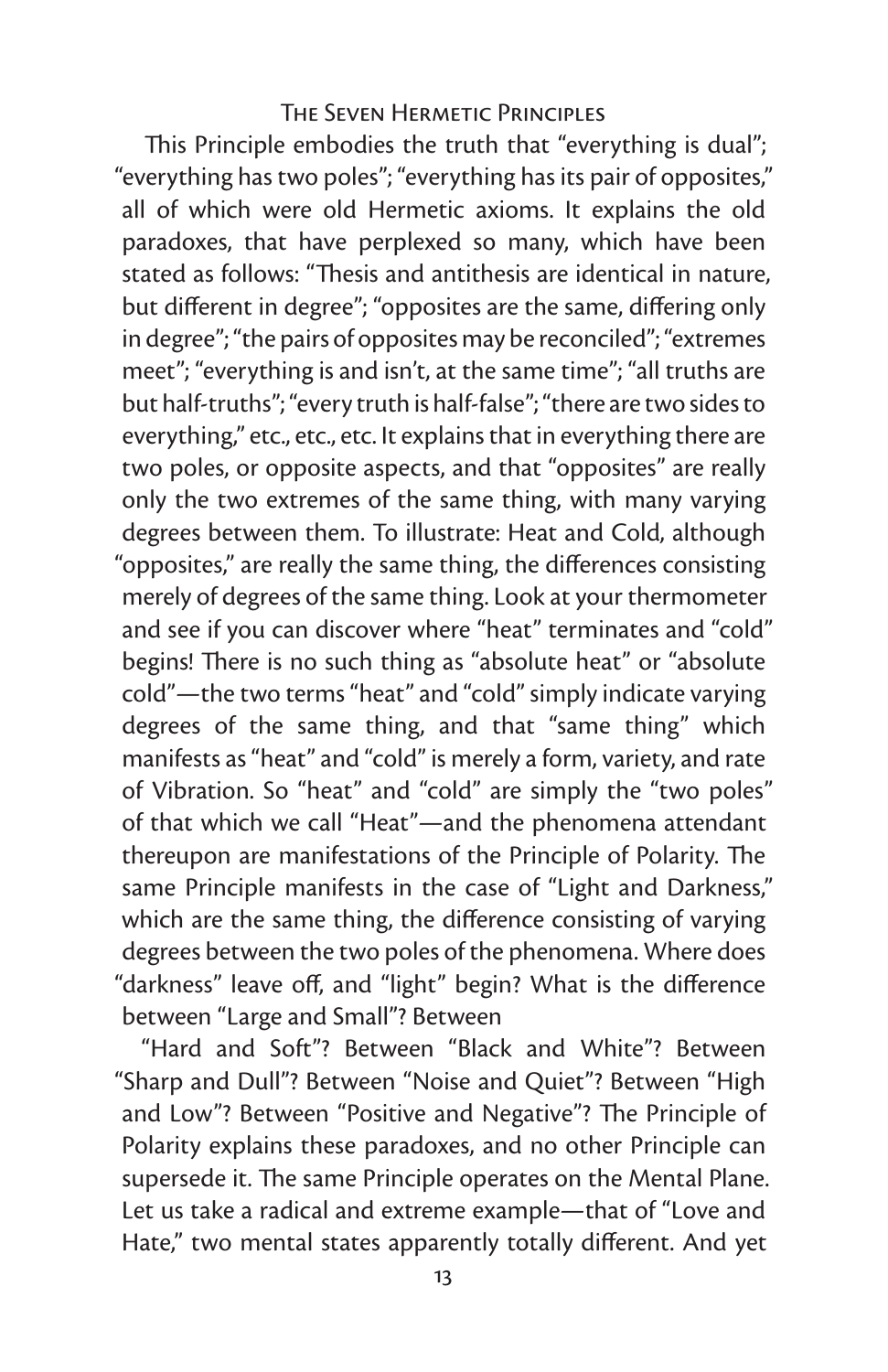there are degrees of Hate and degrees of Love, and a middle point in which we use the terms "Like or Dislike," which shade into each other so gradually that sometimes we are at a loss to know whether we "like" or "dislike" or "neither." And all are simply degrees of the same thing, as you will see if you will but think a moment. And, more than this (and considered of more importance by the Hermetists), it is possible to change the vibrations of Hate to the vibrations of Love, in one's own mind, and in the minds of others. Many of you, who read these lines, have had personal experiences of the involuntary rapid transition from Love to Hate, and the reverse, in your own case and that of others. And you will therefore realize the possibility of this being accomplished by the use of the Will, by means of the Hermetic formulas. "Good and Evil" are but the poles of the same thing, and the Hermetist understands the art of transmuting Evil into Good, by means of an application of the Principle of Polarity. In short, the "Art of Polarization" becomes a phase of "Mental Alchemy" known and practiced by the ancient and modern Hermetic Masters. An understanding of the Principle will enable one to change his own Polarity, as well as that of others, if he will devote the time and study necessary to master the art.

### V. The Principle of Rhythm.

"Everything flows, out and in; everything has its tides; all things rise and fall; the pendulum-swing manifests in everything; the measure of the swing to the right is the measure of the swing to the left; rhythm compensates."—*The Kybalion*.

This Principle embodies the truth that in everything there is manifested a measured motion, to and fro; a flow and inflow; a swing backward and forward; a pendulum‑like movement; a tide-like ebb and flow; a high-tide and low-tide; between the two poles which exist in accordance with the Principle of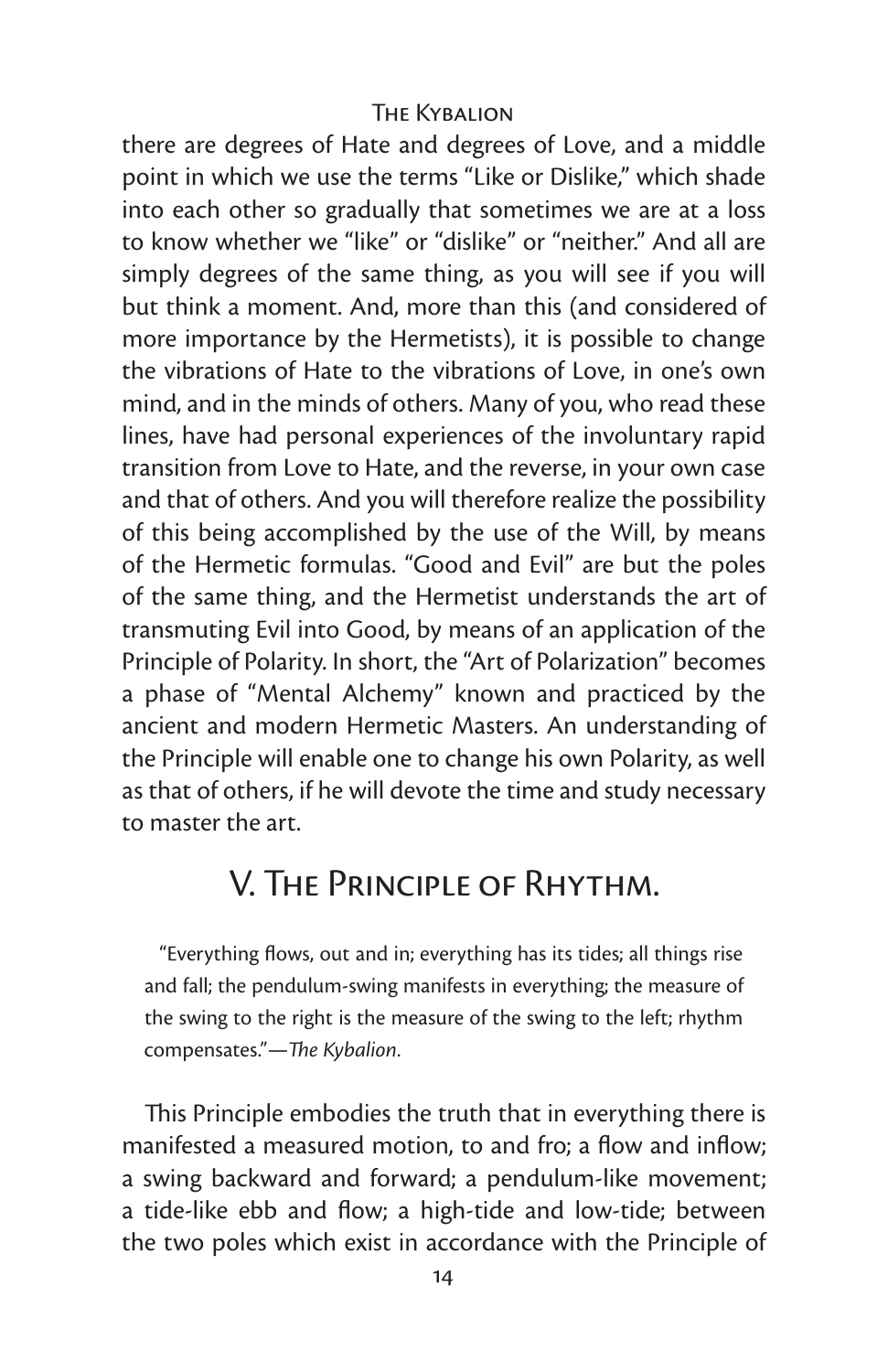#### The Seven Hermetic Principles

Polarity described a moment ago. There is always an action and a reaction; an advance and a retreat; a rising and a sinking. This is in the affairs of the Universe, suns, worlds, men, animals, mind, energy, and matter. This law is manifest in the creation and destruction of worlds; in the rise and fall of nations; in the life of all things; and finally in the mental states of Man (and it is with this latter that the Hermetists find the understanding of the Principle most important). The Hermetists have grasped this Principle, finding its universal application, and have also discovered certain means to overcome its effects in themselves by the use of the appropriate formulas and methods. They apply the Mental Law of Neutralization. They cannot annul the Principle, or cause it to cease its operation, but they have learned how to escape its effects upon themselves to a certain degree depending upon the Mastery of the Principle. They have learned how to USE it, instead of being USED BY it. In this and similar methods, consist the Art of the Hermetists. The Master of Hermetics polarizes himself at the point at which he desires to rest, and then neutralizes the Rhythmic swing of the pendulum which would tend to carry him to the other pole. All individuals who have attained any degree of Self-Mastery do this to a certain degree, more or less unconsciously, but the Master does this consciously, and by the use of his Will, and attains a degree of Poise and Mental Firmness almost impossible of belief on the part of the masses who are swung backward and forward like a pendulum. This Principle and that of Polarity have been closely studied by the Hermetists; and the methods of counteracting, neutralizing, and using them form an important part of the Hermetic Mental Alchemy.

### VI. The Principle of Cause and Effect.

"Every Cause has its Effect; every Effect has its Cause; everything happens according to Law; Chance is but a name for Law not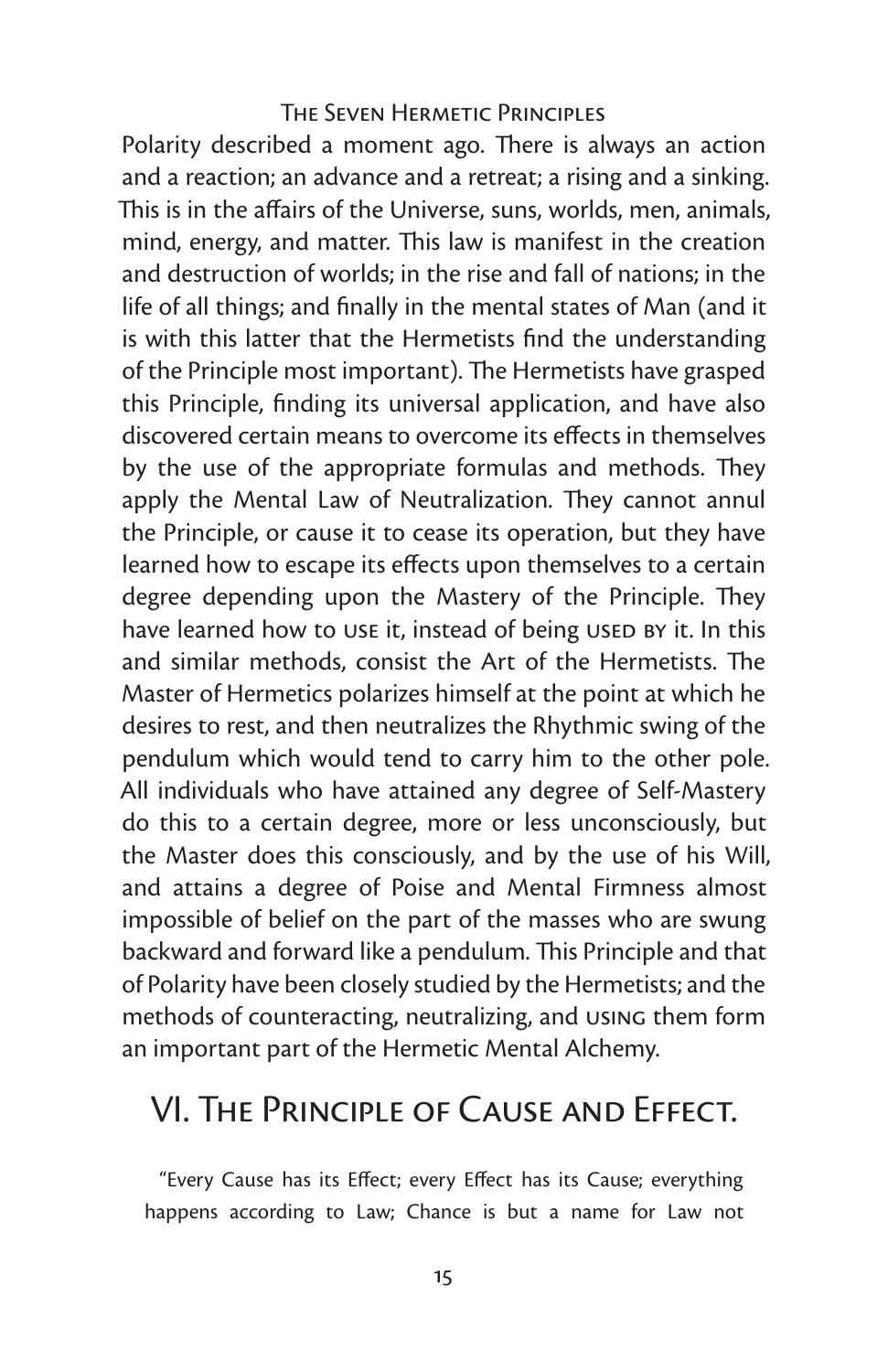#### The Kybalion

recognized; there are many planes of causation, but nothing escapes the Law."—The Kybalion.

This Principle embodies the fact that there is a Cause for every Effect; an Effect from every Cause. It explains that: "Everything Happens according to Law"; that nothing ever "merely happens"; that there is no such thing as Chance; that while there are various planes of Cause and Effect, the higher dominating the lower planes, still nothing ever entirely escapes the Law. The Hermetists understand the art and methods of rising above the ordinary plane of Cause and Effect, to a certain degree, and by mentally rising to a higher plane they become Causers instead of Effects. The masses of people are carried along, obedient to environment; the wills and desires of others stronger than themselves; heredity; suggestion; and other outward causes moving them about like pawns on the Chessboard of Life. But the Masters, rising to the plane above, dominate their moods, characters, qualities, and powers, as well as the environment surrounding them, and become Movers instead of pawns. They help to play the game of life, instead of being played and moved about by other wills and environment. They use the Principle instead of being its tools. The Masters obey the Causation of the higher planes, but they help to RULE on their own plane. In this statement there is condensed a wealth of Hermetic knowledge—let him read who can.

### VII. The Principle of Gender.

"Gender is in everything; everything has its Masculine and Feminine Principles; Gender manifests on all planes."—*The Kybalion*.

This Principle embodies the truth that there is GENDER manifested in everything—the Masculine and Feminine Principles ever at work. This is true not only of the Physical Plane, but of the Mental and even the Spiritual Planes. On the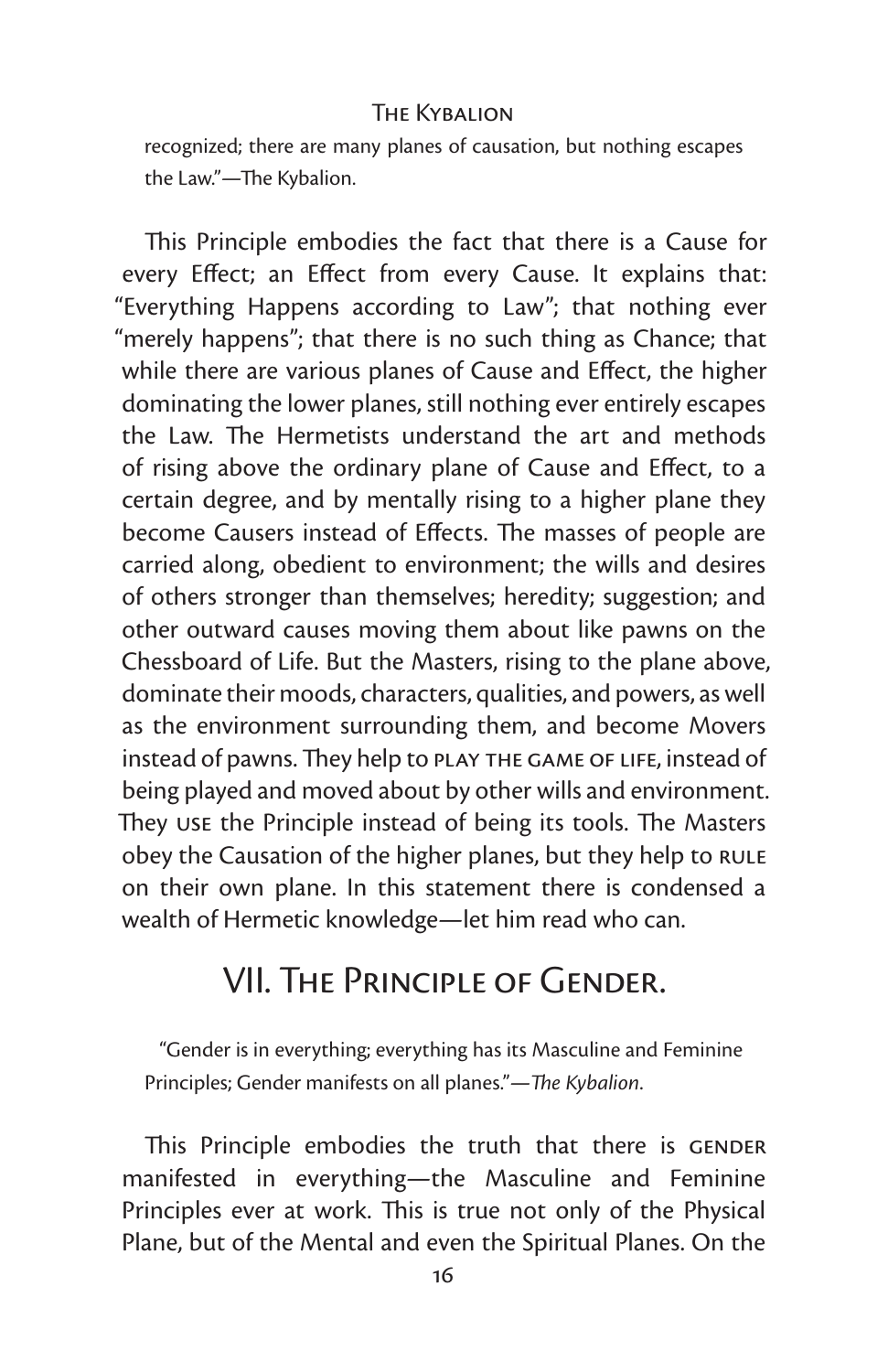#### The Seven Hermetic Principles

Physical Plane, the Principle manifests as sex, on the higher planes it takes higher forms, but the Principle is ever the same. No creation, physical, mental or spiritual, is possible without this Principle. An understanding of its laws will throw light on many a subject that has perplexed the minds of men. The Principle of Gender works ever in the direction of generation, regeneration, and creation. Everything, and every person, contains the two Elements or Principles, or this great Principle, within it, him or her. Every Male thing has the Female Element also; every Female contains also the Male Principle. If you would understand the philosophy of Mental and Spiritual Creation, Generation, and Re‑generation, you must understand and study this Hermetic Principle. It contains the solution of many mysteries of Life. We caution you that this Principle has no reference to the many base, pernicious and degrading lustful theories, teachings and practices, which are taught under fanciful titles, and which are a prostitution of the great natural principle of Gender. Such base revivals of the ancient infamous forms of Phallicism tend to ruin mind, body and soul, and the Hermetic Philosophy has ever sounded the warning note against these degraded teachings which tend toward lust, licentiousness, and perversion of Nature's principles. If you seek such teachings, you must go elsewhere for them—Hermeticism contains nothing for you along these lines. To the pure, all things are pure; to the base, all things are base.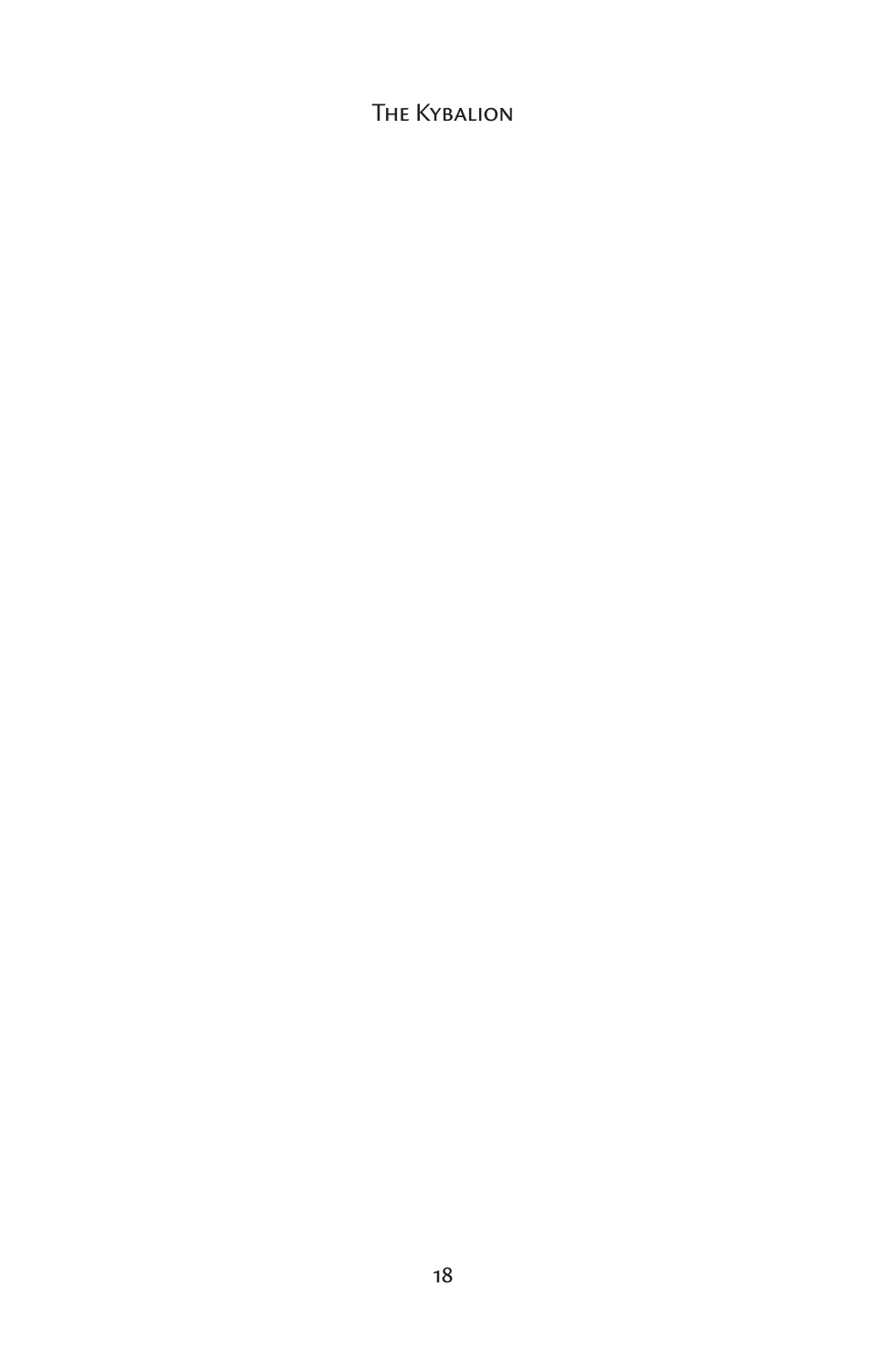#### Chapter III.

## <span id="page-30-0"></span>Mental Transmutation.

"Mind (as well as metals and elements) may be transmuted, from state to state; degree to degree; condition to condition; pole to pole; vibration to vibration. True Hermetic Transmutation is a Mental Art<sup>"</sup>— *The Kybalion*.

S WE have stated, the Hermetists were the original<br>alchemists, astrologers, and psychologists, Hermes<br>having been the founder of these schools of thought.<br>From astrology has grown modern astronomy: from alchemy alchemists, astrologers, and psychologists, Hermes having been the founder of these schools of thought. From astrology has grown modern astronomy; from alchemy has grown modern chemistry; from the mystic psychology has grown the modern psychology of the schools. But it must not be supposed that the ancients were ignorant of that which the modern schools suppose to be their exclusive and special property. The records engraved on the stones of Ancient Egypt show conclusively that the ancients had a full comprehensive knowledge of astronomy, the very building of the Pyramids showing the connection between their design and the study of astronomical science. Nor were they ignorant of Chemistry, for the fragments of the ancient writings show that they were acquainted with the chemical properties of things; in fact, the ancient theories regarding physics are being slowly verified by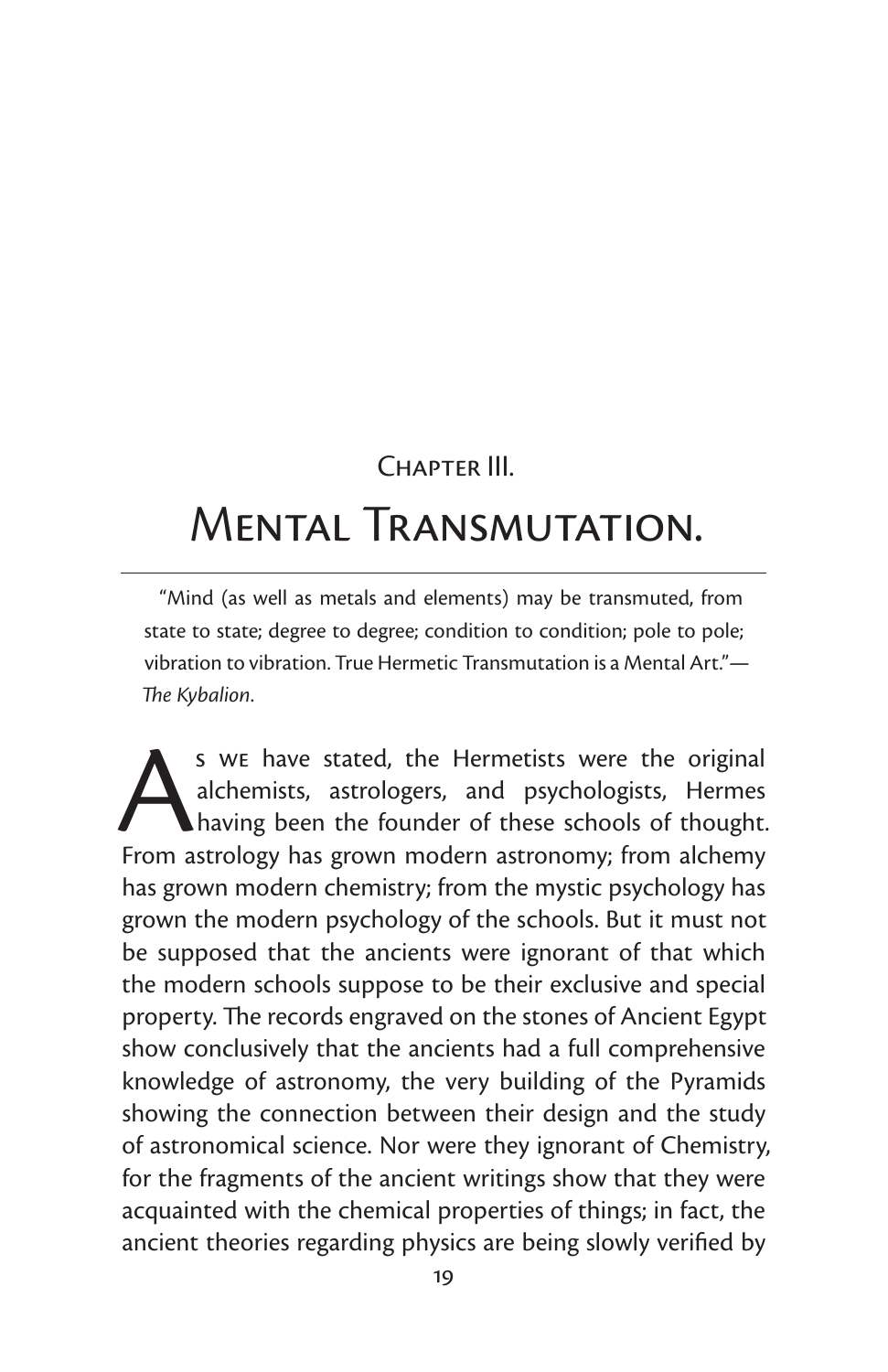the latest discoveries of modern science, notably those relating to the constitution of matter. Nor must it be supposed that they were ignorant of the so-called modern discoveries in psychology—on the contrary, the Egyptians were especially skilled in the science of Psychology, particularly in the branches that the modern schools ignore, but which, nevertheless, are being uncovered under the name of "psychic science" which is perplexing the psychologists of to-day, and making them reluctantly admit that "there may be something in it after all."

The truth is, that beneath the material chemistry, astronomy and psychology (that is, the psychology in its phase of "brain‑action"), the ancients possessed a knowledge of transcendental astronomy, called astrology; of transcendental chemistry, called alchemy; of transcendental psychology, called mystic psychology. They possessed the Inner Knowledge as well as the Outer Knowledge, the latter alone being possessed by modern scientists. Among the many secret branches of knowledge possessed by the Hermetists, was that known as Mental Transmutation, which forms the subject matter of this lesson.

"Transmutation" is a term usually employed to designate the ancient art of the transmutation of metals—particularly of the base metals into gold. The word "Transmute" means "to change from one nature, form, or substance, into another; to transform" (Webster), And accordingly, "Mental Transmutation" means the art of changing and transforming mental states, forms, and conditions, into others. So you may see that Mental Transmutation is the "Art of Mental Chemistry," if you like the term—a form of practical Mystic Psychology.

But this means far more than appears on the surface. Transmutation, Alchemy, or Chemistry, on the Mental Plane is important enough in its effects, to be sure, and if the art stopped there it would still be one of the most important branches of study known to man. But this is only the beginning. Let us see why!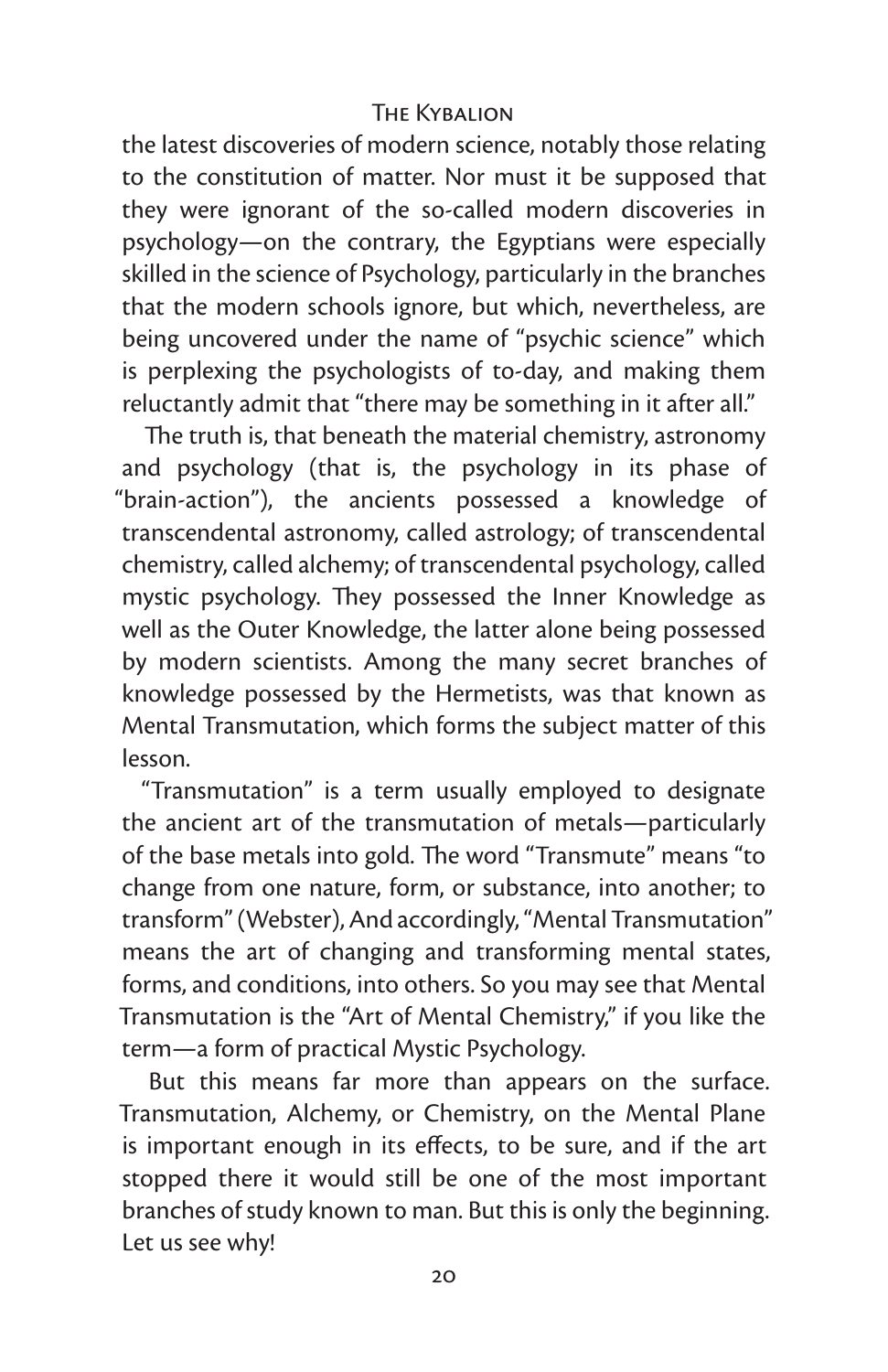#### Mental Transmutation

The first of the Seven Hermetic Principles is the Principle of Mentalism, the axiom of which is "The All is Mind; the Universe is Mental," which means that the Underlying Reality of the Universe is Mind; and the Universe itself is Mental—that is, "existing in the Mind of The All. We shall consider this Principle in succeeding lessons, but let us see the effect of the principle if it be assumed to be true.

If the Universal is Mental in its nature, then Mental Transmutation must be the art of changing the conditions of the universe, along the lines of Matter, Force and Mind. So you see, therefore, that Mental Transmutation is really the "Magic" of which the ancient writers had so much to say in their mystical works, and about which they gave so few practical instructions. If All be Mental, then the art which enables one to transmute mental conditions must render the Master the controller of material conditions as well as those ordinarily called "mental."

As a matter of fact, none but advanced Mental Alchemists have been able to attain the degree of power necessary to control the grosser physical conditions, such as the control of the elements of Nature; the production or cessation of tempests; the production and cessation of earthquakes and other great physical phenomena. But that such men have existed, and do exist to‑day, is a matter of earnest belief to all advanced occultists of all schools. That the Masters exist, and have these powers, the best teachers assure their students, having had experiences which justify them in such belief and statements. These Masters do not make public exhibitions of their powers, but seek seclusion from the crowds of men, in order to better work their way along the Path of Attainment. We mention their existence, at this point, merely to call your attention to the fact that their power is entirely Mental, and operates along the lines of the higher Mental Transmutation, under the Hermetic Principle of Mentalism. "The Universe is Mental"—The Kybalion.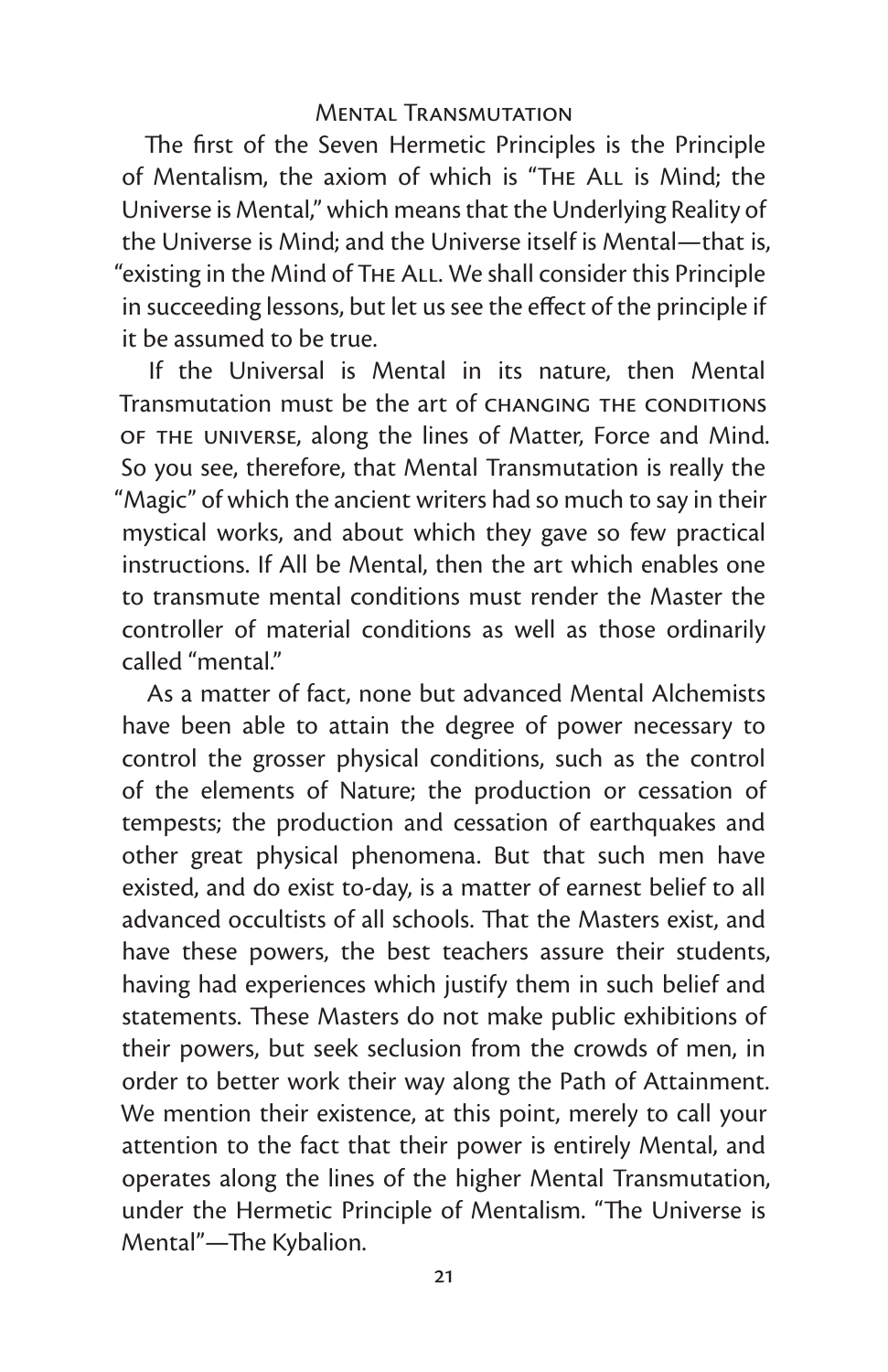But students and Hermetists of lesser degree than Masters the Initiates and Teachers—are able to freely work along the Mental Plane, in Mental Transmutation. In fact all that we call "psychic phenomena"; "mental influence"; "mental science"; "new‑thought phenomena," etc., operates along the same general lines, for there is but one principle involved, no matter by what name the phenomena be called.

The student and practitioner of Mental Transmutation works among the Mental Plane, transmuting mental conditions, states, etc., into others, according to various formulas, more or less efficacious. The various "treatments," "affirmations," "denials," etc., of the schools of mental science are but formulas, often quite imperfect and unscientific, of The Hermetic Art. The majority of modern practitioners are quite ignorant compared to the ancient masters, for they lack the fundamental knowledge upon which the work is based.

Not only may the mental states, etc., of one's self be changed or transmuted by Hermetic Methods; but also the states of others may be, and are, constantly transmuted in the same way, usually unconsciously, but often consciously by some understanding the laws and principles, in cases where the people affected are not informed of the principles of self‑protection. And more than this, as many students and practitioners of modern mental science know, every material condition depending upon the minds of other people may be changed or transmuted in accordance with the earnest desire, will, and "treatments" of person desiring changed conditions of life. The public are so generally informed regarding these things at present, that we do not deem it necessary to mention the same at length, our purpose at this point being merely to show the Hermetic Principle and Art underlying all of these various forms of practice, good and evil, for the force can be used in opposite directions according to the Hermetic Principles of Polarity.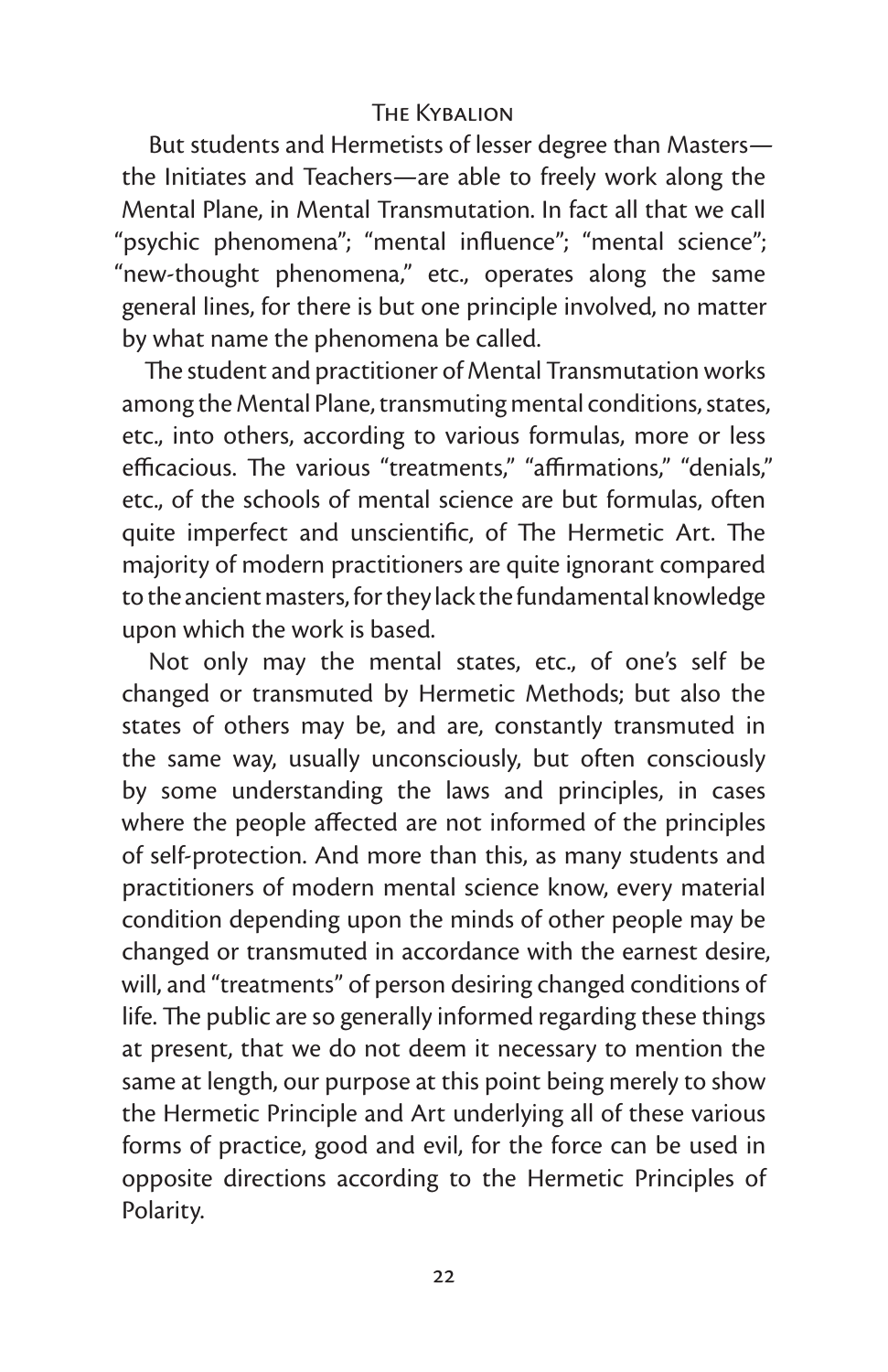#### Mental Transmutation

In this little book we shall state the basic principles of Mental Transmutation, that all who read may grasp the Underlying Principles, and thus possess the Master‑Key that will unlock the many doors of the Principle of Polarity.

We shall now proceed to a consideration of the first of the Hermetic Seven Principles—the Principle of Mentalism, in which is explained the truth that "The All is Mind; the Universe is Mental," in the words of The Kybalion. We ask the close attention, and careful study of this great Principle, on the part of our students, for it is really the Basic Principle of the whole Hermetic Philosophy, and of the Hermetic Art of Mental Transmutation.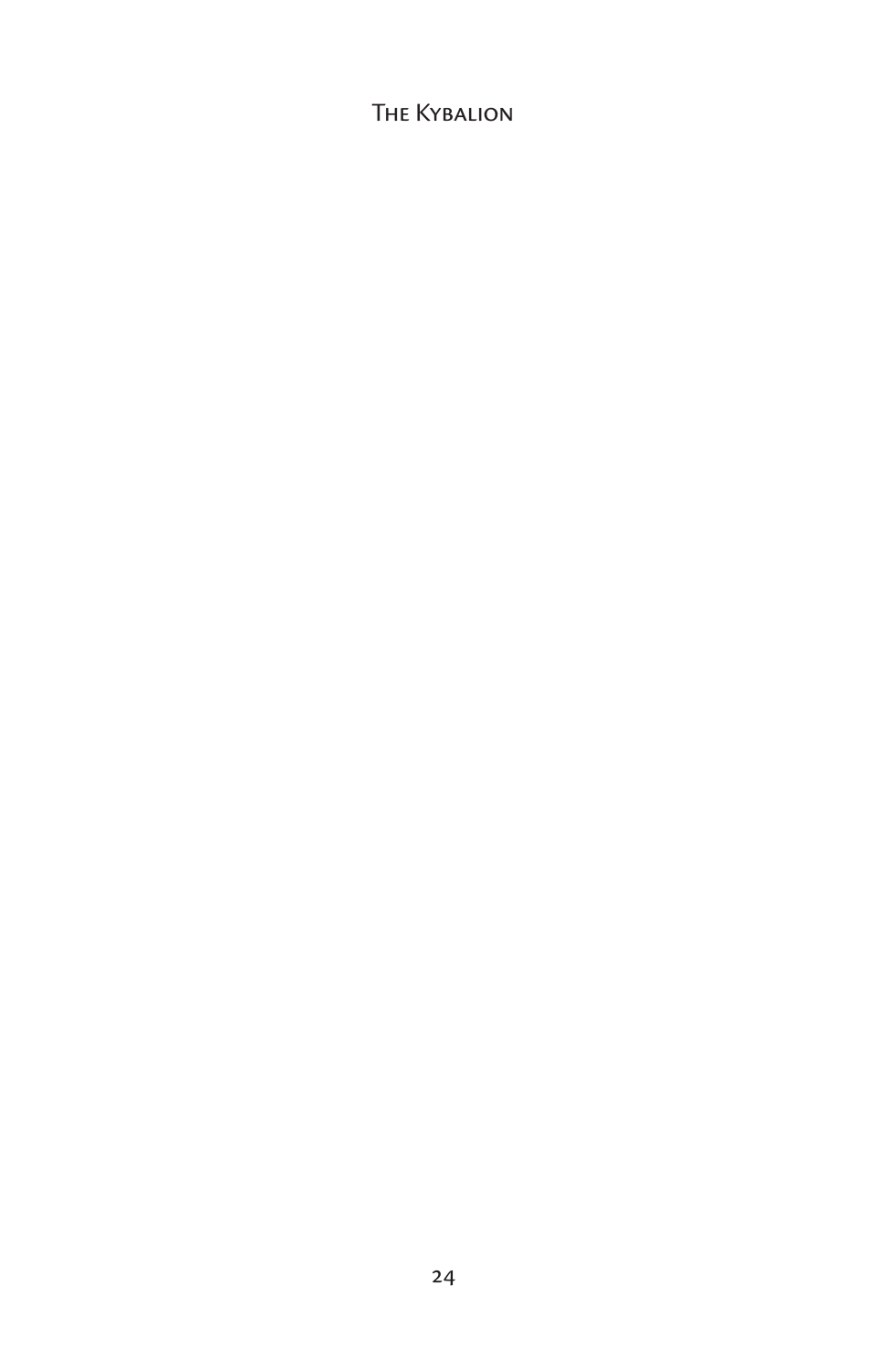## Chapter IV. The All.

"Under, and back of, the Universe of Time, Space and Change, is ever to be found The Substantial Reality—the Fundamental Truth."—*The Kybalion*.

 $^{\prime\prime}$ UBSTANCE" MEANS: "that which underlies all outward<br>manifestations; the essence; the essential reality; the<br>thing in itself," etc. "Substantial" means: "actually existing;<br>being the essential element: being real." etc. "Rea manifestations; the essence; the essential reality; the thing in itself," etc. "Substantial" means: "actually existing; being the essential element; being real," etc. "Reality" means: "the state of being real; true, enduring; valid; fixed; permanent; actual," etc.

Under and behind all outward appearances or manifestations, there must always be a Substantial Reality. This is the Law. Man considering the Universe, of which he is a unit, sees nothing but change in matter, forces, and mental states. He sees that nothing really is, but that everything is becoming and CHANGING. Nothing stands still—everything is being born, growing, dying—the very instant a thing reaches its height, it begins to decline—the law of rhythm is in constant operation there is no reality, enduring quality, fixity, or substantiality in anything—nothing is permanent but Change. He sees all things evolving from other things, and resolving into other things—a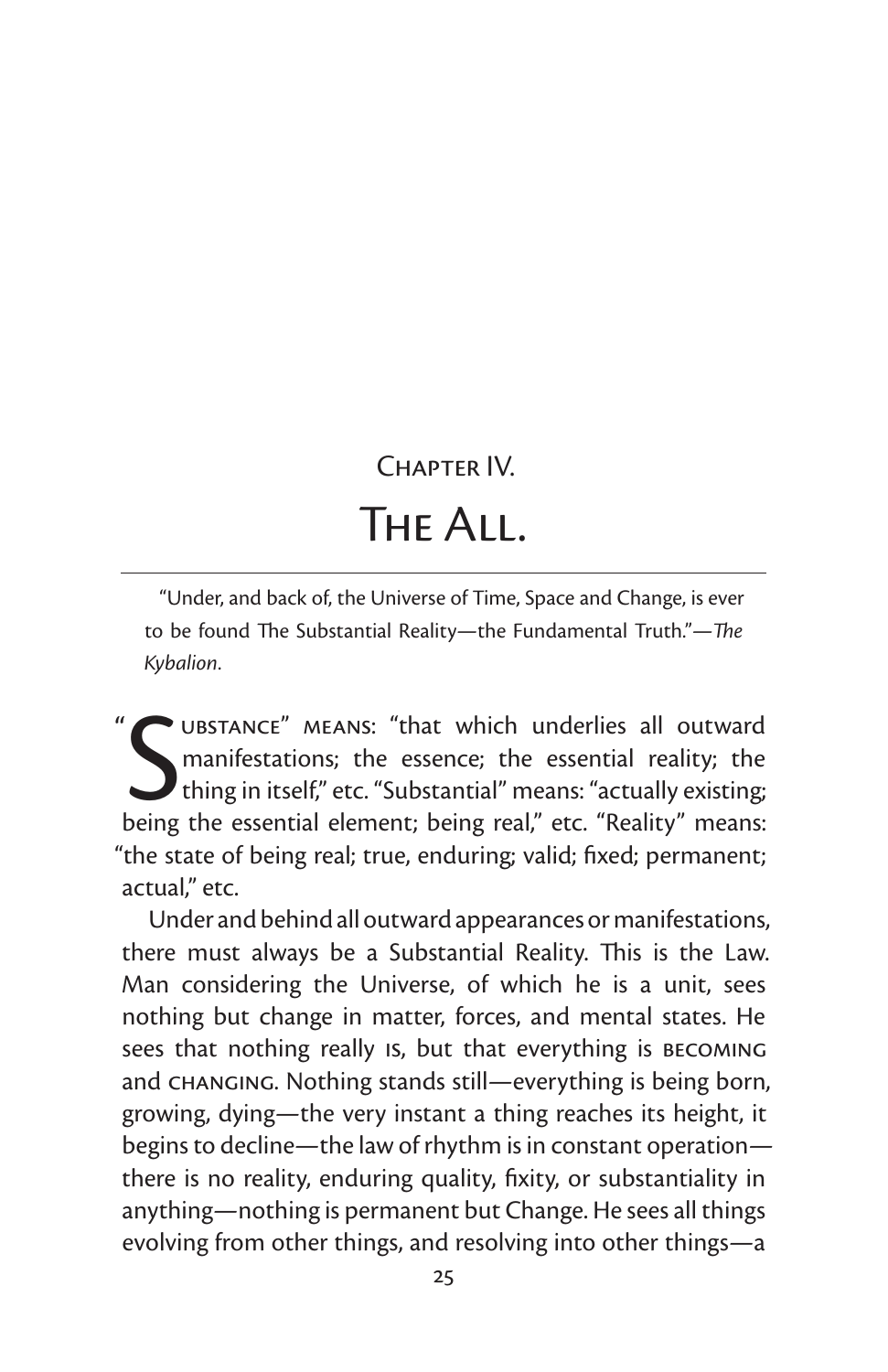constant action and reaction; inflow and outflow; building up and tearing down; creation and destruction; birth, growth and death. Nothing endures but Change. And if he be a thinking man, he realizes that all of these changing things must be but outward appearances or manifestations of some Underlying Power—some Substantial Reality.

All thinkers, in all lands and in all times, have assumed the necessity for postulating the existence of this Substantial Reality. All philosophies worthy of the name have been based upon this thought. Men have given to this Substantial Reality many names—some have called it by the term of Deity (under many titles); others have called it "The Infinite and Eternal Energy"; others have tried to call it "Matter"—but all have acknowledged its existence. It is self‑evident—it needs no argument.

In these lessons we have followed the example of some of the world's greatest thinkers, both ancient and modern—the Hermetic Masters—and have called this Underlying Power this Substantial Reality-by the Hermetic name of "The ALL," which term we consider the most comprehensive of the many terms applied by Man to THAT which transcends names and terms.

We accept and teach the view of the great Hermetic thinkers of all times, as well as of those illumined souls who have reached higher planes of being, both of whom assert that the inner nature of The All is Unknowable. This must be so, for naught by The All itself can comprehend its own nature and being.

The Hermetists believe and teach that The All, "in itself," is and must ever be unknowable. They regard all the theories, guesses and speculations of the theologians and metaphysicians regarding the inner nature of The All, as but the childish efforts of mortal minds to grasp the secret of the Infinite. Such efforts have always failed and will always fail, from the very nature of the task. One pursuing such inquiries travels around and around in the labyrinth of thought, until he is lost to all sane reasoning, action or conduct, and is utterly unfitted for the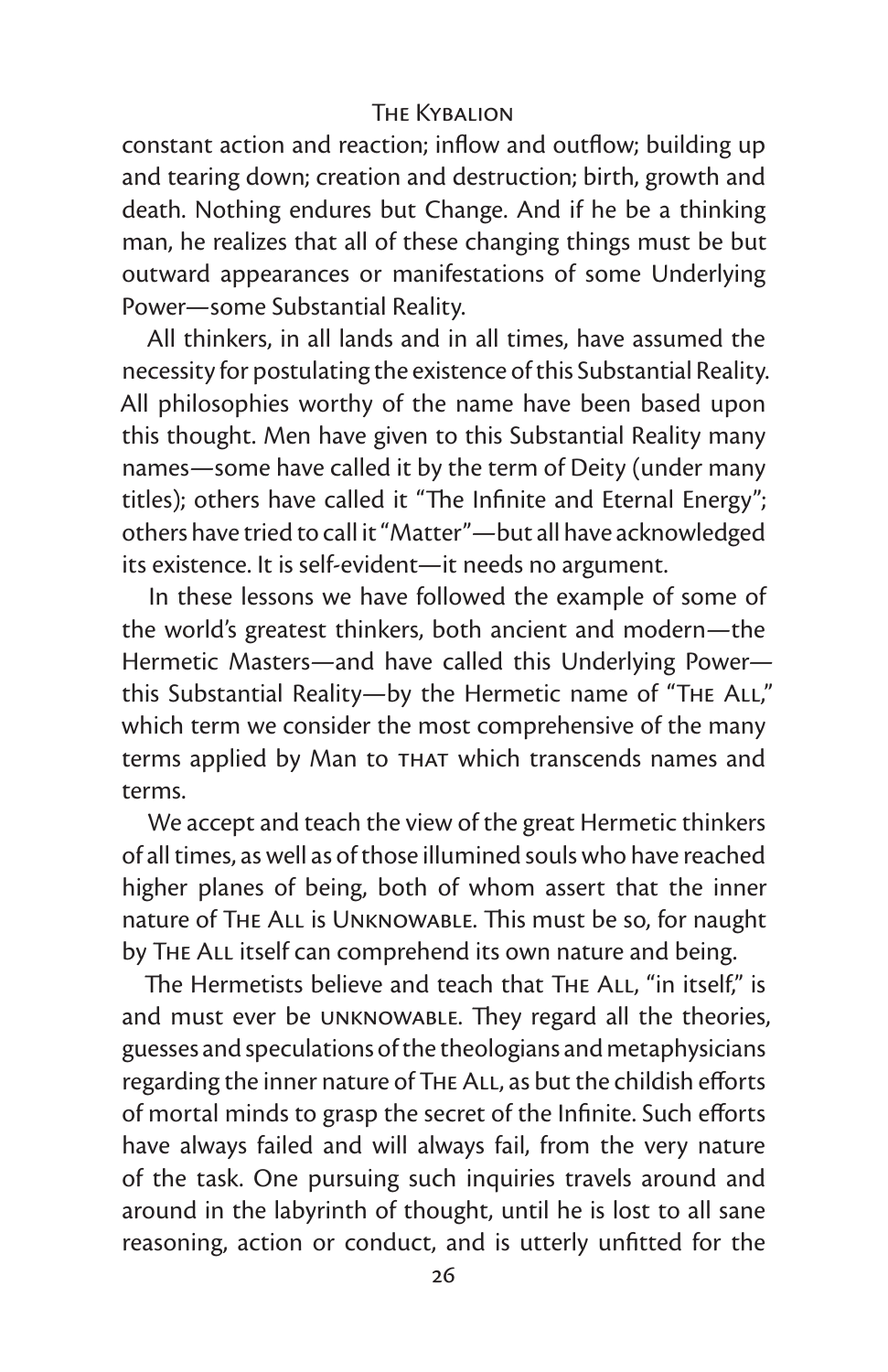## The All

work of life. He is like the squirrel which frantically runs around and around the circling treadmill wheel of his cage, traveling ever and yet reaching nowhere—at the end a prisoner still, and standing just where he started.

And still more presumptuous are those who attempt to ascribe to The All the personality, qualities, properties, characteristics and attributes of themselves, ascribing to The All the human emotions, feelings, and characteristics, even down to the pettiest qualities of mankind, such as jealousy, susceptibility to flattery and praise, desire for offerings and worship, and all the other survivals from the days of the childhood of the race. Such ideas are not worthy of grown men and women, and are rapidly being discarded.

(At this point, it may be proper for me to state that we make a distinction between Religion and Theology—between Philosophy and Metaphysics. Religion, to us, means that intuitional realization of the existence of The All, and one's relationship to it; while Theology means the attempts of men to ascribe personality, qualities, and characteristics to it; their theories regarding its affairs, will, desires, plans, and designs; and their assumption of the office of "middle-men" between The All and the people. Philosophy, to us, means the inquiry after knowledge of things knowable and thinkable; while Metaphysics means the attempt to carry the inquiry over and beyond the boundaries and into regions unknowable and unthinkable, and with the same tendency as that of Theology. And consequently, both Religion and Philosophy mean to us things having roots in Reality, while Theology and Metaphysics seem like broken reeds, rooted in the quicksands of ignorance, and affording naught but the most insecure support for the mind or soul of Man. We do not insist upon our students accepting these definitions—we mention them merely to show our position. At any rate, you shall hear very little about Theology and Metaphysics in these lessons.)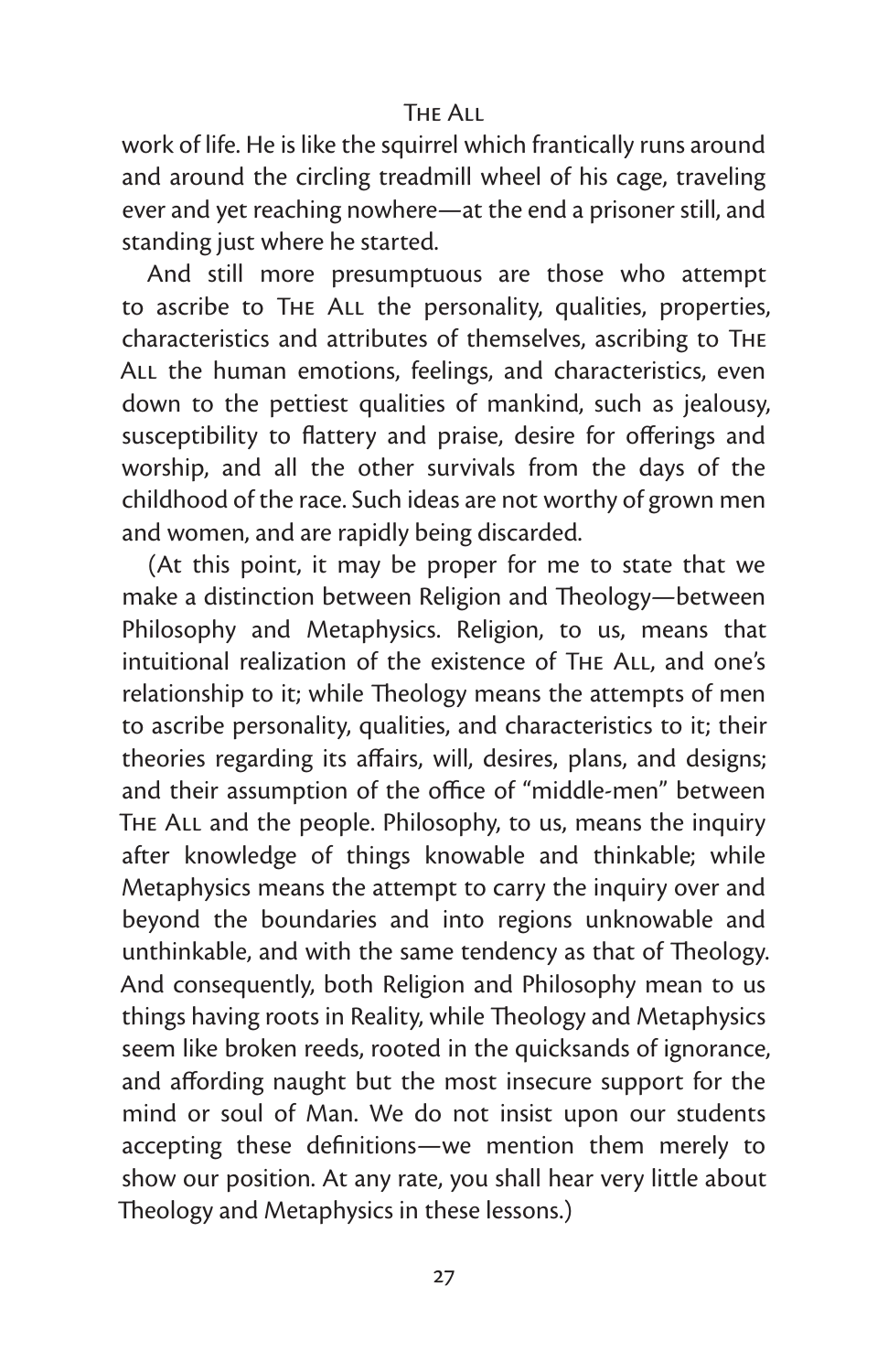But while the essential nature of The All is Unknowable, there are certain truths connected with its existence which the human mind finds itself compelled to accept. And an examination of these reports form a proper subject of inquiry, particularly as they agree with the reports of the Illumined on higher planes. And to this inquiry we now invite you.

"That which is the Fundamental Truth—the Substantial Reality—is beyond true naming, but the Wise Men call it The All."—*The Kybalion*.

"In its Essence, The All is unknowable."—*The Kybalion*.

"But, the report of Reason must be hospitably received, and treated with respect."—*The Kybalion*.

The human reason, whose reports we must accept so long as we think at all, informs us as follows regarding The All, and that without attempting to remove the veil of the Unknowable:

(1) The All must be all that really is. There can be nothing existing outside of The All, else The All would not be The All.

(2) The All must be Infinite, for there is nothing else to define, confine, bound, limit or restrict The All. It must be Infinite in Time, or ETERNAL,—it must have always continuously existed, for there is nothing else to have ever created it, and something can never evolve from nothing, and if it had ever "not been," even for a moment, it would not "be" now,—it must continuously exist forever, for there is nothing to destroy it, and it can never "not‑be," even for a moment because something can never become nothing. It must be Infinite in Space—it must be Everywhere, for there is no place outside of The All—it cannot be otherwise than continuous in Space, without break, cessation, separation, or interruption, for there is nothing to break, separate, or interrupt its continuity, and nothing with which to "fill in the gaps." It must be Infinite in Power, or Absolute, for there is nothing to limit, restrict, restrain,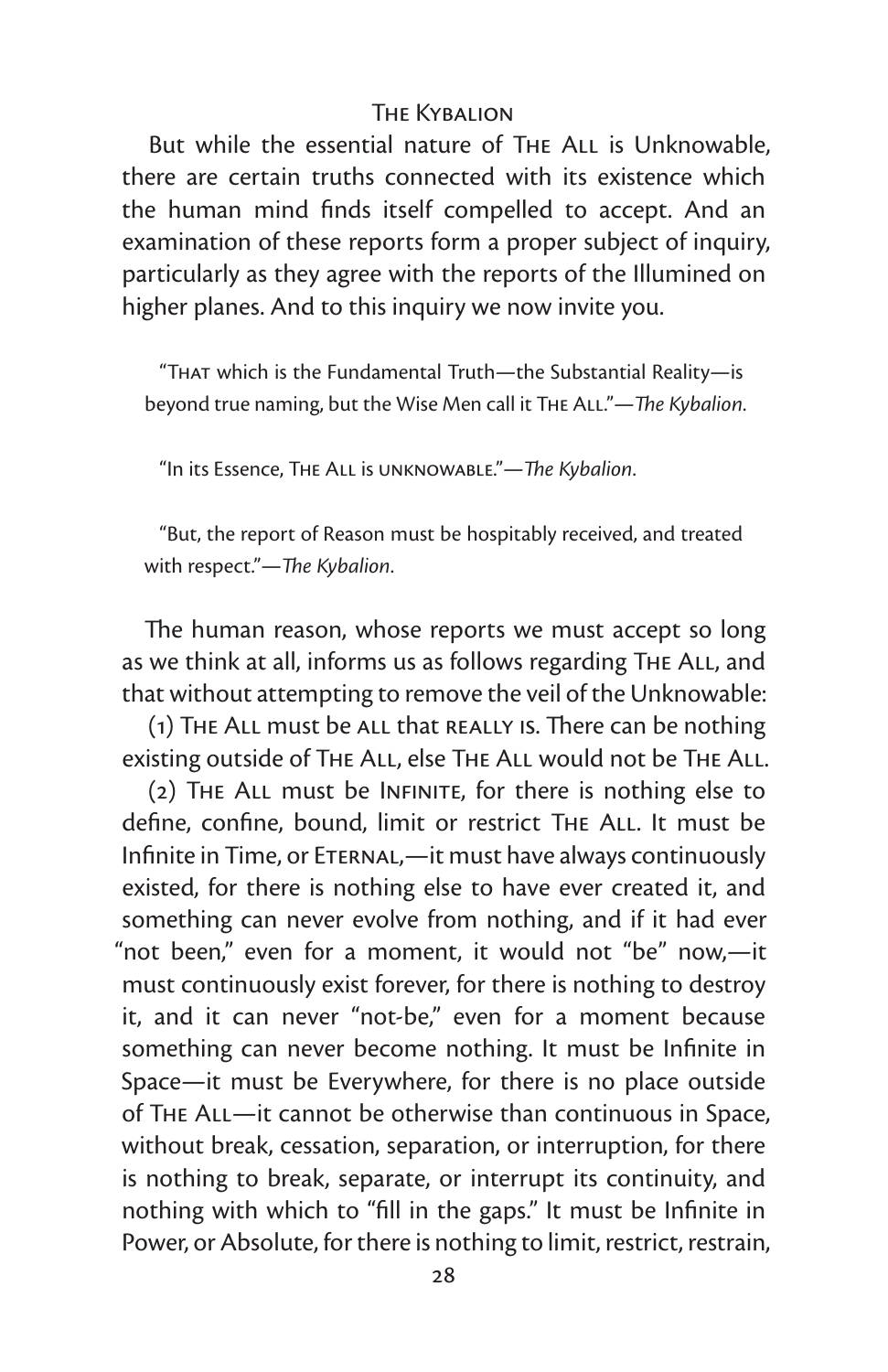#### The All

confine, disturb or condition it—it is subject to no other Power, for there is no other Power.

(3) The All must be immutable, or not subject to change in its real nature, for there is nothing to work changes upon it; nothing into which it could change, nor from which it could have changed. It cannot be added to nor subtracted from; increased nor diminished; nor become greater or lesser in any respect whatsoever. It must have always been, and must always remain, just what it is now—The All—there has never been, is not now, and never will be, anything else into which it can change.

The All being Infinite, Absolute, Eternal and Unchangeable it must follow that anything finite, changeable, fleeting, and conditioned cannot be The All. And as there is Nothing outside of The All, in Reality, then any and all such finite things must be as Nothing in Reality. Now do not become befogged, nor frightened—we are not trying to lead you into the Christian Science field under cover of Hermetic Philosophy. There is a Reconciliation of this apparently contradictory state of affairs. Be patient, we will reach it in time.

We see around us that which is called "Matter," which forms the physical foundation for all forms. Is The All merely Matter? Not at all! Matter cannot manifest Life or Mind, and as Life and Mind are manifested in the Universe, The All cannot be Matter, for nothing rises higher than its own source—nothing is ever manifested in an effect that is not in the cause—nothing is evolved as a consequent that is not involved as an antecedent. And then Modern Science informs us that there is really no such thing as Matter—that what we call Matter is merely "interrupted energy or force," that is, energy or force at a low rate of vibration. As a recent writer has said "Matter has melted into Mystery." Even Material Science has abandoned the theory of Matter, and now rests on the basis of "Energy."

Then is The All mere Energy or Force? Not Energy or Force as the materialists use the terms, for their energy and force are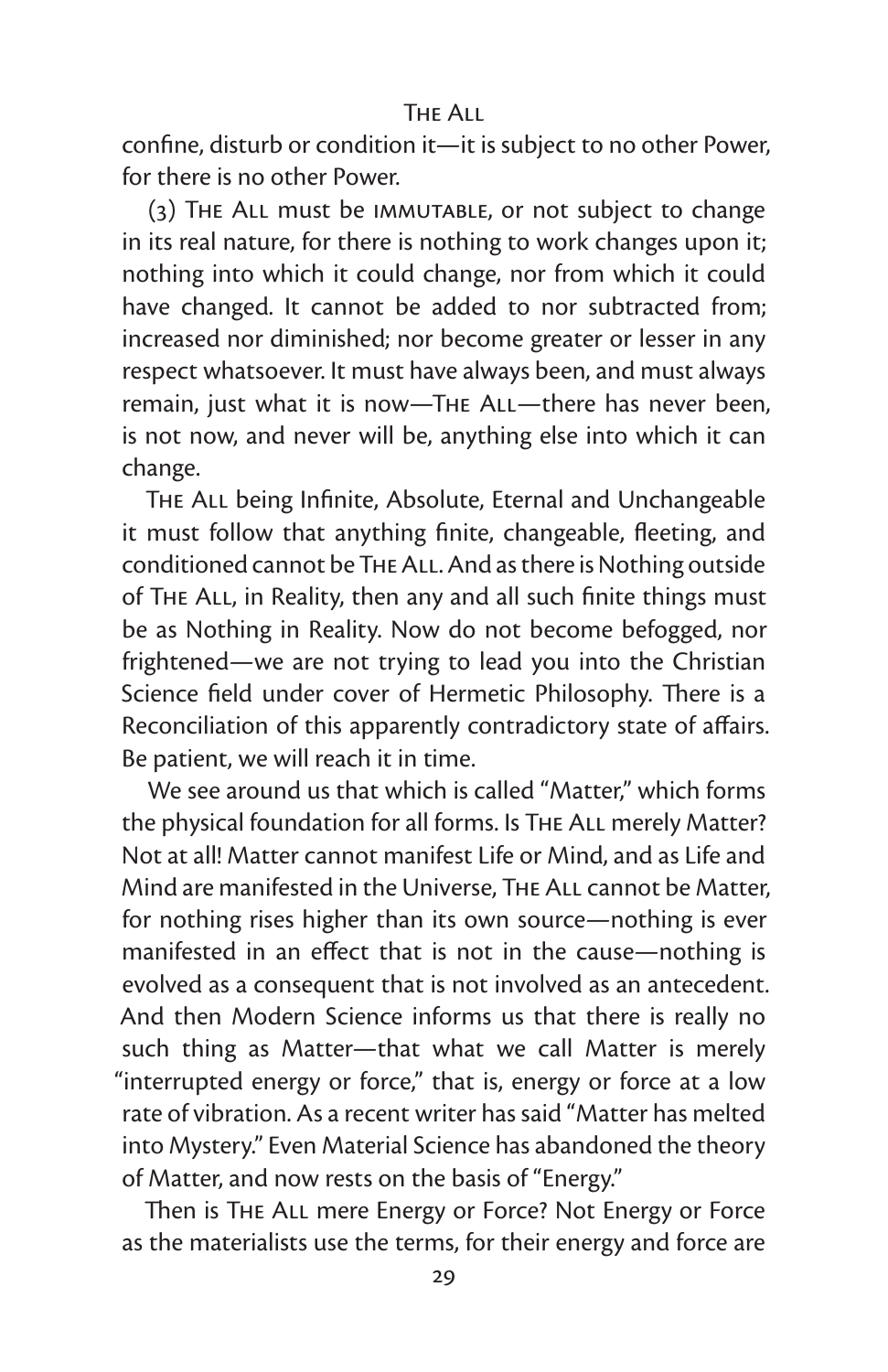blind, mechanical things, devoid of Life or Mind. Life and Mind can never evolve from blind Energy or Force, for the reason given a moment ago: "Nothing can rise higher than its source nothing is evolved unless it is involved—nothing manifests in the effect, unless it is in the cause. " And so The All cannot be mere Energy or Force, for, if it were, then there would be no such things as Life and Mind in existence, and we know better than that, for we are Alive and using Mind to consider this very question, and so are those who claim that Energy or Force is Everything.

What is there then higher than Matter or Energy that we know to be existent in the Universe? Life and Mind! Life and Mind in all their varying degrees of unfoldment! "Then," you ask, "do you mean to tell us that THE ALL is LIFE and MIND?" Yes! and No! is our answer. If you mean Life and Mind as we poor petty mortals know them, we say No! The All is not that! "But what kind of Life and Mind do you mean?" you ask.

The answer is "LIVING MIND, as far above that which mortals know by those words, as Life and Mind are higher than mechanical forces, or matter—InFINITE LIVING MIND as compared to finite Life and Mind." We mean that which the illumined souls mean when they reverently pronounce the word: "SPIRIT!"

"The ALL" is Infinite Living Mind—the Illumined call it SPIRIT!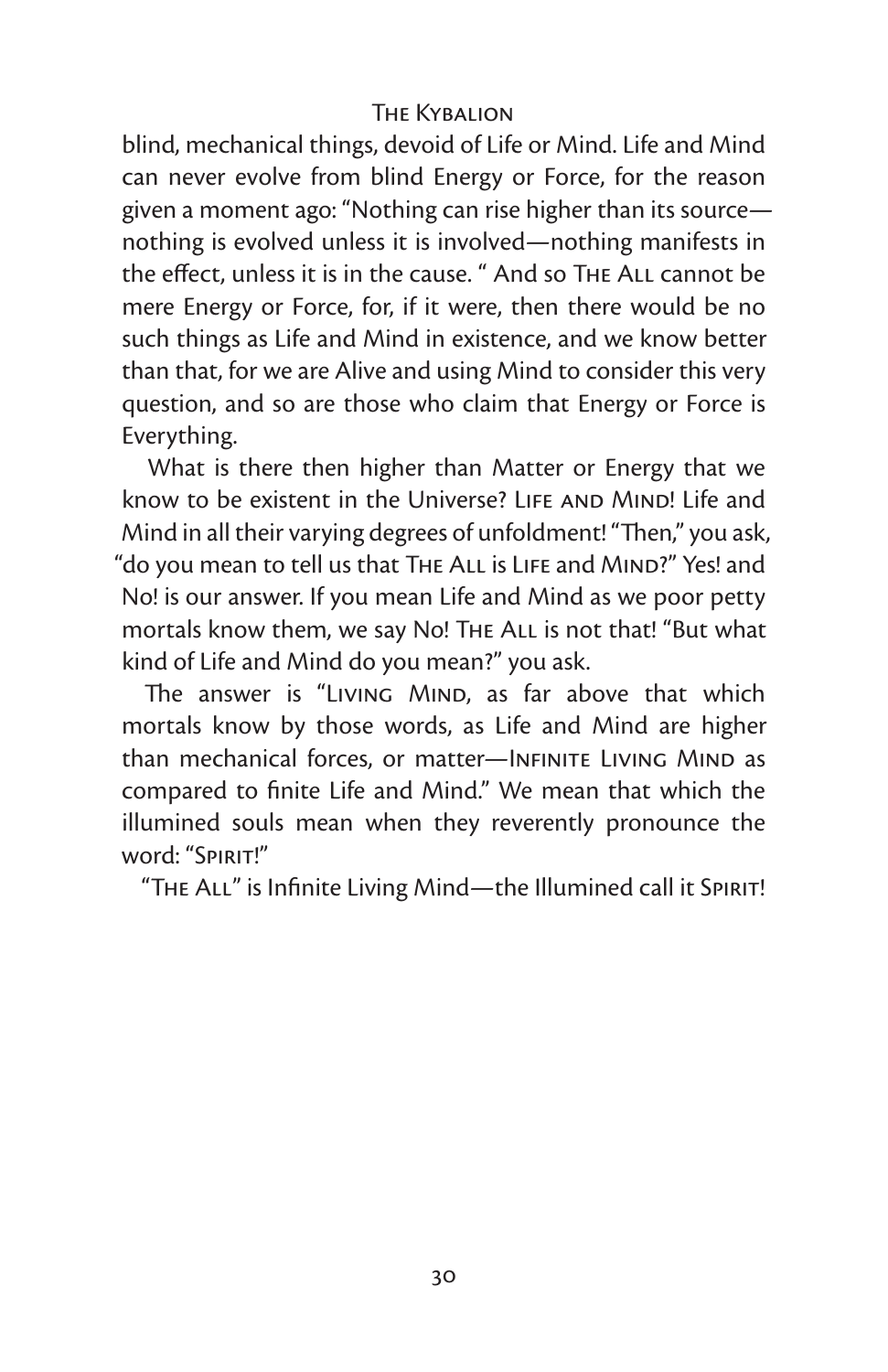## Chapter V.

## The Mental Universe.

"The Universe is Mental—held in the Mind of The All."*The Kybalion*.

THE ALL IS SPIRIT! But what is Spirit? This question cannot be answered, for the reason that its definition is practically that of THE ALL, which cannot be explained or defined.<br>Spirit is simply a name that men give to the answered, for the reason that its definition is practically that of The All, which cannot be explained or defined. Spirit is simply a name that men give to the highest conception of Infinite Living Mind—it means "the Real Essence"—it means Living Mind, as much superior to Life and Mind as we know them, as the latter are superior to mechanical Energy and Matter. Spirit transcends our understanding, and we use the term merely that we may think or speak of The All. For the purposes of thought and understanding, we are justified in thinking of Spirit as Infinite Living Mind, at the same time acknowledging that we cannot fully understand it. We must either do this or stop thinking of the matter at all.

Let us now proceed to a consideration of the nature of the Universe, as a whole and in its parts. What is the Universe! We have seen that there can be nothing outside of THE ALL. Then is the Universe The All? No, this cannot be, because the Universe seems to be made up of many, and is constantly changing, and in other ways it does not measure up to the ideas that we are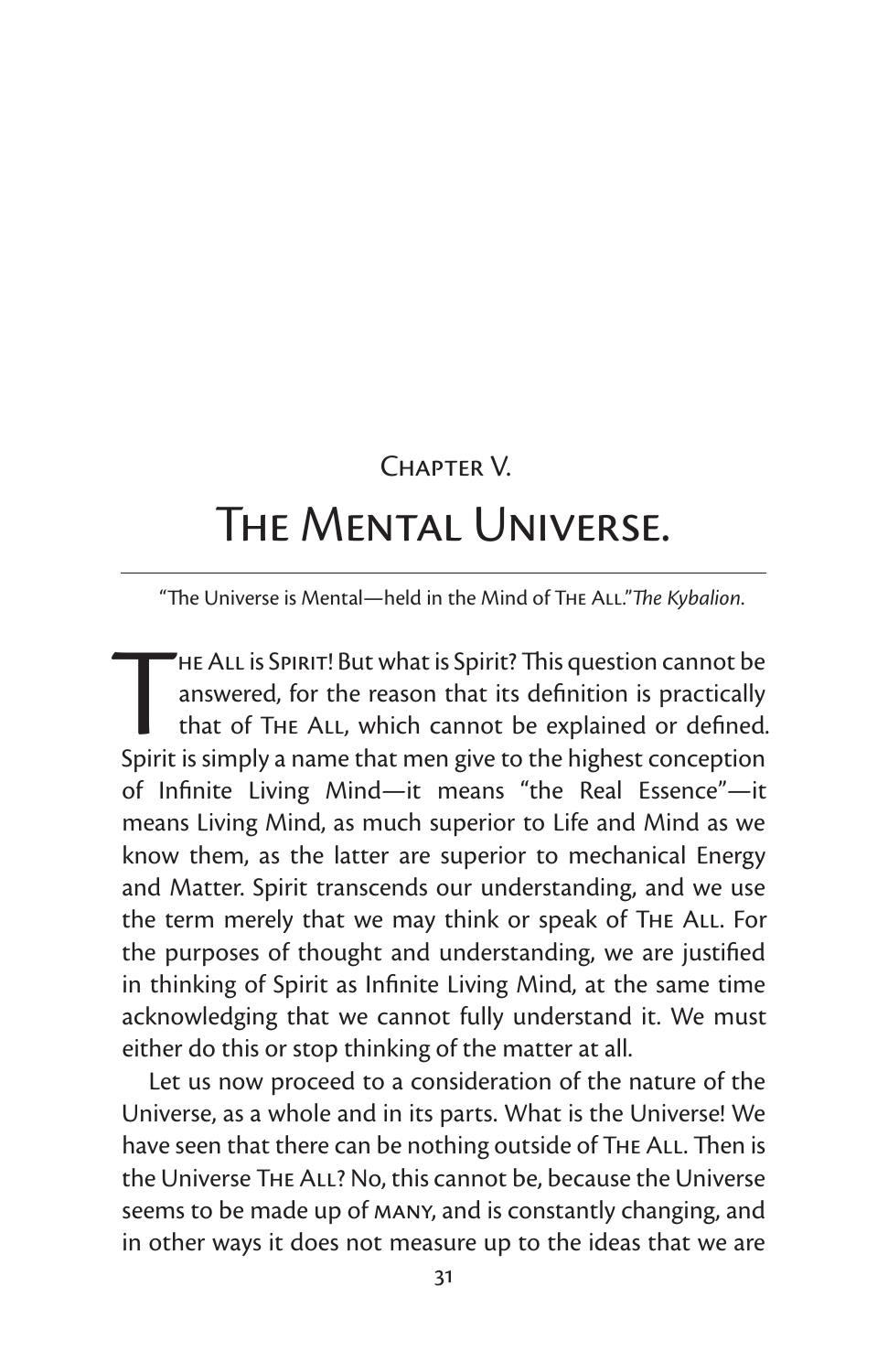compelled to accept regarding The All, as stated in our last lesson. Then if the Universe be not The All, then it must be Nothing—such is the inevitable conclusion of the mind at first thought. But this will not satisfy the question, for we are sensible of the existence of the Universe. Then if the Universe is neither The All, nor Nothing, what can it be? Let us examine this question.

If the Universe exists at all, or seems to exist, it must proceed in some way from The All—it must be a creation of The All. But as something can never come from nothing, from what could The All have created it? Some philosophers have answered this question by saying that The All created the Universe from ITSELF-that is, from the being and substance of THE ALL. But this will not do, for The All cannot be subtracted from, nor divided, as we have seen, and then again if this be so, would not each particle in the Universe be aware of its being The All—The All could not lose its knowledge of itself, nor actually become an atom, or blind force, or lowly living thing. Some men, indeed, realizing that The All is indeed all, and also recognizing that they, the men, existed, have jumped to the conclusion that they and The All were identical, and they have filled the air with shouts of "I AM GOD," to the amusement of the multitude and the sorrow of sages. The claim of the corpuscle that: "I am Man!" would be modest in comparison.

But, what indeed is the Universe, if it be not The All, not yet created by The All having separated itself into fragments? What else can it be—of what else can it be made? This is the great question. Let us examine it carefully. We find here that the "Principle of Correspondence" (see Lesson I.) comes to our aid here. The old Hermetic axiom, "As above so below," may be pressed into service at this point. Let us endeavor to get a glimpse of the workings on higher planes by examining those on our own. The Principle of Correspondence must apply to this as well as to other problems.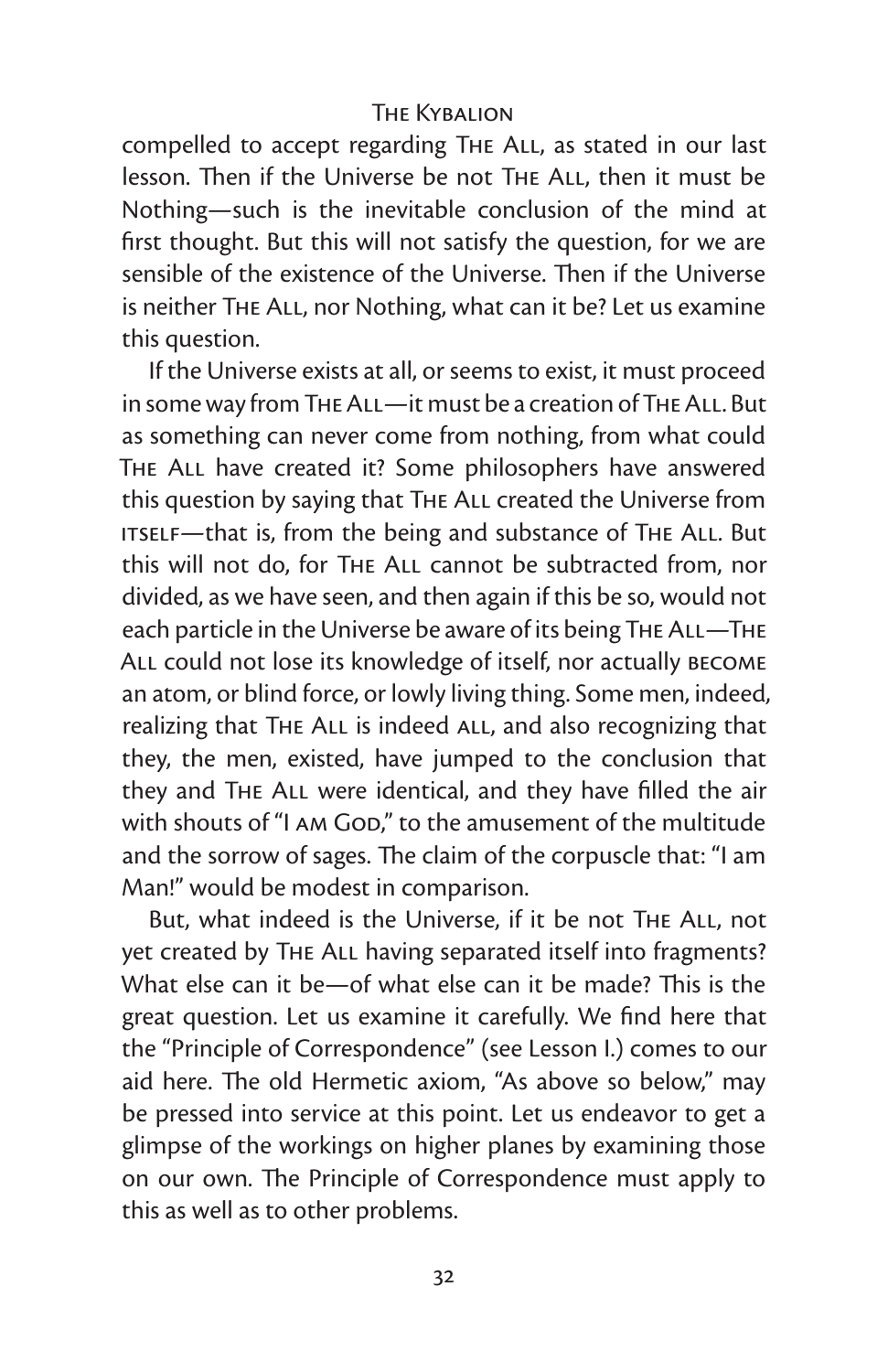## The Mental Universe

Let us see! On his own plane of being, how does Man create? Well, first, he may create by making something out of outside materials. But this will not do, for there are no materials outside of The All with which it may create. Well, then, secondly, Man pro-creates or reproduces his kind by the process of begetting, which is self-multiplication accomplished by transferring a portion of his substance to his offspring. But this will not do, because The All cannot transfer or subtract a portion of itself, nor can it reproduce or multiply itself—in the first place there would be a taking away, and in the second case a multiplication or addition to The All, both thoughts being an absurdity. Is there no third way in which man creates? Yes, there is—he creates mentally! And in so doing he uses no outside materials, nor does he reproduce himself, and yet his Spirit pervades the Mental Creation.

Following the Principle of Correspondence, we are justified in considering that The All creates the Universe mentally, in a manner akin to the process whereby Man creates Mental Images. And, here is where the report of Reason tallies precisely with the report of the Illumined, as shown by their teachings and writings. Such are the teachings of the Wise Men. Such was the Teaching of Hermes.

The All can create in no other way except mentally, without either using material (and there is none to use), or else reproducing itself (which is also impossible). There is no escape from this conclusion of the Reason, which, as we have said, agrees with the highest teachings of the Illumined. Just as you, student, may create a Universe of your own in your mentality, so does The All create Universes in its own Mentality. But your Universe is the mental creation of a Finite Mind, whereas that of The All is the creation of an Infinite. The two are similar in kind, but infinitely different in degree. We shall examine more closely into the process of creation and manifestation, as we proceed. But this is the point to fix in your minds at this stage: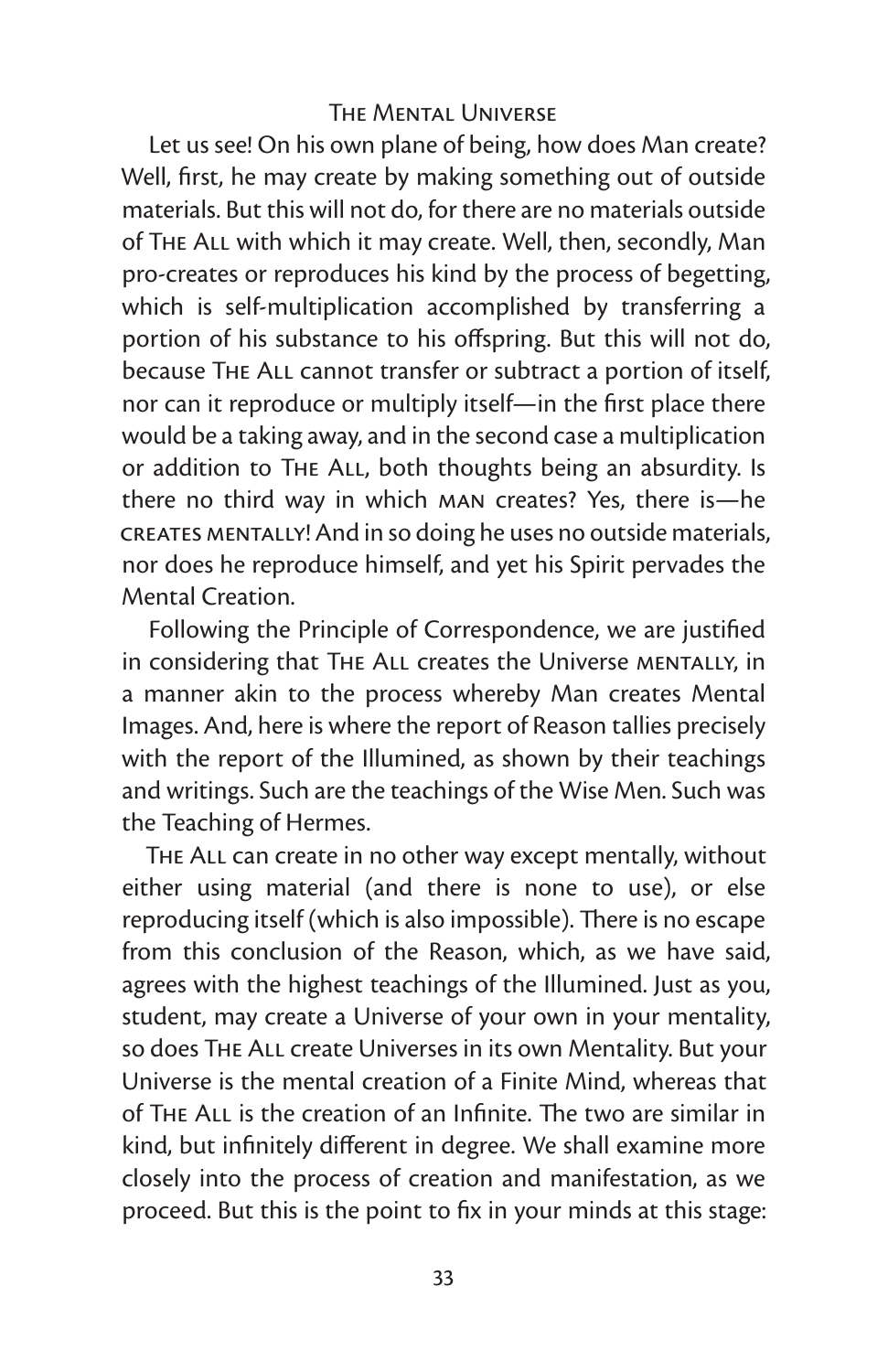## The universe, and all it contains, is a mental creation of THE ALL. Verily, indeed, ALL IS MIND!

"The All creates in its Infinite Mind countless Universes, which exist for aeons of Time—and yet, to The All, the creation, development, decline and death of a million Universes is as the time of the twinkling of an eye."—*The Kybalion*.

"The Infinite Mind of The All is the womb of Universes."—*The Kybalion*.

The Principle of Gender (see Lesson I. and other lessons to follow) is manifested on all planes of life, material, mental and spiritual. But, as we have said before, "Gender" does not mean "Sex"—sex is merely a material manifestation of gender. "Gender" means "relating to generation or creation." And wherever anything is generated or created, on any plane, the Principle of Gender must be manifested. And this is true even in the creation of Universes.

Now do not jump to the conclusion that we are teaching that there is a male and female God, or Creator. That idea is merely a distortion of the ancient teachings on the subject. The true teaching is that The All, in itself, is above Gender, as it is above every other Law, including those of Time and Space. It is the Law, from which the Laws proceed, and it is not subject to them. But when The All manifests on the plane of generation or creation, then it acts according to Law and Principle, for it is moving on a lower plane of Being. And consequently it manifests the Principle of Gender, in its Masculine and Feminine aspects, on the Mental Plane, of course.

This idea may seem startling to some of you who hear it for the first time, but you have all really passively accepted it in your everyday conceptions. You speak of the Fatherhood of God, and the Motherhood of Nature—of God, the Divine Father, and Nature the Universal Mother—and have thus instinctively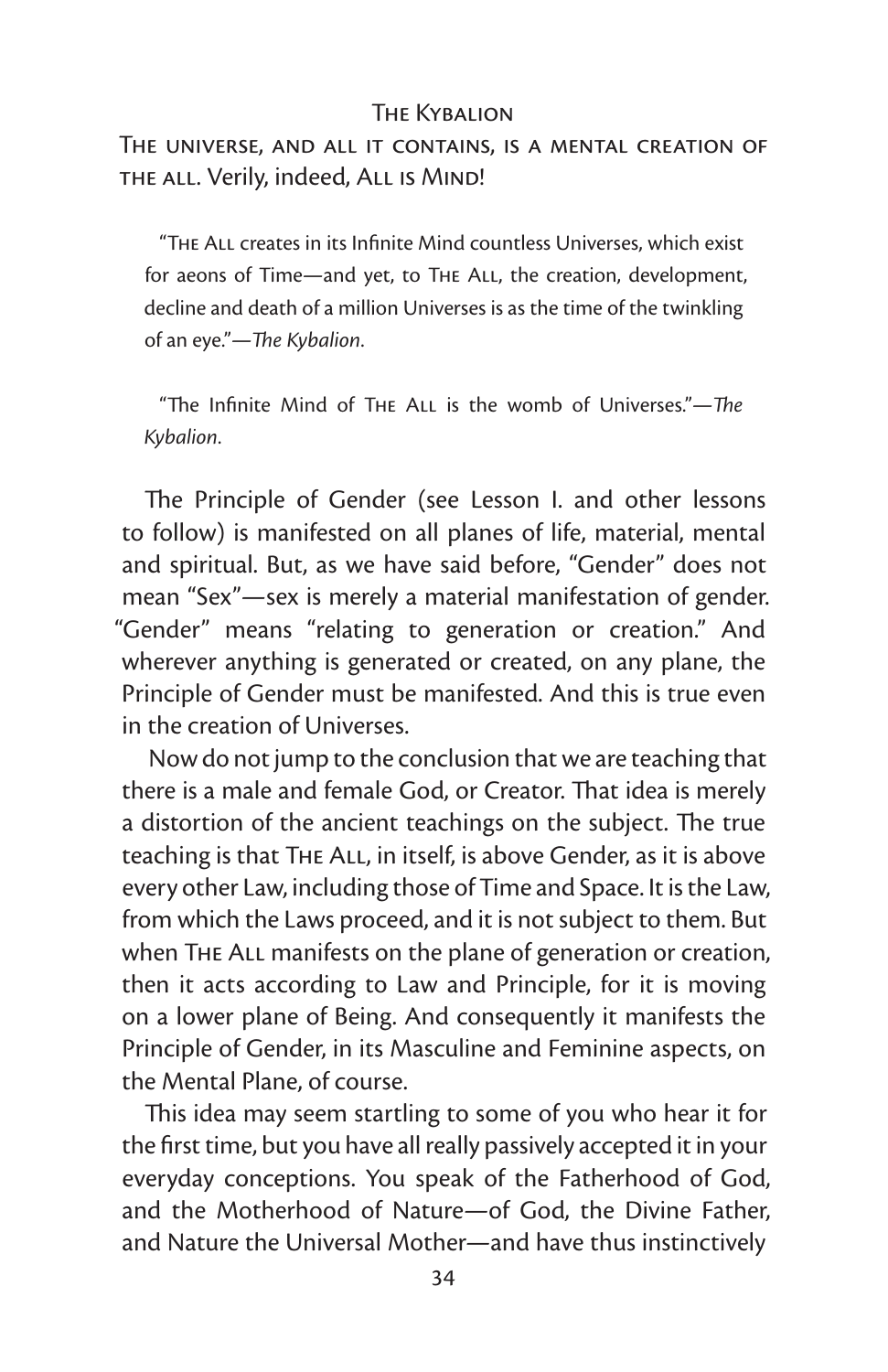## The Mental Universe

acknowledged the Principle of Gender in the Universe. Is this not so?

But, the Hermetic teaching does not imply a real duality— The All is one—the Two Aspects are merely aspects of manifestation. The teaching is that The Masculine Principle manifested by The All stands, in a way, apart from the actual mental creation of the Universe. It projects its Will toward the Feminine Principle (which may be called "Nature") whereupon the latter begins the actual work of the evolution of the Universe, from simple "centres of activity" on to man, and then on and on still higher, all according to well-established and firmly enforced Laws of Nature. If you prefer the old figures of thought, you may think of the Masculine Principle as God, the Father, and of the Feminine Principle as NATURE, the Universal Mother, from whose womb all things have been born. This is more than a mere poetic figure of speech—it is an idea of the actual process of the creation of the Universe. But always remember, that The All is but One, and that in its Infinite Mind the Universe is generated, created and exists.

It may help you to get the proper idea, if you will apply the Law of Correspondence to yourself, and your own mind. You know that the part of You which you call "I," in a sense, stands apart and witnesses the creation of Mental Images in your own mind. The part of your mind in which the mental generation is accomplished may be called the "Me" in distinction from the "I" which stands apart and witnesses and examines the thoughts, ideas and images of the "Me." "As above, so below," remember, and the phenomena of one plane may be employed to solve the riddles of higher or lower planes.

Is it any wonder that You, the child, feel that instinctive reverence for The All, which feeling we call "religion"—that respect, and reverence for The Father Mind? Is it any wonder that, when you consider the works and wonders of Nature, you are overcome with a mighty feeling which has its roots away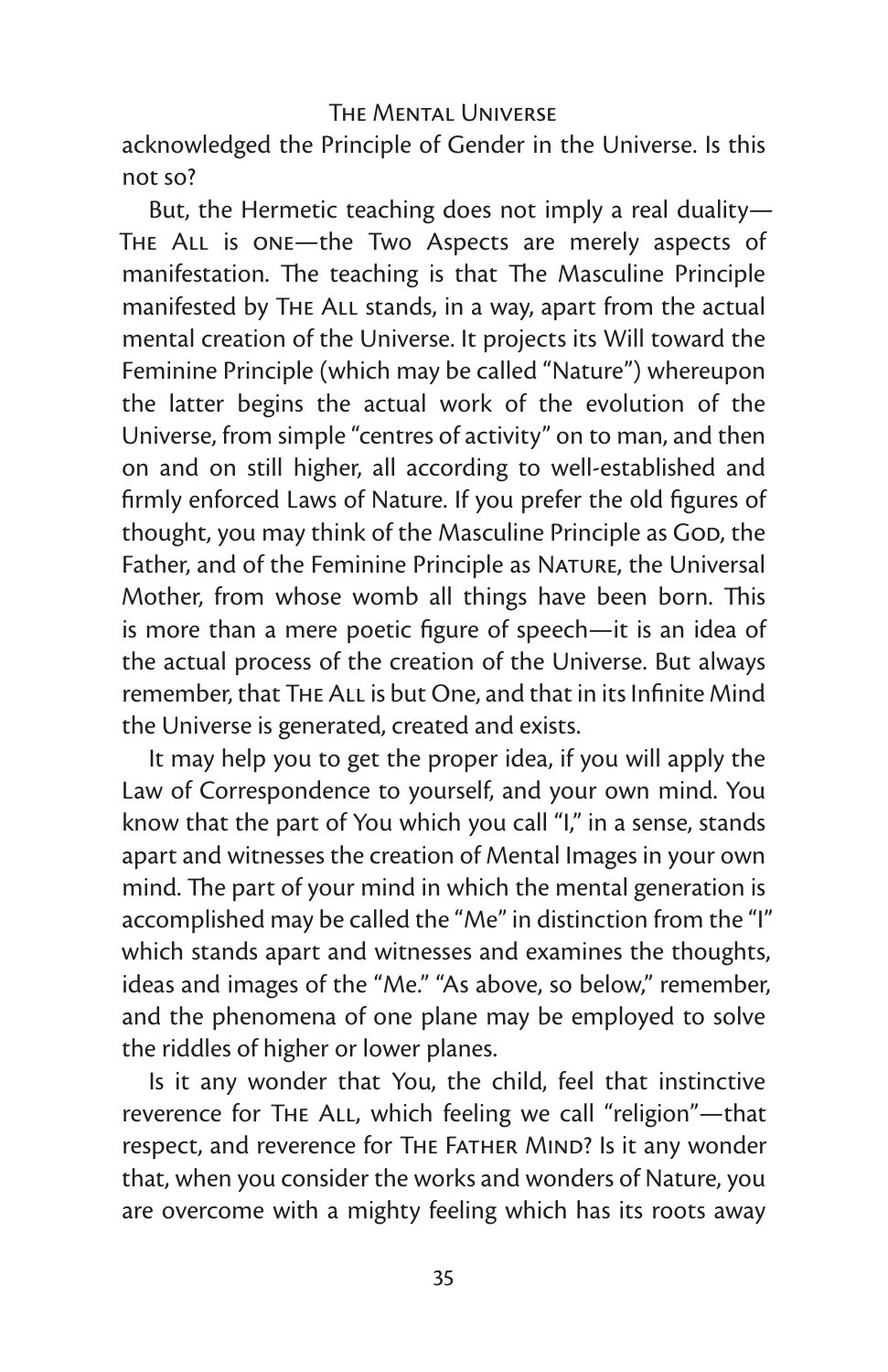down in your inmost being! It is the MOTHER MIND that you are pressing close up to, like a babe to the breast.

Do not make the mistake of supposing that the little world you see around you—the Earth, which is a mere grain of dust in the Universe—is the Universe itself. There are millions upon millions of such worlds, and greater. And there are millions of millions of such Universes in existence within the Infinite Mind of The All. And even in our own little solar system there are regions and planes of life far higher than ours, and beings compared to which we earth‑bound mortals are as the slimy life-forms that dwell on the ocean's bed when compared to Man. There are beings with powers and attributes higher than Man has ever dreamed of the gods' possessing. And yet these beings were once as you, and still lower—and you will be even as they, and still higher, in time, for such is the Destiny of Man as reported by the illumined.

And Death is not real, even in the Relative sense—it is but Birth to a new life—and You shall go on, and on, and on, to higher and still higher planes of life, for aeons upon aeons of time. The Universe is your home, and you shall explore its farthest recesses before the end of Time. You are dwelling in the Infinite Mind of The All, and your possibilities and opportunities are infinite, both in time and space. And at the end of the Grand Cycle of Aeons, when THE ALL shall draw back into itself all of its creations—you will go gladly, for you will then be able to know the Whole Truth of being At One with The All. Such is the report of the illumined—those who have advanced well along The Path.

And, in the meantime, rest calm and serene—you are safe and protected by the Infinite Power of the FATHER-MOTHER-MIND.

"Within the Father‑Mother Mind, mortal children are at home."— *The Kybalion*.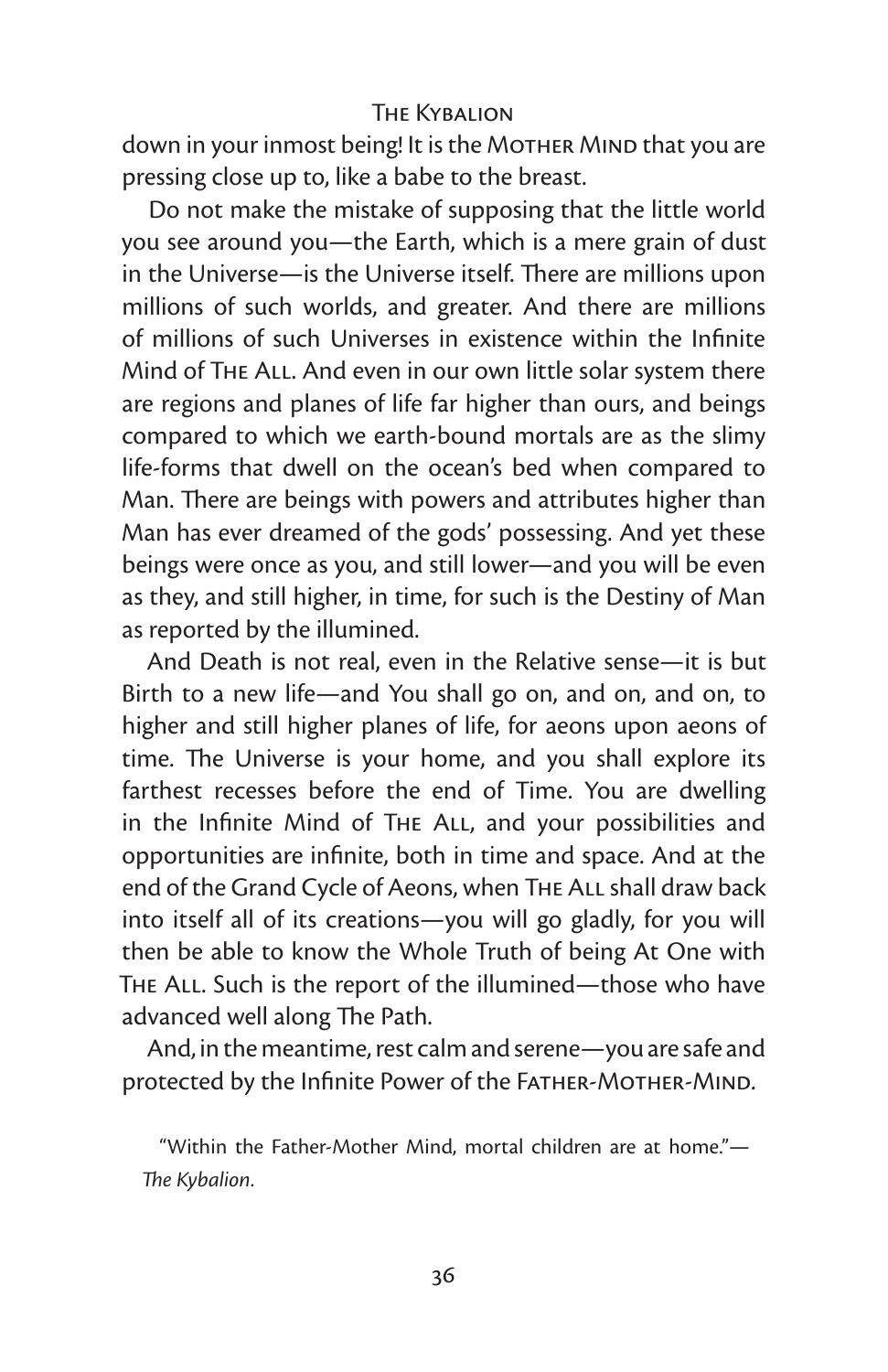## The Mental Universe

"There is not one who is Fatherless, nor Motherless in the Universe."— *The Kybalion*.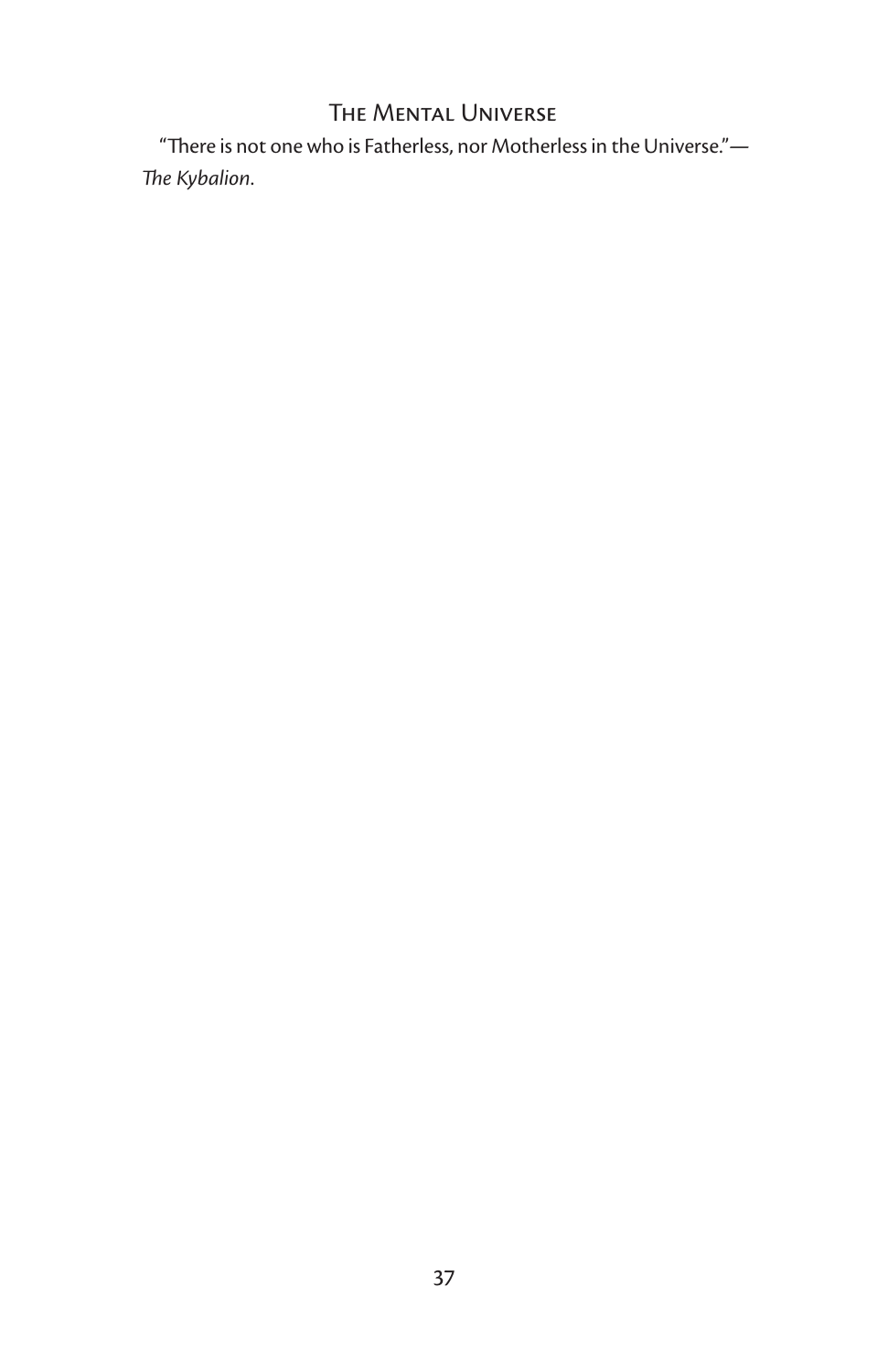## The Kybalion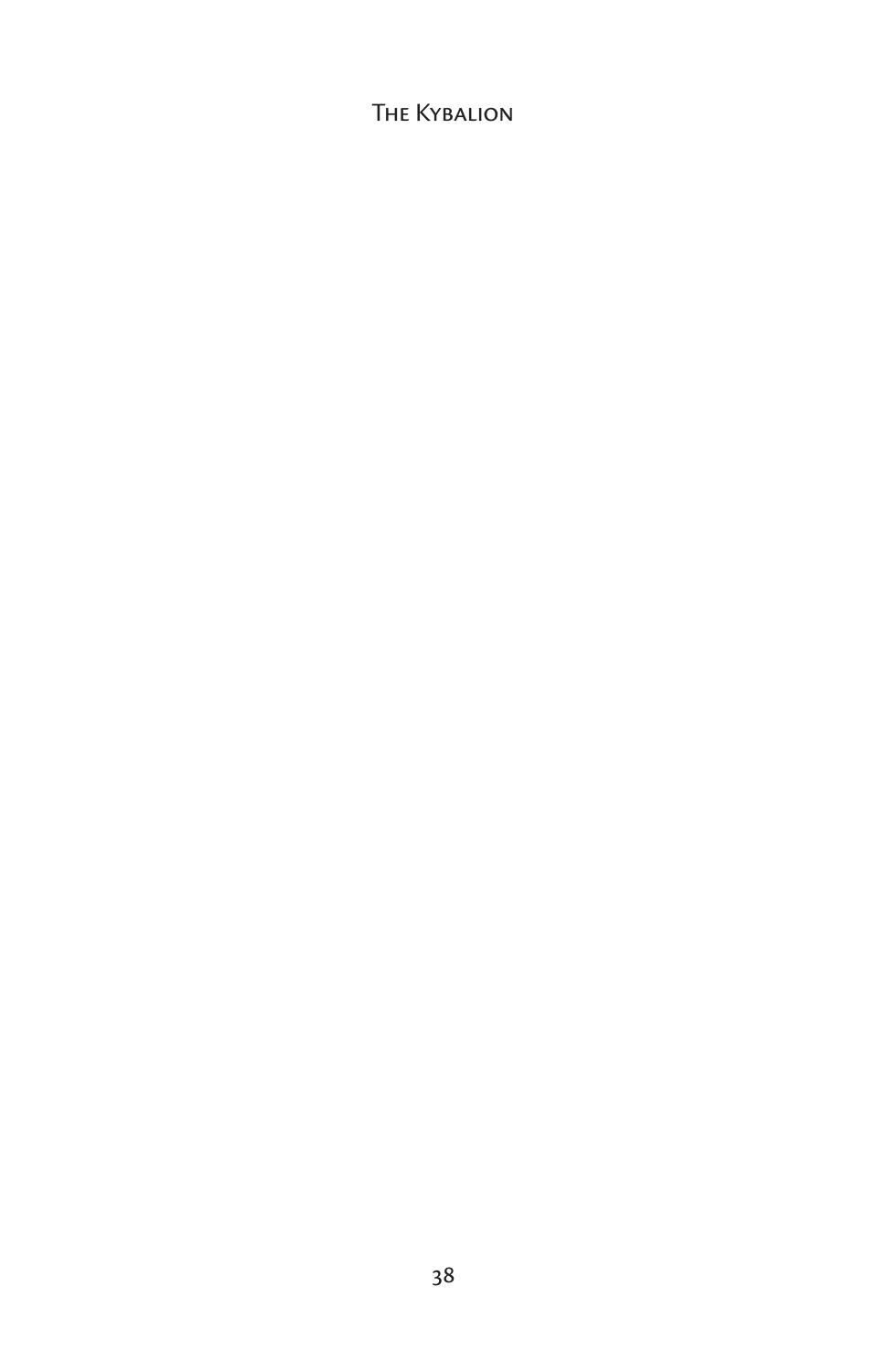## CHAPTER VI. The Divine Paradox.

"The half‑wise, recognizing the comparative unreality of the Universe, imagine that they may defy its Laws—such are vain and presumptuous fools, and they are broken against the rocks and torn asunder by the elements by reason of their folly. The truly wise, knowing the nature of the Universe, use Law against laws; the higher against the lower; and by the Art of Alchemy transmute that which is undesirable into that which is worthy, and thus triumph. Mastery consists not in abnormal dreams, visions and fantastic imaginings or living, but in using the higher forces against the lower—escaping the pains of the lower planes by vibrating on the higher. Transmutation, not presumptuous denial, is the weapon of the Master."—*The Kybalion*.

This is the Paradox of the Universe, resulting from the<br>Principle of Polarity which manifests when THE ALL begins<br>to Create—hearken to it for it points the difference<br>between half-wisdom and wisdom While to THE INFINITE Principle of Polarity which manifests when The All begins to Create—hearken to it for it points the difference between half-wisdom and wisdom. While to THE INFINITE All, the Universe, its Laws, its Powers, its Life, its Phenomena, are as things witnessed in the state of Meditation or Dream; yet to all that is Finite, the Universe must be treated as Real, and life, and action, and thought, must be based thereupon, accordingly, although with an ever understanding of the Higher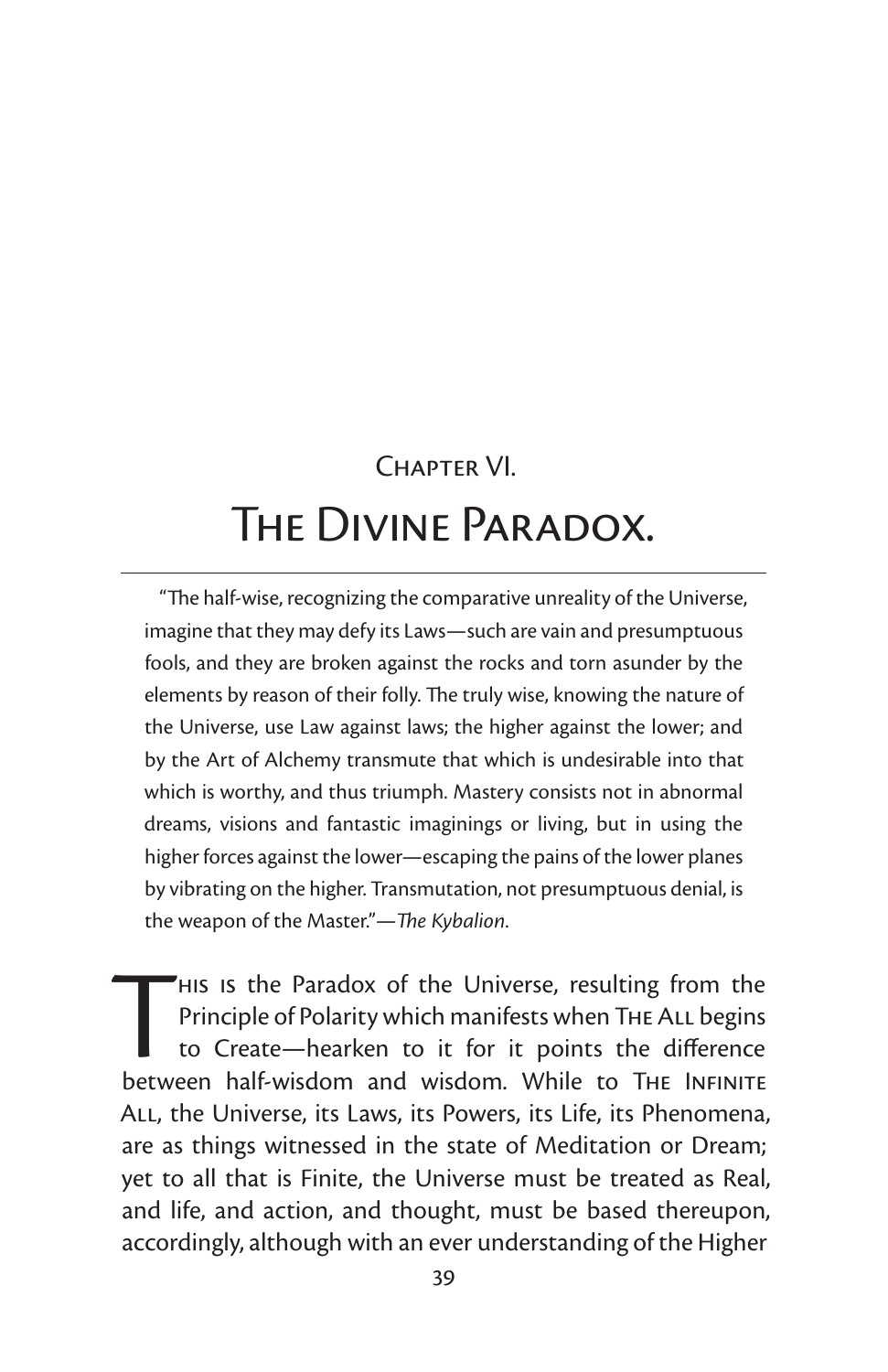Truth. Each according to its own Plane and Laws. Were The All to imagine that the Universe were indeed Reality, then woe to the Universe, for there would be then no escape from lower to higher, divineward—then would the Universe become a fixity and progress would become impossible. And if Man, owing to half‑wisdom, acts and lives and thinks of the Universe as merely a dream (akin to his own finite dreams) then indeed does it so become for him, and like a sleep‑walker he stumbles ever around and around in a circle, making no progress, and being forced into an awakening at last by his falling bruised and bleeding over the Natural Laws which he ignored. Keep your mind ever on the Star, but let your eyes watch over your footsteps, lest you fall into the mire by reason of your upward gaze. Remember the Divine Paradox, that while the Universe is not, still it is. Remember ever the Two Poles of Truth—the Absolute and the Relative. Beware of Half‑Truths.

What Hermetists know as "the Law of Paradox" is an aspect of the Principle of Polarity. The Hermetic writings are filled with references to the appearance of the Paradox in the consideration of the problems of Life and Being. The Teachers are constantly warning their students against the error of omitting the "other side" of any question. And their warnings are particularly directed to the problems of the Absolute and the Relative, which perplex all students of philosophy, and which cause so many to think and act contrary to what is generally known as "common sense. " And we caution all students to be sure to grasp the Divine Paradox of the Absolute and Relative, lest they become entangled in the mire of the Half-Truth. With this in view this particular lesson has been written. Read it carefully!

The first thought that comes to the thinking man after he realizes the truth that the Universe is a Mental Creation of The All, is that the Universe and all that it contains is a mere illusion; an unreality; against which idea his instincts revolt. But this, like all other great truths, must be considered both from the Absolute and the Relative points of view. From the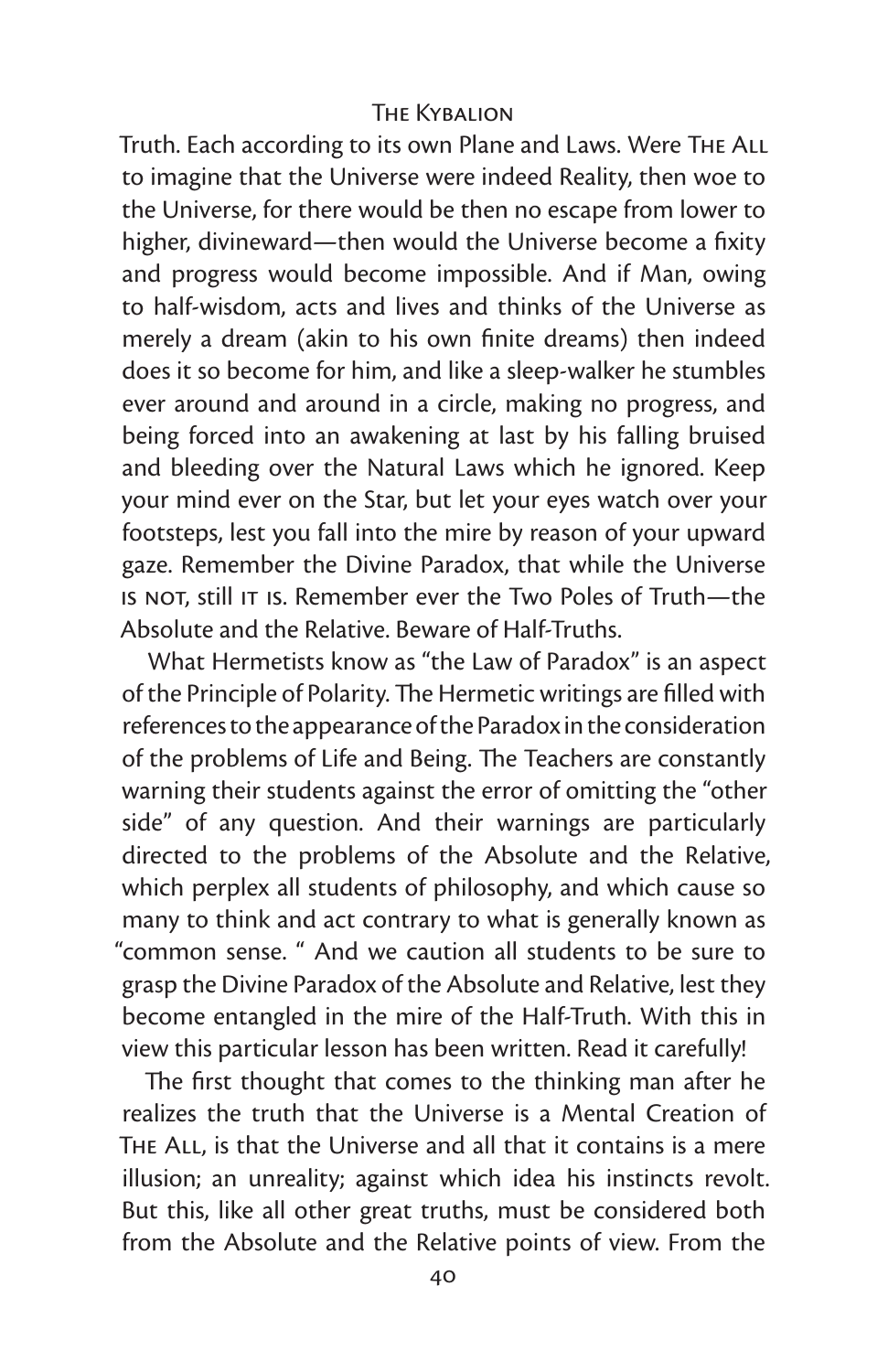Absolute viewpoint, of course, the Universe is in the nature of an illusion, a dream, a phantasmagoria, as compared to The All in itself. We recognize this even in our ordinary view, for we speak of the world as "a fleeting show" that comes and goes, is born and dies—for the element of impermanence and change, finiteness and unsubstantiality, must ever be connected with the idea of a created Universe when it is contrasted with the idea of The All, no matter what may be our beliefs concerning the nature of both. Philosopher, metaphysician, scientist and theologian all agree upon this idea, and the thought is found in all forms of philosophical thought and religious conceptions, as well as in the theories of the respective schools of metaphysics and theology.

So, the Hermetic Teachings do not preach the unsubstantiality of the Universe in any stronger terms than those more familiar to you, although their presentation of the subject may seem somewhat more startling. Anything that has a beginning and an ending must be, in a sense, unreal and untrue, and the Universe comes under the rule, in all schools of thought. From the Absolute point of view, there is nothing Real except The All, no matter what terms we may use in thinking of, or discussing the subject. Whether the Universe be created of Matter, or whether it be a Mental Creation in the Mind of THE ALL-it is unsubstantial, non‑enduring, a thing of time, space and change. We want you to realize this fact thoroughly, before you pass judgment on the Hermetic conception of the Mental nature of the Universe. Think over any and all of the other conceptions, and see whether this be not true of them.

But the Absolute point of view shows merely one side of the picture—the other side is the Relative one. Absolute Truth has been defined as "Things as the mind of God knows them," while Relative Truth is "Things as the highest reason of Man understands them." And so while to The All the Universe must be unreal and illusionary, a mere dream or result of meditation—nevertheless, to the finite minds forming a part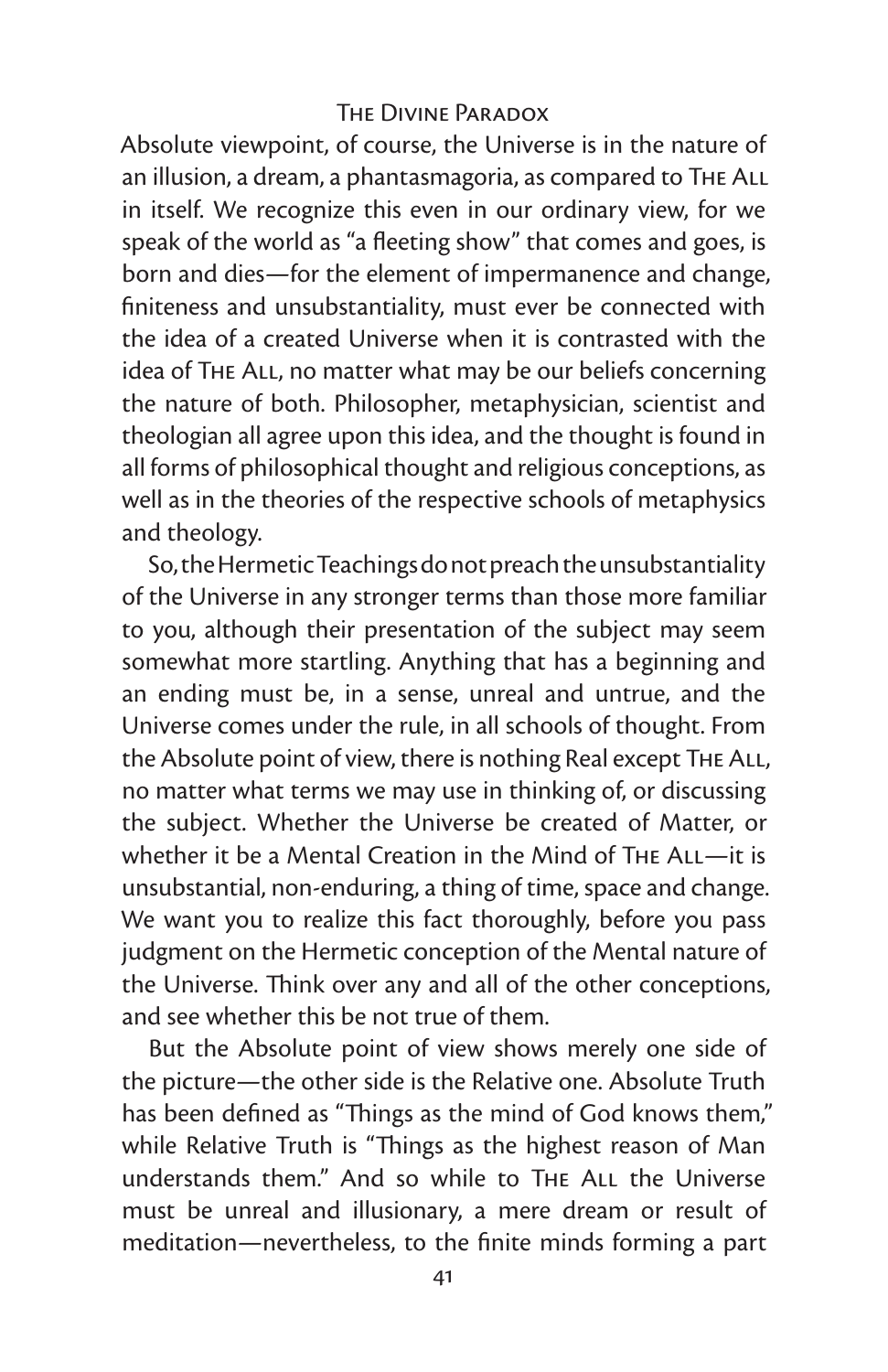of that Universe, and viewing it through mortal faculties, the Universe is very real indeed, and must be so considered. In recognizing the Absolute view, we must not make the mistake of ignoring or denying the facts and phenomena of the Universe as they present themselves to our mortal faculties—we are not The All, remember.

To take familiar illustrations, we all recognize the fact that Matter "exists" to our senses—we will fare badly if we do not. And yet, even our finite minds understand the scientific dictum that there is no such thing as Matter from a scientific point of view—that which we call Matter is held to be merely an aggregation of atoms, which atoms themselves are merely a grouping of units of force, called electrons or "ions," vibrating and in constant circular motion. We kick a stone and we feel the impact—it seems to be real, notwithstanding that we know it to be merely what we have stated above. But remember that our foot, which feels the impact by means of our brains, is likewise Matter, so constituted of electrons, and for that matter so are our brains. And, at the best, if it were not by reason of our Mind, we would not know the foot or stone at all.

Then again, the ideal of the artist or sculptor, which he is endeavoring to reproduce in stone or on canvas, seems very real to him. So do the characters in the mind of the author, or dramatist, which he seeks to express so that others may recognize them. And if this be true in the case of our finite minds, what must be the degree of Reality in the Mental Images created in the Mind of the Infinite! Oh, friends, to mortals this Universe of Mentality is very real indeed—it is the only one we can ever know, though we rise from plane to plane, higher and higher in it. To know it otherwise, by actual experience, we must be The All itself. It is true that the higher we rise in the scale—the nearer to "the mind of the Father" we reach—the more apparent becomes the illusory nature of finite things, but not until The All finally withdraws us into itself does the vision actually vanish.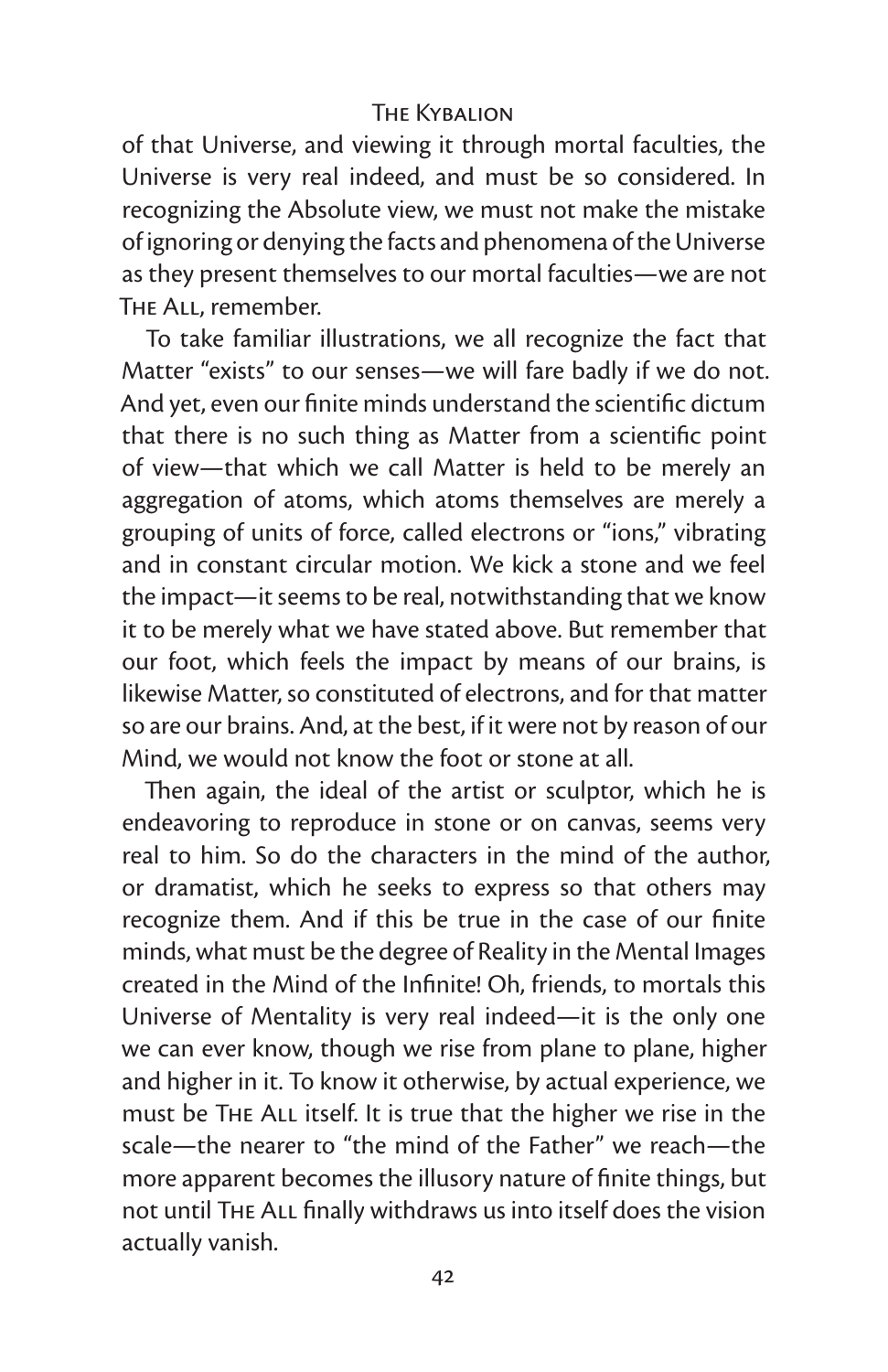## The Divine Paradox

So, we need not dwell upon the feature of illusion. Rather let us, recognizing the real nature of the Universe, seek to understand its mental laws, and endeavor to use them to the best effect in our upward progress through life, as we travel from plane to plane of being. The Laws of the Universe are none the less "Iron Laws" because of the mental nature. All, except THE ALL, are bound by them. What is IN THE INFINITE MIND OF the All is real in a degree second only to that Reality itself which is vested in the nature of The All.

So, do not feel insecure or afraid—we are all HELD FIRMLY IN the Infinite Mind of The All, and there is naught to hurt us or for us to fear. There is no Power outside of The All to affect us. So we may rest calm and secure. There is a world of comfort and security in this realization when once attained. Then "calm and peaceful do we sleep, rocked in the Cradle of the Deep" resting safely on the bosom of the Ocean of Infinite Mind, which is THE ALL. In THE ALL, indeed, do "we live and move and have our being."

Matter is none the less Matter to us, while we dwell on the plane of Matter, although we know it to be merely an aggregation of "electrons," or particles of Force, vibrating rapidly and gyrating around each other in the formations of atoms; the atoms in turn vibrating and gyrating, forming molecules, which latter in turn form larger masses of Matter. Nor does Matter become less Matter, when we follow the inquiry still further, and learn from the Hermetic Teachings, that the "Force" of which the electrons are but units is merely a manifestation of the Mind of The All, and like all else in the Universe is purely Mental in its nature. While on the Plane of Matter, we must recognize its phenomena—we may control Matter (as all Masters of higher or lesser degree do), but we do so by applying the higher forces. We commit a folly when we attempt to deny the existence of Matter in the relative aspect. We may deny its mastery over us—and rightly so—but we should not attempt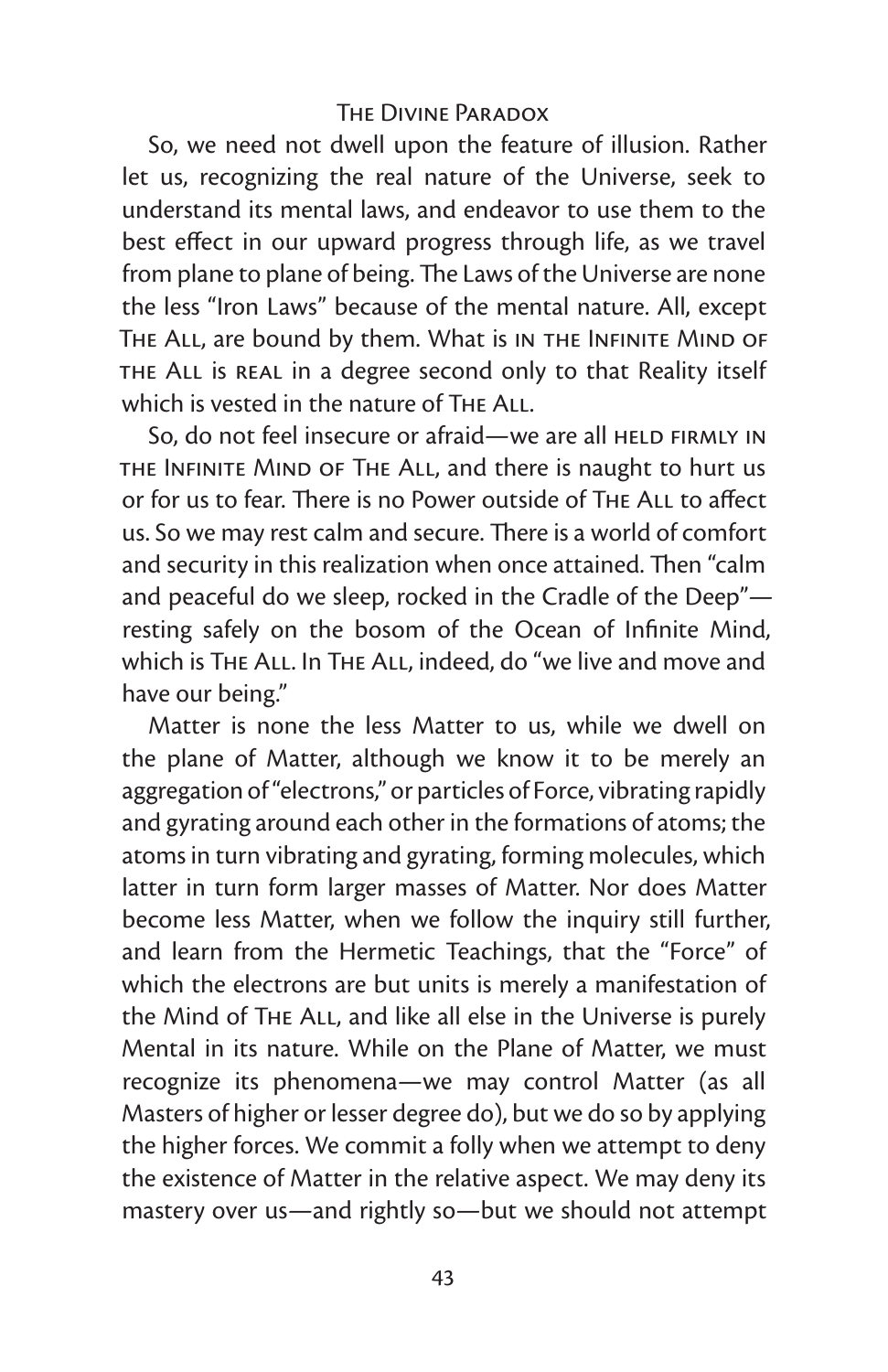to ignore it in its relative aspect, at least so long as we dwell upon its plane.

Nor do the Laws of Nature become less constant or effective, when we know them, likewise, to be merely mental creations. They are in full effect on the various planes. We overcome the lower laws, by applying still higher ones—and in this way only. But we cannot escape Law or rise above it entirely. Nothing but The All can escape Law—and that because The All is Law itself, from which all Laws emerge. The most advanced Masters may acquire the powers usually attributed to the gods of men; and there are countless ranks of being, in the great hierarchy of life, whose being and power transcends even that of the highest Masters among men to a degree unthinkable by mortals, but even the highest Master, and the highest Being, must bow to the Law, and be as Nothing in the eye of The All. So that if even these highest Beings, whose powers exceed even those attributed by men to their gods—if even these are bound by and are subservient to Law, then imagine the presumption of mortal man, of our race and grade, when he dares to consider the Laws of Nature as "unreal," visionary and illusory, because he happens to be able to grasp the truth that the Laws are Mental in nature, and simply Mental Creations of The All. Those Laws which The All intends to be governing Laws are not to be defied or argued away. So long as the Universe endures, will they endure—for the Universe exists by virtue of these Laws which form its framework and which hold it together.

The Hermetic Principle of Mentalism, while explaining the true nature of the Universe upon the principle that all is Mental, does not change the scientific conceptions of the Universe, Life, or Evolution. In fact, science merely corroborates the Hermetic Teachings. The latter merely teaches that the nature of the Universe is "Mental," while modern science has taught that it is "Material"; or (of late) that it is "Energy" at the last analysis. The Hermetic Teachings have no fault to find with Herbert Spencer's basic principle which postulates the existence of an "Infinite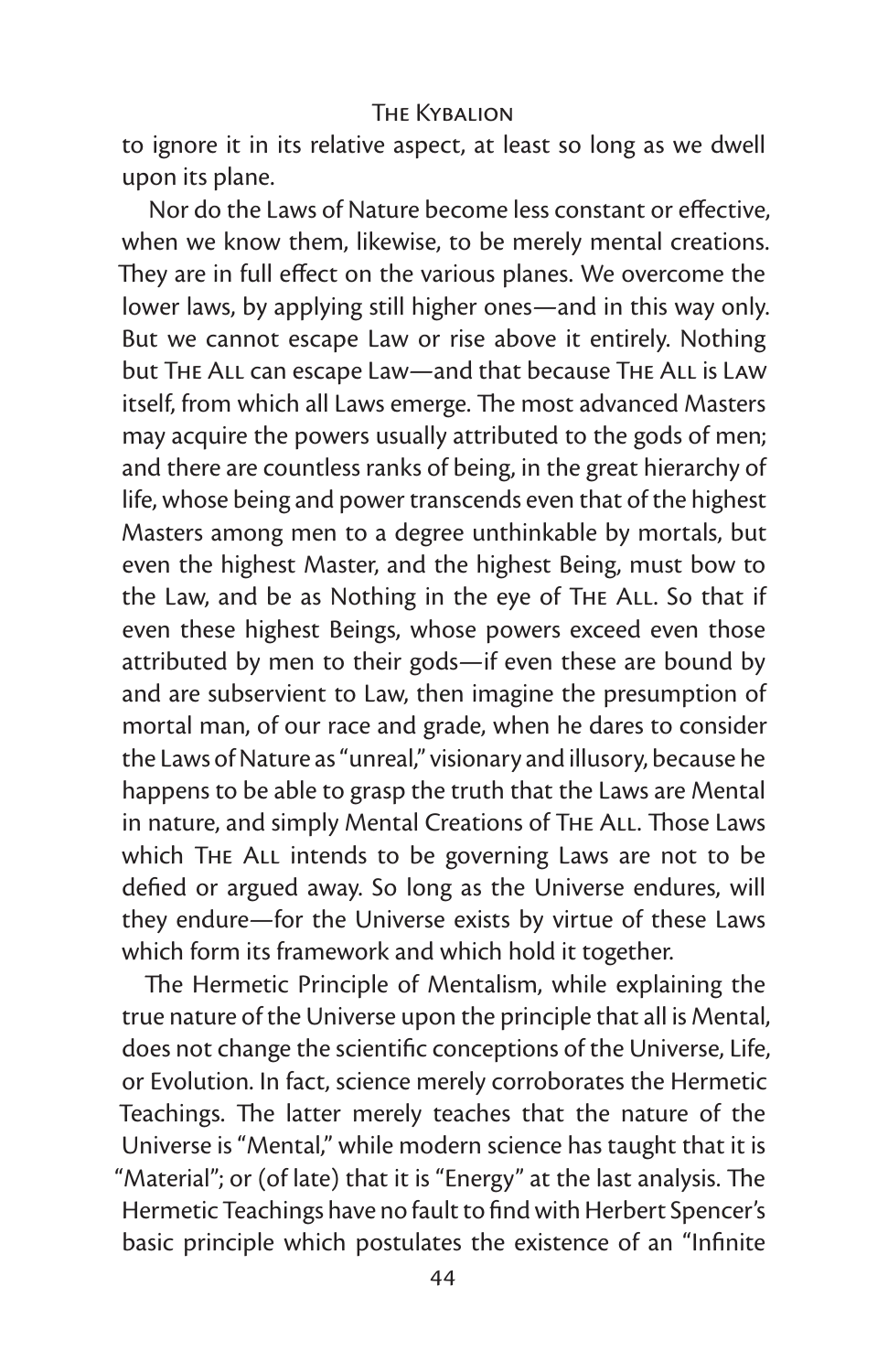## The Divine Paradox

and Eternal Energy, from which all things proceed." In fact, the Hermetics recognize in Spencer's philosophy the highest outside statement of the workings of the Natural Laws that have ever been promulgated, and they believe Spencer to have been a reincarnation of an ancient philosopher who dwelt in ancient Egypt thousands of years ago, and who later incarnated as Heraclitus, the Grecian philosopher who lived b. c. 500. And they regard his statement of the "Infinite and Eternal Energy" as directly in the line of the Hermetic Teachings, always with the addition of their own doctrine that his "Energy" is the Energy of the Mind of The All. With the Master‑Key of the Hermetic Philosophy, the student of Spencer will be able to unlock many doors of the inner philosophical conceptions of the great English philosopher, whose work shows the results of the preparation of his previous incarnations. His teachings regarding Evolution and Rhythm are in almost perfect agreement with the Hermetic Teachings regarding the Principle of Rhythm.

So, the student of Hermetics need not lay aside any of his cherished scientific views regarding the Universe. All he is asked to do is to grasp the underlying principle of "The All is Mind; the Universe is Mental—held in the Mind of The All." He will find that the other six of the Seven Principles will "fit into" his scientific knowledge, and will serve to bring out obscure points and to throw light in dark corners. This is not to be wondered at, when we realize the influence of the Hermetic thought on the early philosophers of Greece, upon whose foundations of thought the theories of modern science largely rest. The acceptance of the First Hermetic Principle (Mentalism) is the only great point of difference between Modern Science and Hermetic students, and Science is gradually moving toward the Hermetic position in its groping in the dark for a way out of the Labyrinth into which it has wandered in its search for Reality.

The purpose of this lesson is to impress upon the minds of our students the fact that, to all intents and purposes, the Universe and its laws, and its phenomena, are just as real, so far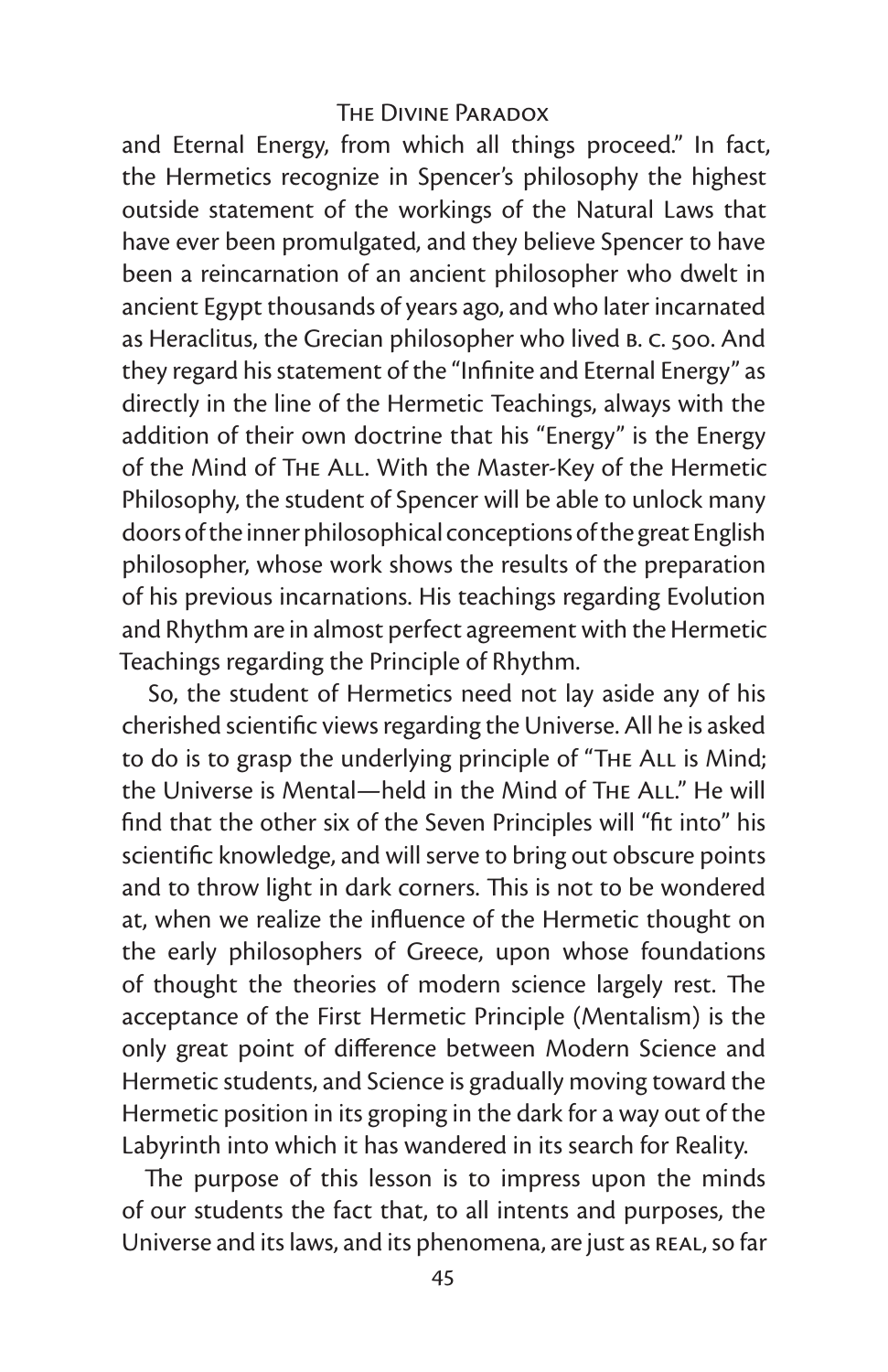as Man is concerned, as they would be under the hypotheses of Materialism or Energism. Under any hypothesis the Universe in its outer aspect is changing, ever-flowing, and transitoryand therefore devoid of substantiality and reality. But (note the other pole of the truth) under any of the same hypotheses, we are compelled to ACT AND LIVE as if the fleeting things were real and substantial. With this difference, always, between the various hypotheses—that under the old views Mental Power was ignored as a Natural Force, while under Mentalism it becomes the Greatest Natural Force. And this one difference revolutionizes Life, to those who understand the Principle and its resulting laws and practice.

So, finally, students all, grasp the advantage of Mentalism, and learn to know, use and apply the laws resulting therefrom. But do not yield to the temptation which, as The Kybalion states, overcomes the half‑wise and which causes them to be hypnotized by the apparent unreality of things, the consequence being that they wander about like dream‑people dwelling in a world of dreams, ignoring the practical work and life of man, the end being that "they are broken against the rocks and torn asunder by the elements, by reason of their folly." Rather follow the example of the wise, which the same authority states, "use Law against Laws; the higher against the lower; and by the Art of Alchemy transmute that which is undesirable into that which is worthy, and thus triumph." Following the authority, let us avoid the half-wisdom (which is folly) which ignores the truth that: "Mastery consists not in abnormal dreams, visions, and fantastic imaginings or living, but in using the higher forces against the lower—escaping the pains of the lower planes by vibrating on the higher." Remember always, student, that "Transmutation, not presumptuous denial, is the weapon of the Master." The above quotations are from The Kybalion, and are worthy of being committed to memory by the student.

We do not live in a world of dreams, but in an Universe which, while relative, is real so far as our lives and actions are concerned.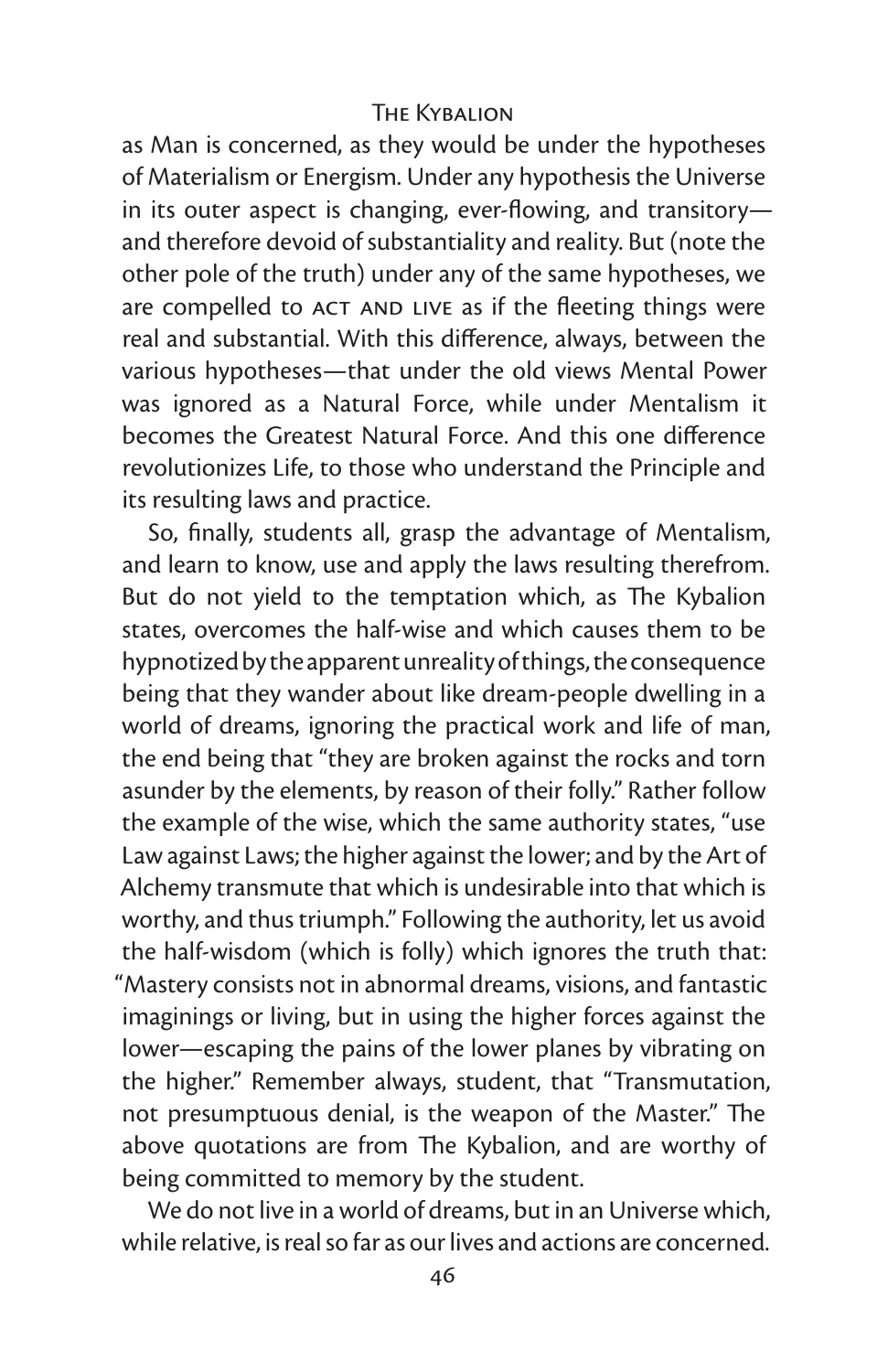## The Divine Paradox

Our business in the Universe is not to deny its existence, but to live, using the Laws to rise from lower to higher—living on, doing the best that we can under the circumstances arising each day, and living, so far as is possible, to our highest ideas and ideals. The true Meaning of Life is not known to men on this plane—if, indeed, to any—but the highest authorities, and our own intuitions, teach us that we will make no mistake in living up to the best that is in us, so far as is possible, and realizing the Universal tendency in the same direction in spite of apparent evidences to the contrary. We are all on The Path and the road leads upward ever, with frequent resting places.

Read the Message of The Kybalion—and follow the example of "the wise"—avoiding the mistake of "the half‑wise" who perish by reason of their folly.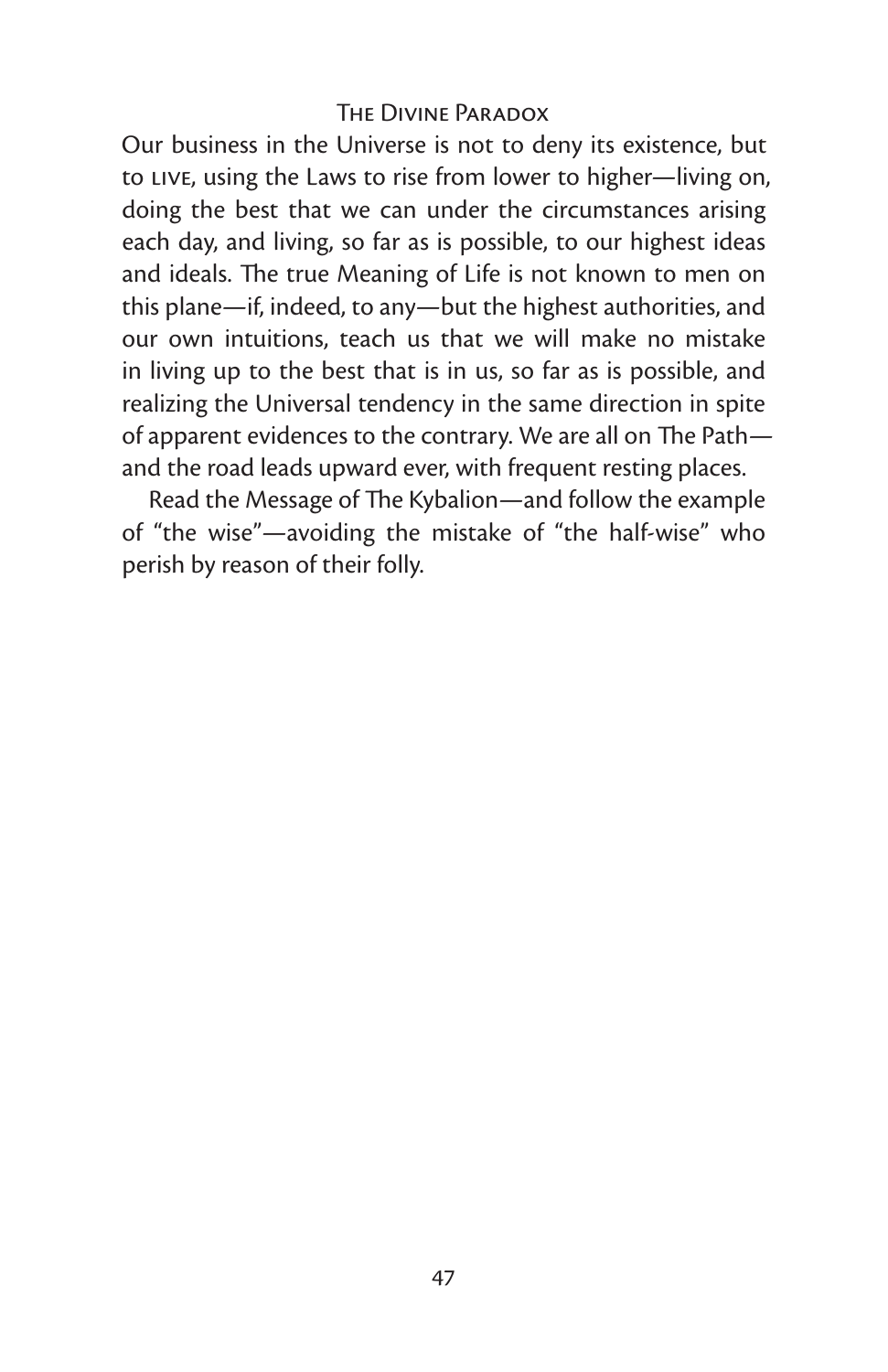## The Kybalion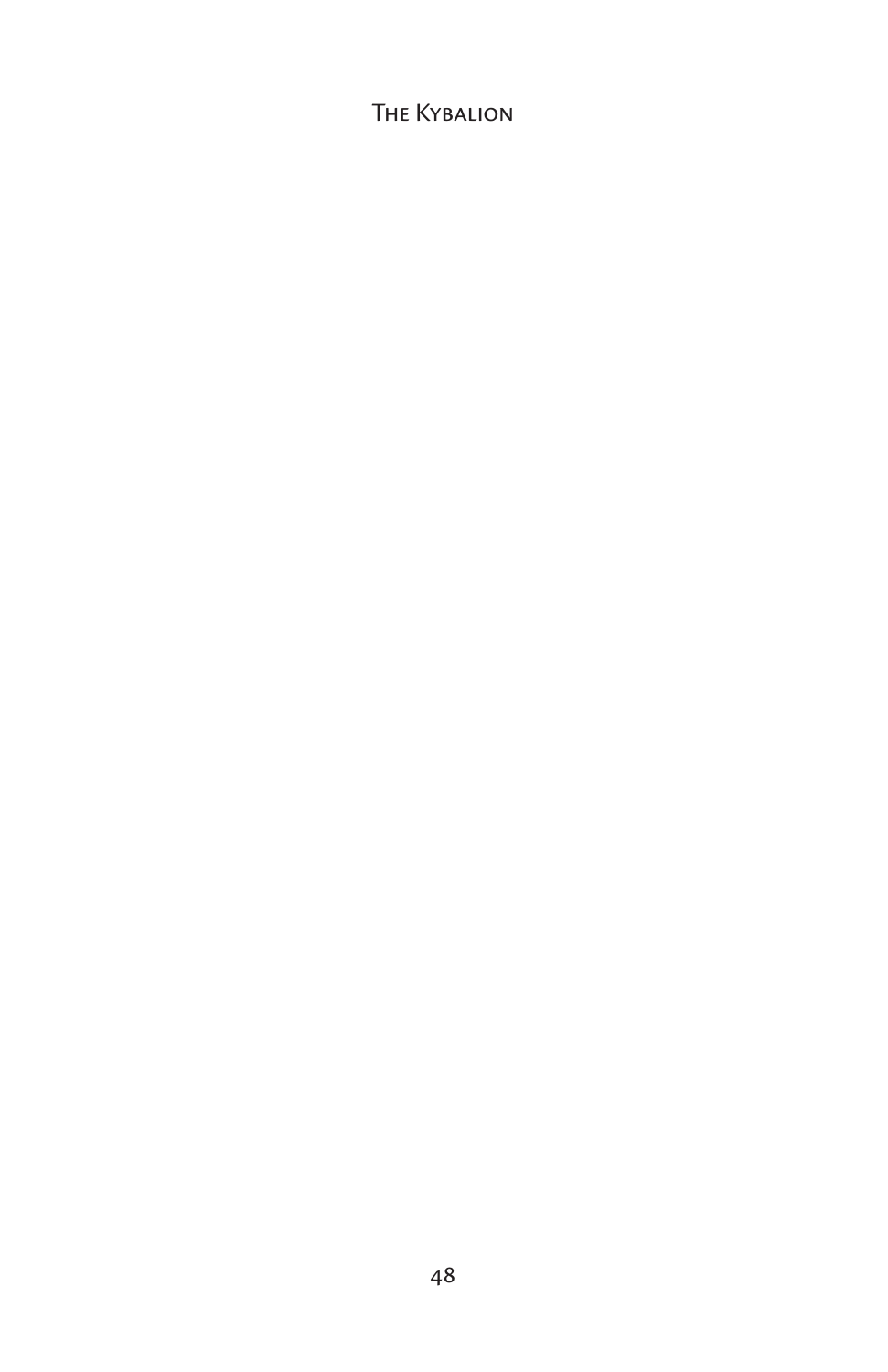## Chapter VII. "The All" in All.

"While All is in The ALL, it is equally true that The ALL is in All. To him who truly understands this truth hath come great knowledge."—*The Kybalion*.

OW OFTEN have the majority of people heard repeated<br>the statement that their Deity (called by many names)<br>was "All in All," and how little have they suspected<br>the inner occult truth concealed by these carelessly uttered the statement that their Deity (called by many names) was "All in All," and how little have they suspected the inner occult truth concealed by these carelessly uttered words? The commonly used expression is a survival of the ancient. Hermetic Maxim quoted above. As the Kybalion says: "To him who truly understands this truth, hath come great knowledge." And, this being so, let us seek this truth, the understanding of which means so much. In this statement of truth—this Hermetic Maxim—is concealed one of the greatest philosophical, scientific and religious truths.

We have given you the Hermetic Teaching regarding the Mental Nature of the Universe—the truth that "the Universe is Mental—held in the Mind of The All." As the Kybalion says, in the passage quoted above: "All is in The All." But note also the co-related statement, that: "It is equally true that THE ALL is in ALL." This apparently contradictory statement is reconcilable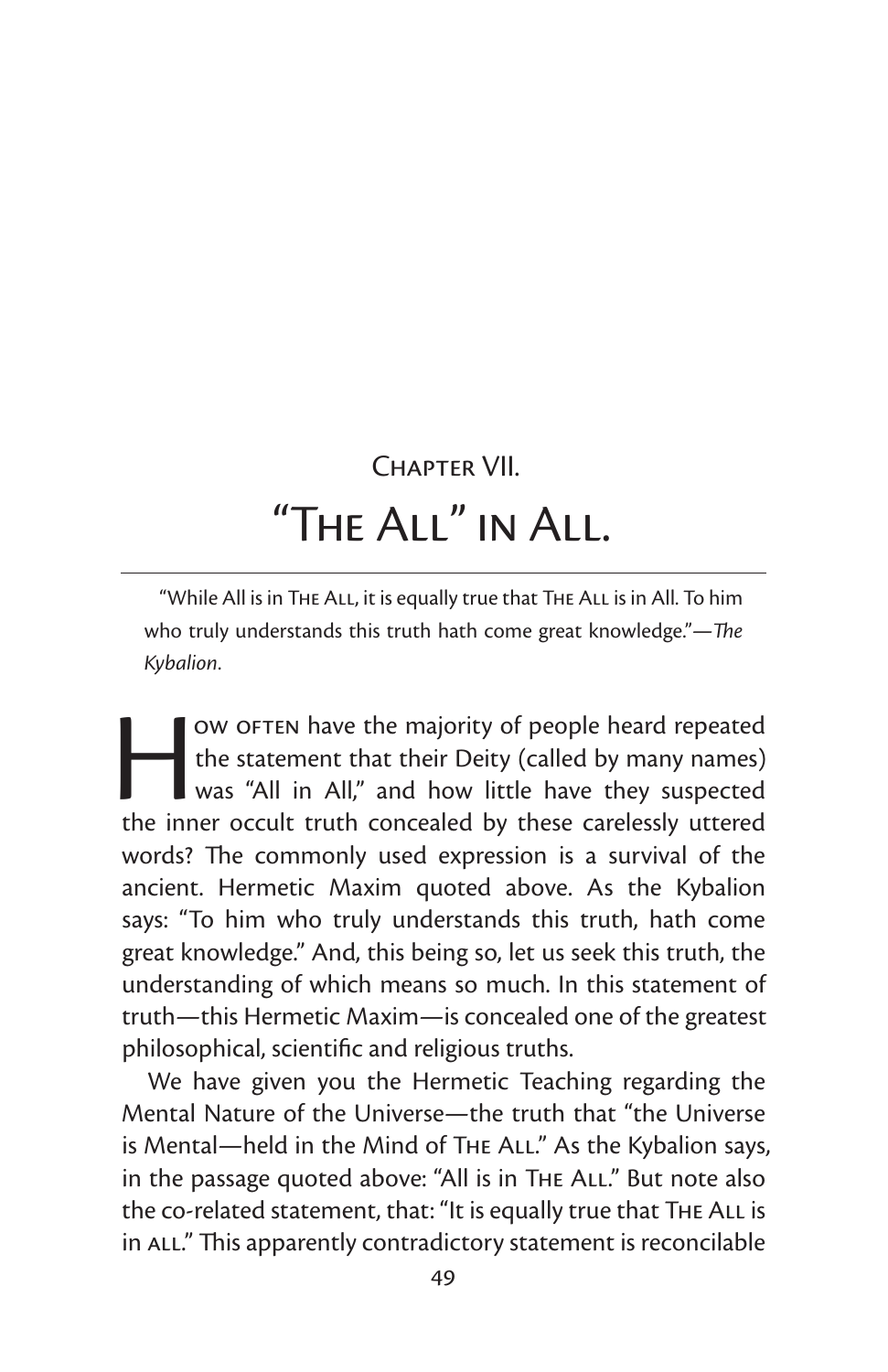under the Law of Paradox. It is, moreover, an exact Hermetic statement of the relations existing between The All and its Mental Universe. We have seen how "All is in The All"—now let us examine the other aspect of the subject.

The Hermetic Teachings are to the effect that The All is Imminent in ("remaining within; inherent; abiding within") its Universe, and in every part, particle, unit, or combination, within the Universe. This statement is usually illustrated by the Teachers by a reference to the Principle of Correspondence. The Teacher instructs the student to form a Mental Image of something, a person, an idea, something having a mental form, the favorite example being that of the author or dramatist forming an idea of his characters; or a painter or sculptor forming an image of an ideal that he wishes to express by his art. In each case, the student will find that while the image has its existence, and being, solely within his own mind, yet he, the student, author, dramatist, painter, or sculptor, is, in a sense, immanent in; remaining within; or abiding within, the mental image also. In other words, the entire virtue, life, spirit, of reality in the mental image is derived from the "immanent mind" of the thinker. Consider this for a moment, until the idea is grasped.

To take a modern example, let us say that Othello, Iago, Hamlet, Lear, Richard III, existed merely in the mind of Shakespeare, at the time of their conception or creation. And yet, Shakespeare also existed within each of these characters, giving them their vitality, spirit, and action. Whose is the "spirit" of the characters that we know as Micawber, Oliver Twist, Uriah Heep—is it Dickens, or have each of these characters a personal spirit, independent of their creator! Have the Venus of Medici, the Sistine Madonna, the Appollo Belvidere, spirits and reality of their own, or do they represent the spiritual and mental power of their creators! The Law of Paradox explains that both propositions are true, viewed from the proper viewpoints. Micawber is both Micawber, and yet Dickens. And, again, while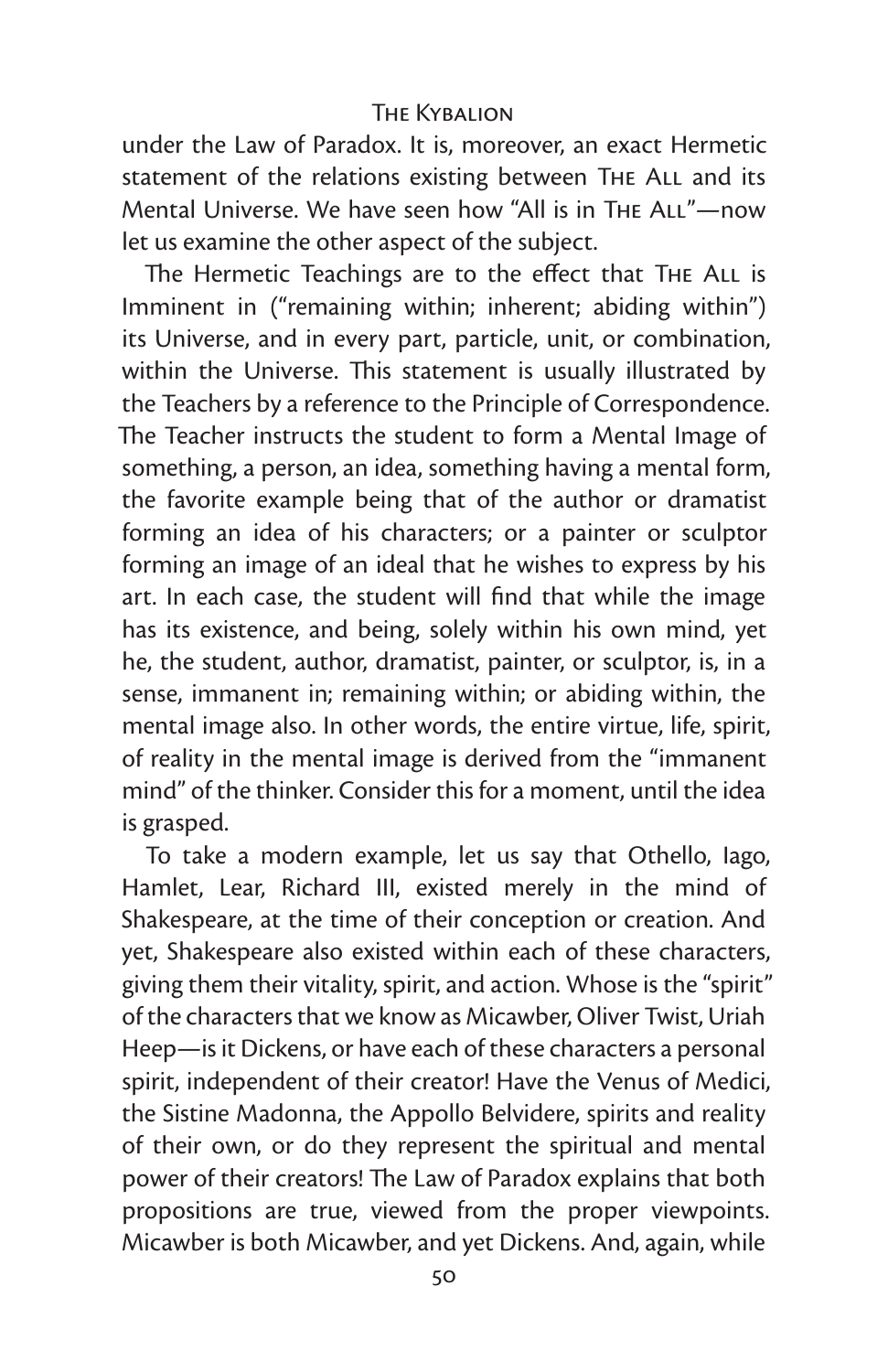Micawber may be said to be Dickens, yet Dickens is not identical with Micawber. Man, like Micawber, may exclaim: "The Spirit of my Creator is inherent within me—and yet I am not he!" How different this from the shocking half-truth so vociferously announced by certain of the half-wise, who fill the air with their raucous cries of: "I Am God!" Imagine poor Micawber, or the sneaky Uriah Heep, crying: "I Am Dickens"; or some of the lowly clods in one of Shakespeare's plays, grandiloquently announcing that: "I Am Shakespeare!" The All is in the earth‑worm, and yet the earth-worm is far from being THE ALL. And still the wonder remains, that though the earth-worm exists merely as a lowly thing, created and having its being solely within the Mind of THE ALL-yet THE ALL is immanent in the earth-worm, and in the particles that go to make up the earth‑worm. Can there be any greater mystery than this of "All in The All; and The All in All?"

The student will, of course, realize that the illustrations given above are necessarily imperfect and inadequate, for they represent the creation of mental images in finite minds, while the Universe is a creation of Infinite Mind—and the difference between the two poles separates them. And yet it is merely a matter of degree—the same Principle is in operation—the Principle of Correspondence manifests in each—"As above, so Below; as Below, so above."

And, in the degree that Man realizes the existence of the Indwelling Spirit immanent within his being, so will he rise in the spiritual scale of life. This is what spiritual development means—the recognition, realization, and manifestation of the Spirit within us. Try to remember this last definition—that of spiritual development. It contains the Truth of True Religion.

There are many planes of Being—many sub-planes of Life many degrees of existence in the Universe. And all depend upon the advancement of beings in the scale, of which scale the lowest point is the grossest matter, the highest being separated only by the thinnest division from the SPIRIT of THE ALL. And,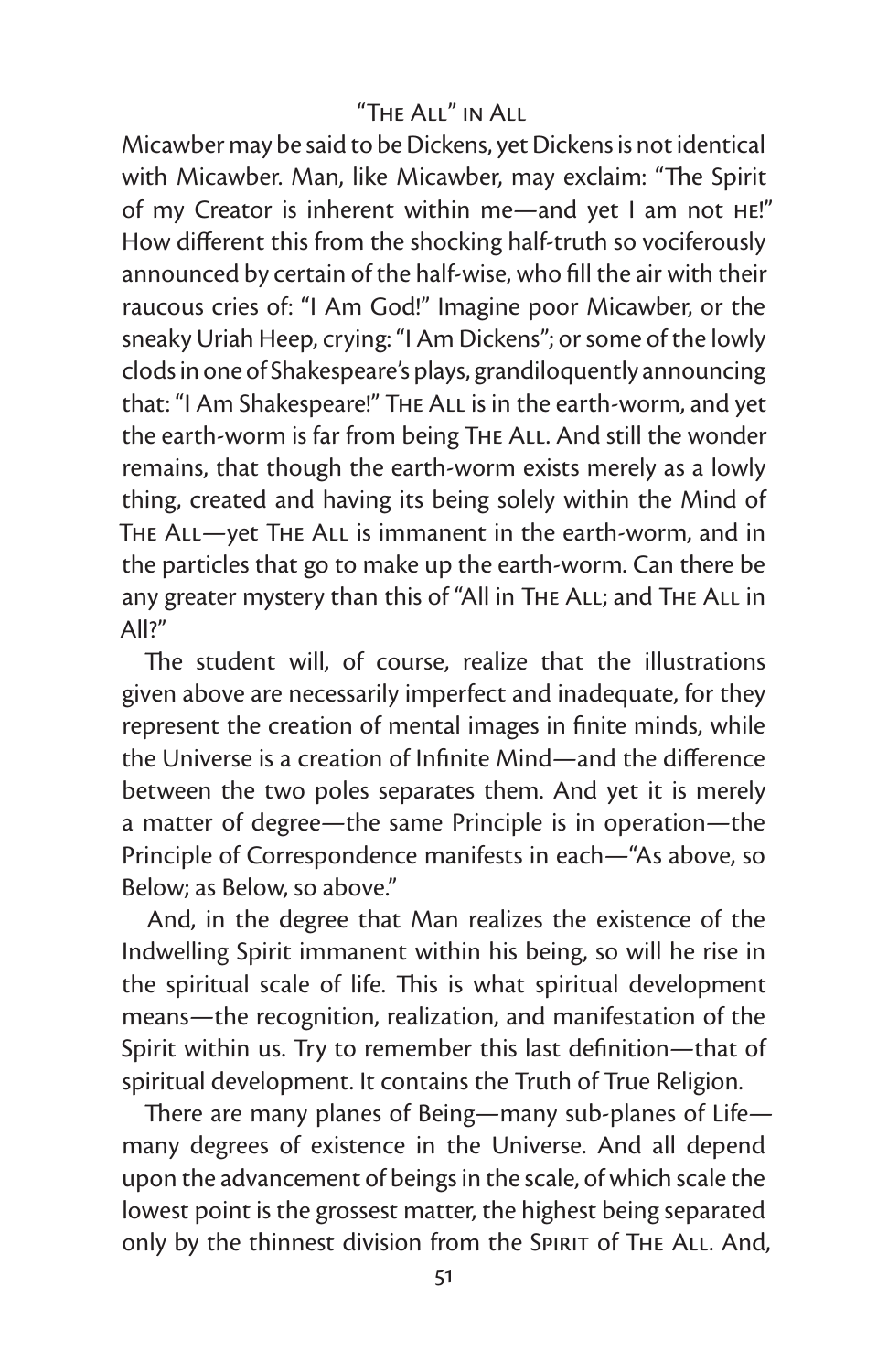upward and onward along this Scale of Life, everything is moving. All are on the Path, whose end is The All. All progress is a Returning Home. All is Upward and Onward, in spite of all seemingly contradictory appearances. Such is the Message of the Illumined.

The Hermetic Teachings concerning the process of the Mental Creation of the Universe, are that at the beginning of the Creative Cycle, The All, in its aspect of "Being," projects its Will toward its aspect of "Becoming," and the process of creation begins. It is taught that the process consists of the lowering of Vibration until a very low degree of vibratory energy is reached, at which point the grossest possible form of Matter is manifested. This process is called the stage of Involution, in which THE ALL becomes "involved," or "wrapped up," in its creation. This process is believed by the Hermetists to have a Correspondence to the mental process of an artist, writer, or inventor, who becomes so wrapped up in his mental creation as to almost forget his own existence and who, for the time being, almost "lives in his creation." If instead of "wrapped" we use the word "rapt," perhaps we will give a better idea of what is meant.

This Involuntary stage of Creation is sometimes called the "Outpouring" of the Divine Energy, just as the Evolutionary state is called the "Indrawing." The extreme pole of the Creative process is considered to be the furthest removed from The All, while the beginning of the Evolutionary stage is regarded as the beginning of the return swing of the pendulum of Rhythm—a "coming home" idea being held in all of the Hermetic Teachings.

The Teachings are that during the "Outpouring," the vibrations become lower and lower until finally the urge ceases, and the return swing begins. But there is this difference, that while in the "Outpouring" the creative forces manifest compactly and as a whole, yet from the beginning of the Evolutionary or "Indrawing" stage, there is manifested the Law of Individualization—that is, the tendency to separate into Units of Force, so that finally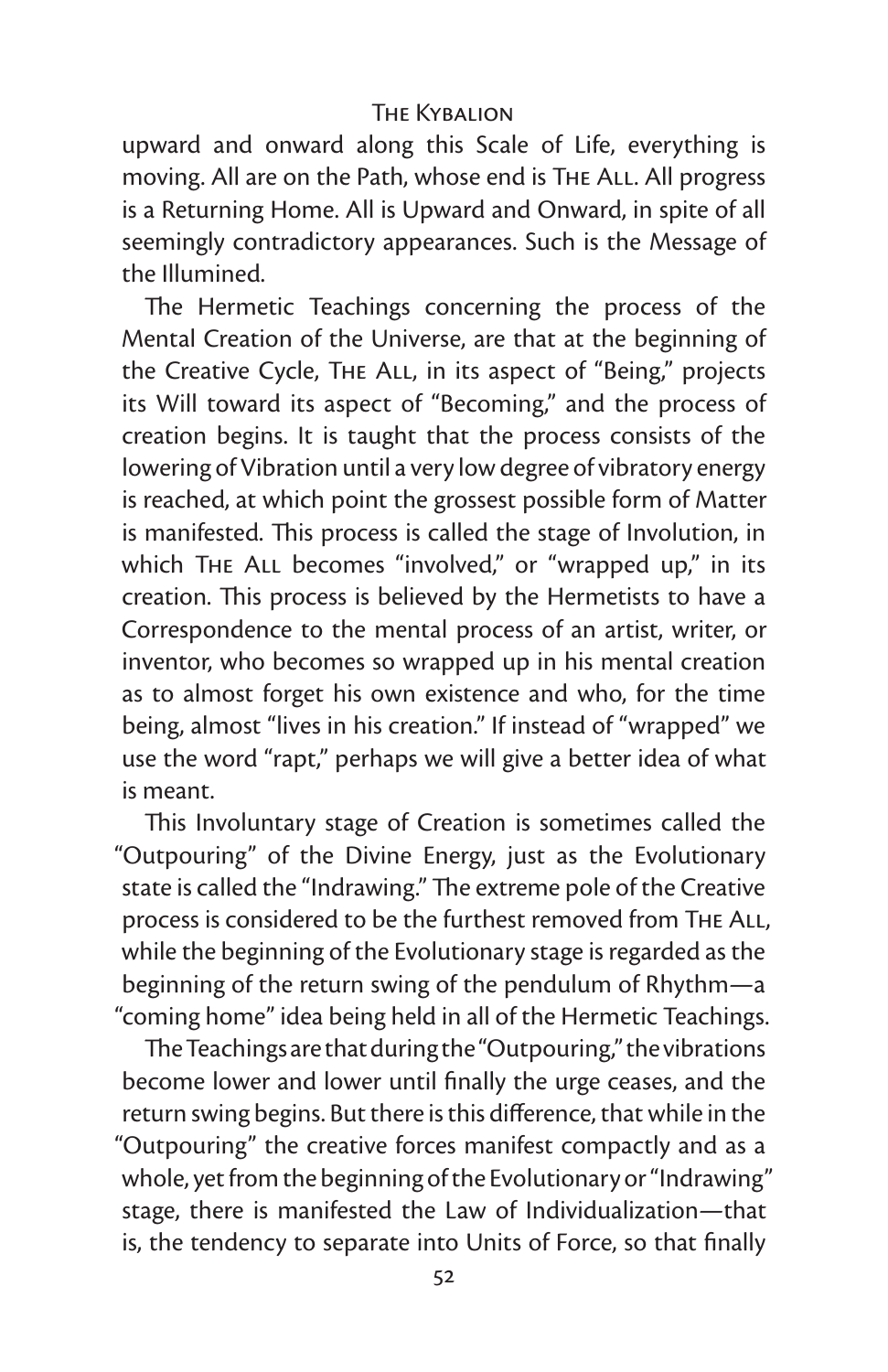## "The All" in All

that which left The All as unindividualized energy returns to its source as countless highly developed Units of Life, having risen higher and higher in the scale by means of Physical, Mental and Spiritual Evolution.

The ancient Hermetists use the word "Meditation," in describing the process of the mental creation of the Universe in the Mind of The All, the word "Contemplation" also being frequently employed. But the idea intended seems to be that of the employment of the Divine Attention. "Attention" is a word derived from the Latin root, meaning "to reach out; to stretch out," and so the act of Attention is really a mental "reaching out; extension" of mental energy, so that the underlying idea is readily understood when we examine into the real meaning of "Attention."

The Hermetic Teachings regarding the process of Evolution are that, The All, having meditated upon the beginning of the Creation—having thus established the material foundations of the Universe—having thought it into existence—then gradually awakens or rouses from its Meditation and in so doing starts into manifestation the process of Evolution, on the material, mental and spiritual planes, successively and in order. Thus the upward movement begins—and all begins to move Spiritward. Matter becomes less gross; the Units spring into being; the combinations begin to form; Life appears and manifests in higher and higher forms; and Mind becomes more and more in evidence—the vibrations constantly becoming higher. In short, the entire process of Evolution, in all of its phases, begins, and proceeds according to the established Laws of the "Indrawing" process. All of this occupies æons upon æons of Man's time, each æon containing countless millions of years, but yet the Illumined inform us that the entire creation, including Involution and Evolution, of an Universe, is but "as the twinkle of the eye" to The All. At the end of countless cycles of æons of time, The All withdraws its Attention—its Contemplation and Meditation—of the Universe, for the Great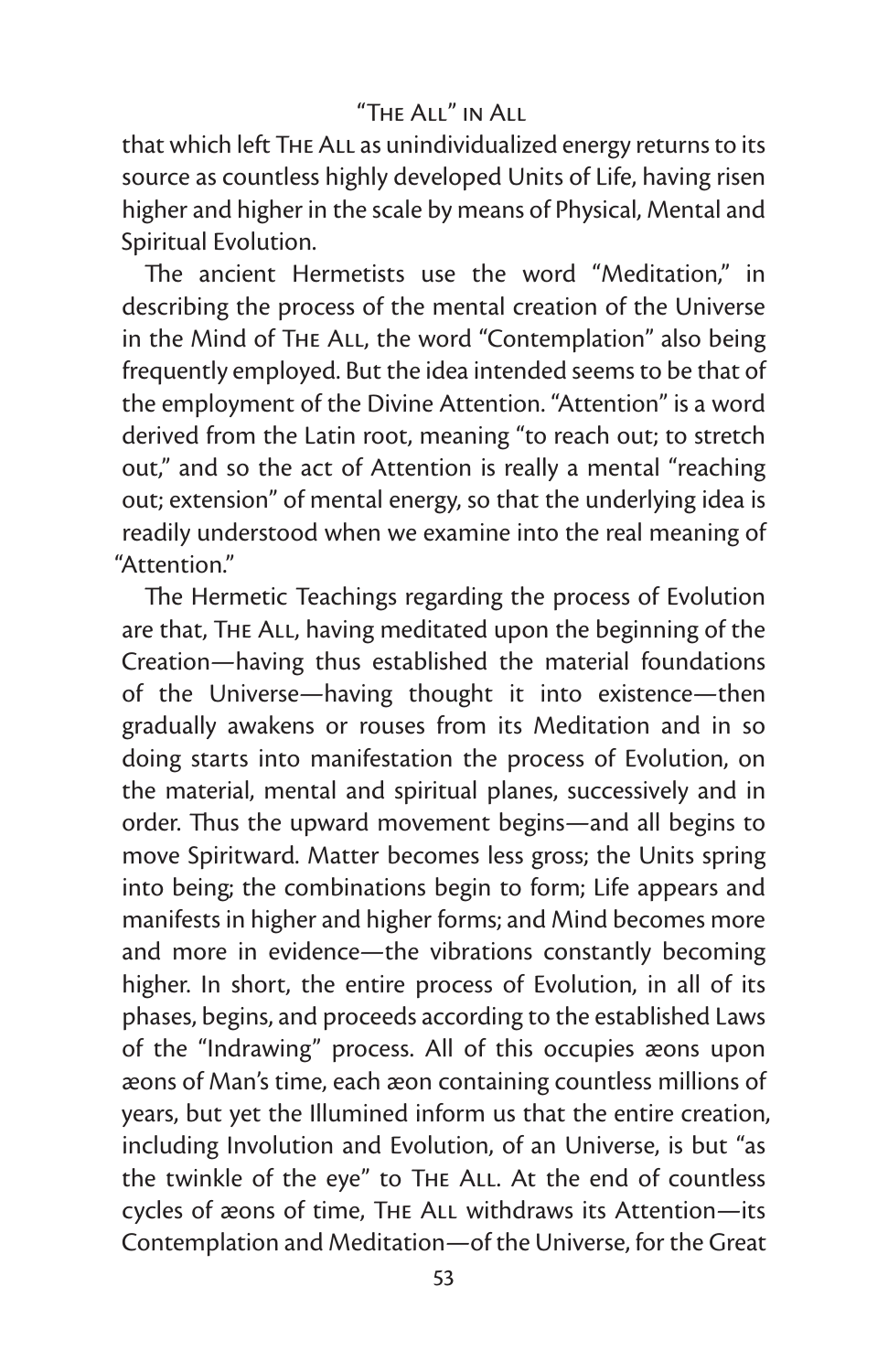Work is finished—and All is withdrawn into The All from which it emerged. But Mystery of Mysteries—the Spirit of each soul is not annihilated, but is infinitely expanded—the Created and the Creator are merged. Such is the report of the Illumined!

The above illustration of the "meditation," and subsequent "awakening from meditation," of The All, is of course but an attempt of the Teachers to describe the Infinite process by a finite example. And, yet: "As Below, so Above." The difference is merely in degree. And just as The All arouses itself from the meditation upon the Universe, so does Man (in time) cease from manifesting upon the Material Plane, and withdraws himself more and more into the Indwelling Spirit, which is indeed "The Divine Ego."

There is one more matter of which we desire to speak in this lesson, and that comes very near to an invasion of the Metaphysical field of speculation, although our purpose is merely to show the futility of such speculation. We allude to the question which inevitably comes to the mind of all thinkers who have ventured to seek the Truth. The question is: "Why does The All create Universes?" The question may be asked in different forms, but the above is the gist of the inquiry.

Men have striven hard to answer this question, but still there is no answer worthy of the name. Some have imagined that The All had something to gain by it, but this is absurd, for what could The All gain that it did not already possess? Others have sought the answer in the idea that The All "wished something to love;" and others that it created for pleasure, or amusement; or because it "was lonely"; or to manifest its power;—all puerile explanations and ideas, belonging to the childish period of thought.

Others have sought to explain the mystery by assuming that The All found itself "compelled" to create, by reason of its own "internal nature"—its "creative instinct." This idea is in advance of the others, but its weak point lies in, the idea of The All being "compelled " by anything, internal or external. If its "internal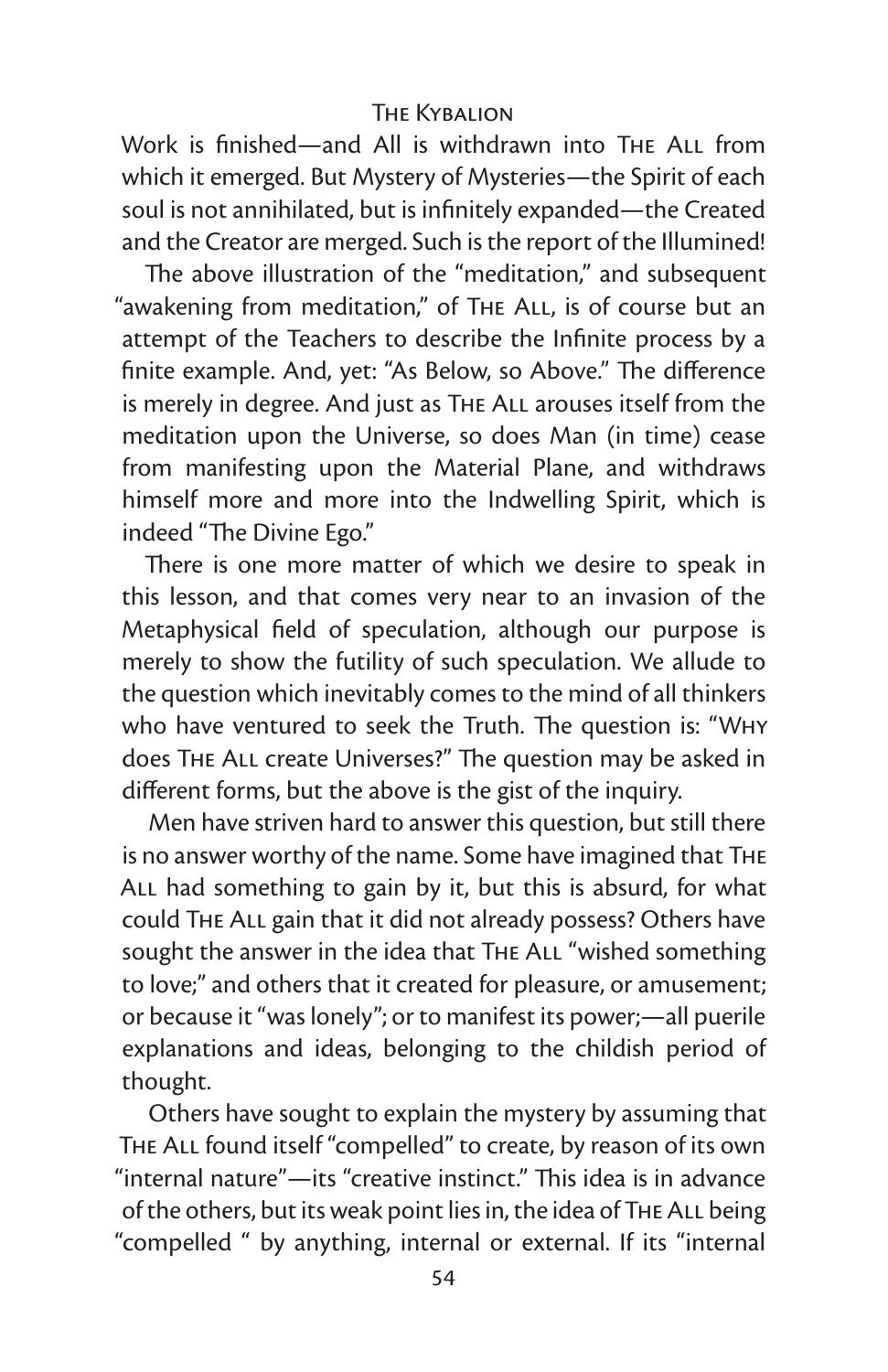nature," or "creative instinct," compelled it to do anything, then the "internal nature" or "creative instinct" would be the Absolute, instead of The All, and so accordingly that part of the proposition falls. And, yet, The All does create and manifest, and seems to find some kind of satisfaction in so doing. And it is difficult to escape the conclusion that in some infinite degree it must have what would correspond to an "inner nature," or "creative instinct," in man, with correspondingly infinite Desire and Will. It could not act unless it Willed to Act; and it would not Will to Act, unless it Desired to Act; and it would not Desire to Act unless it obtained some Satisfaction thereby. And all of these things would belong to an "Inner Nature," and might be postulated as existing according to the Law of Correspondence. But, still, we prefer to think of The All as acting entirely free from any influence, internal as well as external. That is the problem which lies at the root of difficulty—and the difficulty that lies at the root of the problem.

Strictly speaking, there cannot be said to be any "Reason" whatsoever for The All to act, for a "reason" implies a "cause," and The All is above Cause and Effect, except when it Wills to become a Cause, at which time the Principle is set into motion. So, you see, the matter is Unthinkable, just as The All is Unknowable. Just as we say The All merely "is"—so we are compelled to say that "THE ALL ACTS BECAUSE IT ACTS." At the last. The ALL is All Reason in Itself: All Law in Itself: All Action in Itself—and it may be said, truthfully, that The All is Its Own Reason; its own Law; its own Act—or still further, that The All; Its Reason; Its Act; is Law; are one, all being names for the same thing. In the opinion of those who are giving you these present lessons, the answer is locked up in inner self of The All, along with its Secret of Being. The Law of Correspondence, in our opinion, reaches only to that aspect of The All, which may be spoken of as "The Aspect of becoming." Back of that Aspect is "The Aspect of Being," in which all Laws are lost in Law; all Principles merge into Principle and The All; Principle;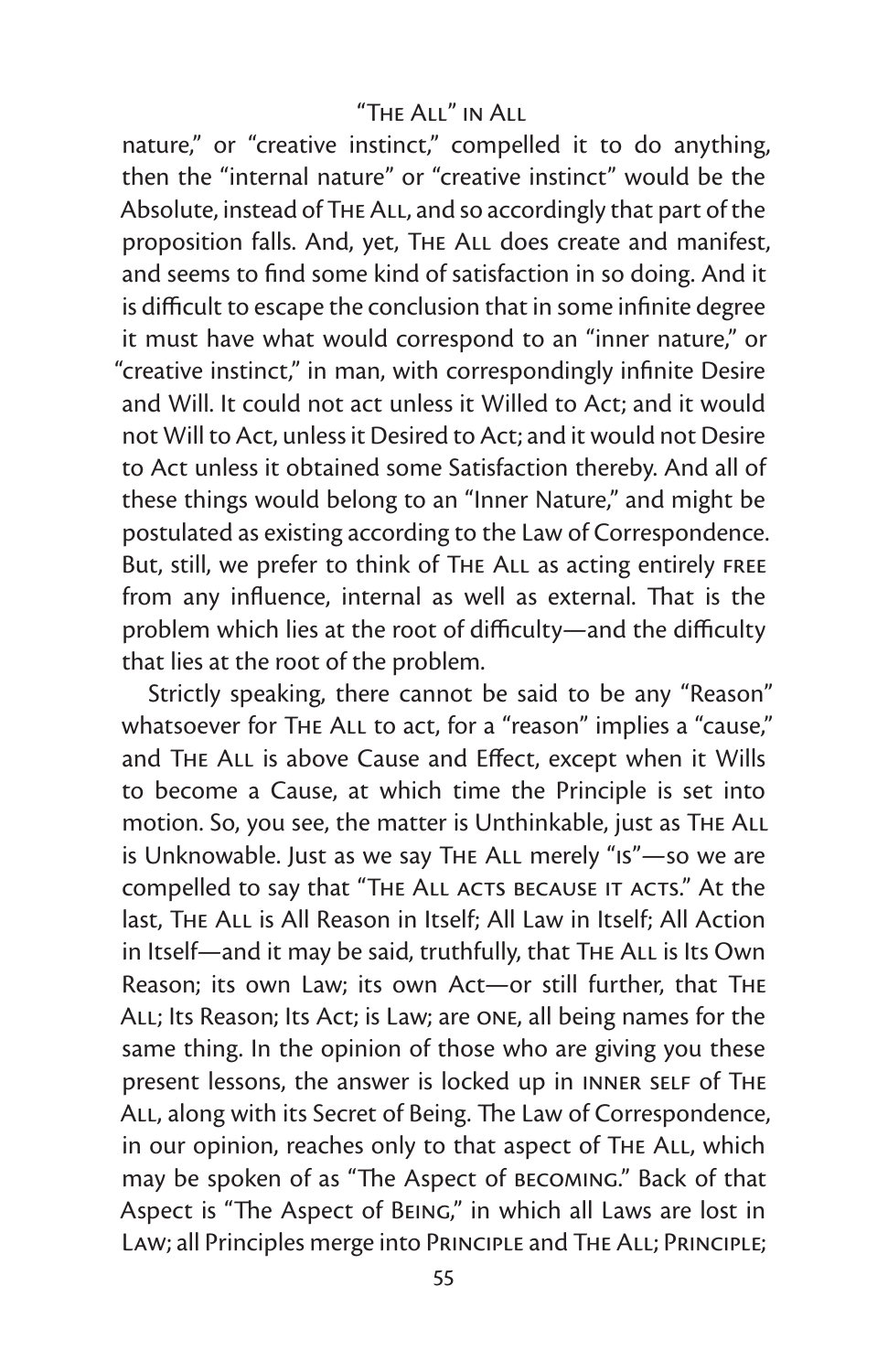and BEING; are IDENTICAL, ONE AND THE SAME. Therefore, Metaphysical speculation on this point is futile. We go into the matter here, merely to show that we recognize the question, and also the absurdity of the ordinary answers of metaphysics and theology.

In conclusion, it may be of interest to our students to learn that while some of the ancient, and modern, Hermetic Teachers have rather inclined in the direction of applying the Principle of Correspondence to the question, with the result of the

"Inner Nature" conclusion,—still the legends have it that Hermes, the Great, when asked this question by his advanced students, answered them by PRESSING HIS LIPS TIGHTLY together and saying not a word, indicating that there was no answer. But, then, he may have intended to apply the axiom of his philosophy, that: "The lips of Wisdom are closed, except to the ears of Understanding," believing that even his advanced students did not possess the Understanding which entitled them to the Teaching. At any rate, if Hermes possessed the Secret, he failed to impart it, and so far as the world is concerned The lips of Hermes are closed regarding it. And where the Great Hermes hesitated to speak, what mortal may dare to teach?

But, remember, that whatever be the answer to this problem, if indeed there be an answer—the truth remains that: "While All is in The ALL, it is equally true that The ALL is in All." The Teaching on this point is emphatic. And, we may add the concluding words of the quotation: "To him who truly understands this truth, hath come great knowledge."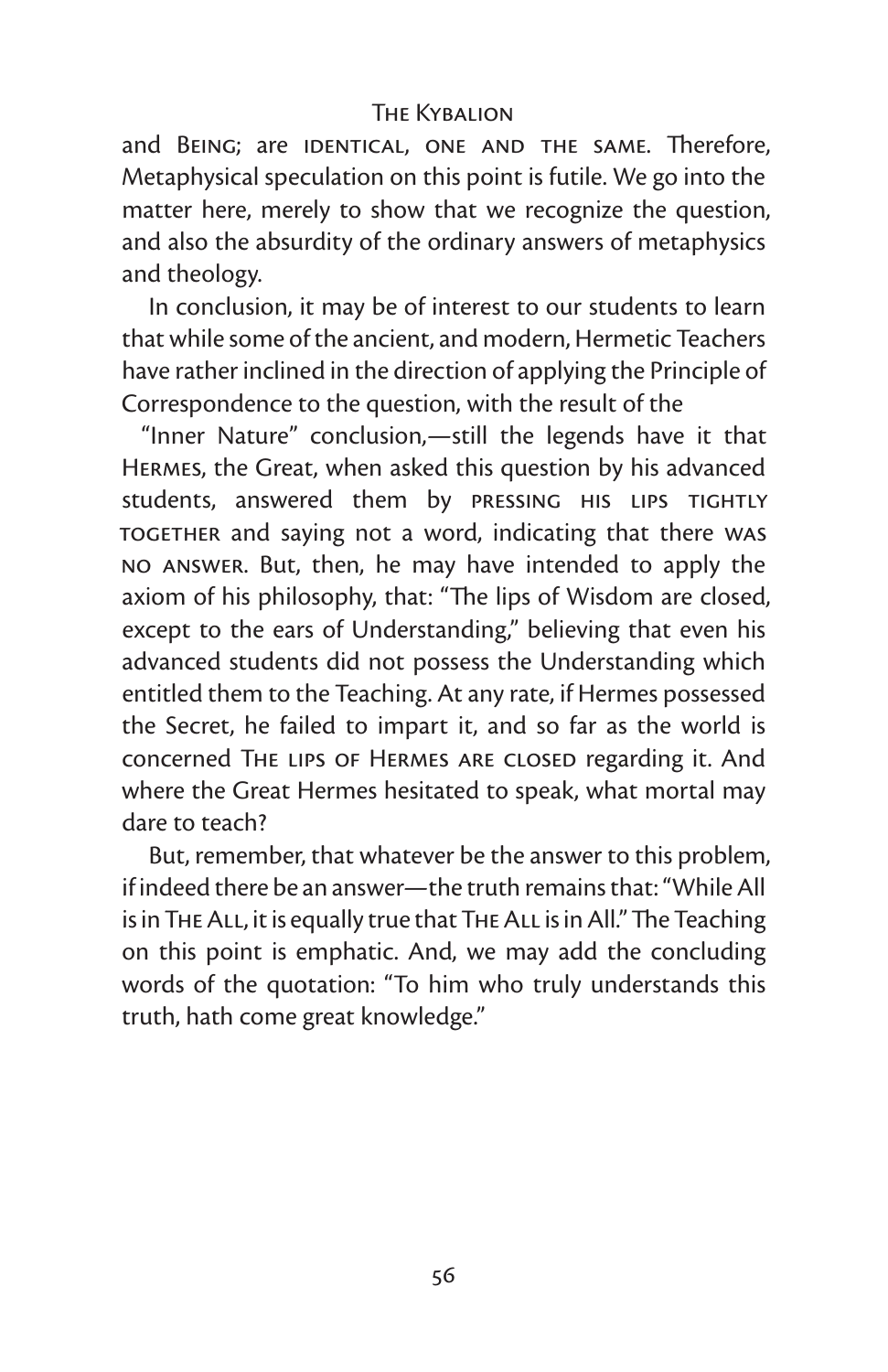## Chapter VIII.

# The Planes of Correspondence.

"As above, so below; as below, so above."—*The Kybalion*.

HE GREAT Second Hermetic Principle embodies the truth that there is a harmony, agreement, and correspondence between the several planes of Manifestation, Life and Being. This truth is a truth because all that is included in the Universe emanates from the same source, and the same laws, principles, and characteristics apply to each unit, or combination of units of activity, as each manifests its own phenomena upon its own plane.

For the purpose of convenience of thought and study, the Hermetic Philosophy considers that the Universe may be divided into three great classes of phenomena, known as the Three Great Planes, namely:

> I. The Great Physical Plane. II. The Great Mental Plane. III. The Great Spiritual Plane.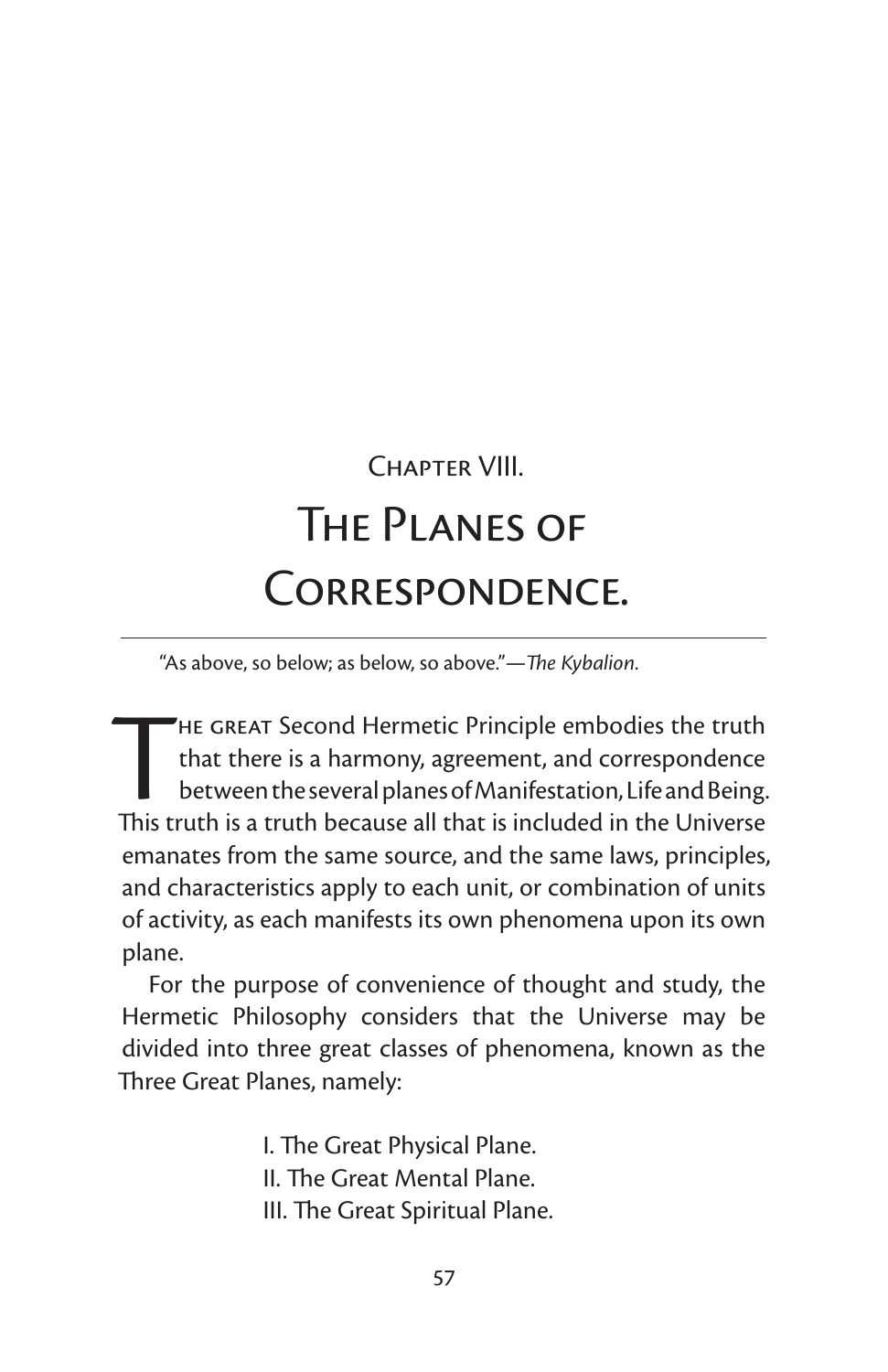These divisions are more or less artificial and arbitrary, for the truth is that all of the three divisions are but ascending degrees of the great scale of Life, the lowest point of which is undifferentiated Matter, and the highest point that of Spirit. And, moreover, the different Planes shade into each other, so that no hard and fast division may be made between the higher phenomena of the Physical and the lower of the Mental; or between the higher of the Mental and the lower of the Physical.

In short, the Three Great Planes may be regarded as three great groups of degrees of Life Manifestation. While the purposes of this little book do not allow us to enter into an extended discussion of, or explanation of, the subject of these different planes, still we think it well to give a general description of the same at this point.

At the beginning we may as well consider the question so often asked by the neophyte, who desires to be informed regarding the meaning of the word "Plane," which term has been very freely used, and very poorly explained, in many recent works upon the subject of occultism. The question is generally about as follows: "Is a Plane a place having dimensions, or is it merely a condition or state?" We answer: "No, not a place, nor ordinary dimension of space; and yet more than a state or condition. It may be considered as a state or condition, and yet the state or condition is a degree of dimension, in a scale subject to measurement." Somewhat paradoxical, is it not? But let us examine the matter. A "dimension," you know, is "a measure in a straight line, relating to measure," etc. The ordinary dimensions of space are length, breadth, and height, or perhaps length, breadth, height, thickness or circumference. But there is another dimension of "created things," or "measure in a straight line," known to occultists, and to scientists as well, although the latter have not as yet applied the term "dimension" to it—and this new dimension, which, by the way, is the much speculated—about "Fourth Dimension," is the standard used in determining the degrees or "planes."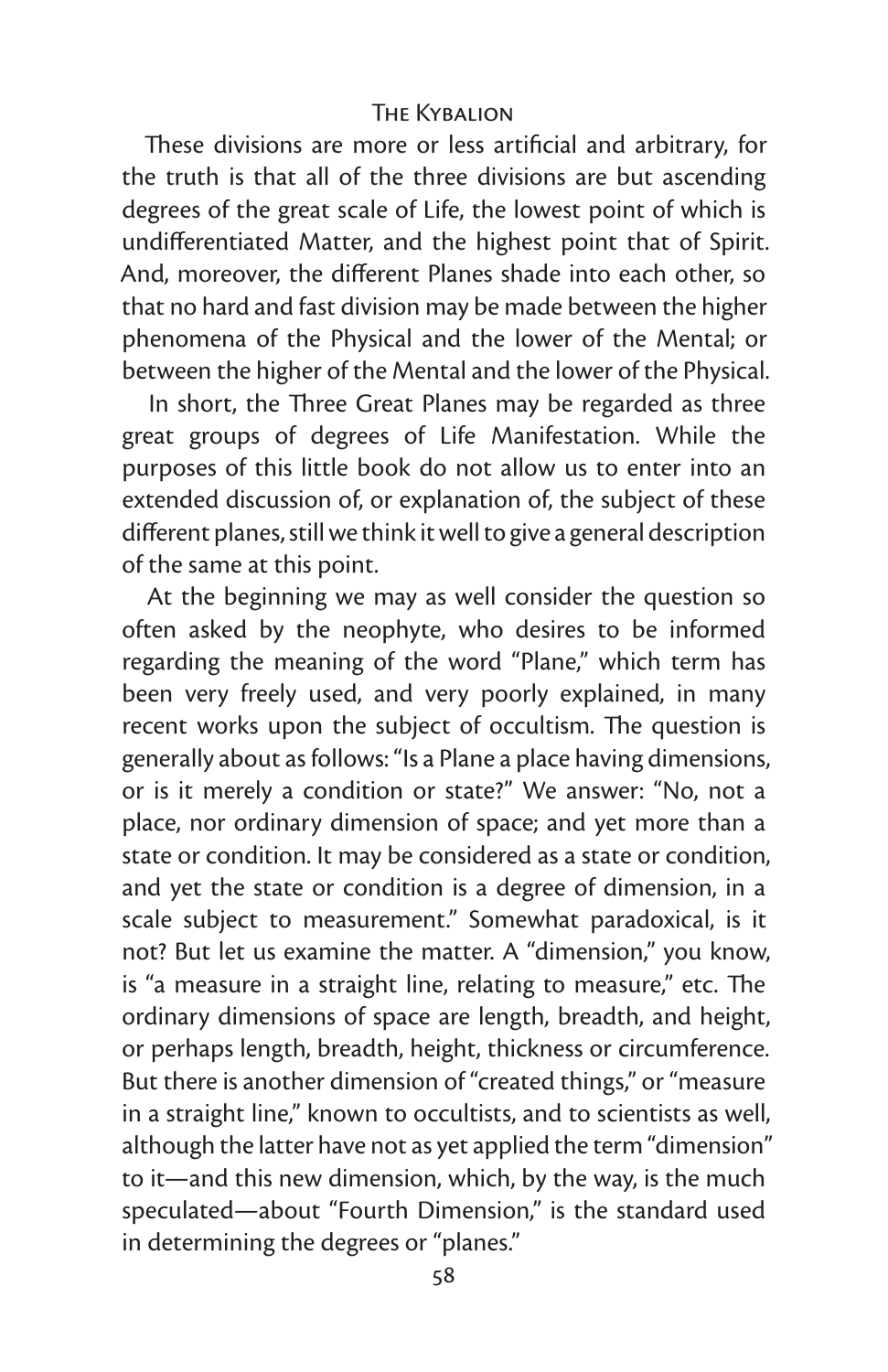#### The Planes of Correspondence

This Fourth Dimension may be called "the Dimension of Vibration." It is a fact well known to modern science, as well as to the Hermetists who have embodied the truth in their "Third Hermetic Principle," that "everything is in motion; everything vibrates; nothing is at rest." From the highest manifestation, to the lowest, everything and all things Vibrate. Not only do they vibrate at different rates of motion, but as in different directions and in a different manner. The degrees of the "rate" of vibrations constitute the degrees of measurement on the Scale of Vibrations—in other words the degrees of the Fourth Dimension. And these degrees form what occultists call "Planes." The higher the degree of rate of vibration, the higher the plane, and the higher the manifestation of Life occupying that plane. So that while a plane is not "a place," nor yet" a state or condition," yet it possesses qualities common to both. We shall have more to say regarding the subject of the scale of Vibrations in our next lessons, in which we shall consider the Hermetic Principle of Vibration.

You will kindly remember, however, that the Three Great Planes are not actual divisions of the phenomena of the Universe, but merely arbitrary terms used by the Hermetists in order to aid in the thought and study of the various degrees and forms of universal activity and life. The atom of matter, the unit of force, the mind of man, and the being of the arch‑angel are all but degrees in one scale, and all fundamentally the same, the difference between solely a matter of degree, and rate of vibration—all are creations of The All, and have their existence solely within the Infinite Mind of The All.

The Hermetists sub‑divide each of the Three Great Planes into Seven Minor Planes, and each of these latter are also sub‑divided into seven sub‑planes, all divisions being more or less arbitrary, shading into each other, and adopted merely for convenience of scientific study and thought.

The Great Physical Plane, and its Seven Minor Planes, is that division of the phenomena of the Universe which includes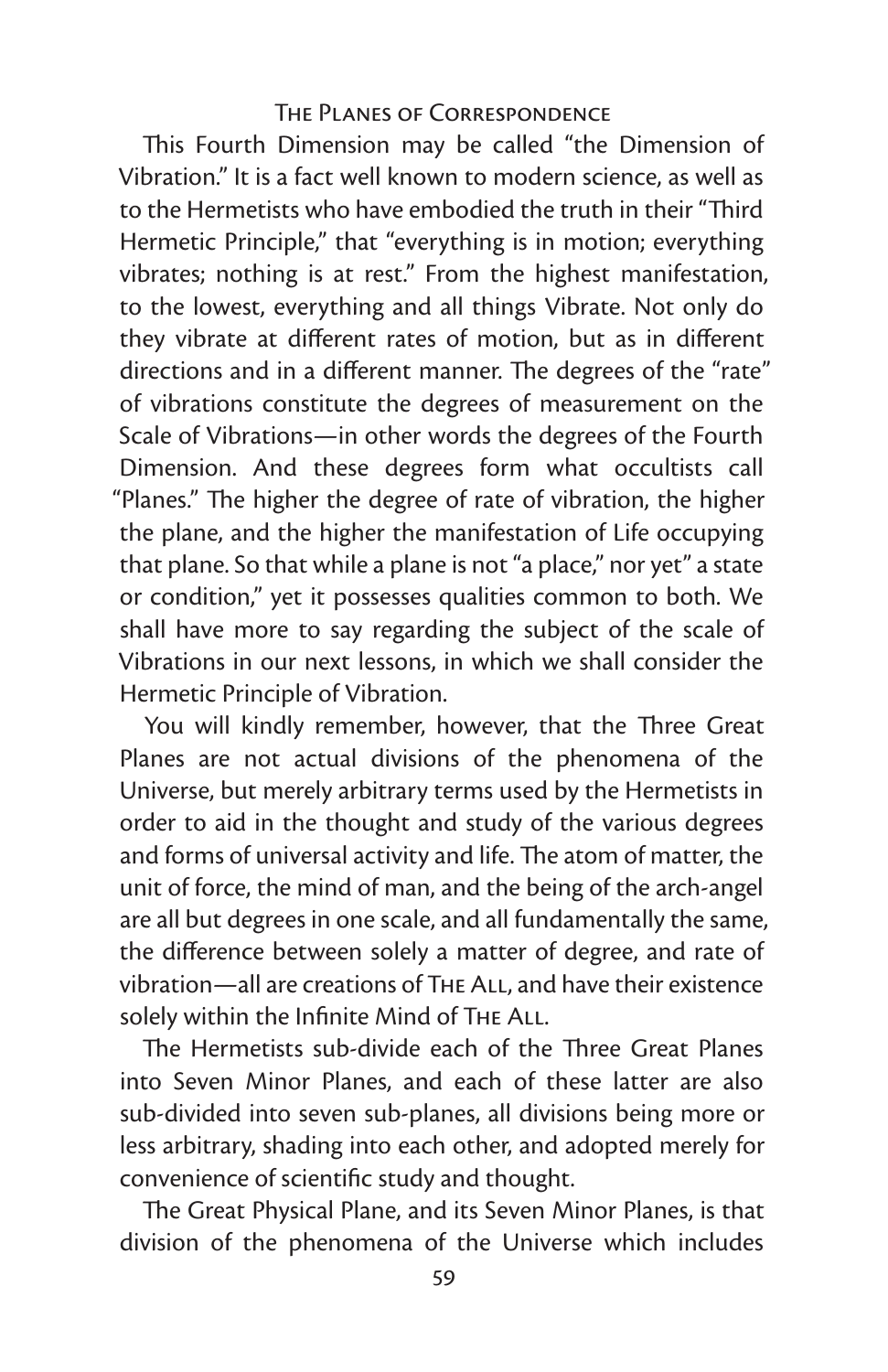all that relates to physics, or material things, forces, and manifestations. It includes all forms of that which we call Matter, and all forms of that which we call Energy or Force. But you must remember that the Hermetic Philosophy does not recognize Matter as a "thing in itself," or as having a separate existence even in the Mind of The All. The Teachings are that Matter is but a form of Energy—that is, Energy at a low rate of vibrations of a certain kind. And accordingly the Hermetists classify Matter under the head of Energy, and give to it three of the Seven Minor Planes of the Great Physical Plane.

These Seven Minor Physical Planes are as follows:

I. The Plane of Matter (A). II. The Plane of Matter (B). III. The Plane of Matter (C). IV. The Plane of Ethereal Substance. V. The Plane of Energy (A). VI. The Plane of Energy (B). VII. The Plane of Energy (C).

The Plane of Matter (A) comprises the forms of Matter in its form of solids, liquids, and gases, as generally recognized by the text-books on physics. The Plane of Matter (B) comprises certain higher and more subtle forms of Matter of the existence of which modern science is but now recognizing, the phenomena of Radiant Matter, in its phases of radium, etc., belonging to the lower sub-division of this Minor Plane. The Plane of Matter (C) comprises forms of the most subtle and tenuous Matter, the existence of which is not suspected by ordinary scientists. The Plane of Ethereal Substance comprises that which science speaks of as "The Ether," a substance of extreme tenuity and elasticity, pervading all Universal Space, and acting as a medium for the transmission of waves of energy, such as light, heat, electricity, etc. This Ethereal Substance forms a connecting link between Matter (so-called) and Energy, and partakes of the nature of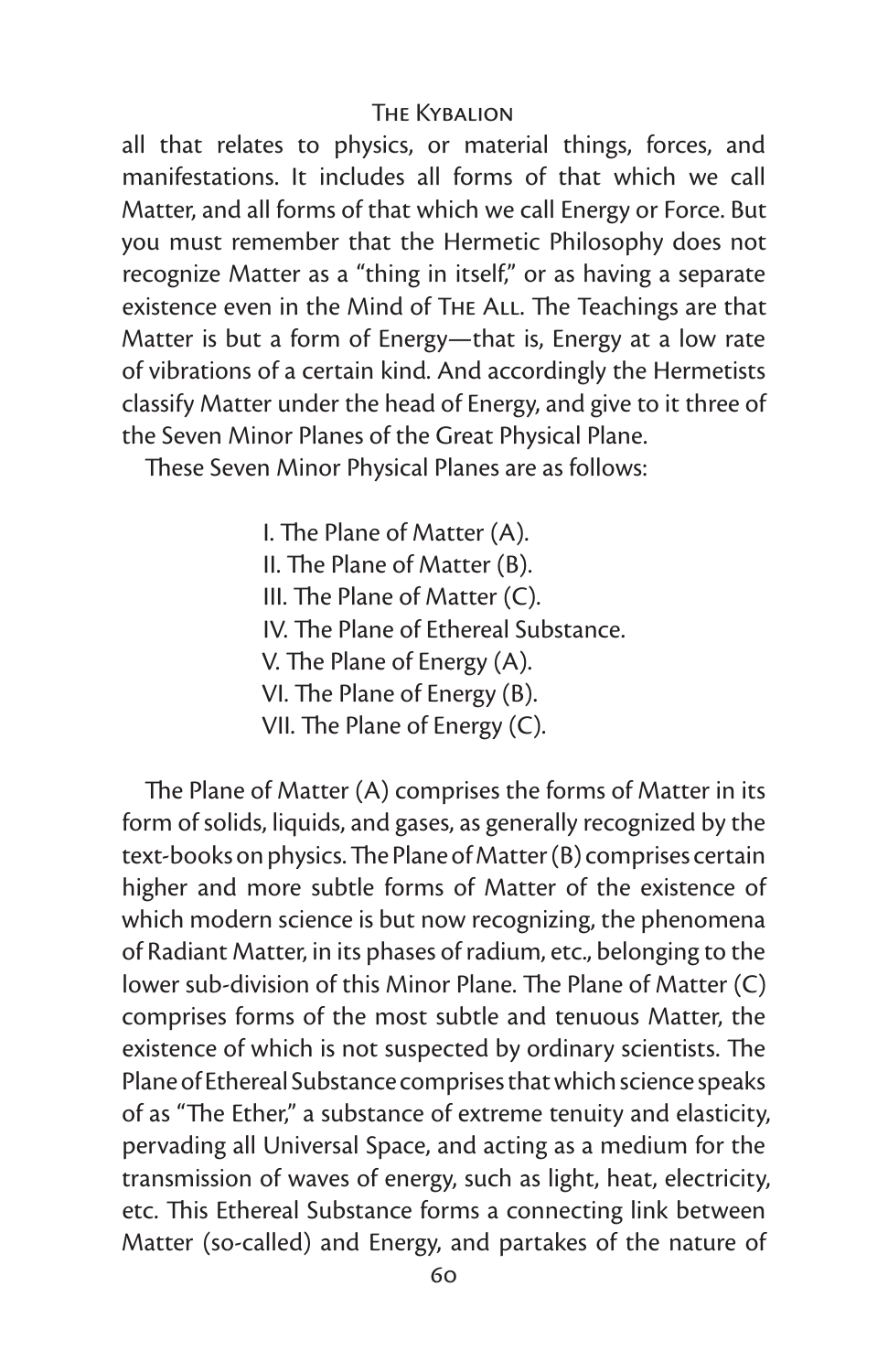#### The Planes of Correspondence

each. The Hermetic Teachings, however, instruct that this plane has seven sub-divisions (as have all of the Minor Planes), and that in fact there are seven ethers, instead of but one.

Next above the Plane of Ethereal Substance comes the Plane of Energy (A), which comprises the ordinary forms of Energy known to science, its seven sub‑planes being, respectively, Heat; Light; Magnetism; Electricity, and Attraction (including Gravitation, Cohesion, Chemical Affinity, etc.) and several other forms of energy indicated by scientific experiments but not as yet named or classified. The Plane of Energy (B) comprises seven sub‑planes of higher forms of energy not as yet discovered by science, but which have been called "Nature's Finer Forces" and which are called into operation in manifestations of certain forms of mental phenomena, and by which such phenomena becomes possible. The Plane of Energy (C) comprises seven sub‑planes of energy so highly organized that it bears many of the characteristics of "life," but which is not recognized by the minds of men on the ordinary plane of development, being available for the use on beings of the Spiritual Plane alone such energy is unthinkable to ordinary man, and may be considered almost as "the divine power." The beings employing the same are as "gods" compared even to the highest human types known to us.

The Great Mental Plane comprises those forms of "living things" known to us in ordinary life, as well as certain other forms not so well known except to the occultist. The classification of the Seven Minor Mental Planes is more or less satisfactory and arbitrary (unless accompanied by elaborate explanations which are foreign to the purpose of this particular work), but we may as well mention them. They are as follows:

> I. The Plane of Mineral Mind. II. The Plane of Elemental Mind (A). III. The Plane of Plant Mind. IV. The Plane of Elemental Mind (B).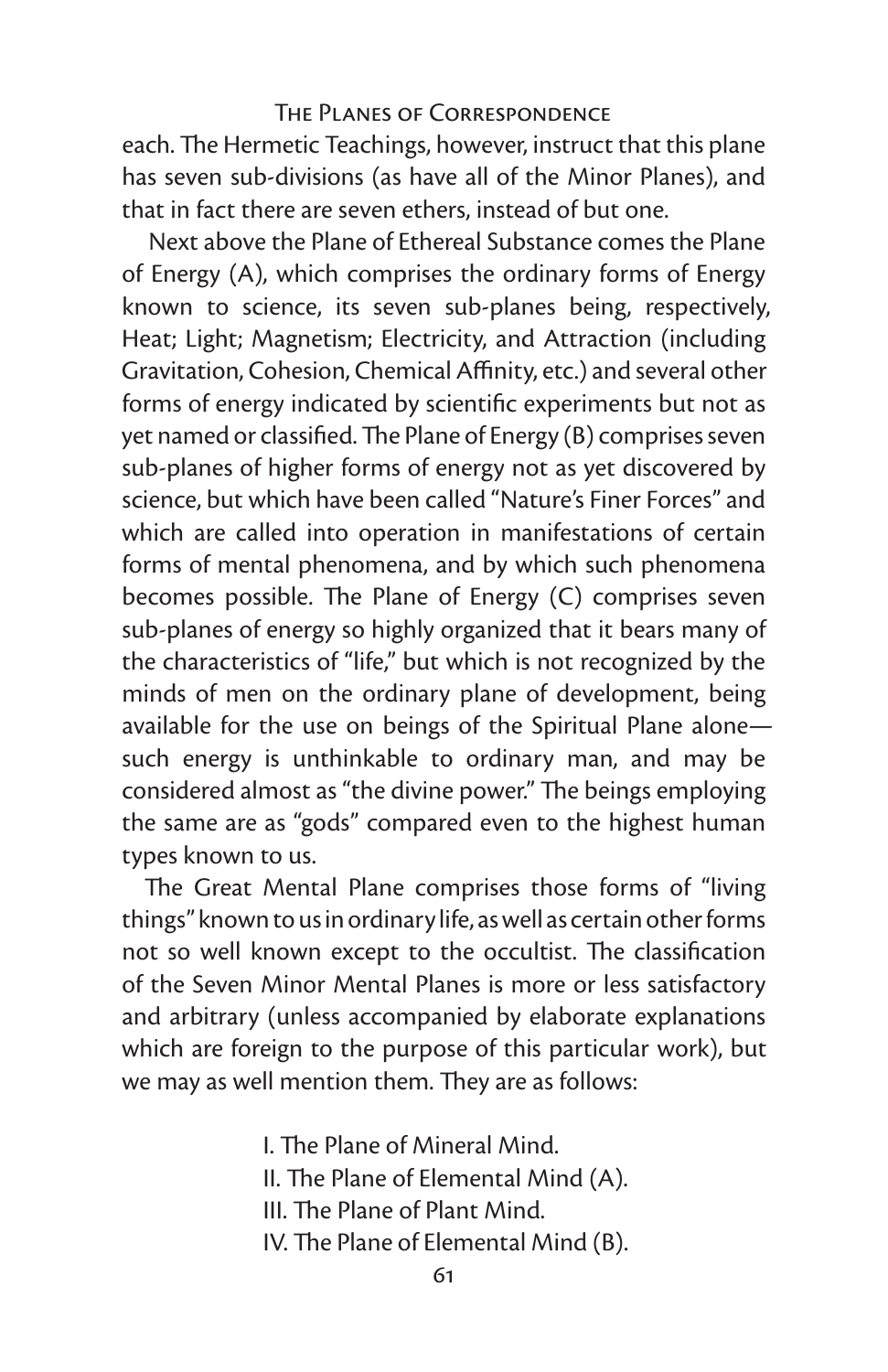**THE KYBALION** V. The Plane of Animal Mind. VI. The Plane of Elemental Mind (C). VII. The Plane of Human Mind.

The Plane of Mineral Mind comprises the "states or conditions" of the units or entities, or groups and combinations of the same, which animate the forms known to us as "minerals, chemicals, etc." These entities must not be confounded with the molecules, atoms and corpuscles themselves, the latter being merely the material bodies or forms of these entities, just as a man's body is but his material form and not "himself." These entities may be called "souls" in one sense, and are living beings of a low degree of development, life, and mind—just a little more than the units of "living energy" which comprise the higher sub‑divisions of the highest Physical Plane. The average mind does not generally attribute the possession of mind, soul, or life, to the Mineral kingdom, but all occultists recognize the existence of the same, and modern science is rapidly moving forward to the point-of-view of the Hermetic, in this respect. The molecules, atoms and corpuscles have their "loves and hates"; likes and dislikes; "attractions and repulsions"; "affinities and non‑affinities," etc., and some of the more daring of modern scientific minds have expressed the opinion that the desire and will, emotions and feelings, of the atoms differ only in degree from those of men. We have no time or space to argue this matter here. All occultists know it to be a fact, and others are referred to some of the more recent scientific works for outside corroboration. There are the usual seven sub‑divisions to this plane.

The Plane of Elemental Mind (A) comprises the state or condition, and degree of mental and vital development of a class of entities unknown to the average man, but recognized to occultists. They are invisible to the ordinary senses of man, but, nevertheless, exist and play their part of the Drama of the Universe. Their degree of intelligence is between that of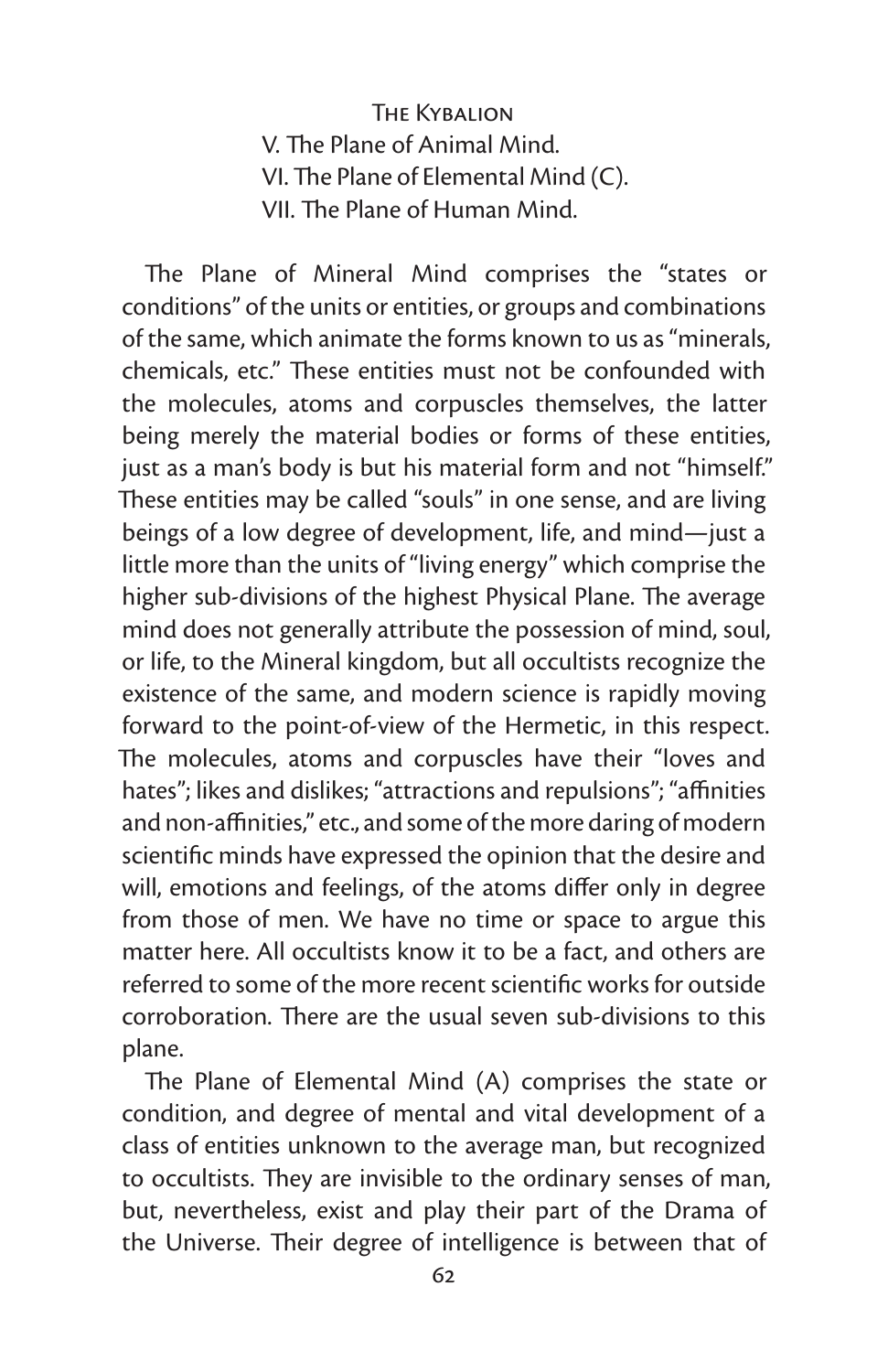## The Planes of Correspondence

the mineral and chemical entities on the one hand, and of the entities of the plant kingdom on the other. There are seven sub‑divisions to this plane, also.

The Plane of Plant Mind, in its seven sub‑divisions, comprises the states or conditions of the entities comprising the kingdoms of the Plant World, the vital and mental phenomena of which is fairly well understood by the average intelligent person, many new and interesting scientific works regarding "Mind and Life in Plants" having been published during the last decade. Plants have life, mind and "souls," as well as have the animals, man, and super‑man.

The Plane of Elemental Mind (B), in its seven sub-divisions, comprises the states and conditions of a higher form of "elemental" or unseen entities, playing their part in the general work of the Universe, the mind and life of which form a part of the scale between the Plane of Plant Mind and the Plane of Animal Mind, the entities partaking of the nature of both.

The Plane of Animal Mind, in its seven sub-divisions, comprises the states and conditions of the entities, beings, or souls, animating the animal forms of life, familiar to us all. It is not necessary to go into details regarding this kingdom or plane of life, for the animal world is as familiar to us as is our own.

The Plane of Elemental Mind (C), in its seven sub-divisions, comprises those entities or beings, invisible as are all such elemental forms, which partake of the nature of both animal and human life in a degree and in certain combinations. The highest forms are semi‑human in intelligence.

The Plane of Human Mind, in its seven sub-divisions, comprises those manifestations of life and mentality which are common to Man, in his various grades, degrees, and divisions. In this connection, we wish to point out the fact that the average man of to‑day occupies but the fourth sub‑division of the Plane of Human Mind, and only the most intelligent have crossed the borders of the Fifth Sub‑Division. It has taken the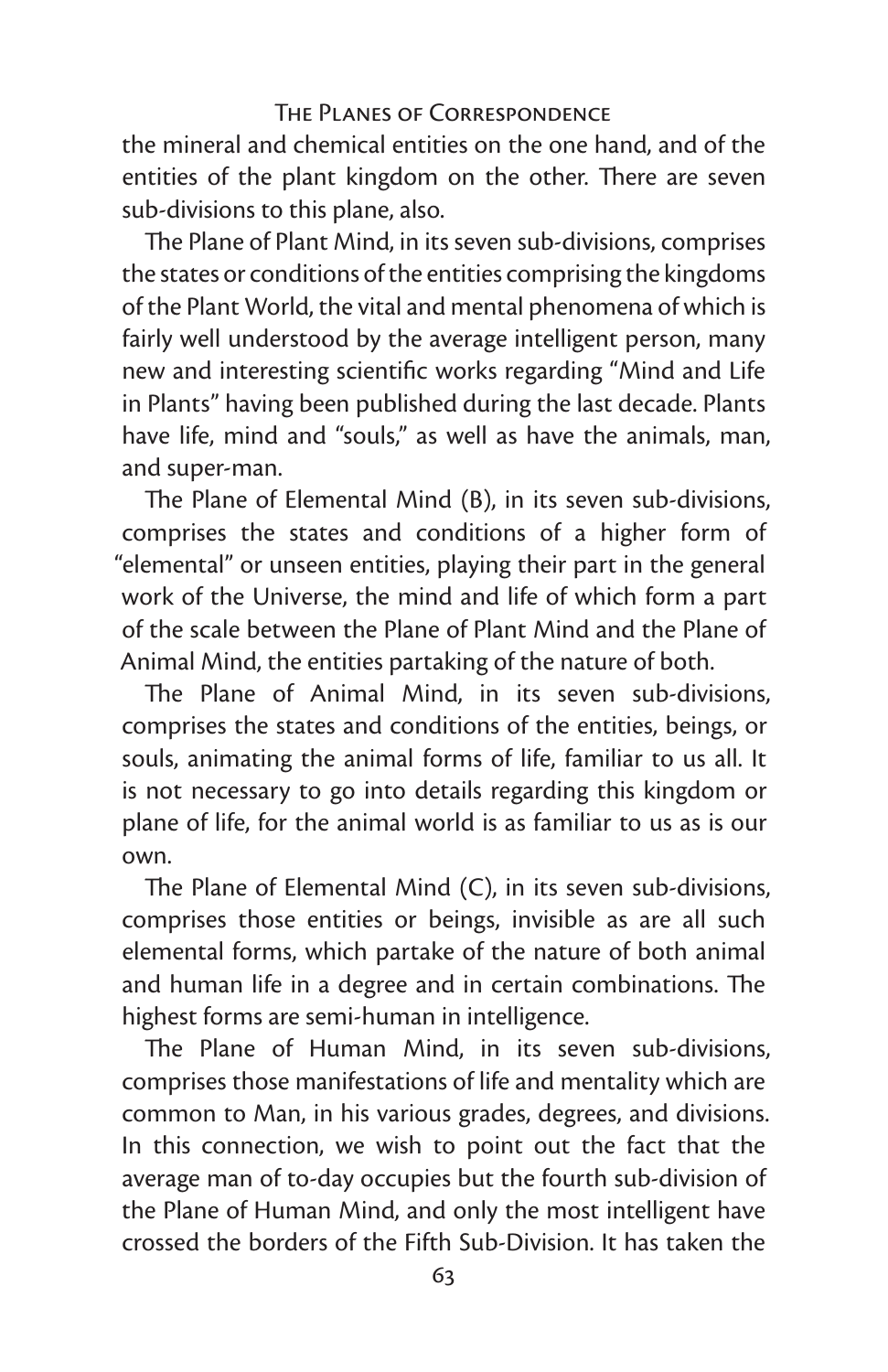race millions of years to reach this stage, and it will take many more years for the race to move on to the sixth and seventh sub-divisions, and beyond. But, remember, that there have been races before us which have passed through these degrees, and then on to higher planes. Our own race is the fifth (with stragglers from the fourth) which has set foot upon The Path. And, then there are a few advanced souls of our own race who have outstripped the masses, and who have passed on to the sixth and seventh sub-division, and some few being still further on. The man of the Sixth Sub-Division will be "The Super-Man"; he of the Seventh will be "The Over‑Man."

In our consideration of the Seven Minor Mental Planes, we have merely referred to the Three Elementary Planes in a general way. We do not wish to go into this subject in detail in this work, for it does not belong to this part of the general philosophy and teachings. But we may say this much, in order to give you a little clearer idea of the relations of these planes to the more familiar ones—the Elementary Planes bear the same relation to the Planes of Mineral, Plant, Animal and Human Mentality and Life, that the black keys on the piano do to the white keys. The white keys are sufficient to produce music, but there are certain scales, melodies, and harmonies, in which the black keys play their part, and in which their presence is necessary. They are also necessary as "connecting links" of soul-condition; entity states, etc., between the several other planes, certain forms of development being attained therein—this last fact giving to the reader who can "read between the lines" a new light upon the processes of Evolution, and a new key to the secret door of the "leaps of life" between kingdom and kingdom. The great kingdoms of Elementals are fully recognized by all occultists, and the esoteric writings are full of mention of them. The readers of Bulwer's "Zanoni" and similar tales will recognize the entities inhabiting these planes of life.

Passing on from the Great Mental Plane to the Great Spiritual Plane, what shall we say? How can we explain these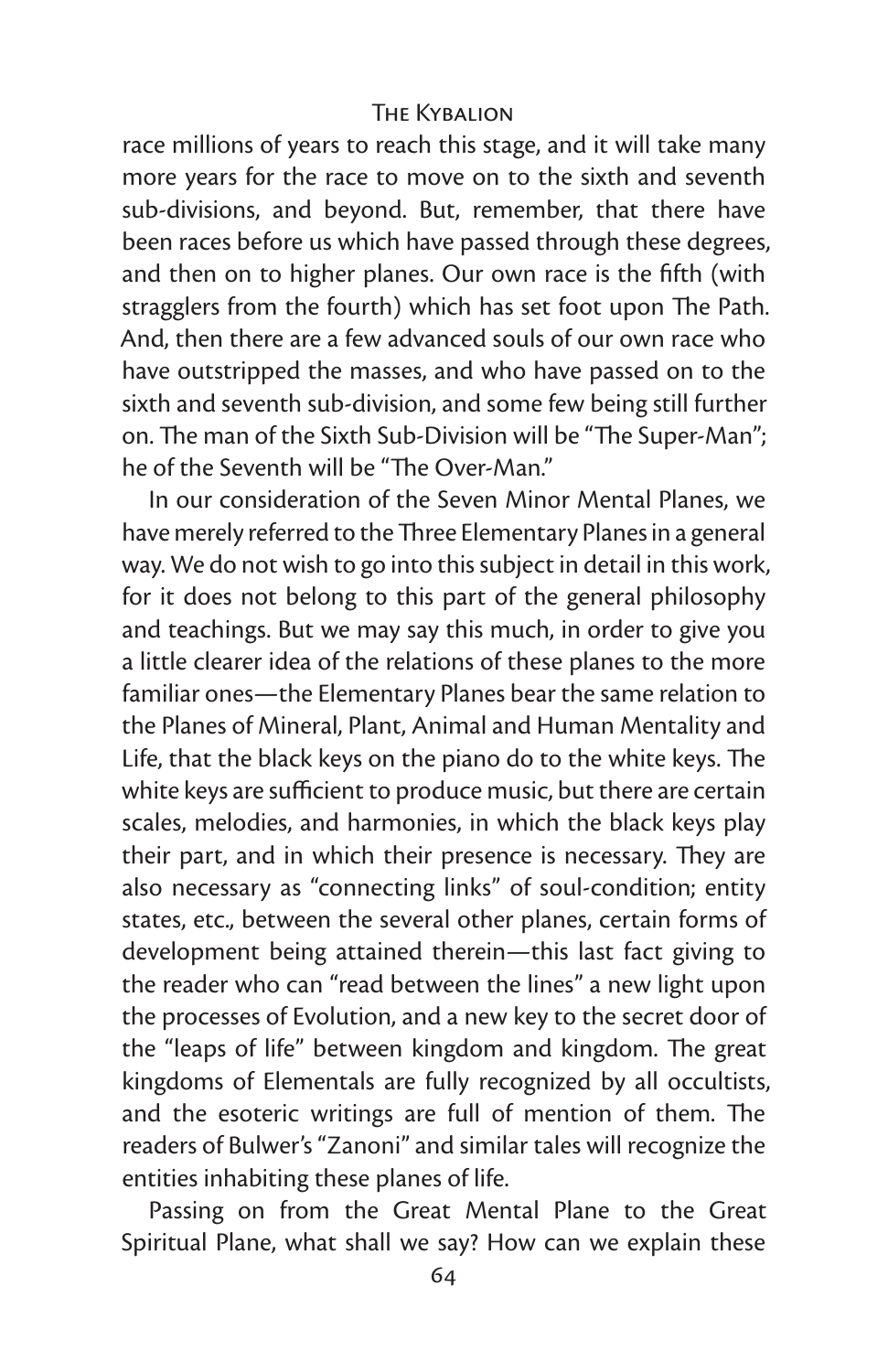## The Planes of Correspondence

higher states of Being, Life and Mind, to minds as yet unable to grasp and understand the higher sub‑divisions of the Plane of Human Mind? The task is impossible. We can speak only in the most general terms. How may Light be described to a man born blind—how sugar, to a man who has never tasted anything sweet—how harmony, to one born deaf?

All that we can say is that the Seven Minor Planes of the Great Spiritual Plane (each Minor Plane having its seven subdivisions) comprise Beings possessing Life, Mind and Form as far above that of Man of to‑day as the latter is above the earthworm, mineral or even certain forms of Energy or Matter. The Life of these Beings so far transcends ours, that we cannot even think of the details of the same; their Minds so far transcend ours, that to them we scarcely seem to "think," and our mental processes seem almost akin to material processes; the Matter of which their forms are composed is of the highest Planes of Matter, nay, some are even said to he "clothed in Pure Energy." What may be said of such Beings?

On the Seven Minor Planes of the Great Spiritual Plane exist Beings of whom we may speak as Angels; Archangels; Demi‑Gods. On the lower Minor Planes dwell those great souls whom we call Masters and Adepts. Above them come the Great Hierarchies of the Angelic Hosts, unthinkable to man; and above those come those who may without irreverence be called "The Gods," so high in the scale of Being are they, their being, intelligence and power being akin to those attributed by the races of men to their conceptions of Deity. These Beings are beyond even the highest flights of the human imagination, the word "Divine" being the only one applicable to them. Many of these Beings, as well as the Angelic Host, take the greatest interest in the affairs of the Universe and play an important part in its affairs. These Unseen Divinities and Angelic Helpers extend their influence freely and powerfully, in the process of Evolution, and Cosmic Progress. Their occasional intervention and assistance in human affairs have led to the many legends,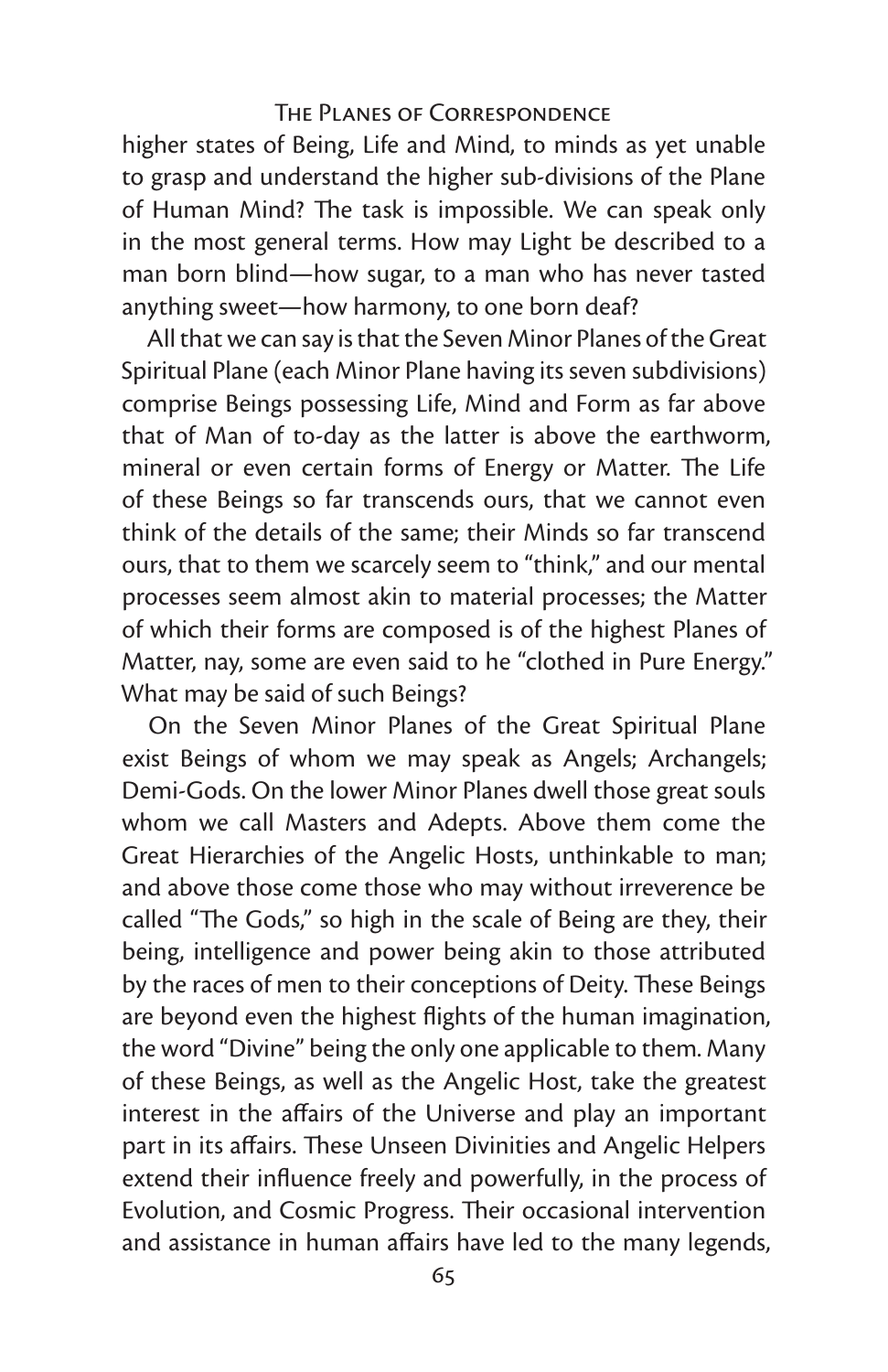beliefs, religions and traditions of the race, past and present. They have super‑imposed their knowledge and power upon the world, again and again, all under the Law of The All, of course.

But, yet, even the highest of these advanced Beings exist merely as creations of, and in, the Mind of The All, and are subject to the Cosmic Processes and Universal Laws. They are still Mortal. We may call them "gods" if we like, but still they are but the Elder Brethren of the Race,—the advanced souls who have outstripped their brethren, and who have foregone the ecstacy of Absorption by The All, in order to help the race on its upward journey along The Path. But, they belong to the Universe, and are subject to its conditions—they are mortal and their plane is below that of Absolute Spirit.

Only the most advanced Hermetists are able to grasp the Inner Teachings regarding the state of existence, and the powers manifested on the Spiritual Planes. The phenomena is so much higher than that of the Mental Planes that a confusion of ideas would surely result from an attempt to describe the same. Only those whose minds have been carefully trained along the lines of the Hermetic Philosophy for years—yes, those who have brought with them from other incarnations the knowledge acquired previously—can comprehend just what is meant by the Teaching regarding these Spiritual Planes. And much of these Inner Teachings is held by the Hermetists as being too sacred, important and even dangerous for general public dissemination. The intelligent student may recognize what we mean by this when we state that the meaning of "Spirit" as used by the Hermetists is akin to "Living Power"; "Animated Force"; "Inner Essence"; "Essence of Life," etc., which meaning must not be confounded with that usually and commonly employed in connection with the term, i. e., "religious; ecclesiastical; spirituelle; ethereal; holy," etc., etc. To occultists the word "Spirit" is used in the sense of "The Animating Principle," carrying with it the idea of Power, Living Energy, Mystic Force, etc. And occultists know that that which is known to them as "Spiritual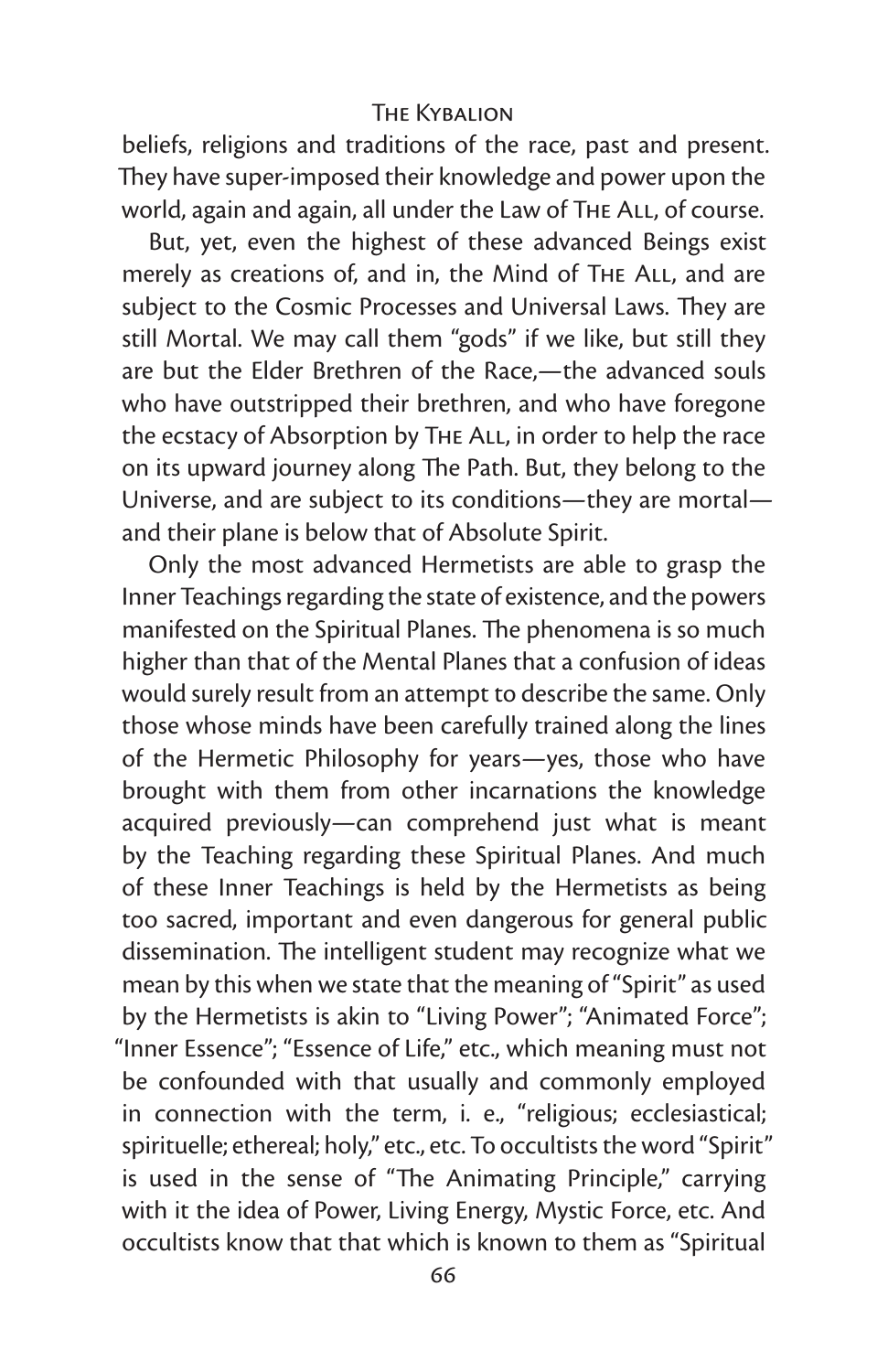#### The Planes of Correspondence

Power" may be employed for evil as well as good ends (in accordance with the Principle of Polarity), a fact which has been recognized by the majority of religions in their conceptions of Satan, Beelzebub, the Devil, Lucifer, Fallen Angels, etc. And so the knowledge regarding these Planes has been kept in the Holy of Holies in all Esoteric Fraternities and Occult Orders, in the Secret Chamber of the Temple. But this may be said here, that those who have attained high spiritual powers and have misused them, have a terrible fate in store for them, and the swing of the pendulum of Rhythm will inevitably swing them back to the furthest extreme of Material existence, from which point they must retrace their steps Spiritward, along the weary rounds of The Path, but always with the added torture of having always with them a lingering memory of the heights from which they fell owing to their evil actions. The legends of the Fallen Angels have a basis in actual facts, as all advanced occultists know. The striving for selfish power on the Spiritual Planes inevitably results in the selfish soul losing its spiritual balance and falling back as far as it had previously risen. But to even such a soul, the opportunity of a return is given—and such souls make the return journey, paying the terrible penalty according to the invariable Law.

In conclusion we would again remind you that according to the Principle of Correspondence, which embodies the truth: "As Above so Below; as Below, so Above," all of the Seven Hermetic Principles are in full operation on all of the many planes, Physical, Mental and Spiritual. The Principle of Mental Substance of course applies to all the planes, for all are held in the Mind of The All. The Principle of Correspondence manifests in all, for there is a correspondence, harmony and agreement between the several planes. The Principle of Vibration manifests on all planes, in fact the very differences that go to make the "planes" arise from Vibration, as we have explained. The Principle of Polarity manifests on each plane, the extremes of the Poles being apparently opposite and contradictory. The Principle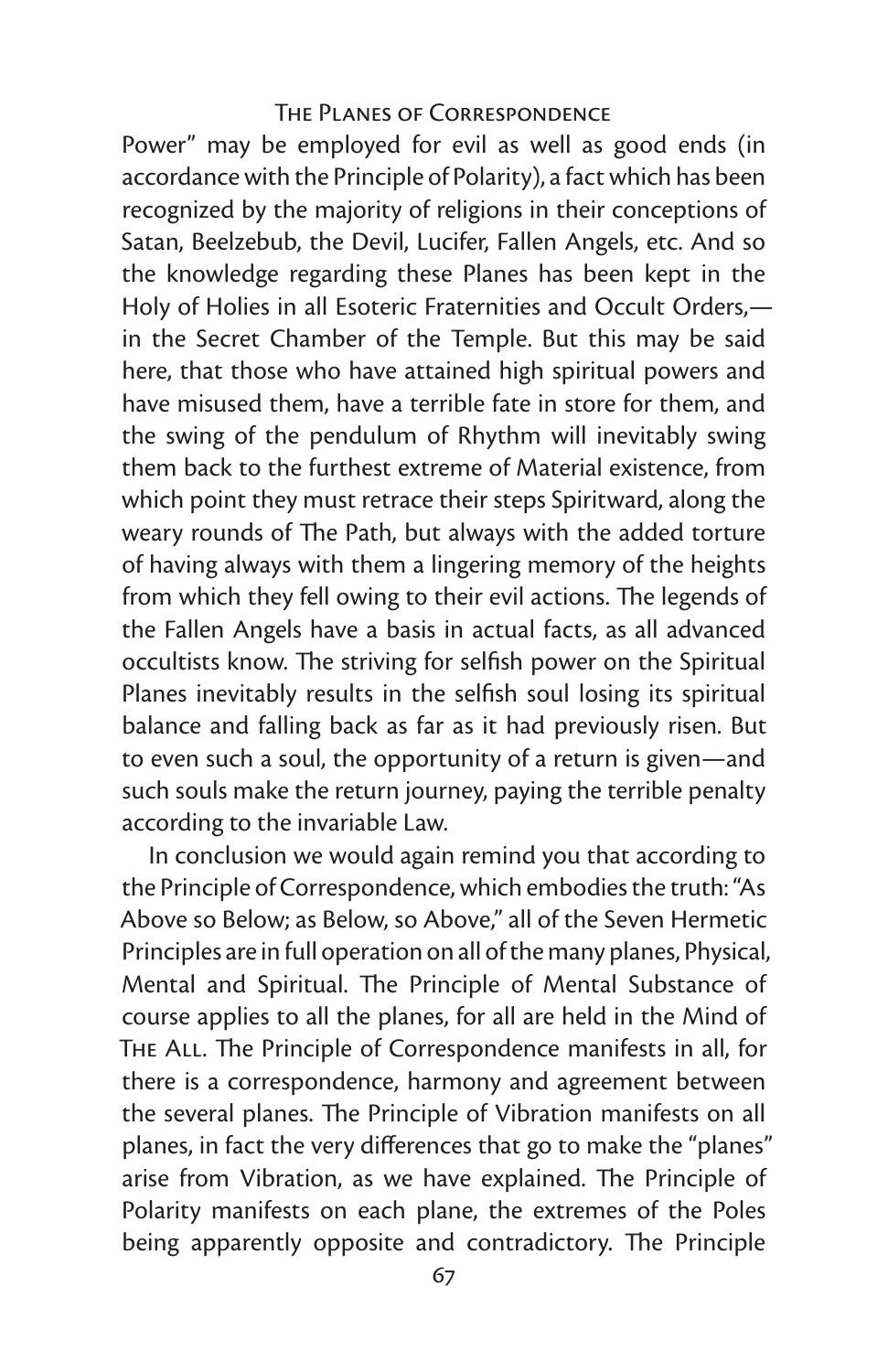of Rhythm manifests on each Plane, the movement of the phenomena having its ebb and flow, rise and flow, incoming and outgoing. The Principle of Cause and Effect manifests on each Plane, every Effect having its Cause and every Cause having its effect. The Principle of Gender manifests on each Plane, the Creative Energy being always manifest, and operating along the lines of its Masculine and Feminine Aspects.

"As Above so Below; as Below, so Above. "This centuries old Hermetic axiom embodies one of the great Principles of Universal Phenomena. As we proceed with our consideration of the remaining Principles, we will see even more clearly the truth of the universal nature of this great Principle of Correspondence.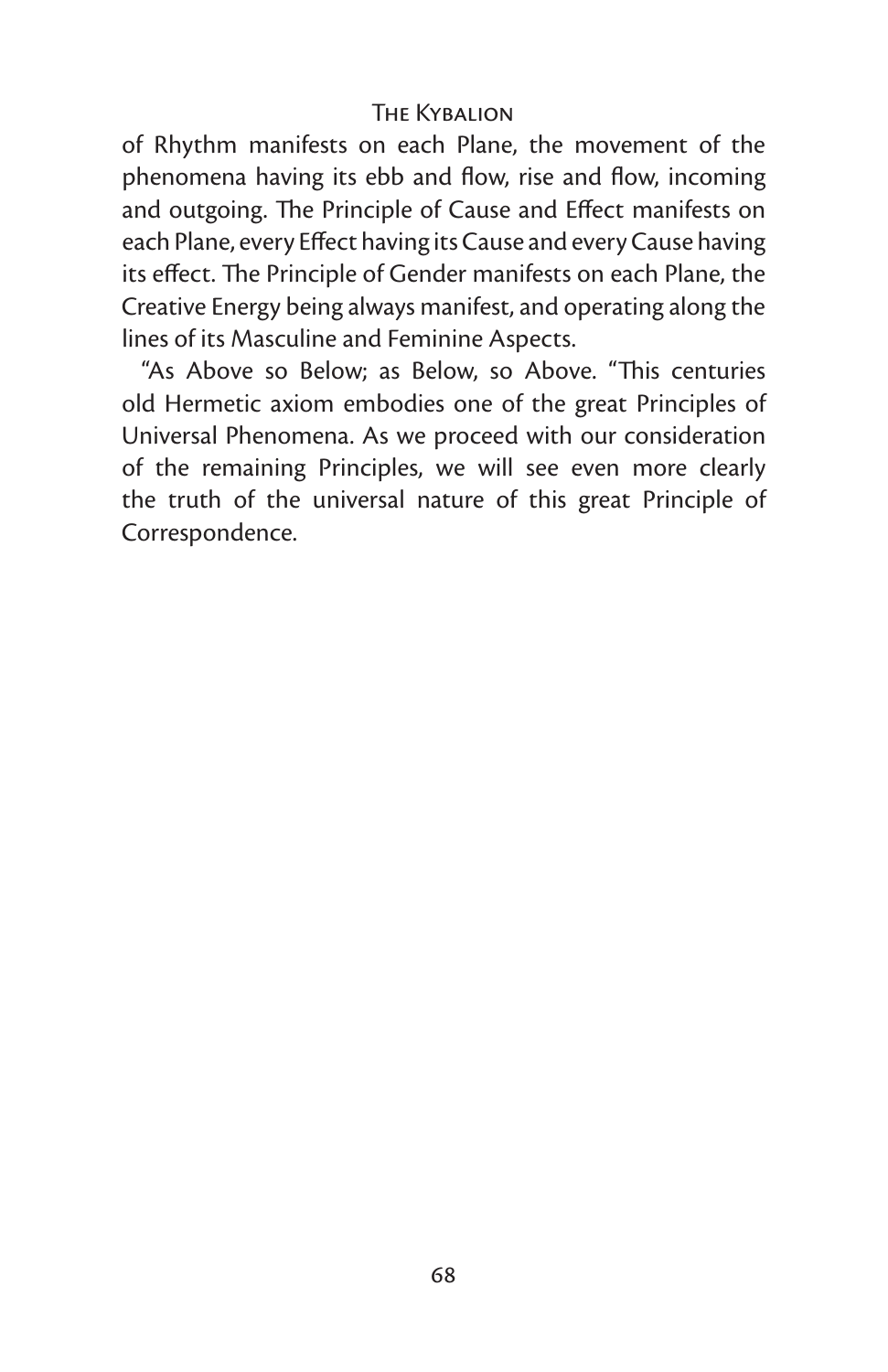## Chapter IX.

## Vibration.

"Nothing rests; everything moves; everything vibrates."—*The Kybalion*.

HE GREAT Third Hermetic Principle—the Principle of Vibration—embodies the truth that Motion is manifest in everything in the Universe—that nothing is at rest—that everything moves, vibrates, and circles. This Hermetic Principle was recognized by some of the early Greek philosophers who embodied it in their systems. But, then, for centuries it was lost sight of by the thinkers outside of the Hermetic ranks. But in the Nineteenth Century physical science re‑discovered the truth and the Twentieth Century scientific discoveries have added additional proof of the correctness and truth of this centuries‑old Hermetic doctrine.

The Hermetic Teachings are that not only is everything in constant movement and vibration, but that the "differences" between the various manifestations of the universal power are due entirely to the varying rate and mode of vibrations. Not only this, but that even The All, in itself, manifests a constant vibration of such an infinite degree of intensity and rapid motion that it may be practically considered as at rest, the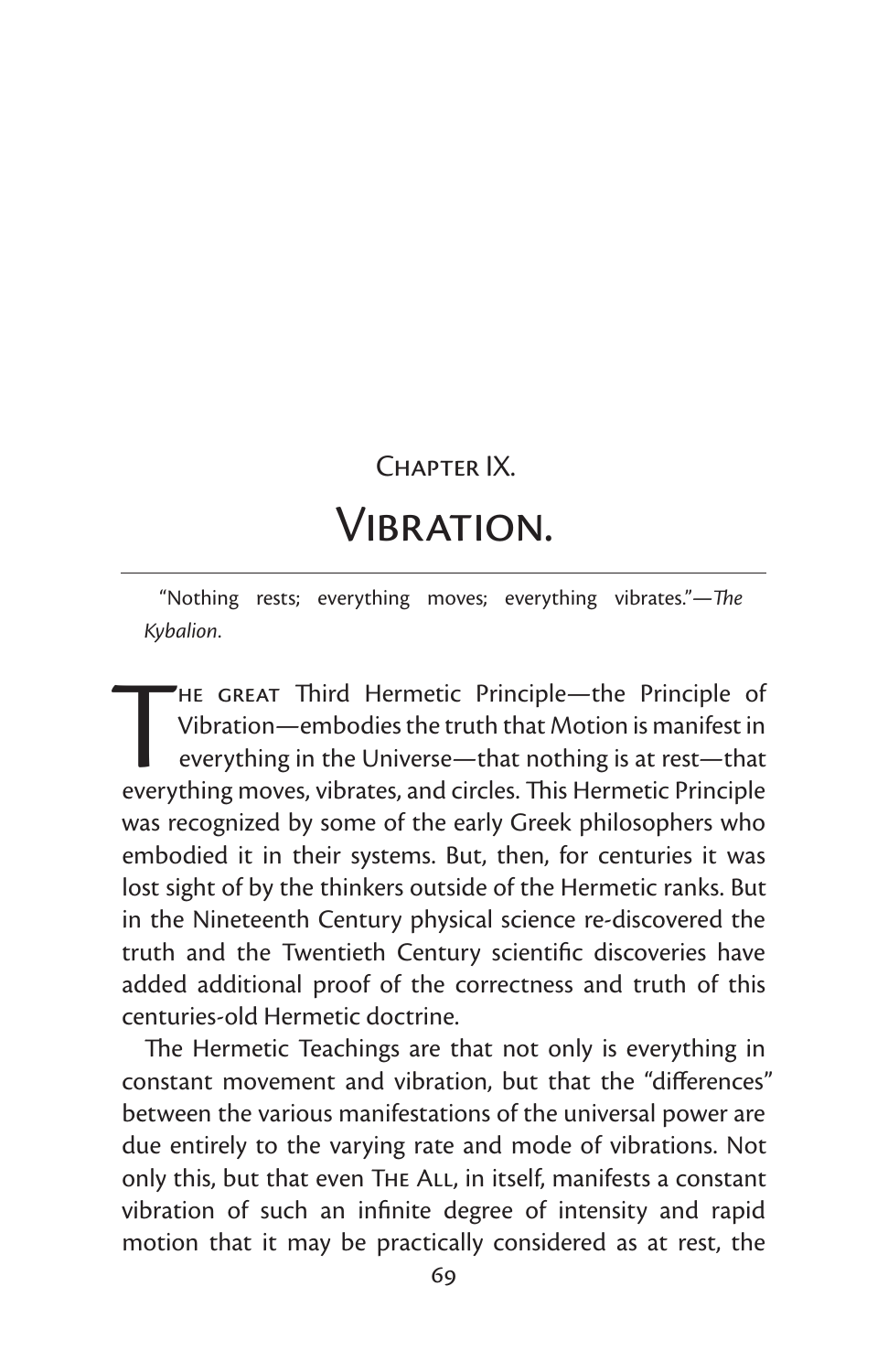teachers directing the attention of the students to the fact that even on the physical plane a rapidly moving object (such as a revolving wheel) seems to be at rest. The Teachings are to the effect that Spirit is at one end of the Pole of Vibration, the other Pole being certain extremely gross forms of Matter. Between these two poles are millions upon millions of different rates and modes of vibration.

Modern Science has proven that all that we call Matter and Energy are but" modes of vibratory motion," and some of the more advanced scientists are rapidly moving toward the positions of the occultists who hold that the phenomena of Mind are likewise modes of vibration or motion. Let us see what science has to say regarding the question of vibrations in matter and energy.

In the first place, science teaches that all matter manifests, in some degree, the vibrations arising from temperature or heat. Be an object cold or hot—both being but degrees of the same things—it manifests certain heat vibrations, and in that sense is in motion and vibration. Then all particles of Matter are in circular movement, from corpuscle to suns. The planets revolve around suns, and many of them turn on their axes. The suns move around greater central points, and these are believed to move around still greater, and so on, ad infinitum. The molecules of which the particular kinds of Matter are composed are in a state of constant vibration and movement around each other and against each other. The molecules are composed of Atoms, which, likewise, are in a state of constant movement and vibration. The atoms are composed of Corpuscles, sometimes called "electrons," "ions," etc., which also are in a state of rapid motion, revolving around each other, and which manifest a very rapid state and mode of vibration. And, so we see that all forms of Matter manifest Vibration, in accordance with the Hermetic Principle of Vibration.

And so it is with the various forms of Energy. Science teaches that Light, Heat, Magnetism and Electricity are but forms of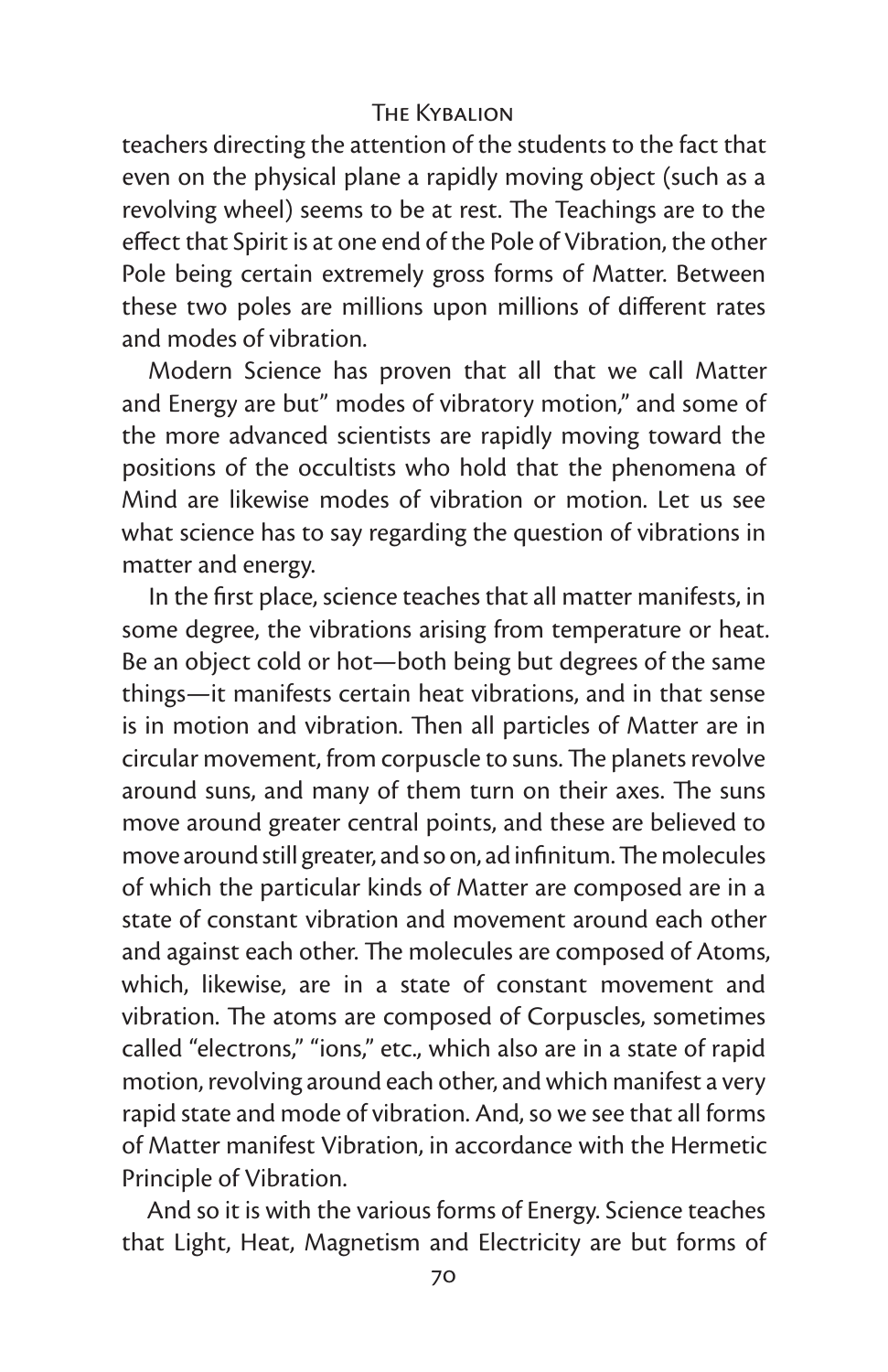## **VIBRATION**

vibratory motion connected in some way with, and probably emanating from the Ether. Science does not as yet attempt to explain the nature of the phenomena known as Cohesion, which is the principle of Molecular Attraction; nor Chemical Affinity, which is the principle of Atomic Attraction; nor Gravitation (the greatest mystery of the three), which is the principle of attraction by which every particle or mass of Matter is bound to every other particle or mass. These three forms of Energy are not as yet understood by science, yet the writers incline to the opinion that these too are manifestations of some form of vibratory energy, a fact which the Hermetists have held and taught for ages past.

The Universal Ether, which is postulated by science without its nature being understood clearly, is held by the Hermetists to be but a higher manifestation of that which is erroneously called matter—that is to say, Matter at a higher degree of vibration—and is called by them "The Ethereal Substance. " The Hermetists teach that this Ethereal Substance is of extreme tenuity and elasticity, and pervades universal space, serving as a medium of transmission of waves of vibratory energy, such as heat, light, electricity, magnetism, etc. The Teachings are that The Ethereal Substance is a connecting link between the forms of vibratory energy known as "Matter" on the one hand, and "Energy or Force" on the other; and also that it manifests a degree of vibration, in rate and mode, entirely its own.

Scientists have offered the illustration of a rapidly moving wheel, top, or cylinder, to show the effects of increasing rates of vibration. The illustration supposes a wheel, top, or revolving cylinder, running at a low rate of speed—we will call this revolving thing "the object" in following out the illustration. Let us suppose the object moving slowly. It may be seen readily, but no sound of its movement reaches the ear. The speed is gradually increased. In a few moments its movement becomes so rapid that a deep growl or low note may be heard. Then as the rate is increased the note rises one in the musical scale. Then,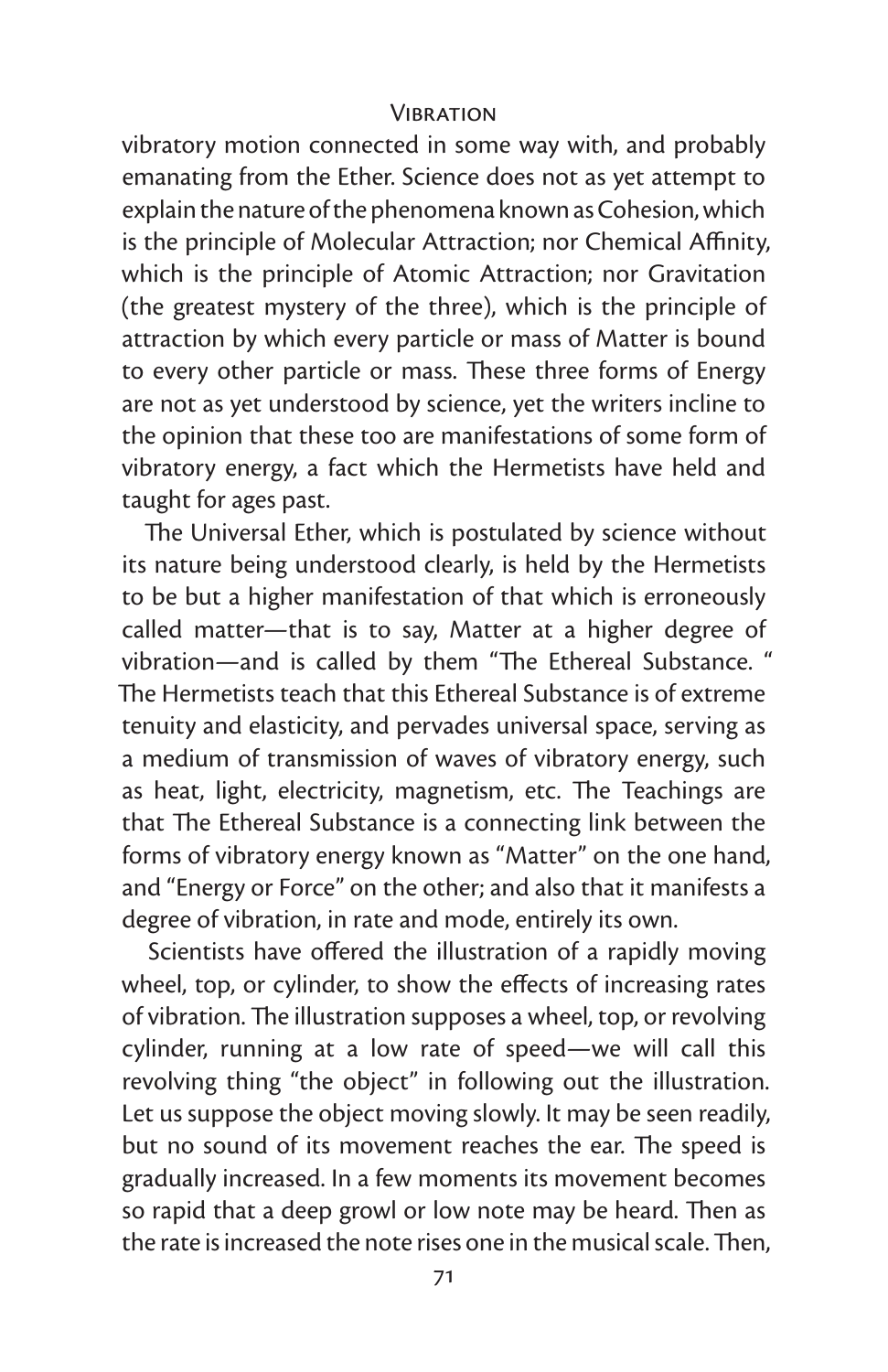the motion being still further increased, the next highest note is distinguished. Then, one after another, all the notes of the musical scale appear, rising higher and higher as the motion is increased. Finally when the motions have reached a certain rate the final note perceptible to human ears is reached and the shrill, piercing shriek dies away, and silence follows. No sound is heard from the revolving object, the rate of motion being so high that the human ear cannot register the vibrations. Then comes the perception of rising degrees of Heat. Then after quite a time the eye catches a glimpse of the object becoming a dull dark reddish color. As the rate increases, the red becomes brighter. Then as the speed is increased, the red melts into an orange. Then the orange melts into a yellow. Then follow, successively, the shades of green, blue, indigo, and finally violet, as the rate of speed increases. Then the violet shades away, and all color disappears, the human eye not being able to register them. But there are invisible rays emanating from the revolving object, the rays that are used in photographing, and other subtle rays of light. Then begin to manifest the peculiar rays known as the "X Rays," etc., as the constitution of the object changes. Electricity and Magnetism are emitted when the appropriate rate of vibration is attained.

When the object reaches a certain rate of vibration its molecules disintegrate, and resolve themselves into the original elements or atoms. Then the atoms, following the Principle of Vibration, are separated into the countless corpuscles of which they are composed. And finally, even the corpuscles disappear and the object may be said to be composed of The Ethereal Substance. Science does not dare to follow the illustration further, but the Hermetists teach that if the vibrations be continually increased the object would mount up the successive states of manifestation and would in turn manifest the various mental stages, and then on Spiritward, until it would finally re‑enter The All, which is Absolute Spirit. The "object," however, would have ceased to be an "object" long before the stage of Ethereal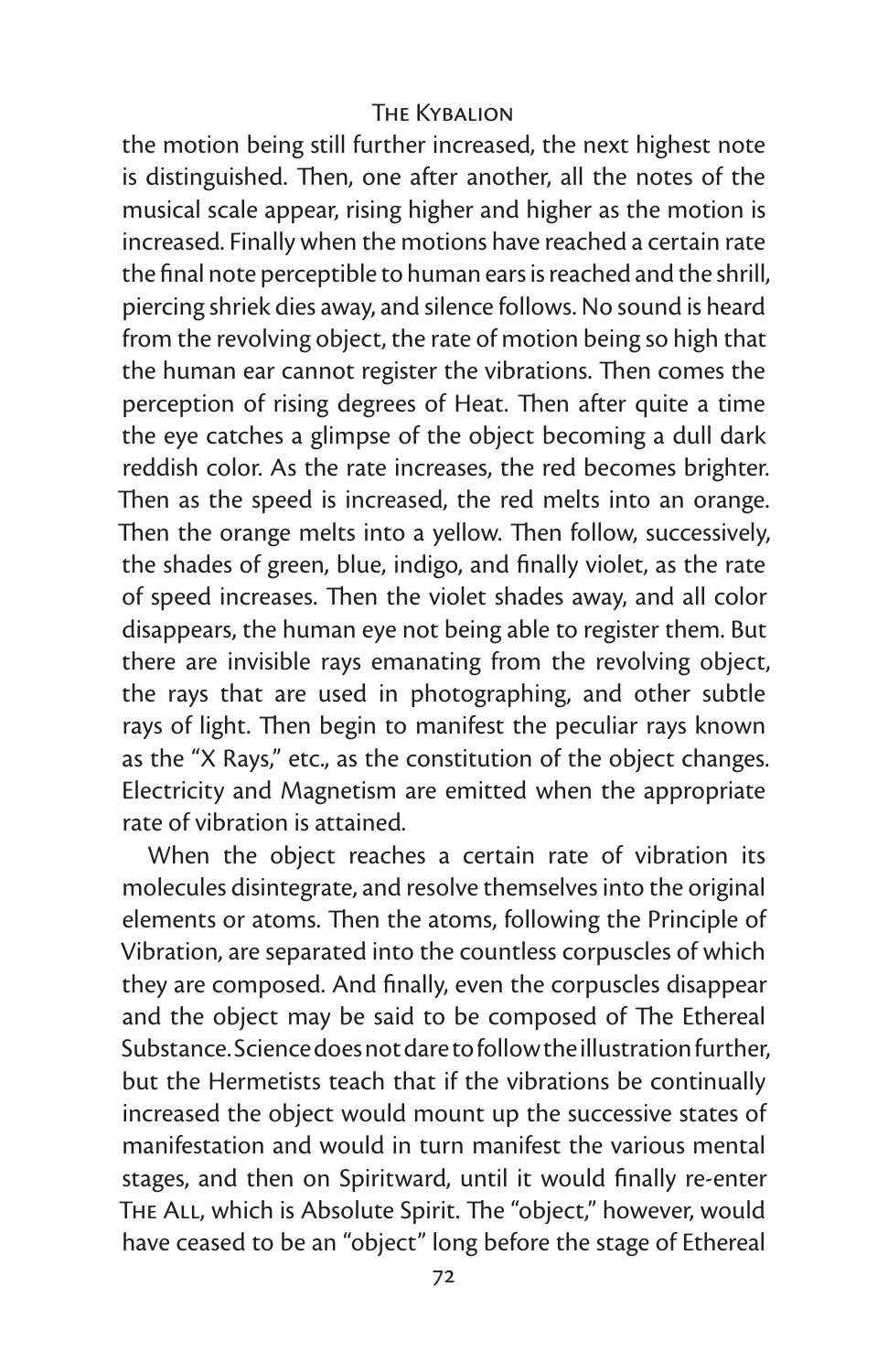## **VIBRATION**

Substance was reached, but otherwise the illustration is correct inasmuch as it shows the effect of constantly increased rates and modes of vibration. It must be remembered, in the above illustration, that at the stages at which the "object" throws off vibrations of light, heat, etc., it is not actually "resolved" into those forms of energy (which are much higher in the scale), but simply that it reaches a degree of vibration in which those forms of energy are liberated, in a degree, from the confining influences of its molecules, atoms and corpuscles, as the case may be. These forms of energy, although much higher in the scale than matter, are imprisoned and confined in the material combinations, by reason of the energies manifesting through, and using material forms, but thus becoming entangled and confined in their creations of material forms, which, to an extent, is true of all creations, the creating force becoming involved in its creation.

But the Hermetic Teachings go much further than do those of modern science. They teach that all manifestation of thought, emotion, reason, will or desire, or any mental state or condition, are accompanied by vibrations, a portion of which are thrown off and which tend to affect the minds of other persons by "induction." This is the principle which produces the phenomena of "telepathy"; mental influence, and other forms of the action and power of mind over mind, with which the general public is rapidly becoming acquainted, owing to the wide dissemination of occult knowledge by the various schools, cults and teachers along these lines at this time.

Every thought, emotion or mental state has its corresponding rate and mode of vibration. And by an effort of the will of the person, or of other persons, these mental states may be reproduced, just as a musical tone may be reproduced by causing an instrument to vibrate at a certain rate—just as color may be reproduced in the same way. By a knowledge of the Principle of Vibration, as applied to Mental Phenomena, one may polarize his mind at any degree he wishes, thus gaining a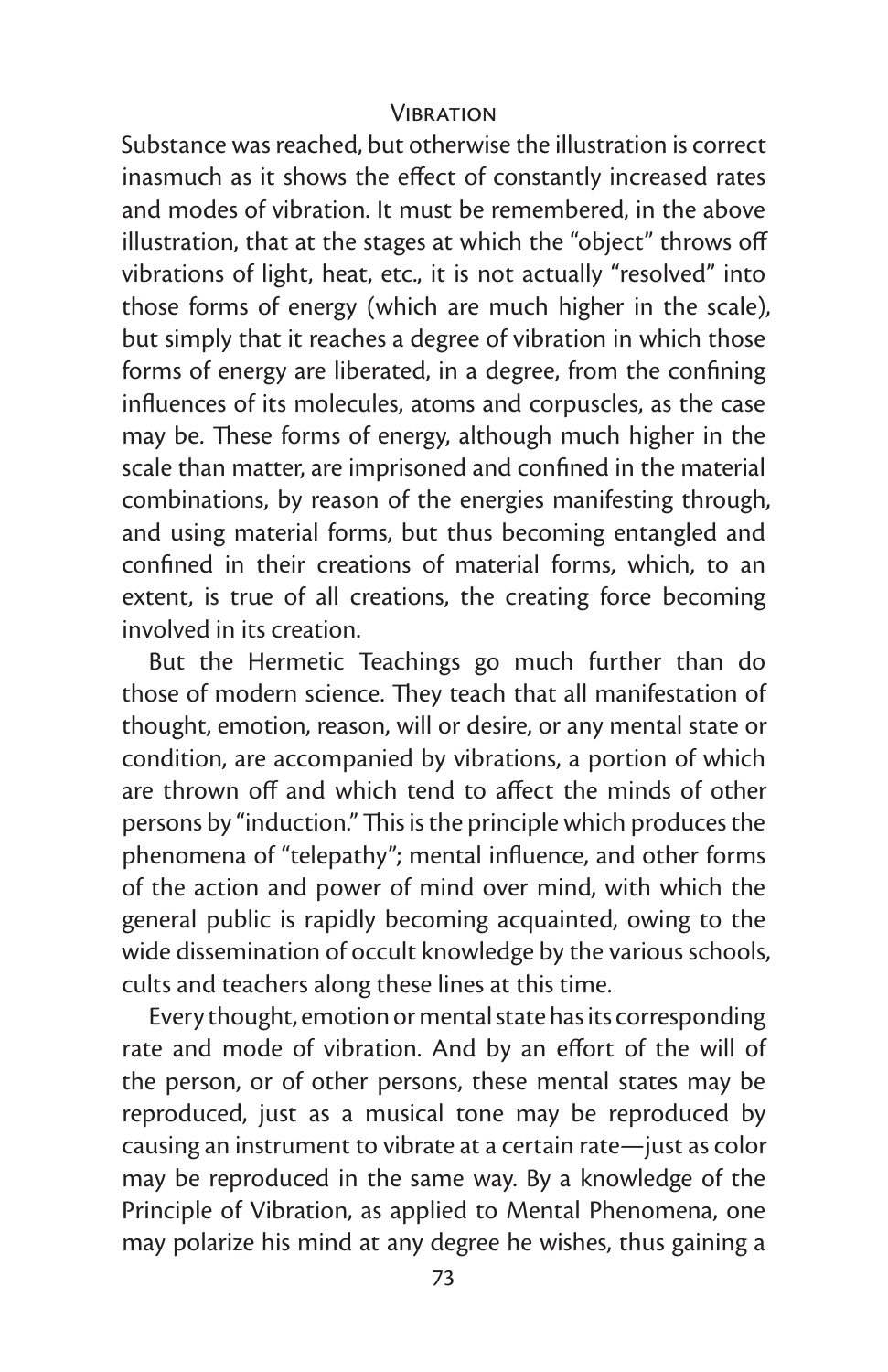perfect control over his mental states, moods, etc. In the same way he may affect the minds of others, producing the desired mental states in them. In short, he may be able to produce on the Mental Plane that which science produces on the Physical Plane—namely, "Vibrations at Will." This power of course may be acquired only by the proper instruction, exercises, practice, etc., the science being that of Mental Transmutation, one of the branches of the Hermetic Art.

A little reflection on what we have said will show the student that the Principle of Vibration underlies the wonderful phenomena of the power manifested by the Masters and Adepts, who are able to apparently set aside the Laws of Nature, but who, in reality, are simply using one law against another; one principle against others; and who accomplish their results by changing the vibrations of material objects, or forms of energy, and thus perform what are commonly called "miracles."

As one of the old Hermetic writers has truly said: "He who understands the Principle of Vibration, has grasped the sceptre of Power."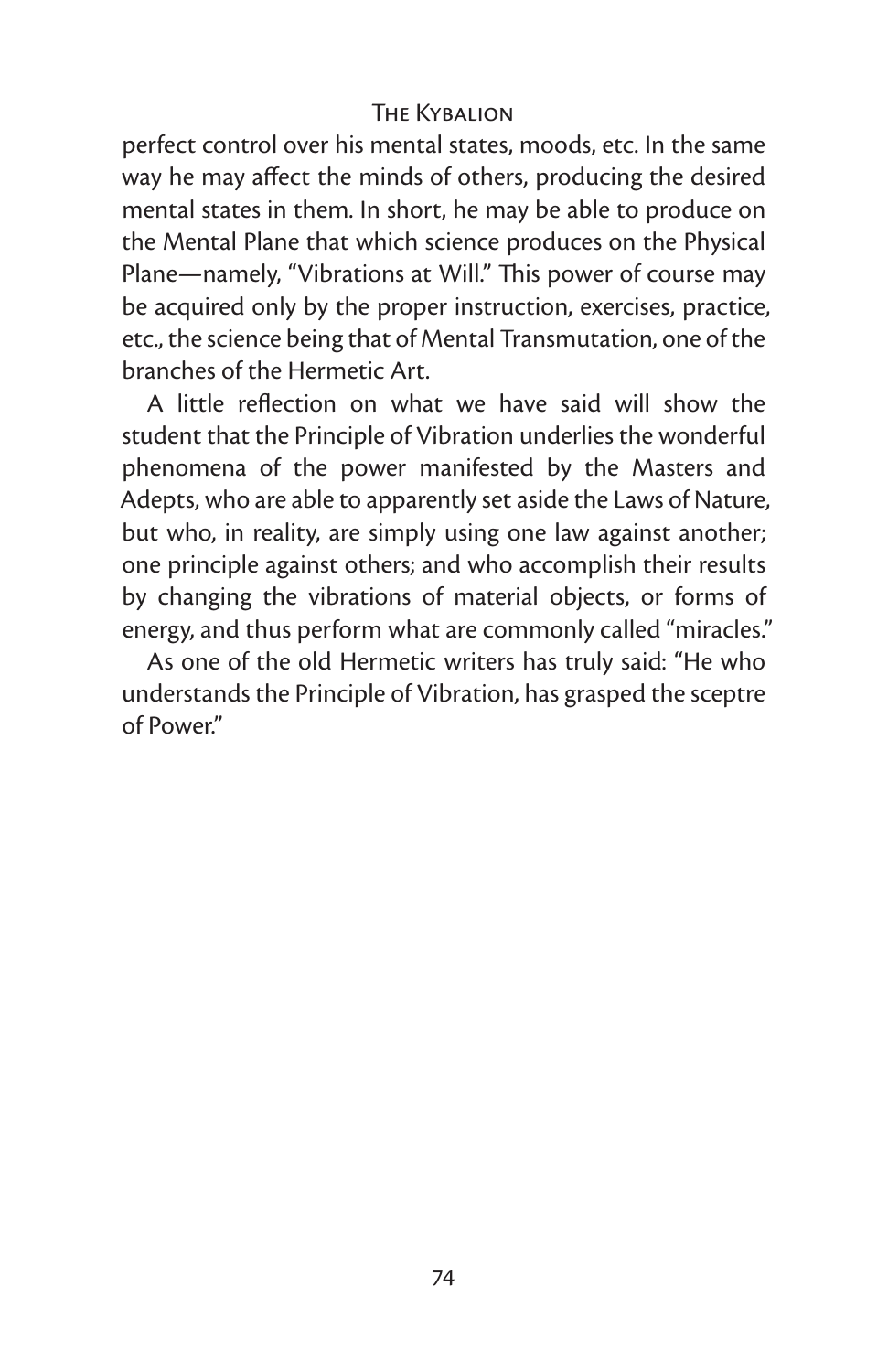# Chapter X. POLARITY.

"Everything is dual; everything has poles; everything has its pair of opposites; like and unlike are the same; opposites are identical in nature, but different in degree; extremes meet; all truths are but half-truths; all paradoxes may be reconciled."—*The Kybalion*.

THE GREAT Fourth Hermetic Principle—the Principle of<br>Polarity—embodies the truth that all manifested things<br>have "two sides"; "two aspects"; "two poles"; a "pair of<br>opposites" with manifold degrees between the two extremes Polarity—embodies the truth that all manifested things have "two sides"; "two aspects"; "two poles"; a "pair of opposites," with manifold degrees between the two extremes. The old paradoxes, which have ever perplexed the mind of men, are explained by an understanding of this Principle. Man has always recognized something akin to this Principle, and has endeavored to express it by such sayings, maxims and aphorisms as the following: "Everything is and isn't, at the same time"; "all truths are but half-truths"; "every truth is half-false"; "there are two sides to everything"; "there is a reverse side to every shield," etc., etc.

The Hermetic Teachings are to the effect that the difference between things seemingly diametrically opposed to each other is merely a matter of degree. It teaches that "the pairs of opposites may be reconciled," and that" thesis and anti‑thesis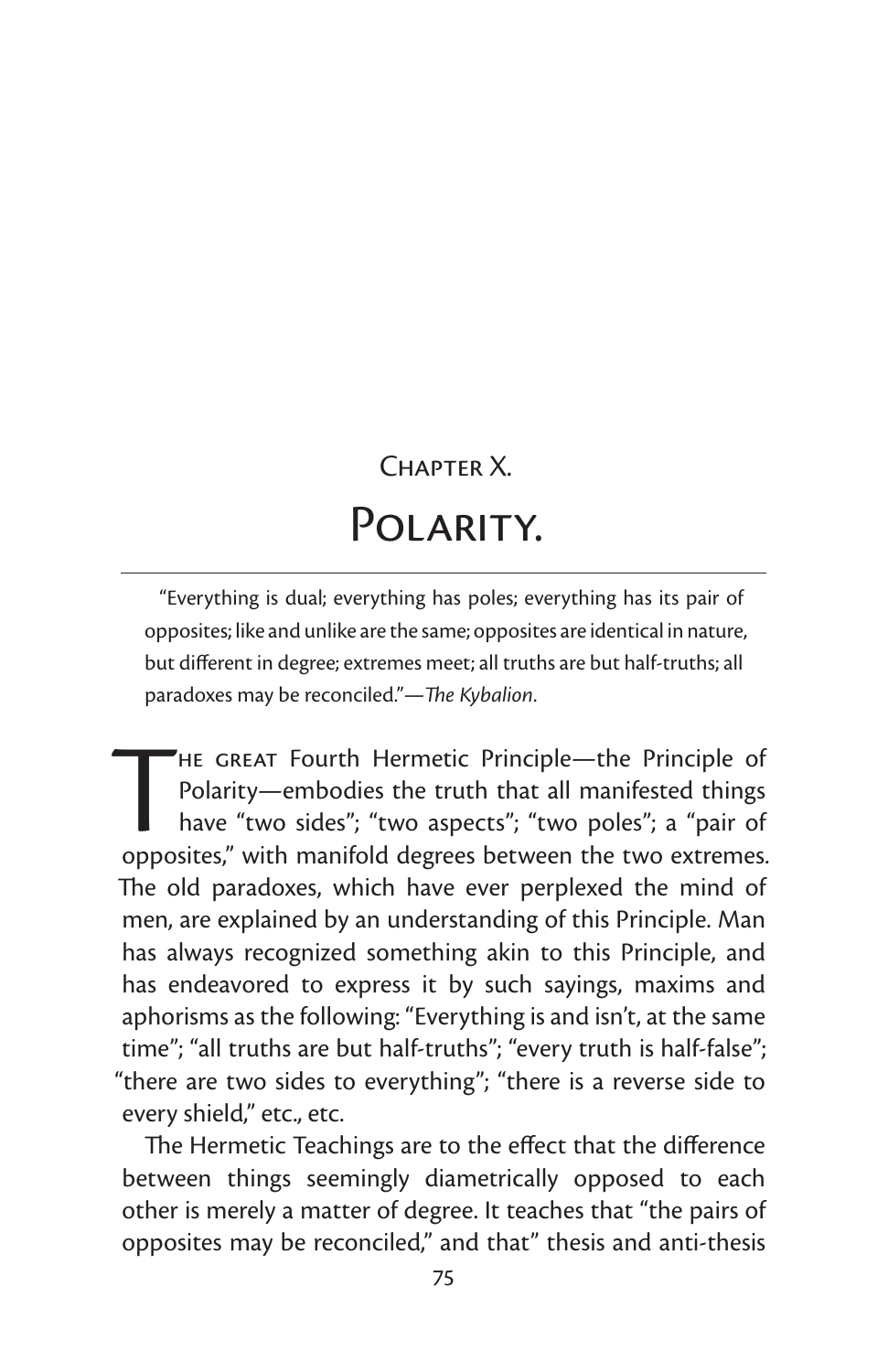are identical in nature, but different in degree"; and that the "universal reconciliation of opposites" is effected by a recognition of this Principle of Polarity. The teachers claim that illustrations of this Principle may be had on every hand, and from an examination into the real nature of anything. They begin by showing that Spirit and Matter are but the two poles, of the same thing, the intermediate planes being merely degrees of vibration. They they show that The All and The Many are the same, the difference being merely a matter of degree of Mental Manifestation. Thus the Law and Laws are the two opposite poles of one thing. Likewise, PRINCIPLE and Principles. Infinite Mind and finite minds.

Then passing on to the Physical Plane, they illustrate the Principle by showing that Heat and Cold are identical in nature, the differences being merely a matter of degrees. The thermometer shows many degrees of temperature, the lowest pole being called "cold, " and the highest "heat." Between these two poles are many degrees of "heat" or 'cold," call them either and you are equally correct. The higher of two degrees is always 'warmer,' while the lower is always "colder." There is no absolute standard—all is a matter of degree. There is no place on the thermometer where heat ceases and cold begins. It is all a matter of higher or lower vibrations. The very terms "high" and "low," which we are compelled to use, are but poles of the same thing—the terms are relative. So with "East and West"—travel around the world in an eastward direction, and you reach a point which is called west at your starting point, and you return from that westward point. Travel far enough North, and you will find yourself traveling South, or vice versa.

Light and Darkness are poles of the same thing, with many degrees between them. The musical scale is the same—starting with "C" you move upward until you reach another "C," and so on, the differences between the two ends of the board being the same, with many degrees between the two extremes. The scale of color is the same—higher and lower vibrations being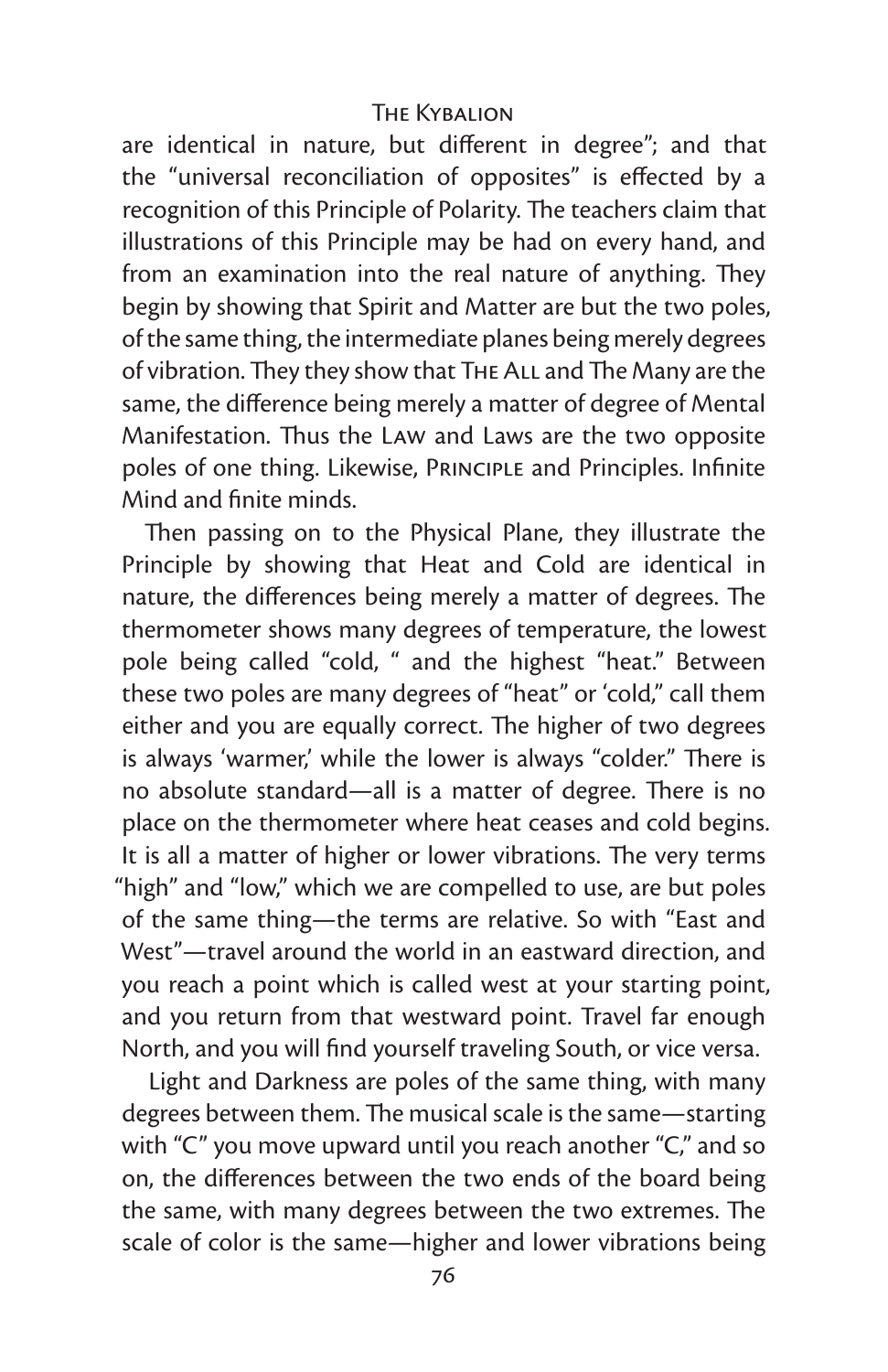## POI ARITY

the only difference between high violet and low red. Large and Small are relative. So are Noise and Quiet; Hard and Soft follow the rule. Likewise Sharp and Dull. Positive and Negative are two poles of the same thing, with countless degrees between them.

Good and Bad are not absolute—we call one end of the scale Good and the other Bad, or one end Good and the other Evil, according to the use of the terms. A thing is "less good" than the thing higher in the scale; but that "less good" thing, in turn, is "more good" than the thing next below it—and so on, the "more or less" being regulated by the position on the scale.

And so it is on the Mental Plane. "Love and Hate" are generally regarded as being things diametrically opposed to each other; entirely different; unreconcilable. But we apply the Principle of Polarity; we find that there is no such thing as Absolute Love or Absolute Hate, as distinguished from each other. The two are merely terms applied to the two poles of the same thing. Beginning at any point of the scale we find "more love," or "less hate," as we ascend the scale; and "more hate" or "less love" as we descend—this being true no matter from what point, high or low, we may start. There are degrees of Love and Hate, and there is a middle point where "Like and Dislike" become so faint that it is difficult to distinguish between them. Courage and Fear come under the same rule. The Pairs of Opposites exist everywhere. Where you find one thing you find its opposite the two poles.

And it is this fact that enables the Hermetist to transmute one mental state into another, along the lines of Polarization. Things belonging to different classes cannot be transmuted into each other, but things of the same class may be changed, that is, may have their polarity changed. Thus Love never becomes East or West, or Red or Violet—but it may and often does turn into Hate—and likewise Hate may be transformed into Love, by changing its polarity. Courage may be transmuted into Fear, and the reverse. Hard things may be rendered Soft. Dull things become Sharp. Hot things become Cold. And so on, the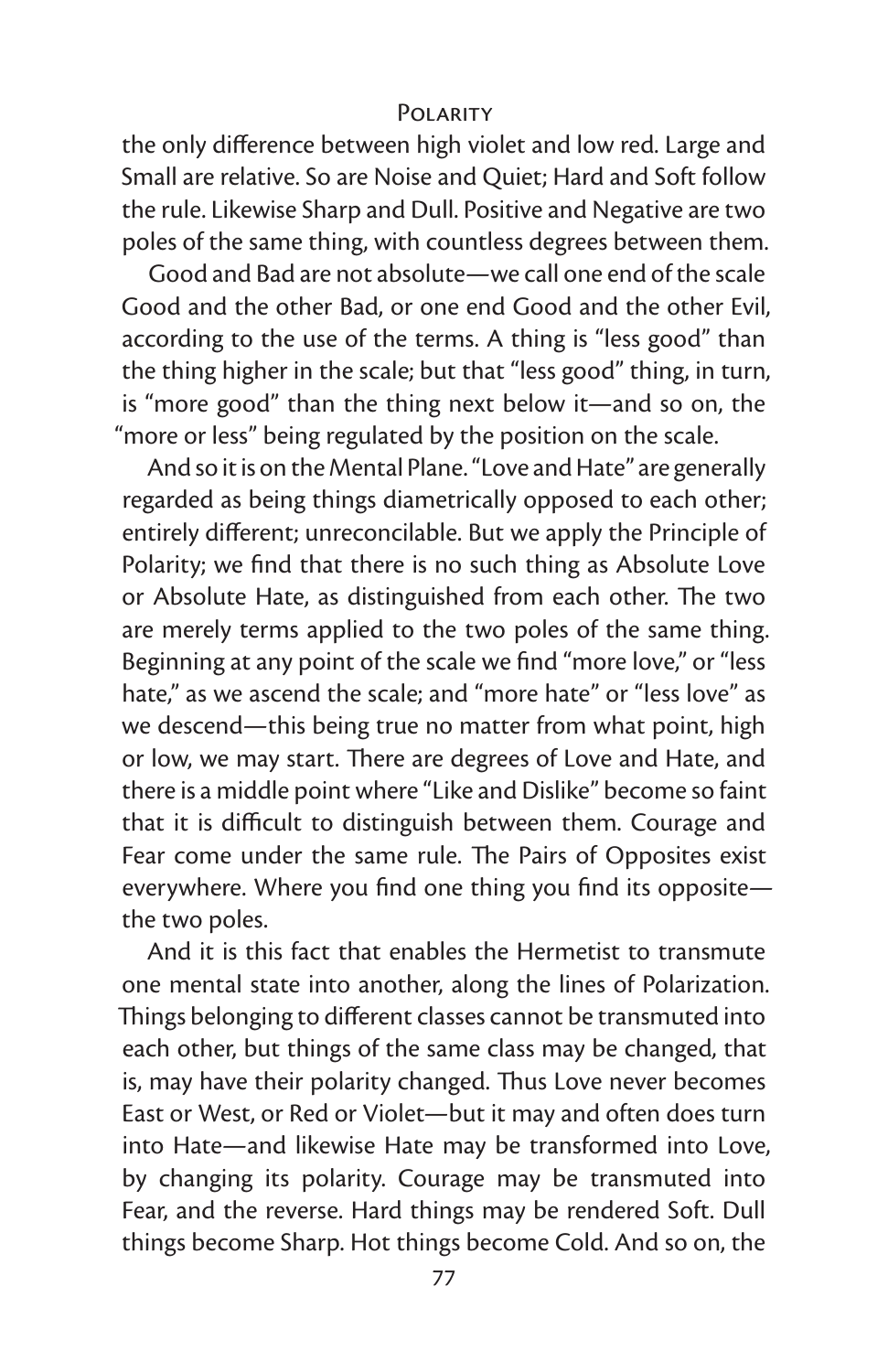transmutation always being between things of the same kind of different degrees. Take the case of a Fearful man. By raising his mental vibrations along the line of Fear-Courage, he can be filled with the highest degree of Courage and Fearlessness. And, likewise, the Slothful man may change himself into an Active, Energetic individual, simply by polarizing along the lines of the desired quality.

The student who is familiar with the processes by which the various schools of Mental Science, etc., produce changes in the mental states of those following their teachings, may not readily understand the principle underlying many of these changes. When, however, the Principle of Polarity is once grasped, and it is seen that the mental changes are occasioned by a change of polarity—a sliding along the same scale—the matter is more readily understood. The change is not in the nature of a transmutation of one thing into another thing entirely different—but is merely a change of degree in the same things, a vastly important difference. For instance, borrowing an analogy from the Physical Plane, it is impossible to change Heat into Sharpness, Loudness, Highness, etc., but Heat may readily be transmuted into Cold, simply by lowering the vibrations. In the same way Hate and Love are mutually transmutable; so are Fear and Courage. But Fear cannot be transformed into Love, nor can Courage be transmuted into Hate. The mental states belong to innumerable classes, each class of which has its opposite poles, along which transmutation is possible.

The student will readily recognize that in the mental states, as well as in the phenomena of the Physical Plane, the two poles may be classified as Positive and Negative, respectively. Thus Love is Positive to Hate; Courage to Fear; Activity to Non‑Activity, etc., etc.: And it will also be noticed that even to those unfamiliar with the Principle of Vibration, the Positive pole seems to be of a higher degree than the Negative, and readily dominates it. The tendency of Nature is in the direction of the dominant activity of the Positive pole.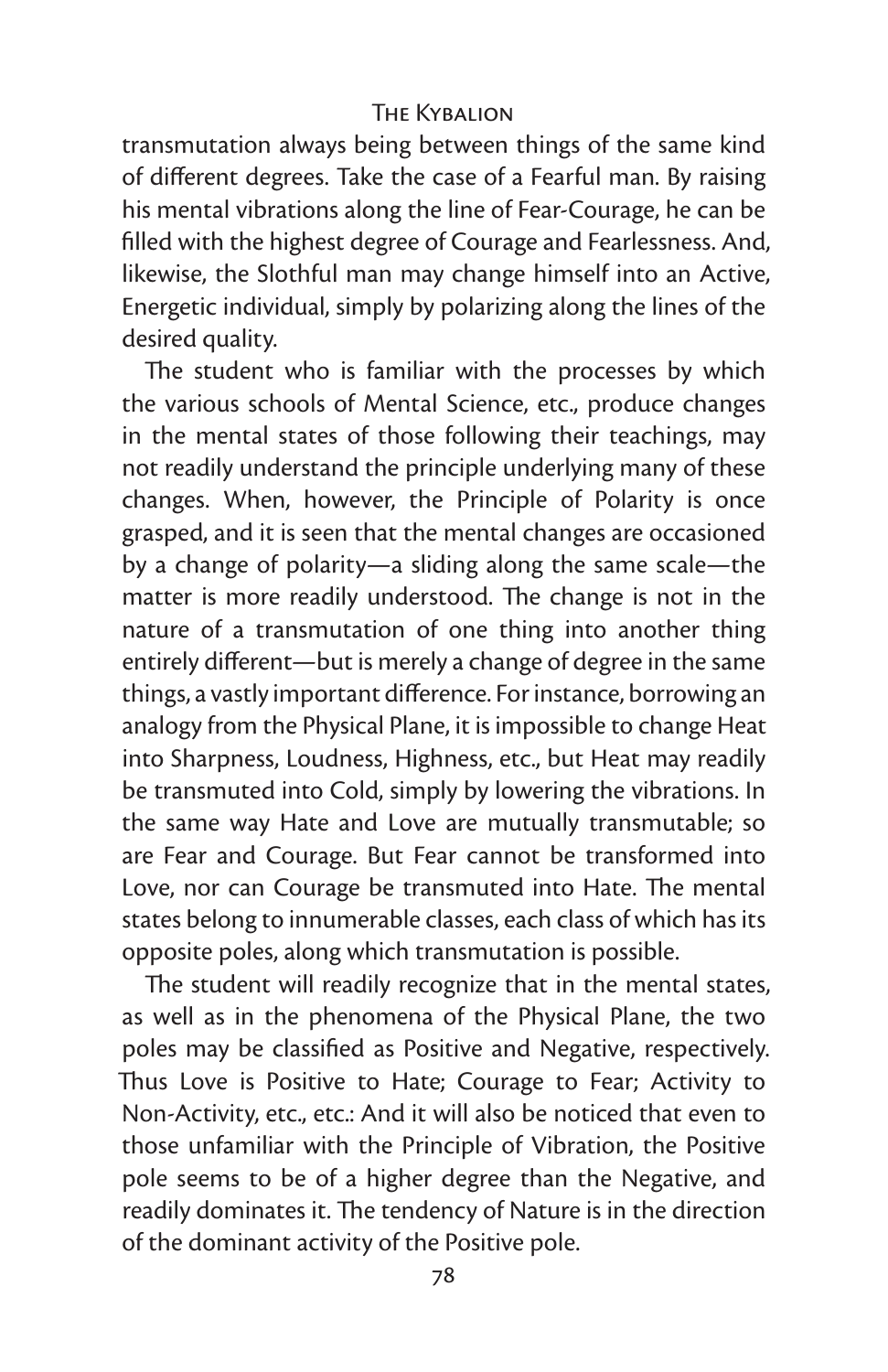## POI ARITY

In addition to the changing of the poles of one's own mental states by the operation of the art of Polarization, the phenomena of Mental Influence, in its manifold phases, shows us that the principle may be extended so as to embrace the phenomena of the influence of one mind over that of another, of which so much has been written and taught of late years. When it is understood that Mental Induction is possible, that is that mental states may be produced by "induction" from others, then we can readily see how a certain rate of vibration, or polarization of a certain mental state, may be communicated to another person, and his polarity in that class of mental states thus changed. It is along this principle that the results of many of the "mental treatments" are obtained. For instance, a person is "blue," melancholy and full of fear. A mental scientist bringing his own mind up to the desired vibration by his trained will, and thus obtaining the desired polarization in his own case, then produces a similar mental state in the other by induction, the result being that the vibrations are raised and the person polarizes toward the Positive end of the scale instead toward the Negative, and his Fear and other negative emotions are transmuted to Courage and similar positive mental states. A little study will show you that these mental changes are nearly all along the line of Polarization, the change being one of degree rather than of kind.

A knowledge of the existence of this great Hermetic Principle will enable the student to better understand his own mental states, and those of other people. He will see that these states are all matters of degree, and seeing thus, he will be able to raise or lower the vibration at will—to change his mental poles, and thus be Master of his mental states, instead of being their servant and slave. And by his knowledge he will be able to aid his fellows intelligently, and by the appropriate methods change the polarity when the same is desirable. We advise all students to familiarize themselves with this Principle of Polarity, for a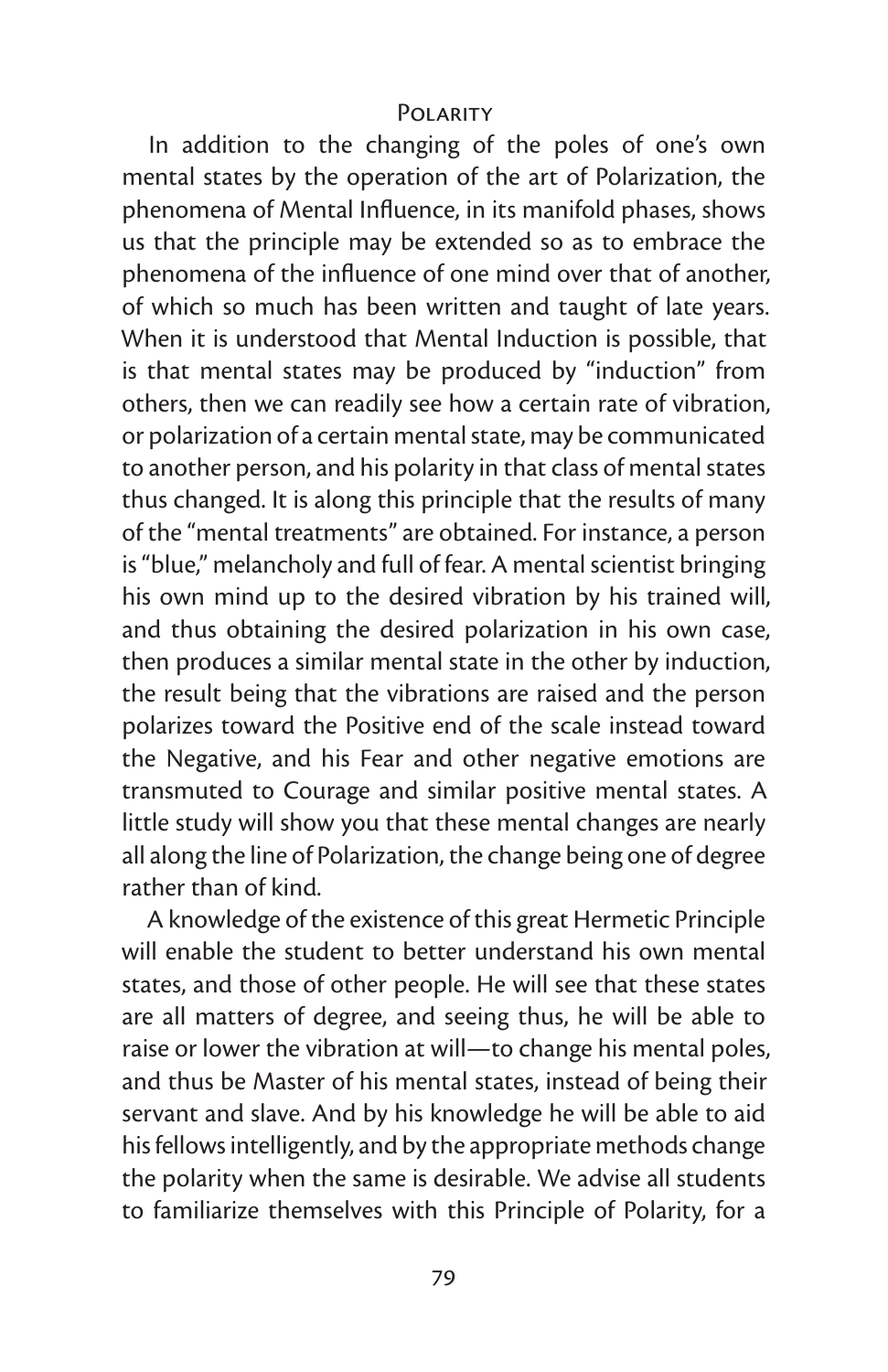## The Kybalion

correct understanding of the same will throw light on many difficult subjects.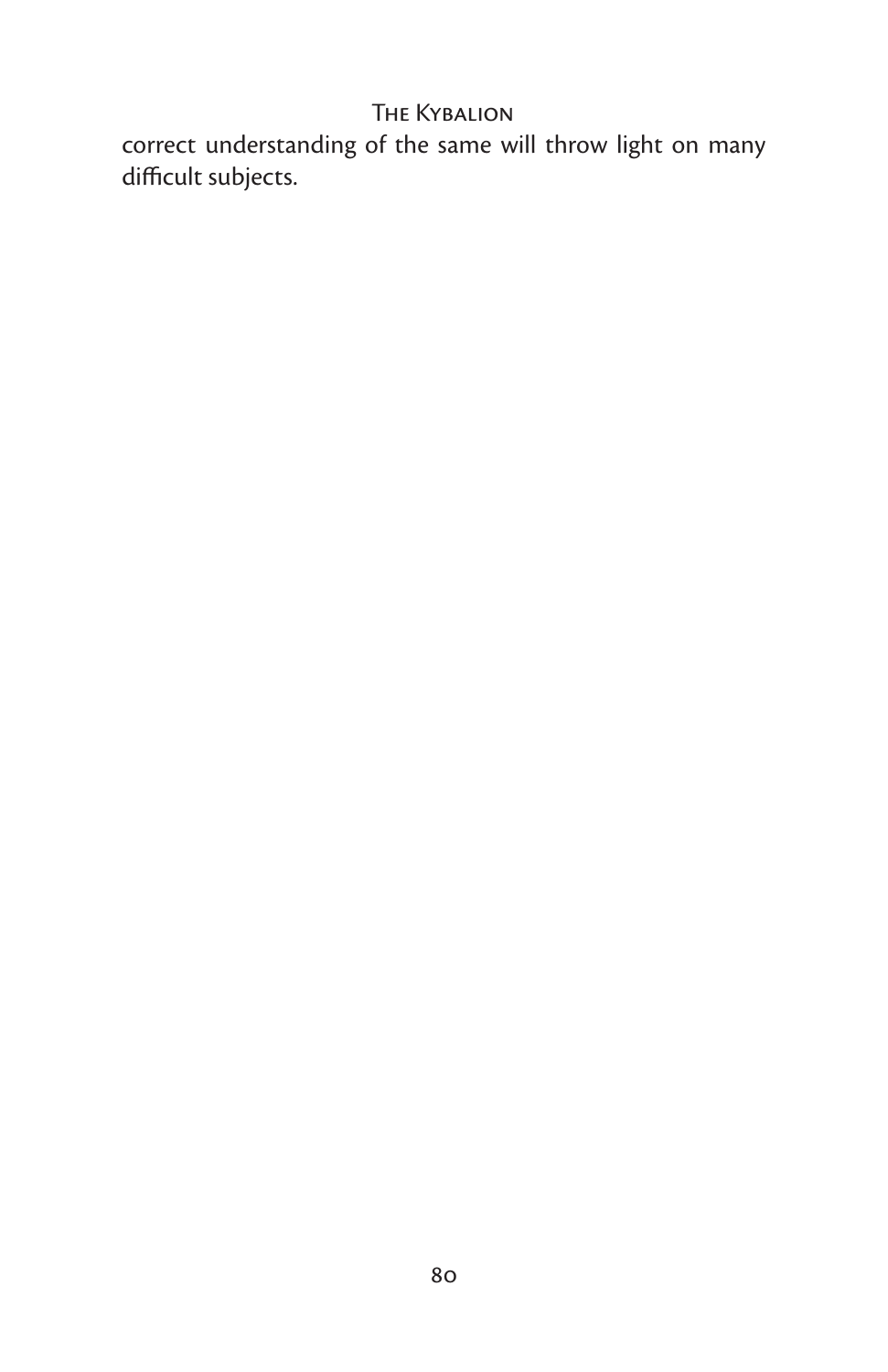# Chapter XI. Rhythm.

"Everything flows out and in; everything has its tides; all things rise and fall; the pendulum‑swing manifests in everything; the measure of the swing to the right, is the measure of the swing to the left; rhythm compensates."—*The Kybalion*.

THE GREAT Fifth Hermetic Principle—the Principle<br>of Rhythm—embodies the truth that in everything<br>there is manifested a measured motion; a to-and-from<br>movement: a flow and inflow: a swing forward and backward: a of Rhythm—embodies the truth that in everything there is manifested a measured motion; a to-and-from movement; a flow and inflow; a swing forward and backward; a pendulum‑like movement; a tide‑like ebb and flow; a high‑tide and a low-tide; between the two-poles manifest on the physical, mental or spiritual planes. The Principle of Rhythm is closely connected with the Principle of Polarity described in the preceding chapter. Rhythm manifests between the two poles established by the Principle of Polarity. This does not mean, however, that the pendulum of Rhythm swings to the extreme poles, for this rarely happens; in fact, it is difficult to establish the extreme polar opposites in the majority of cases. But the swing is ever "toward" first one pole and then the other.

There is always an action and reaction; an advance and a retreat; a rising and a sinking; manifested in all of the airs and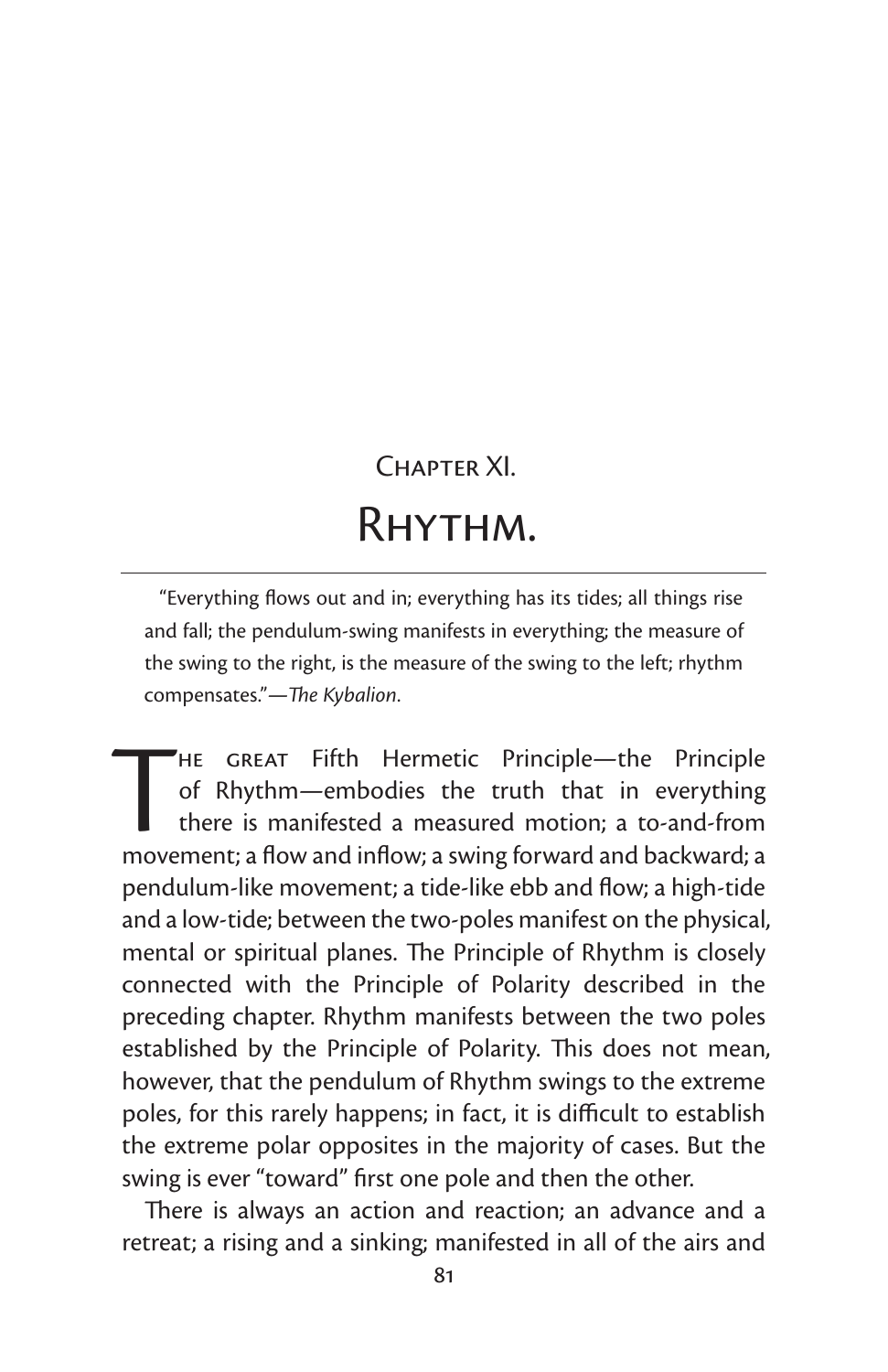phenomena of the Universe. Suns, worlds, men, animals, plants, minerals, forces, energy, mind and matter, yes, even Spirit, manifests this Principle. The Principle manifests in the creation and destruction of worlds; in the rise and fall of nations; in the life history of all things; and finally in the mental states of Man.

Beginning with the manifestations of Spirit—of The All it will be noticed that there is ever the Outpouring and the Indrawing; the "Outbreathing and Inbreathing of Brahm," as the Brahmans word it. Universes are created; reach their extreme low point of materiality; and then begin their upward swing. Suns spring into being, and then their height of power being reached, the process of retrogression begins, and after æons they become dead masses of matter, awaiting another impulse which starts again their inner energies into activity and a new solar life cycle is begun. And thus it is with all the worlds; they are born, grow and die; only to be reborn. And thus it is with all the things of shape and form; they swing from action to reaction; from birth to death; from activity to inactivity—and then back again. Thus it is with all living things; they are born, grow, and die—and then are reborn. So it is with all great movements, philosophies, creeds, fashions, governments, nations, and all else—birth, growth, maturity, decadence, death—and then new‑birth. The swing of the pendulum is ever in evidence.

Night follows day; and day night. The pendulum swings from Summer to Winter, and then back again. The corpuscles, atoms, molecules, and all masses of matter, swing around the circle of their nature. There is no such thing as absolute rest, or cessation from movement, and all movement partakes of Rhythm. The principle is of universal application. It may be applied to any question, or phenomena of any of the many planes of life. It may be applied to all phases of human activity.

There is always the Rhythmic swing from one pole to the other. The Universal Pendulum is ever in motion. The Tides of Life flow in and out, according to Law.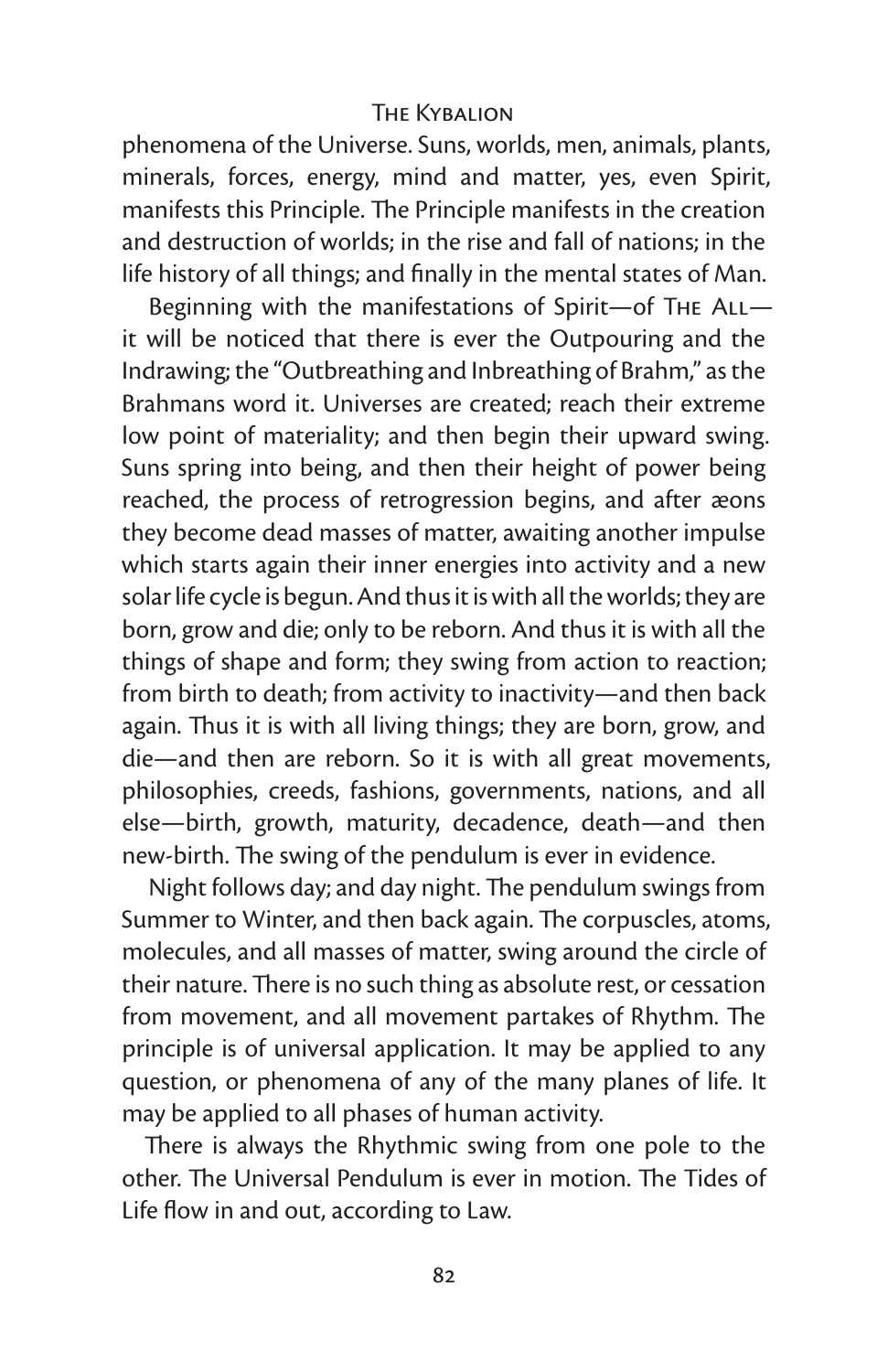#### Rhythm

The Principle of Rhythm is well understood by modern science, and is considered a universal law as applied to material things. But the Hermetists carry the principle much further, and know that its manifestations and influence extend to the mental activities of Man, and that it accounts for the bewildering succession of moods, feelings and other annoying and perplexing changes that we notice in ourselves. But the Hermetists by studying the operations of this Principle have learned to escape some of its activities by Transmutation.

The Hermetic Masters long since discovered that while the Principle of Rhythm was invariable, and ever in evidence in mental phenomena, still there were two planes of its manifestation so far as mental phenomena are concerned. They discovered that there were two general planes of Consciousness, the Lower and the Higher, the understanding of which fact enabled them to rise to the higher plane and thus escape the swing of the Rhythmic pendulum which manifested on the lower plane. In other words, the swing of the pendulum occurred on the Unconscious Plane, and the Consciousness was not affected. This they call the Law of Neutralization. Its operations consist in the raising of the Ego above the vibrations of the Unconscious Plane of mental activity, so that the negative-swing of the pendulum is not manifested in consciousness, and therefore they are not affected. It is akin to rising above a thing and letting it pass beneath you. The Hermetic Master, or advanced student, polarizes himself at the desired pole, and by a process akin to "refusing" to participate in the backward swing, or, if you prefer, a "denial" of its influence over him, he stands firm. in his polarized position, and allows the mental pendulum to swing back along the unconscious plane. All individuals who have attained any degree of self-mastery, accomplish this, more or less unknowingly, and by refusing to allow their moods and negative mental states to affect them, they apply the Law of Neutralization. The Master, however, carries this to a much higher degree of proficiency, and by the use of his Will he attains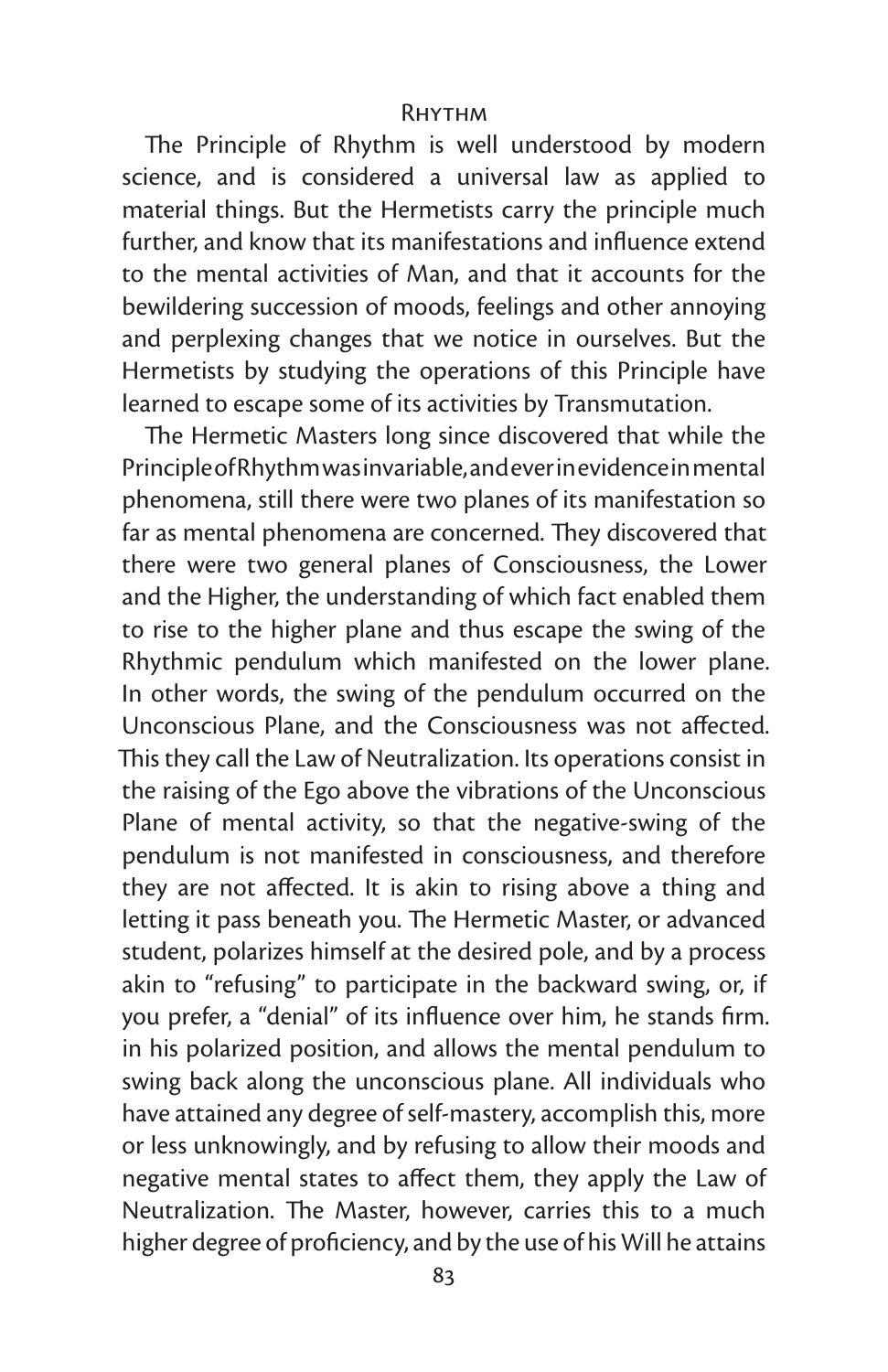a degree of Poise and Mental Firmness almost impossible of belief on the part of those who allow themselves to be swung backward and forward by the mental pendulum of moods and feelings.

The importance of this will be appreciated by any thinking person who realizes what creatures of moods, feelings and emotion the majority of people are, and how little mastery of themselves they manifest. If you will stop and consider a moment, you will realize how much these swings of Rhythm have affected you in your life—how a period of Enthusiasm has been invariably followed by an opposite feeling and mood of Depression. Likewise, your moods and periods of Courage have been succeeded by equal moods of Fear. And so it has ever been with the majority of persons—tides of feeling have ever risen and fallen with them, but they have never suspected the cause or reason of the mental phenomena. An understanding of the workings of this Principle will give one the key to the Mastery of these rhythmic swings of feeling, and will enable him to know himself better and to avoid being carried away by these inflows and outflows. The Will is superior to the conscious manifestation of this Principle, although the Principle itself can never be destroyed. We may escape its effects, but the Principle operates, nevertheless. The pendulum ever swings, although we may escape being carried along with it.

There are other features of the operation of this Principle of Rhythm of which we wish to speak at this point. There comes into its operations that which is known as the Law of Compensation. One of the definitions or meanings of the word "Compensate" is, "to counterbalance," which is the sense in which the Hermetists use the term. It is this Law of Compensation to which the Kybalion refers when it says: "The measure of the swing to the right is the measure of the swing to the left; rhythm compensates."

The Law of Compensation is that the swing in one direction determines the swing in the opposite direction, or to the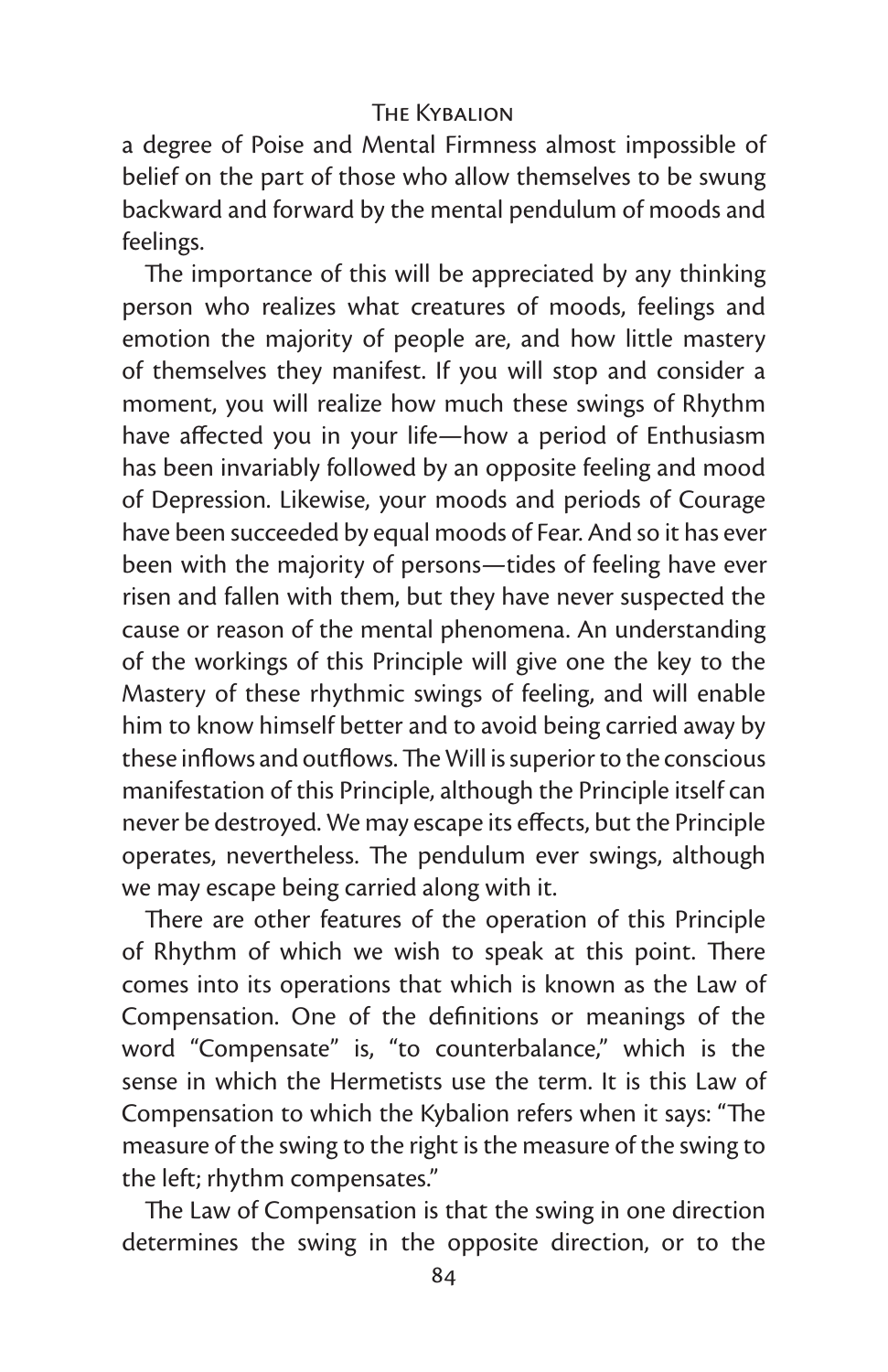## Rhythm

opposite pole—the one balances, or counterbalances, the other. On the Physical Plane we see many examples of this Law. The pendulum of the clock swings a certain distance to the right, and then an equal distance to the left. The seasons balance each other in the same way. The tides follow the same Law. And the same Law is manifested in all the phenomena of Rhythm. The pendulum, with a short swing in one direction, has but a short swing in the other; while the long swing to the right invariably means the long swing to the left. An object hurled upward to a certain height has an equal distance to traverse on its return. The force with which a projectile is sent upward a mile is reproduced when the projectile returns to the earth on its return journey. This Law is constant on the Physical Plane, as reference to the standard authorities will show you.

But the Hermetists carry it still further. They teach that a man's mental states are subject to the same Law. The man who enjoys keenly, is subject to keen suffering; while he who feels but little pain is capable of feeling but little joy. The pig suffers but little mentally, and enjoys but little—he is compensated. And on the other hand, there are other animals who enjoy keenly, but whose nervous organism and temperament cause them to suffer exquisite degrees of pain. And so it is with Man. There are temperaments which permit of but low degrees of enjoyment, and equally low degrees of suffering; while there are others which permit the most intense enjoyment, but also the most intense suffering. The rule is that the capacity for pain and pleasure, in each individual, are balanced. The Law of Compensation is in full operation here.

But the Hermetists go still further in this matter. They teach that before one is able to enjoy a certain degree of pleasure, he must have swung as far, proportionately, toward the other pole of feeling. They hold, however, that the Negative is precedent to the Positive in this matter, that is to say that in experiencing a certain degree of pleasure it does not follow that he will have to "pay up for it" with a corresponding degree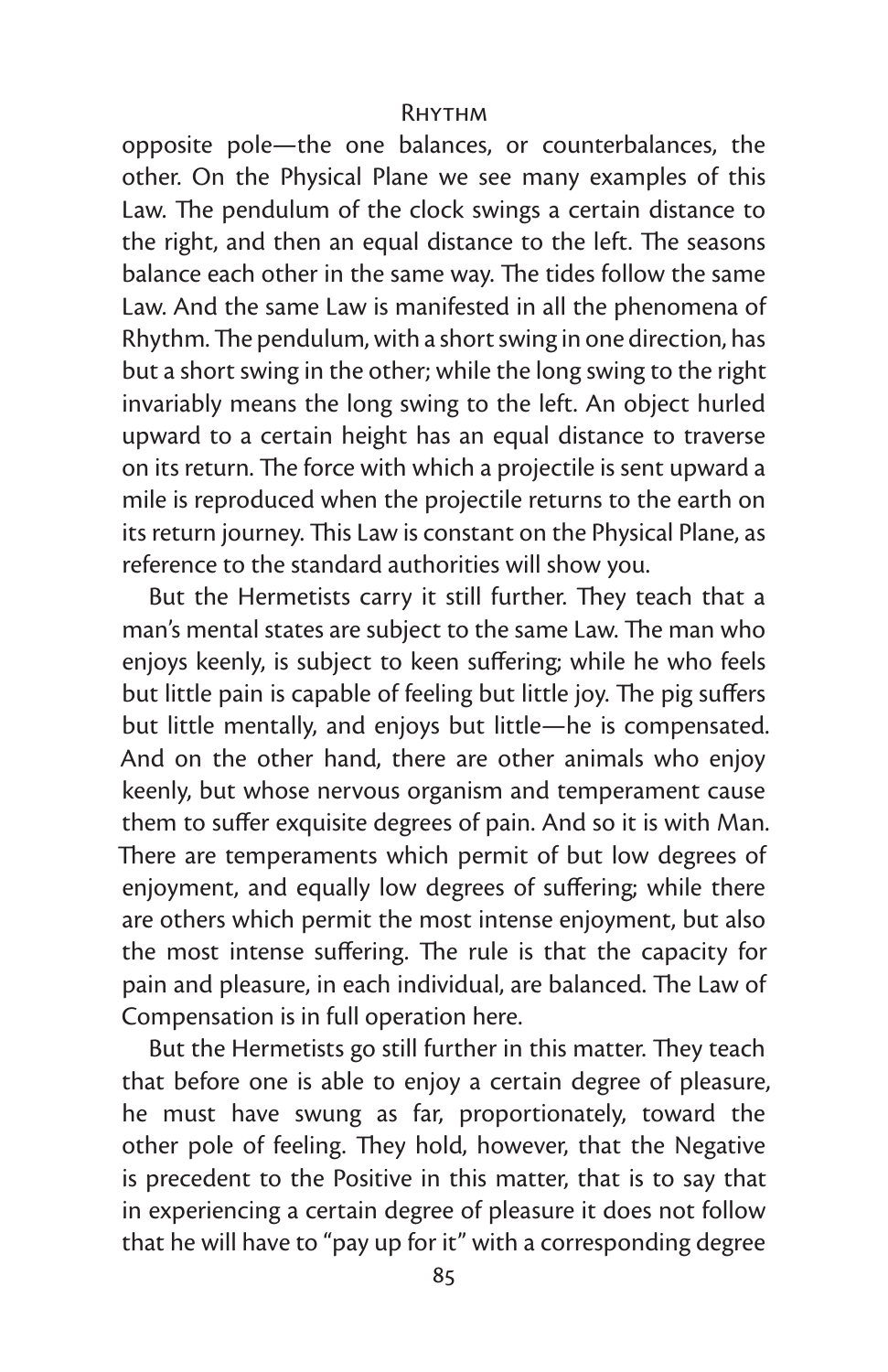of pain; on the contrary, the pleasure is the Rhythmic swing, according to the Law of Compensation, for a degree of pain previously experienced either in the present life, or in a previous incarnation. This throws a new light on the Problem of Pain.

The Hermetists regard the chain of lives as continuous, and as forming a part of one life of the individual, so that in consequence the rhythmic swing is understood in this way, while it would be without meaning unless the truth of reincarnation is admitted.

But the Hermetists claim that the Master or advanced student is able, to a great degree, to escape the swing toward Pain, by the process of Neutralization before mentioned. By rising on to the higher plane of the Ego, much of the experience that comes to those dwelling on the lower plane is avoided and escaped.

The Law of Compensation plays an important part in the lives of men and women. It will be noticed that one generally "pays the price" of anything he possesses or lacks. If he has one thing, he lacks another—the balance is struck. No one can "keep his penny and have the bit of cake" at the same time. Everything has its pleasant and unpleasant sides. The things that one gains are always paid for by the things that one loses. The rich possess much that the poor lack, while the poor often possess things that are beyond the reach of the rich. The millionaire may have the inclination toward feasting, and the wealth wherewith to secure all the dainties and luxuries of the table, while he lacks the appetite to enjoy the same; he envies the appetite and digestion of the laborer, who lacks the wealth and inclinations of the millionaire, and who gets more pleasure from his plain food than the millionaire could obtain even if his appetite were not jaded, nor his digestion ruined, for the wants, habits and inclinations differ. And so it is through life. The Law of Compensation is ever in operation, striving to balance and counter‑balance, and always succeeding in time,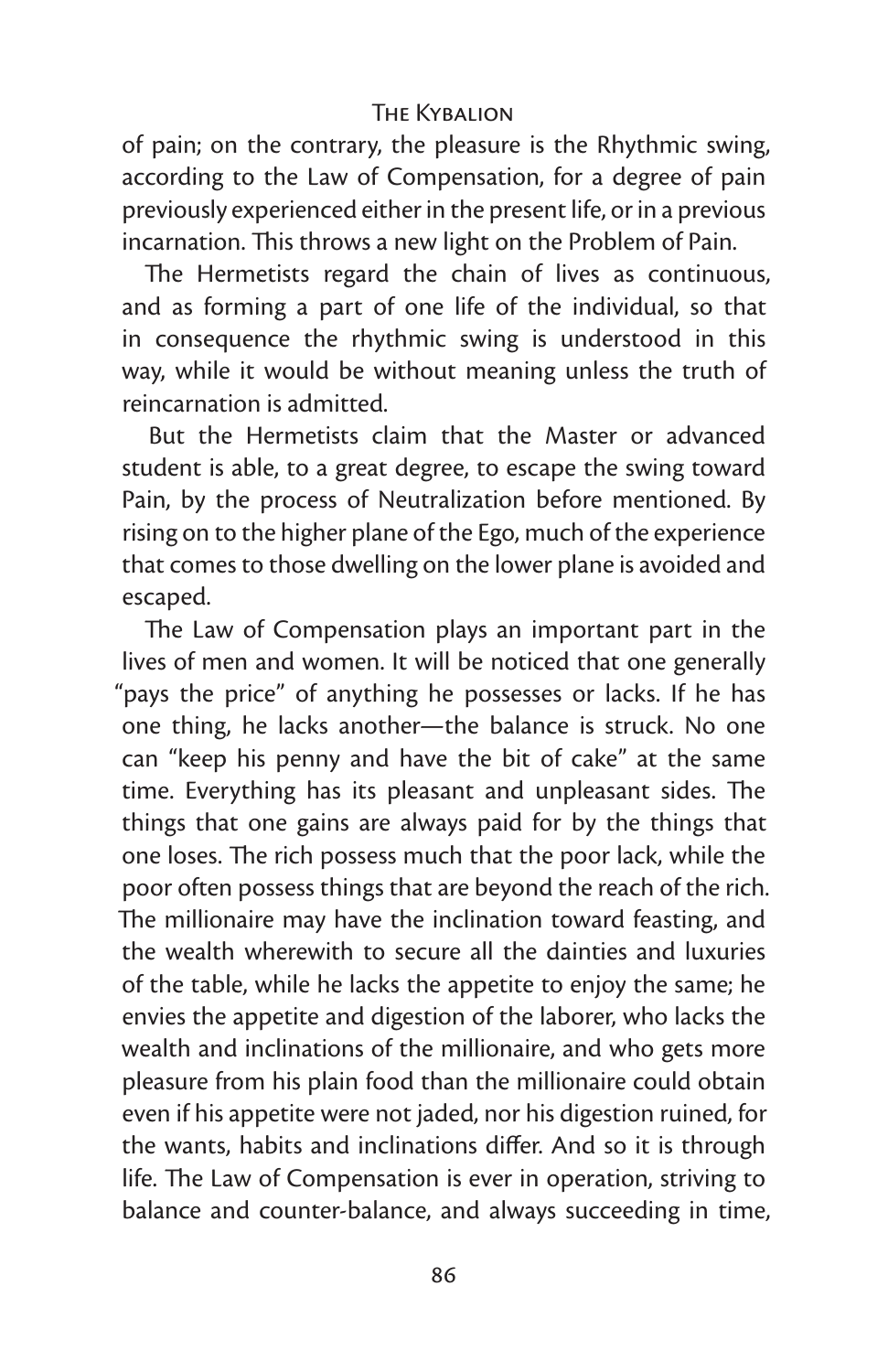## Rhythm

even though several lives may be required for the return swing of the Pendulum of Rhythm.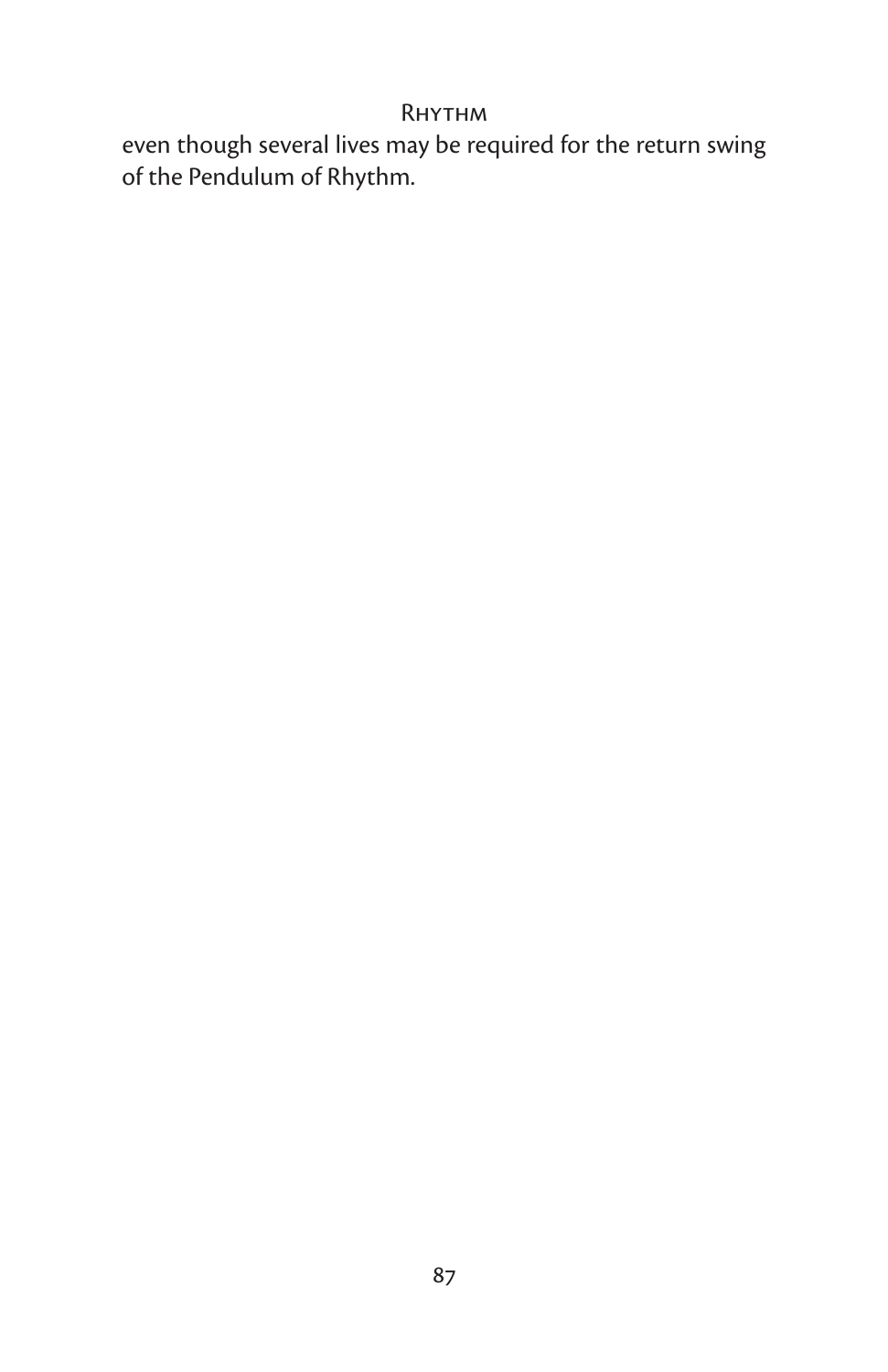## The Kybalion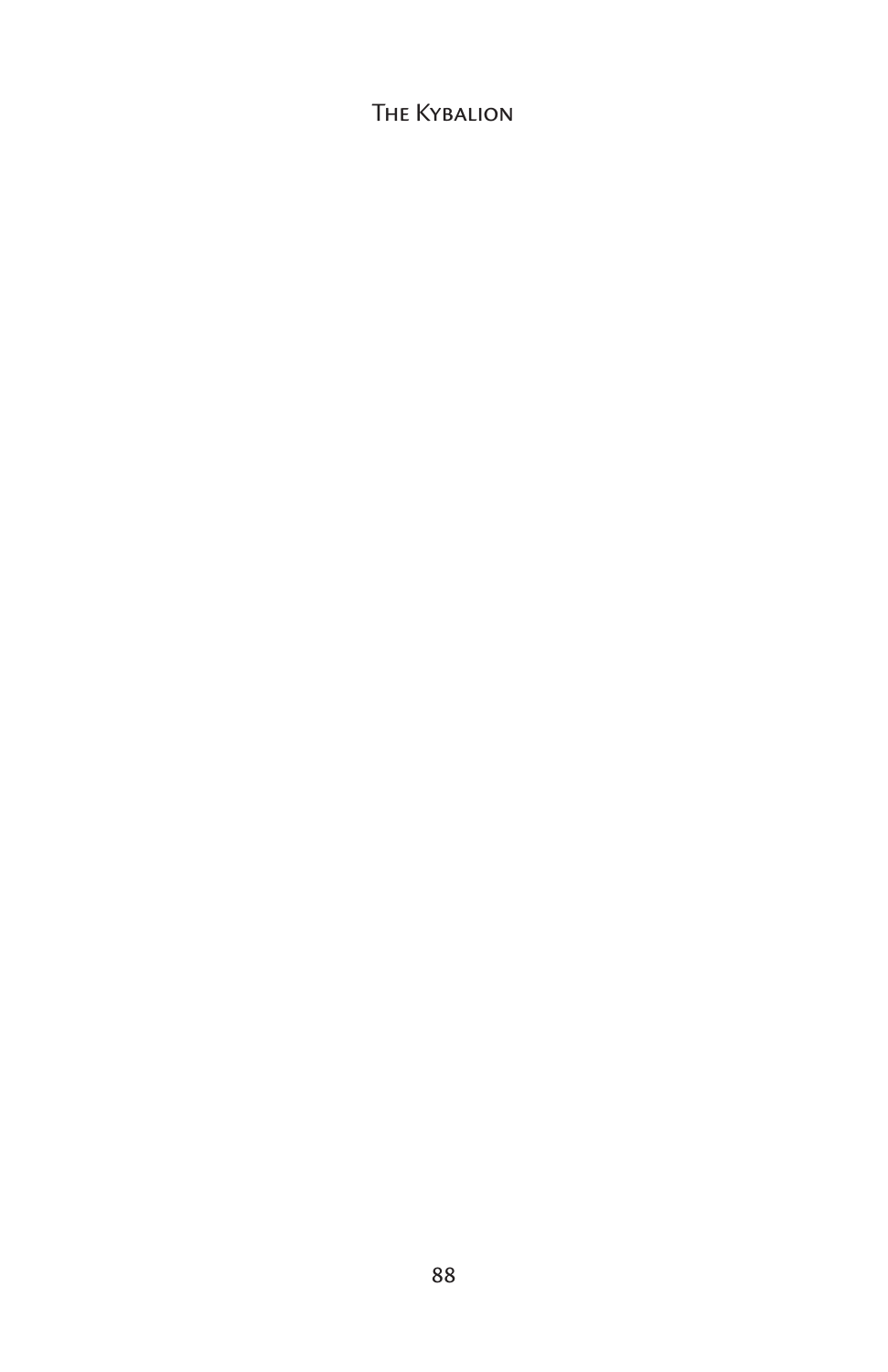# Chapter XII. Causation.

"Every Cause has its Effect; every Effect has its Cause; everything happens according to Law; Chance is but a name for Law not recognized; there are many planes of causation, but nothing escapes the Law."—*The Kybalion*.

The GREAT Sixth Hermetic Principle—the Principle of Cause<br>and Effect—embodies the truth that Law pervades the<br>Universe; that nothing happens by Chance; that Chance<br>is merely a term indicating cause existing but not recogni and Effect—embodies the truth that Law pervades the Universe; that nothing happens by Chance; that Chance is merely a term indicating cause existing but not recognized or perceived; that phenomena is continuous, without break or exception.

The Principle of Cause and Effect underlies all scientific thought, ancient and modern, and was enunciated by the Hermetic Teachers in the earliest days. While many and varied disputes between the many schools of thought have since arisen, these disputes have been principally upon the details of the operations of the Principle, and still more often upon the meaning of certain words. The underlying Principle of Cause and Effect has been accepted as correct by practically all the thinkers of the world worthy of the name. To think otherwise would be to take the phenomena of the universe from the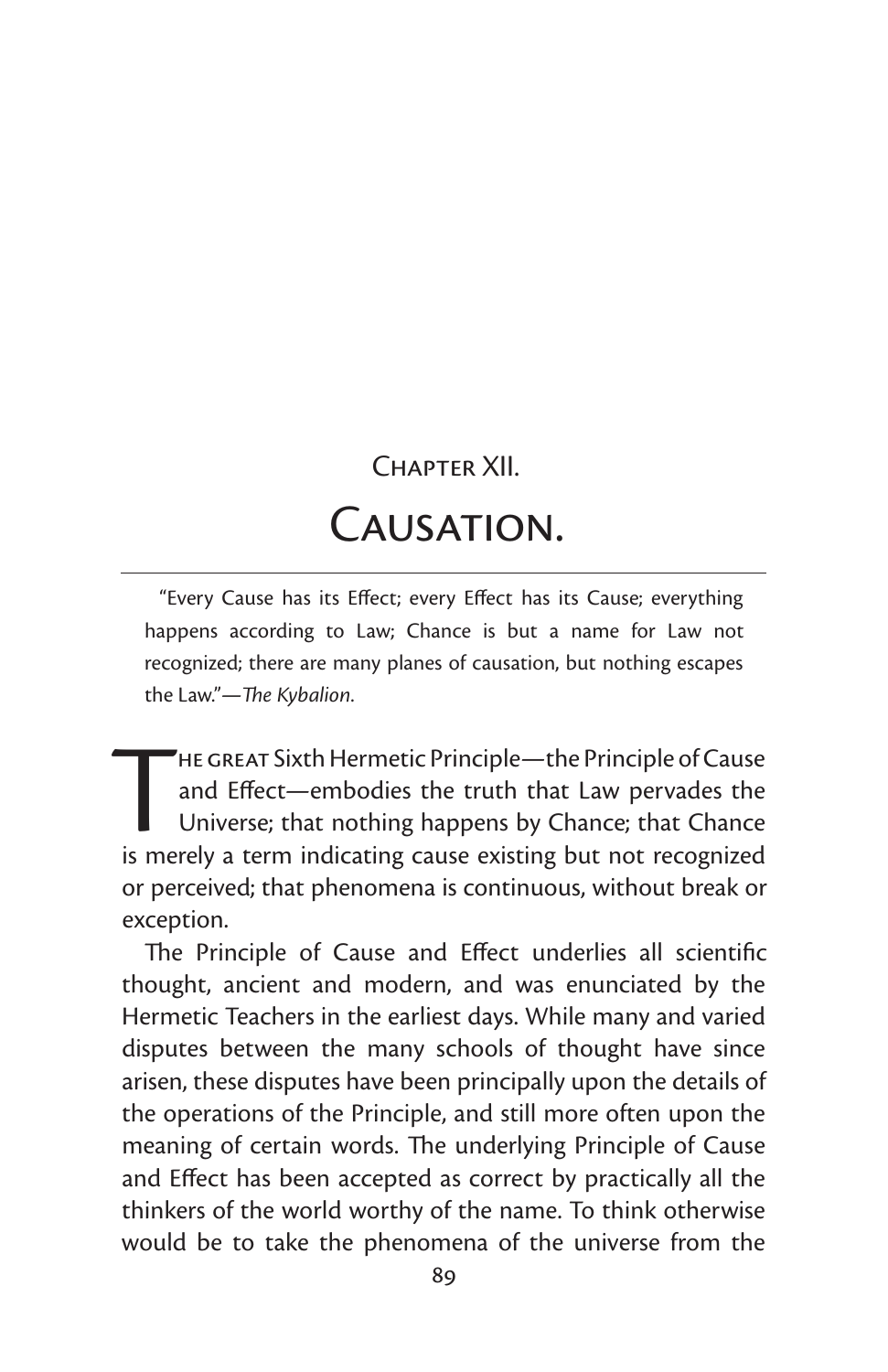domain of Law and Order, and to relegate it to the control of the imaginary something which men have called "Chance."

A little consideration will show anyone that there is in reality no such thing as pure Chance. Webster defines the word "Chance" as follows: "A supposed agent or mode of activity other than a force, law or purpose; the operation or activity of such agent; the supposed effect of such an agent; a happening; fortuity; casualty, etc. " But a little consideration will show you that there can be no such agent as "Chance," in the sense of something outside of Law—something outside of Cause and Effect. How could there be a something acting in the phenomenal universe, independent of the laws, order, and continuity of the latter! Such a something would be entirely independent of the orderly trend of the universe, and therefore superior to it. We can imagine nothing outside of The All being outside of the Law, and that only because The All is the Law in itself. There is no room in the universe for a something outside of and independent of Law. The existence of such a Something would render all Natural Laws ineffective, and would plunge the universe into chaotic disorder and lawlessness.

A careful examination will show that what we call "Chance" is merely an expression relating to obscure causes; causes that we cannot perceive; causes that we cannot understand. The word Chance is derived from a word meaning "to fall" (as the falling of dice), the idea being that the fall of the dice (and many other happenings) are merely a "happening" unrelated to any cause. And this is the sense in which the term is generally employed. But when the matter is closely examined, it is seen that there is no chance whatsoever about the fall of the dice. Each time a die falls, and displays a certain number, it obeys a law as infallible as that which governs the revolution of the planets around the sun. Back of the fall of the die are causes, or chains of causes, running back further than the mind can follow. The position of the die in the box; the amount of muscular energy expended in the throw; the condition of the table, etc., etc., all are causes,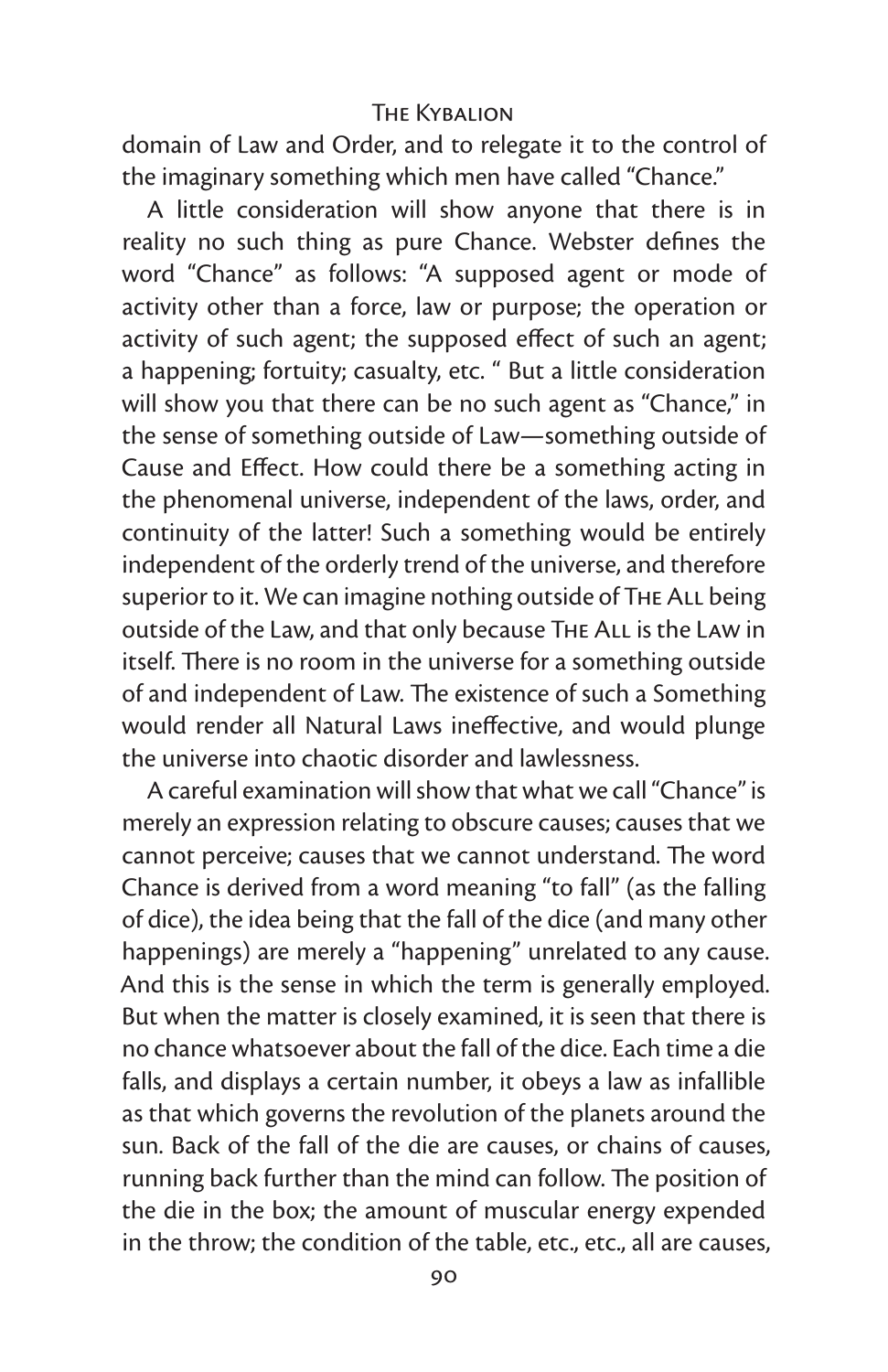## **CAUSATION**

the effect of which may be seen. But back of these seen causes there are chains of unseen preceding causes, all of which had a bearing upon the number of the die which fell uppermost.

If a die be cast a great number of times, it will be found that the numbers shown will be about equal, that is, there will be an equal number of one-spot, two-spot, etc., coming uppermost. Toss a penny in the air, and it may come down either "heads" or "tails"; but make a sufficient number of tosses, and the heads and tails will about even up. This is the operation of the law of average. But both the average and the single toss come under the Law of Cause and Effect, and if we were able to examine into the preceding causes, it would be clearly seen that it was simply impossible for the die to fall other than it did, under the same circumstances and at the same time. Given the same causes, the same results will follow. There is always a "cause" and a "because" to every event. Nothing ever "happens" without a cause, or rather a chain of causes.

Some confusion has arisen in the minds of persons considering this Principle, from the fact that they were unable to explain how one thing could cause another thing—that is, be the "creator" of the second thing. As a matter of fact, no "thing" ever causes or "creates" another "thing." Cause and Effect deals merely with "events." An "event" is "that which comes, arrives or happens, as a result or consequent of some preceding event." No event "creates" another event, but is merely a preceding link in the great orderly chain of events flowing from the creative energy of The All. There is a continuity between all events precedent, consequent and subsequent. There is a relation existing between everything that has gone before, and everything that follows. A stone is dislodged from a mountain side and crashes through a roof of a cottage in the valley below. At first sight we regard this as a chance effect, but when we examine the matter we find a great chain of causes behind it. In the first place there was the rain which softened the earth supporting the stone and which allowed it to fall; then back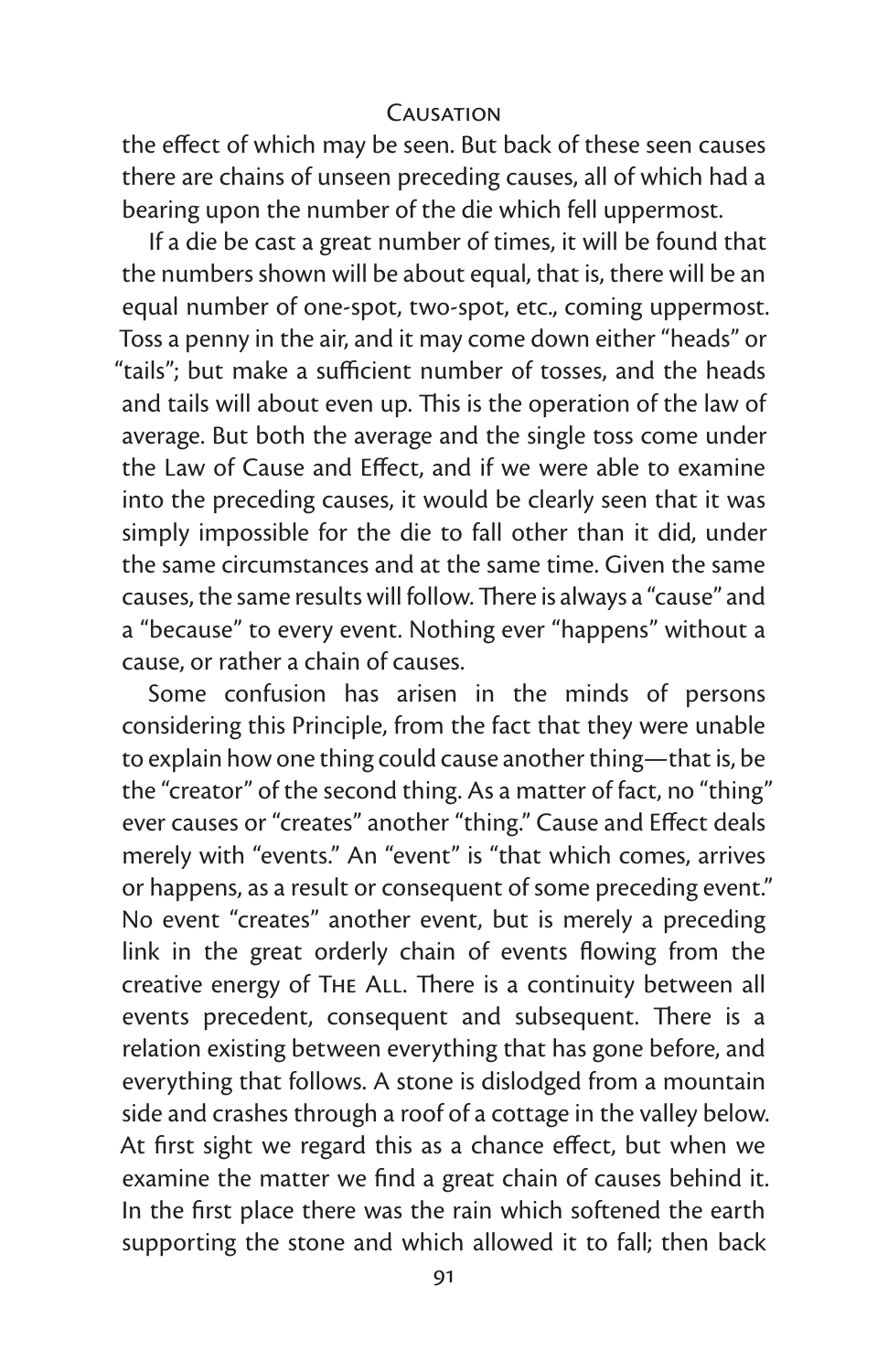of that was the influence of the sun, other rains, etc., which gradually disintegrated the piece of rock from a larger piece; then there were the causes which led to the formation of the mountain, and its upheaval by convulsions of nature, and so on ad infinitum. Then we might follow up the causes behind the rain, etc.

Then we might consider the existence of the roof. In short, we would soon find ourselves involved in a mesh of cause and effect, from which we would soon strive to extricate ourselves.

Just as a man has two parents, and four grandparents, and eight great‑grandparents, and sixteen great‑great‑grandparents, and so on until when, say, forty generations are calculated the numbers of ancestors run into many millions—so it is with the number of causes behind even the most trifling event or phenomena, such as the passage of a tiny speck of soot before your eye. It is not an easy matter to trace the bit of soot back to the early period of the world's history when it formed a part of a massive tree‑trunk, which was afterward converted into coal, and so on, until as the speck of soot it now passes before your vision on its way to other adventures. And a mighty chain of events, causes and effects, brought it to its present condition, and the latter is but one of the chain of events which will go to produce other events hundreds of years from now. One of the series of events arising from the tiny bit of soot was the writing of these lines, which caused the typesetter to perform certain work; the proofreader to do likewise; and which will arouse certain thoughts in your mind, and that of others, which in turn will affect others, and so on, and on, and on, beyond the ability of man to think further—and all from the passage of a tiny bit of soot, all of which shows the relativity and association of things, and the further fact that "there is no great; there is no small; in the mind that causeth all."

Stop to think a moment. If a certain man had not met a certain maid, away back in the dim period of the Stone Age you who are now reading these lines would not now be here.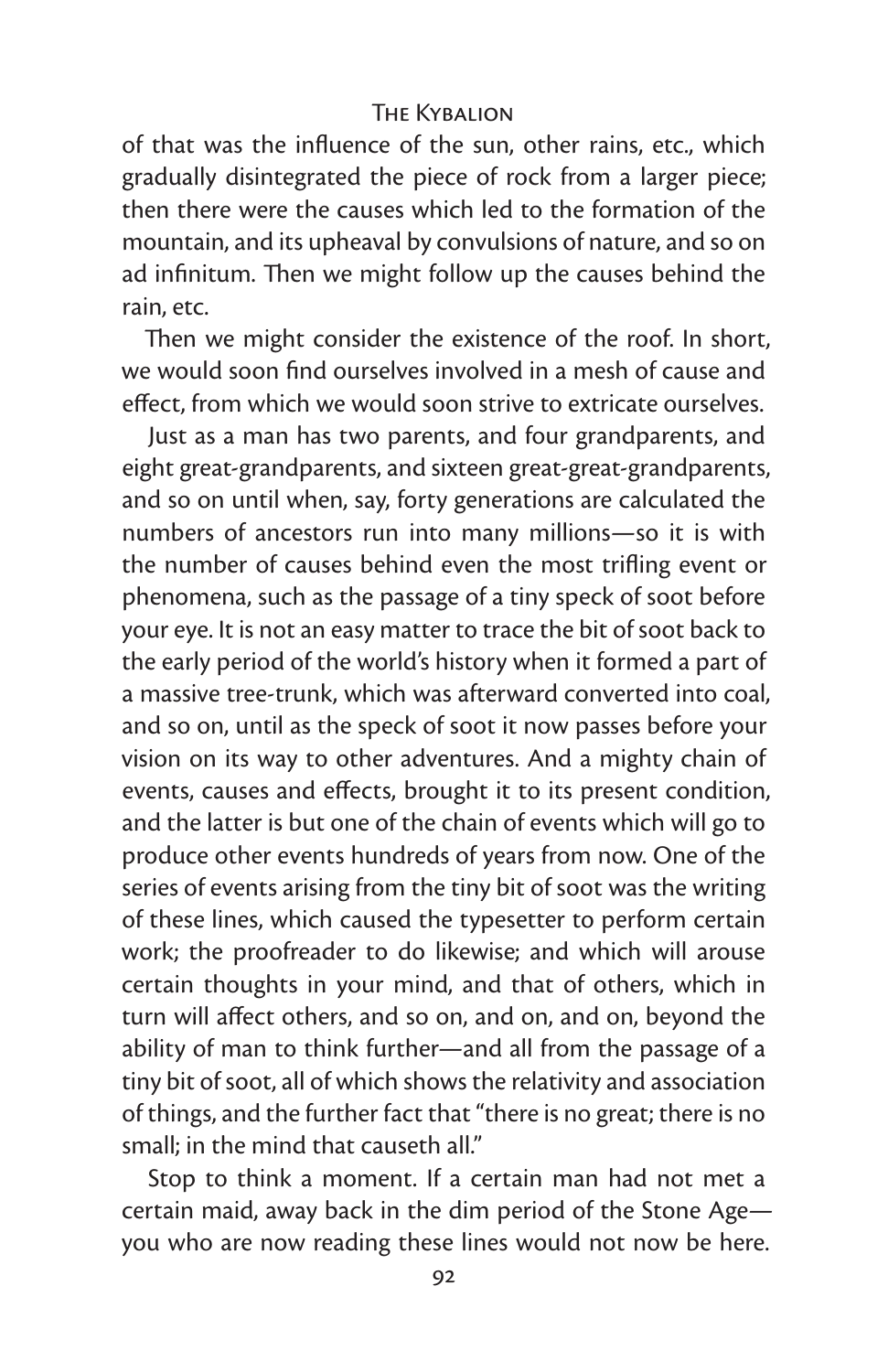## **CAUSATION**

And if, perhaps, the same couple had failed to meet, we who now write these lines would not now be here. And the very act of writing, on our part, and the act of reading, on yours, will affect not only the respective lives of yourself and ourselves, but will also have a direct, or indirect, affect upon many other people now living and who will live in the ages to come. Every thought we think, every act we perform, has its direct and indirect results which fit into the great chain of Cause and Effect.

We do not wish to enter into a consideration of Free-Will. or Determinism, in this work, for various reasons. Among the many reasons, is the principal one that neither side of the controversy is entirely right—in fact, both sides are partially right, according to the Hermetic Teachings. The Principle of Polarity shows that both are but Half-Truths—the opposing poles of Truth. The Teachings are that a man may be both Free and yet bound by Necessity, depending upon the meaning of the terms, and the height of Truth from which the matter is examined. The ancient writers express the matter thus: "The further the creation is from the Centre, the more it is bound; the nearer the Centre it reaches, the nearer Free is it."

The majority of people are more or less the slaves of heredity, environment, etc., and manifest very little Freedom. They are swayed by the opinions, customs and thoughts of the outside world, and also by their emotions, feelings, moods, etc. They manifest no Mastery, worthy of the name. They indignantly repudiate this assertion, saying, "Why, I certainly am free to act and do as I please—I do just what I want to do," but they fail to explain whence arise the "want to" and "as I please." What makes them "want to" do one thing in preference to another; what makes them "please" to do this, and not do that! Is there no "because" to their "pleasing" and "wanting"? The Master can change these "pleases" and "wants" into others at the opposite end of the mental pole. He is able to "Will to will," instead of to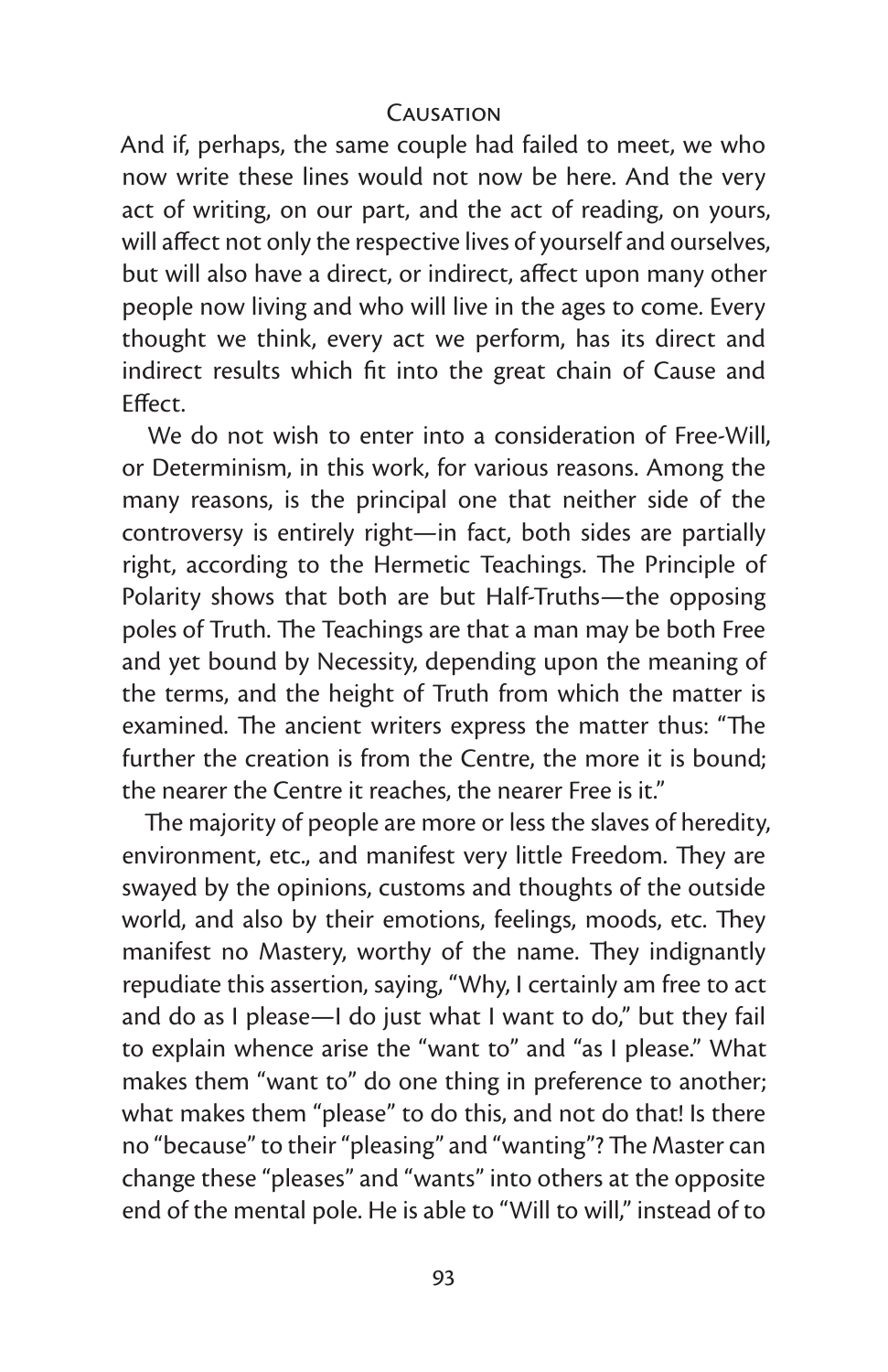will because some feeling, mood, emotion, or environmental suggestion arouses a tendency or desire within him so to do.

The majority of people are carried along like the falling stone, obedient to environment, outside influences and internal moods, desires, etc., not to speak of the desires and wills of others stronger than themselves, heredity, environment, and suggestion, carrying them along without resistance on their part, or the exercise of the Will. Moved like the pawns on the checkerboard of life, they play their parts and are laid aside after the game is over. But the Masters, knowing the rules of the game, rise above the plane of material life, and placing themselves in touch with the higher powers of their nature, dominate their own moods, characters, qualities, and polarity, as well as the environment surrounding them and thus become Movers in the game, instead of Pawns—Causes instead of Effects. The Masters do not escape the Causation of the higher planes, but fall in with the higher laws, and thus master circumstances on the lower plane. They thus form a conscious part of the Law, instead of being mere blind instruments. While they Serve on the Higher Planes, they Rule on the Material Plane.

But, on higher and on lower, the Law is always in operation. There is no such things as Chance. The blind goddess has been abolished by Reason. We are able to see now, with eyes made clear by knowledge, that everything is governed by Universal Law—that the infinite number of laws are but manifestations of the One Great Law—the Law which is The All. It is true indeed that not a sparrow drops unnoticed by the Mind of The All—that even the hairs on our head are numbered—as the scriptures have said. There is nothing outside of Law; nothing that happens contrary to it. And yet, do not make the mistake of supposing that Man is but a blind automaton—far from that. The Hermetic Teachings are that Man may use Law to overcome laws, and that the higher will always prevail against the lower, until at last he has reached the stage in which he seeks refuge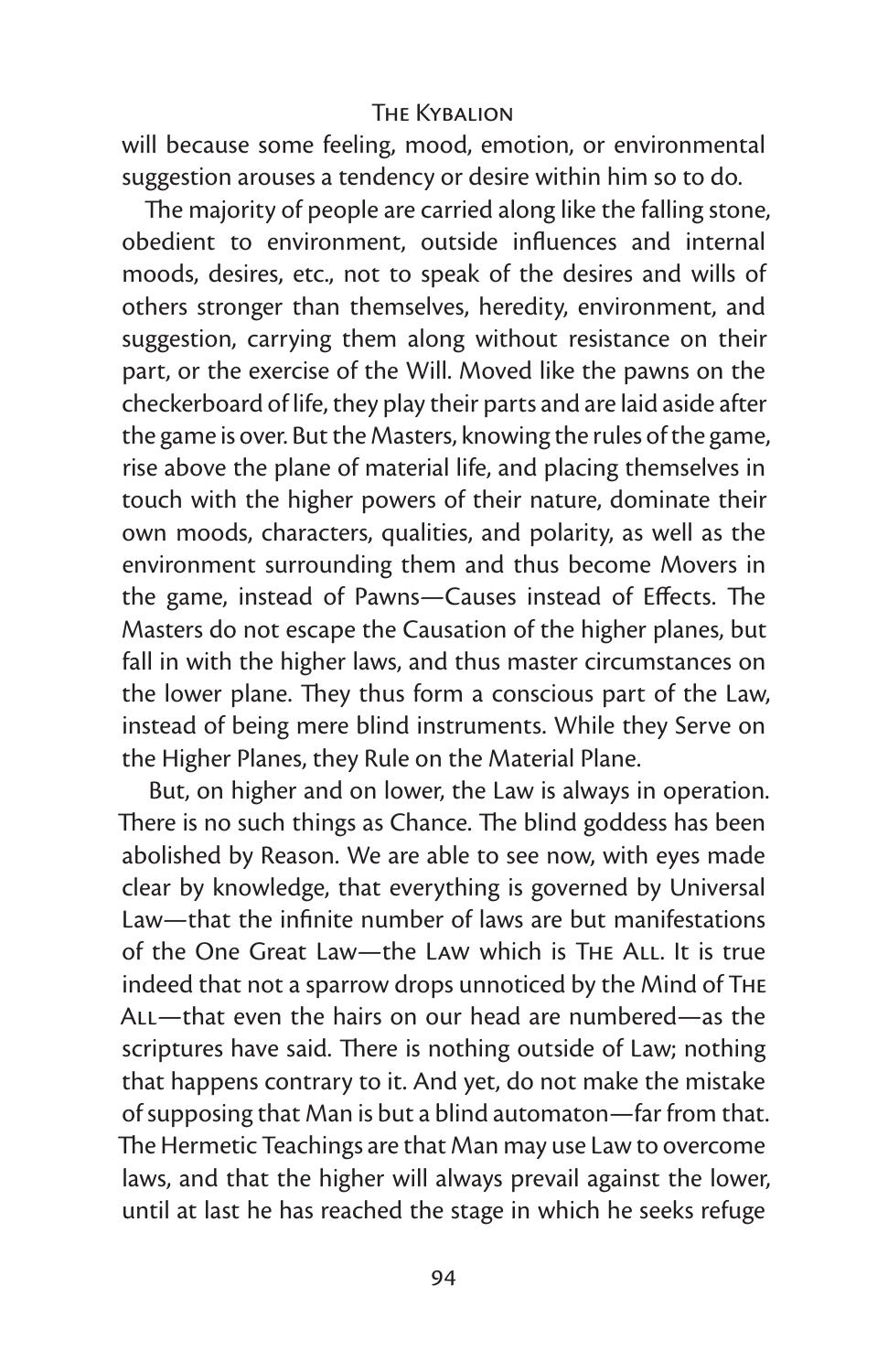## **CAUSATION**

in the Law itself, and laughs the phenomenal laws to scorn. Are you able to grasp the inner meaning of this?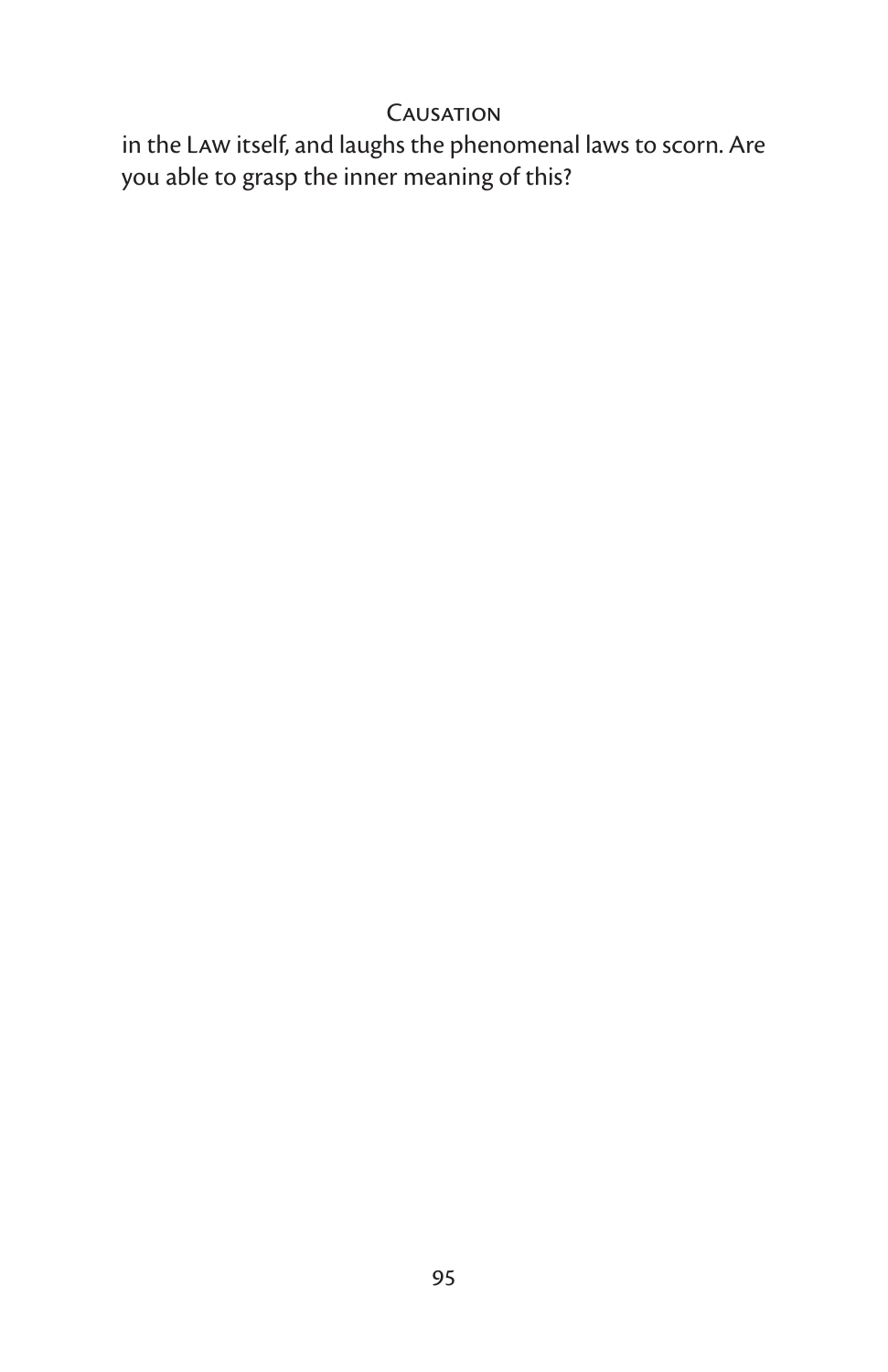## The Kybalion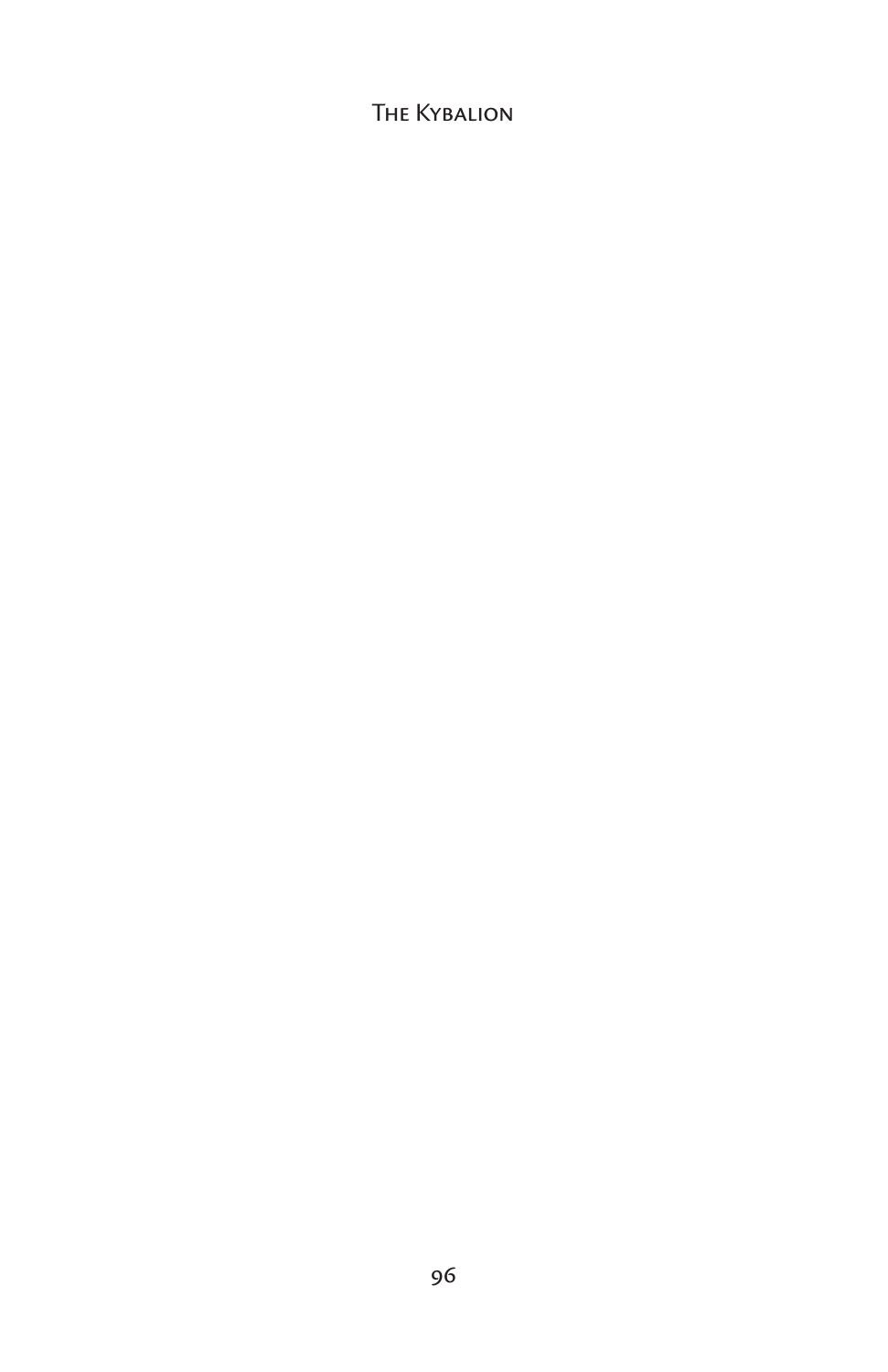# Chapter XIII. Gender.

"Gender is in everything; everything has its Masculine and Feminine Principles; Gender manifests on all planes."—*The Kybalion*.

THE GREAT Seventh Hermetic Principle—the Principle<br>of Gender—embodies the truth that there is Gender<br>manifested in everything—that the Masculine and<br>Feminine principles are ever present and active in all phases of of Gender—embodies the truth that there is Gender manifested in everything—that the Masculine and Feminine principles are ever present and active in all phases of phenomena, on each and every plane of life. At this point we think it well to call your attention to the fact that Gender, in its Hermetic sense, and Sex in the ordinarily accepted use of the term, are not the,same.

The word" Gender" is derived from the Latin root meaning "to beget; to procreate; to generate; to create; to produce." A moment's consideration will show you that the word has a much broader and more general meaning than the term "Sex," the latter referring to the physical distinction between male and female living things. Sex is merely a manifestation of Gender on a certain plane of the Great Physical Plane—the plane of organic life. We wish to impress this distinction upon your minds, for the reason that certain writers, who have acquired a smattering of the Hermetic Philosophy, have sought to identify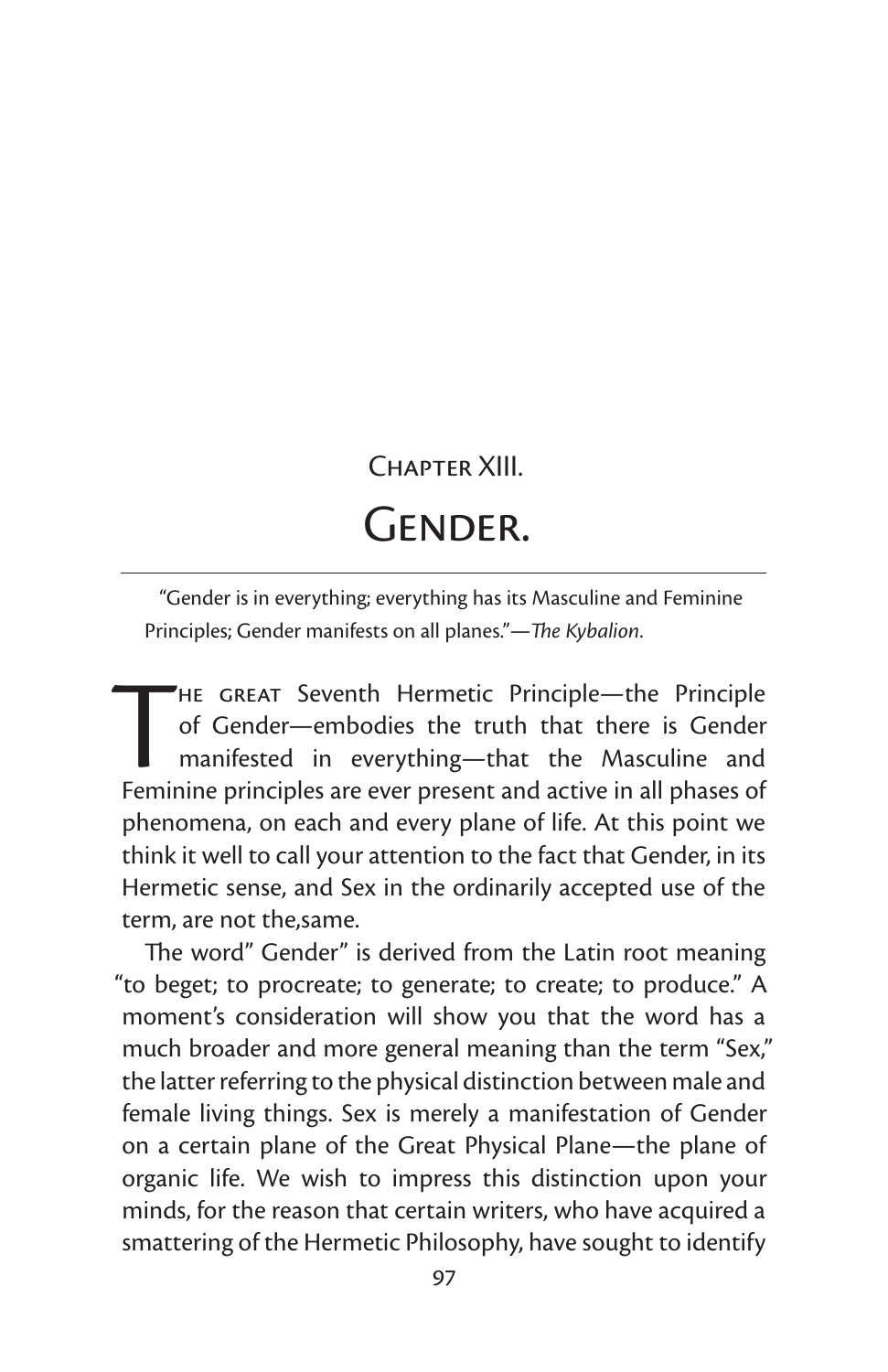this Seventh Hermetic Principle with wild and fanciful, and often reprehensible, theories and teachings regarding Sex.

The office of Gender is solely that of creating, producing, generating, etc., and its manifestations are visible on every plane of phenomena. It is somewhat difficult to produce proofs of this along scientific lines, for the reason that science has not as yet recognized this Principle as of universal application. But still some proofs are forthcoming from scientific sources. In the first place, we find a distinct manifestation of the Principle of Gender among the corpuscles, ions, or electrons, which constitute the basis of Matter as science now knows the latter, and which by forming certain combinations form the Atom, which until lately was regarded as final and indivisible.

The latest word of science is that the atom is composed of a multitude of corpuscles, electrons, or ions (the various names being applied by different authorities) revolving around each other and vibrating at a high degree and intensity. But the accompanying statement is made that the formation of the atom is really due to the clustering of negative corpuscles around a positive one—the positive corpuscles seeming to exert a certain influence upon the negative corpuscles, causing the latter to assume certain combinations and thus "create" or "generate" an atom. This is in line with the most ancient Hermetic Teachings, which have always identified the Masculine principle of Gender with the "Positive," and the Feminine with the "Negative" Poles of Electricity (so-called).

Now a word at this point regarding this identification. The public mind has formed an entirely erroneous impression regarding the qualities of the so-called "Negative" pole of electrified or magnetized Matter. The terms Positive and Negative are very wrongly applied to this phenomenon by science. The word Positive means something real and strong, as compared with a Negative unreality or weakness. Nothing is further from the real facts of electrical phenomena. The so-called Negative pole of the battery is really the pole in and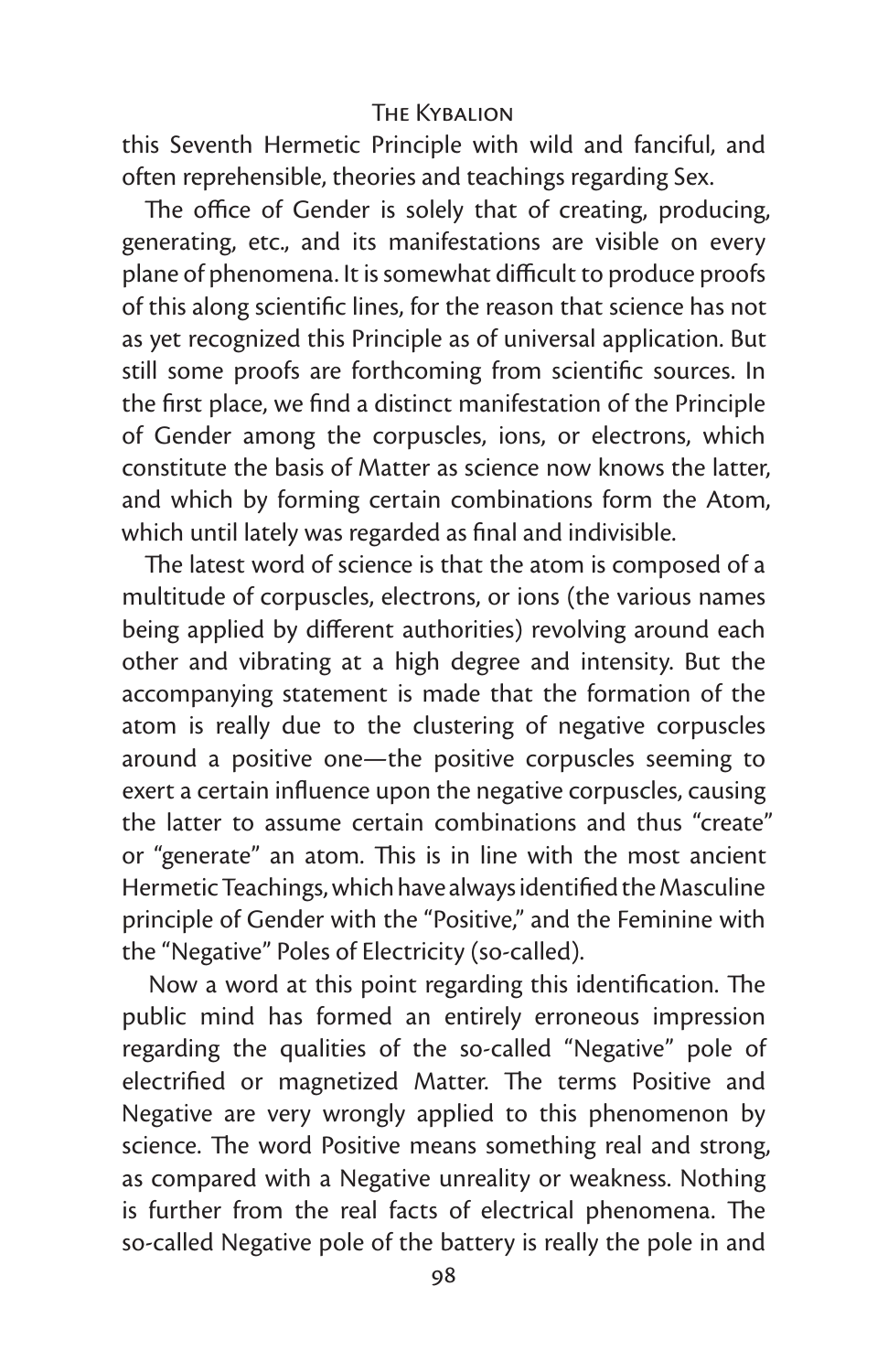#### **GENDER**

by which the generation or production of new forms and energies is manifested. There is nothing "negative" about it. The best scientific authorities now use the word "Cathode" in place of "Negative," the word Cathode coming from the Greek root meaning "descent; the path of generation, etc." From the Cathode pole emerge the swarm of electrons or corpuscles; from the same pole emerge those wonderful "rays" which have revolutionized scientific conceptions during the past decade. The Cathode pole is the Mother of all of the strange phenomena which have rendered useless the old text-books, and which have caused many long accepted theories to be relegated to the scrap-pile of scientific speculation. The Cathode, or Negative Pole, is the Mother Principle of Electrical Phenomena, and of the finest forms of matter as yet known to science. So you see we are justified in refusing to use the term "Negative" in our consideration of the subject, and in insisting upon substituting the word "Feminine" for the old term. The facts of the case bear us out in this, without taking the Hermetic Teachings into consideration. And so we shall use the word "Feminine" in the place of "Negative" in speaking of that pole of activity.

The latest scientific teachings are that the creative corpuscles or electrons are Feminine (science says "they are composed of negative electricity"—we say they are composed of Feminine energy).

A Feminine corpuscle becomes detached from, or rather leaves, a Masculine corpuscle, and starts on a new career. It actively seeks a union with a Masculine corpuscle, being urged thereto by the natural impulse to create new forms of Matter or Energy. One writer goes so far as to use the term "it at once seeks, of its own volition, a union," etc. This detachment and uniting form the basis of the greater part of the activities of the chemical world. When the Feminine corpuscle unites with a Masculine corpuscle, a certain process is begun. The Feminine particles vibrate rapidly under the influence of the Masculine energy, and circle rapidly around the latter. The result is the birth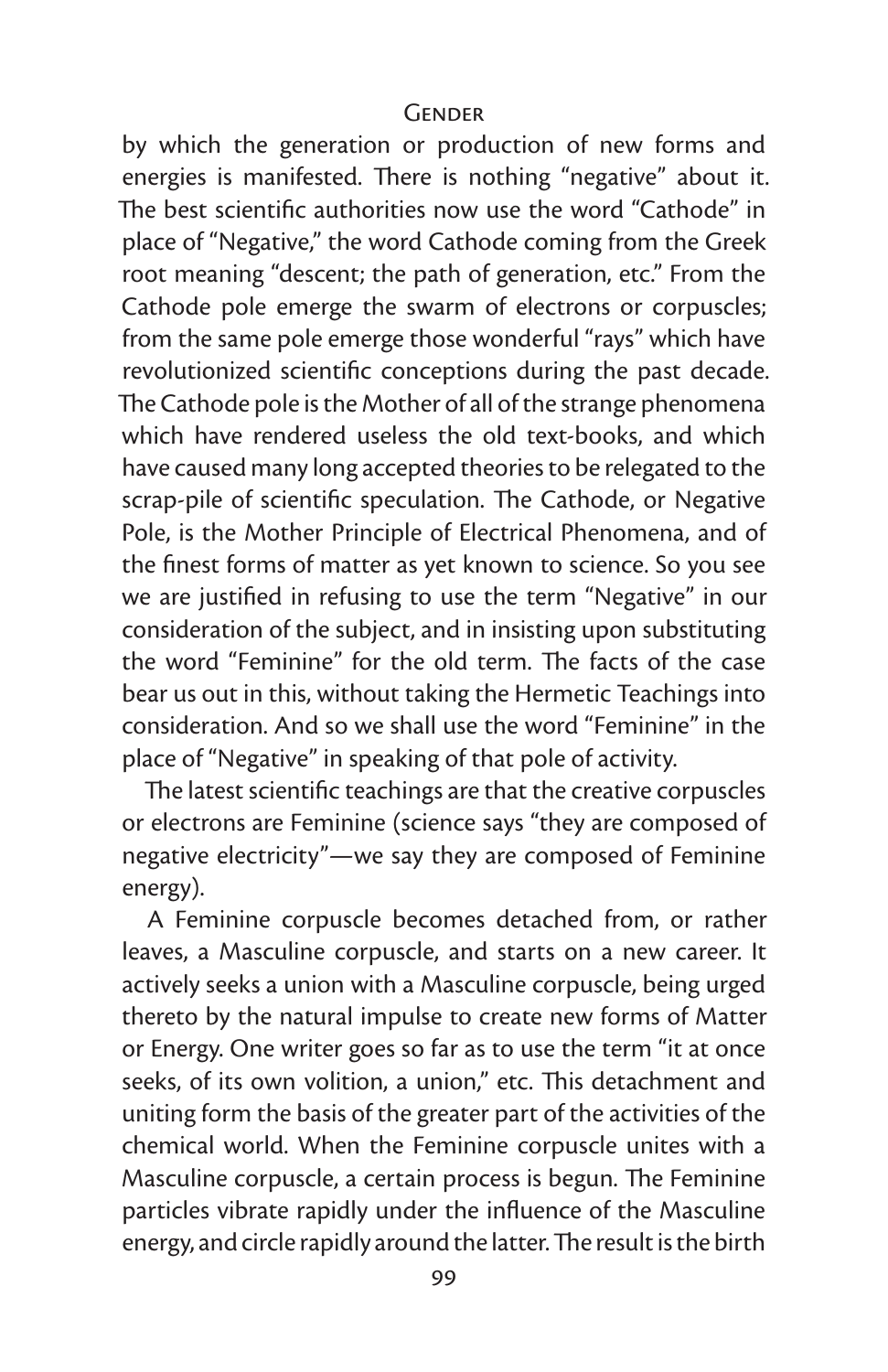of a new atom. This new atom is really composed, of a union of the Masculine and Feminine electrons, or corpuscles, but when the union is formed the atom is a separate thing, having certain properties, but no longer manifesting the property of free electricity. The‑process of detachment or separation of the Feminine electrons is called "ionization." These electrons, or corpuscles, are the most active workers in Nature's field. Arising from their unions, or combinations, manifest the varied phenomena of light, heat, electricity, magnetism, attraction, repulsion, chemical affinity and the reverse, and similar phenomena. And all this arises from the operation of the Principle of Gender on the plane of Energy.

The part of the Masculine principle seems to be that of directing a certain inherent energy toward the Feminine principle, and thus starting into activity the creative processes. But the Feminine principle is the one always doing the active creative work—and this is so on all planes. And yet, each principle is incapable of operative energy without the assistance of the other. In some of the forms of life, the two principles are combined in one organism. For that matter, everything in the organic world manifests both genders—there is always the Masculine present in the Feminine form, and the Feminine form. The Hermetic Teachings include much regarding the operation of the two principles of Gender in the production and manifestation of various forms of energy, etc., but we do not deem it expedient to go into detail regarding the same at this point, because we are unable to back up the same with scientific proof, for the reason that science has not as yet progressed thus far. But the example we have given you of the phenomena of the electrons or corpuscles will show you that science is on the right path, and will also give you a general idea of the underlying principles.

Some leading scientific investigators have announced their belief that in the formation of crystals there was to be found something that corresponded to "sex‑activity," which is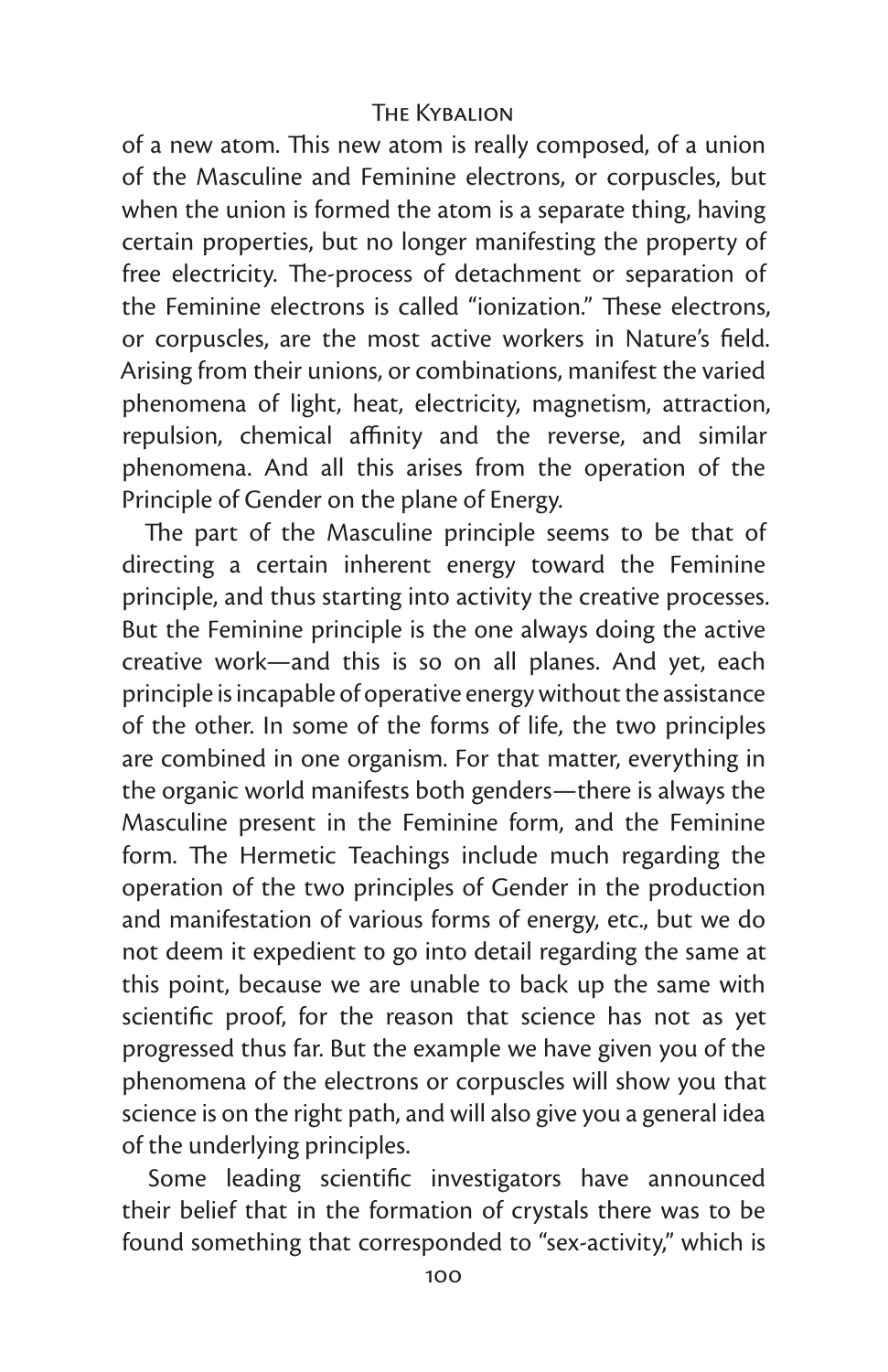### **GENDER**

another straw showing the direction the scientific winds are blowing. And each year will bring other facts to corroborate the correctness of the Hermetic Principle of Gender. It will be found that Gender is in constant operation and manifestation in the field of inorganic matter, and in the field of Energy or Force. Electricity is now generally regarded as the "Something" into which all other forms of energy seem to melt or dissolve. The "Electrical Theory of the Universe" is the latest scientific doctrine, and is growing rapidly in popularity and general acceptance. And it thus follows that if we are able to discover in the phenomena of electricity—even at the very root and source of its manifestations—a clear and unmistakable evidence of the presence of Gender and its activities, we are justified in asking you to believe that science at last has offered proofs of the existence in all universal phenomena of that great Hermetic Principle—the Principle of Gender.

It is not necessary to take up your time with the well known phenomena of the "attraction and repulsion" of the atoms; chemical affinity; the "loves and hates" of the atomic particles; the attraction or cohesion between the molecules of matter. These facts are too well known to need extended comment from us. But, have you ever considered that all of these things are manifestations of the Gender Principle?

Can you not see that the phenomena is "on all fours" with that of the corpuscles or electrons? And more than this, can you not see the reasonableness of the Hermetic Teachings which assert that the very Law of Gravitation—that strange attraction by reason of which all particles and bodies of matter in the universe tend toward each other—is but another manifestation of the Principle of Gender, which operates in the direction of attracting the Masculine to the Feminine energies, and vice versa? We cannot offer you scientific proof of this at this time—but examine the phenomena in the light of the Hermetic Teachings on the subject, and see if you have not a better working hypothesis than any offered by physical science.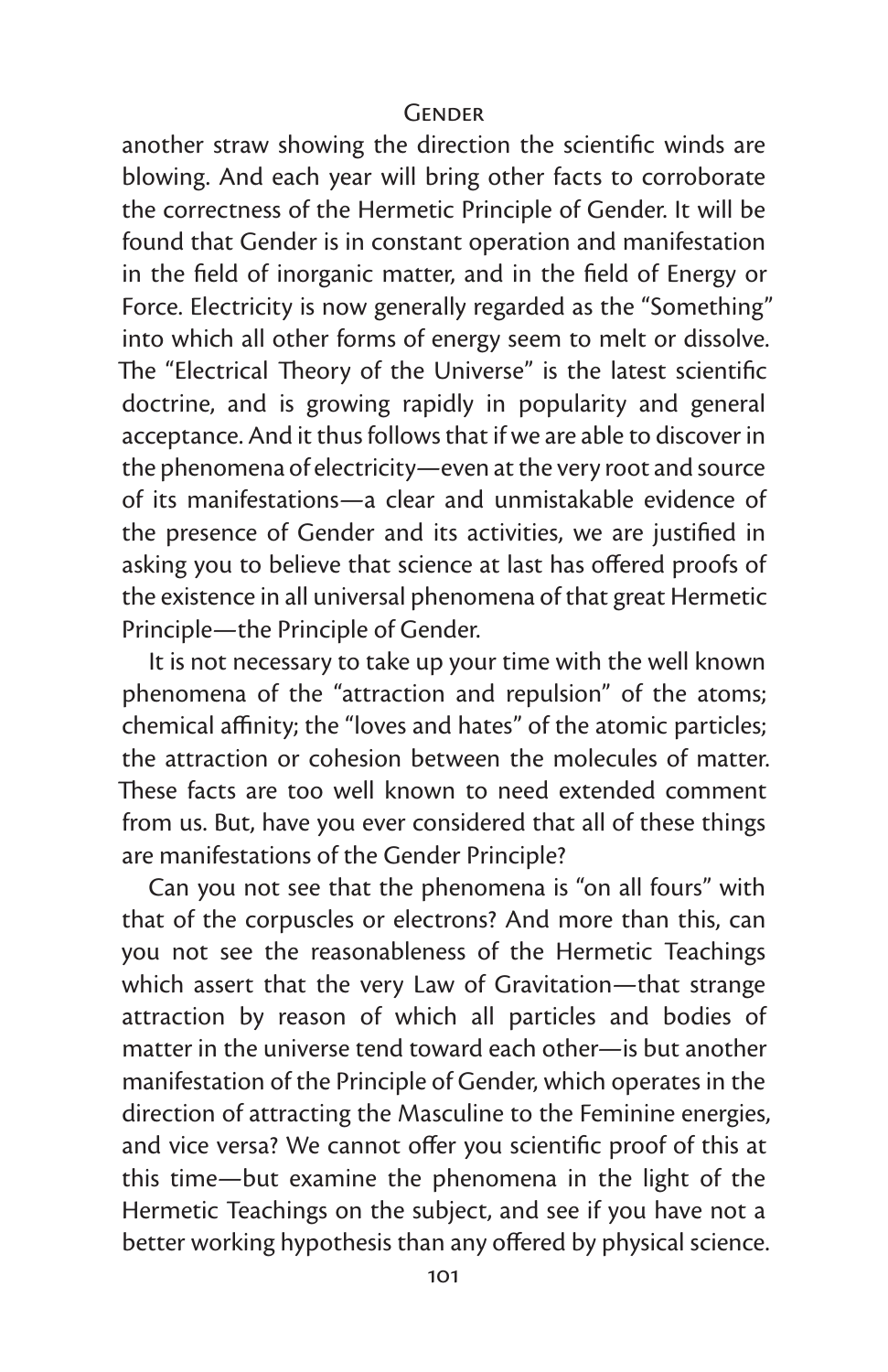# The Kybalion

Submit all physical phenomena to the test, and you will discern the Principle of Gender ever in evidence.

Let us now pass on to a consideration of the operation of the Principle on the Mental Plane. Many interesting features are there awaiting examination.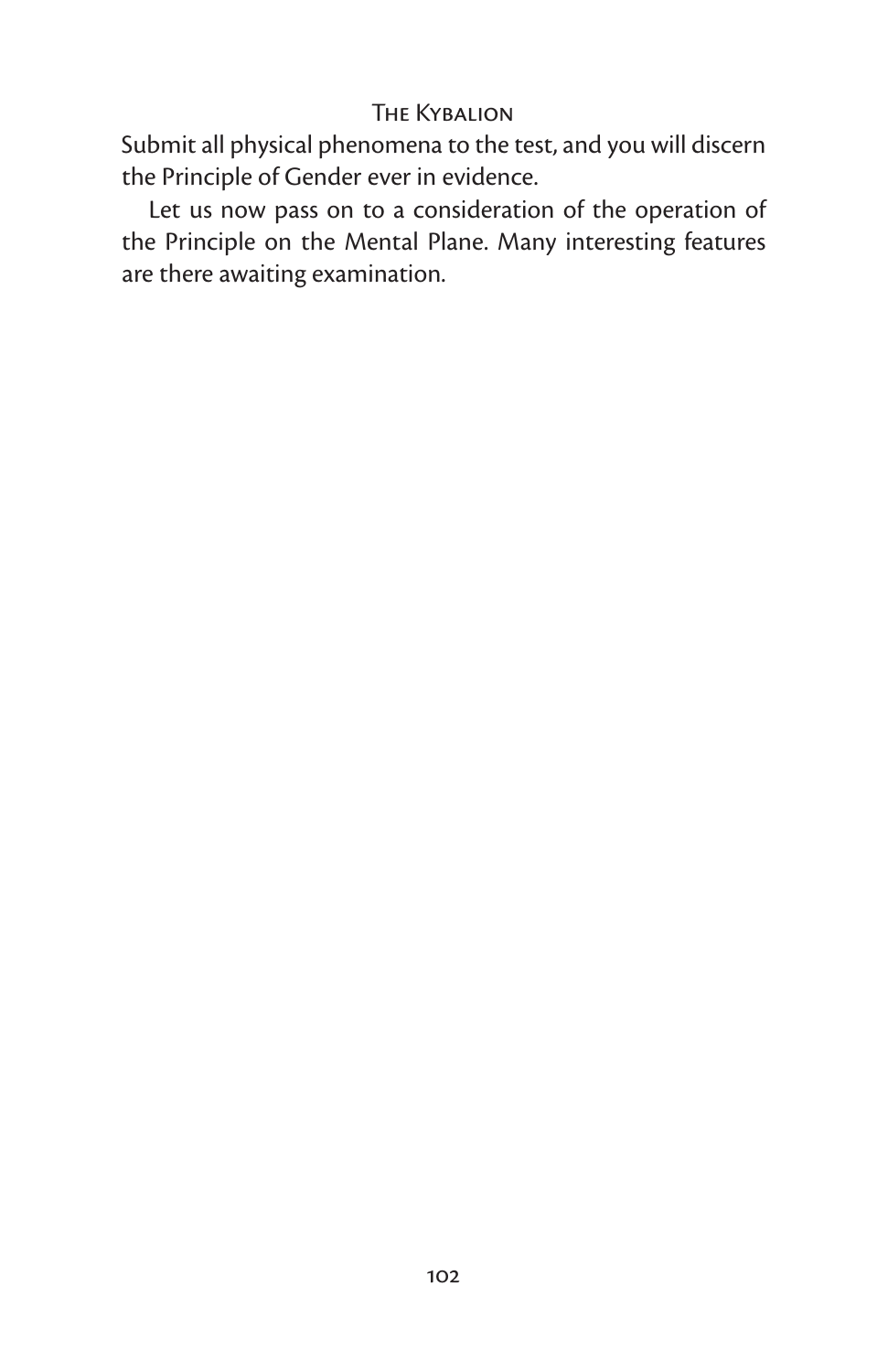# Chapter XIV.

# Mental Gender.

TUDENTS OF psychology who have followed the modern<br>trend of thought along the lines of mental phenomena<br>are struck by the persistence of the dual-mind idea<br>which has manifested itself so strongly during the past ten or trend of thought along the lines of mental phenomena are struck by the persistence of the dual-mind idea which has manifested itself so strongly during the past ten or fifteen years, and which has given rise to a number of plausible theories regarding the nature and constitution of these "two minds." The late Thomson J. Hudson attained great popularity in 1893 by advancing his well-known theory of the "objective and subjective minds" which he held existed in every individual. Other writers have attracted almost equal attention by the theories regarding the "conscious and sub‑conscious minds"; the "voluntary and involuntary minds"; "the active and passive minds," etc., etc. The theories of the various writers differ from each other, but there remains the underlying principle of "the duality of mind."

The student of the Hermetic Philosophy is tempted to smile when he reads and hears of these many "new theories" regarding the duality of mind, each school adhering tenaciously to its own pet theories, and each claiming to have "discovered the truth." The student turns back the pages of occult history, and away back in the dim beginnings of occult teachings he finds references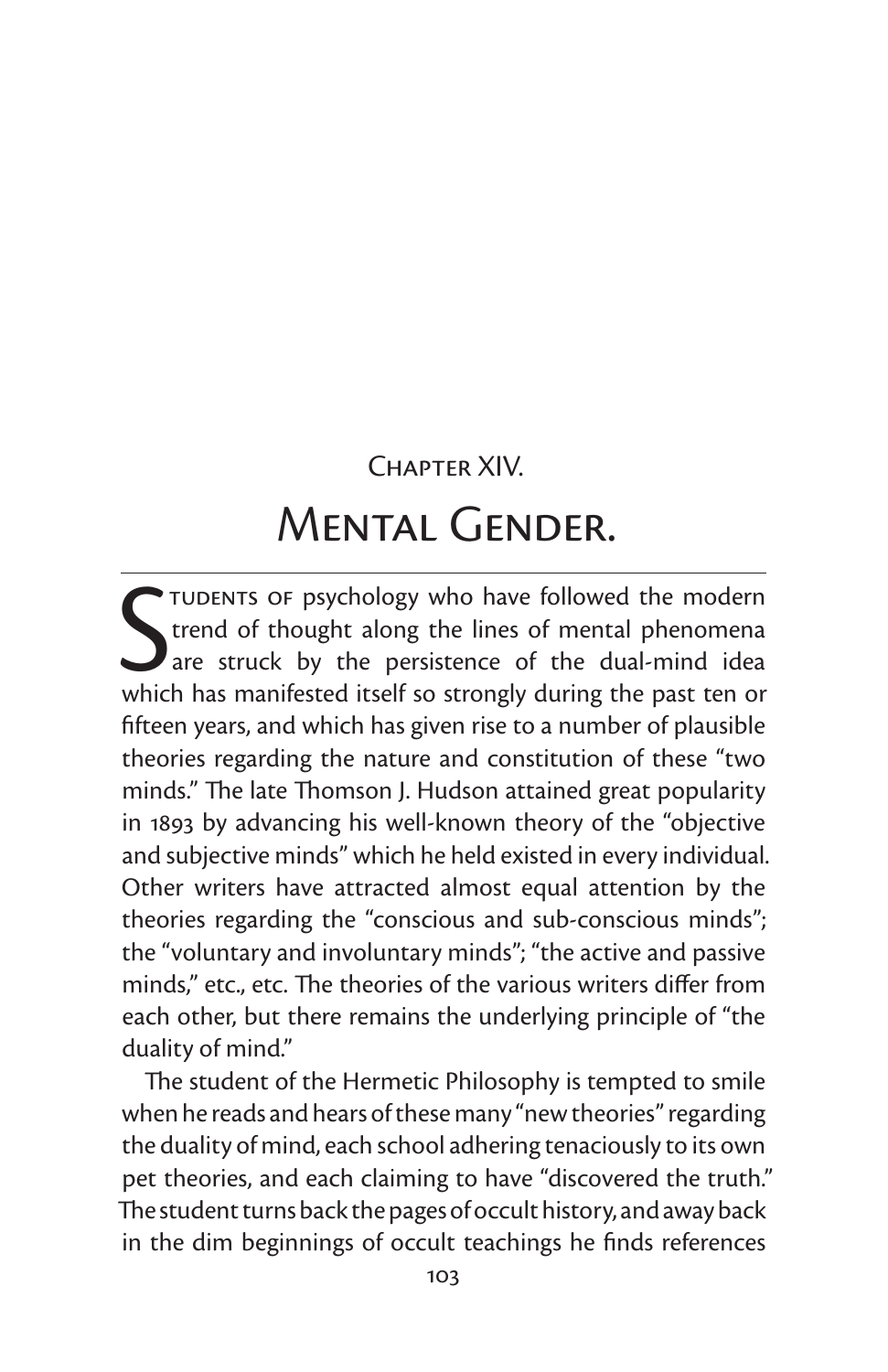to the ancient Hermetic doctrine of the Principle of Gender on the Mental Plane—the manifestation of Mental Gender. And examining further he finds that the ancient philosophy took cognizance of the phenomenon of the "dual mind," and accounted for it by the theory of Mental Gender. This idea of Mental Gender may be explained in a few words to students who are familiar with the modern theories just alluded to. The Masculine Principle of Mind corresponds to the so-called Objective Mind; Conscious Mind; Voluntary Mind; Active Mind, etc. And the Feminine Principle of Mind corresponds to the so-called Subjective Mind; Sub-conscious Mind; Involuntary Mind; Passive Mind, etc. Of course the Hermetic Teachings do not agree with the many modern theories regarding the nature of the two phases of mind, nor does it admit many of the facts claimed for the two respective aspects—some of the said theories and claims being very far-fetched and incapable of standing the test of experiment and demonstration. We point to the phases of agreement merely for the purpose of helping the student to assimilate his previously acquired knowledge with the teachings of the Hermetic Philosophy. Students of Hudson will notice the statement at the beginning of his second chapter of "The Law of Psychic Phenomena," that: "The mystic jargon of the Hermetic philosophers discloses the same general idea"—i. e., the duality of mind. If Dr. Hudson had taken the time and trouble to decipher a little of "the mystic jargon of the Hermetic Philosophy," he might have received much light upon the subject of "the dual mind"—but then, perhaps, his most interesting work might not have been written. Let us now consider the Hermetic Teachings regarding Mental Gender.

The Hermetic Teachers impart their instruction regarding this subject by bidding their students examine the report of their consciousness regarding their Self. The students are bidden to turn their attention inward upon the Self dwelling within each. Each student is led to see that his consciousness gives him first a report of the existence of his Self—the report is "I Am." This at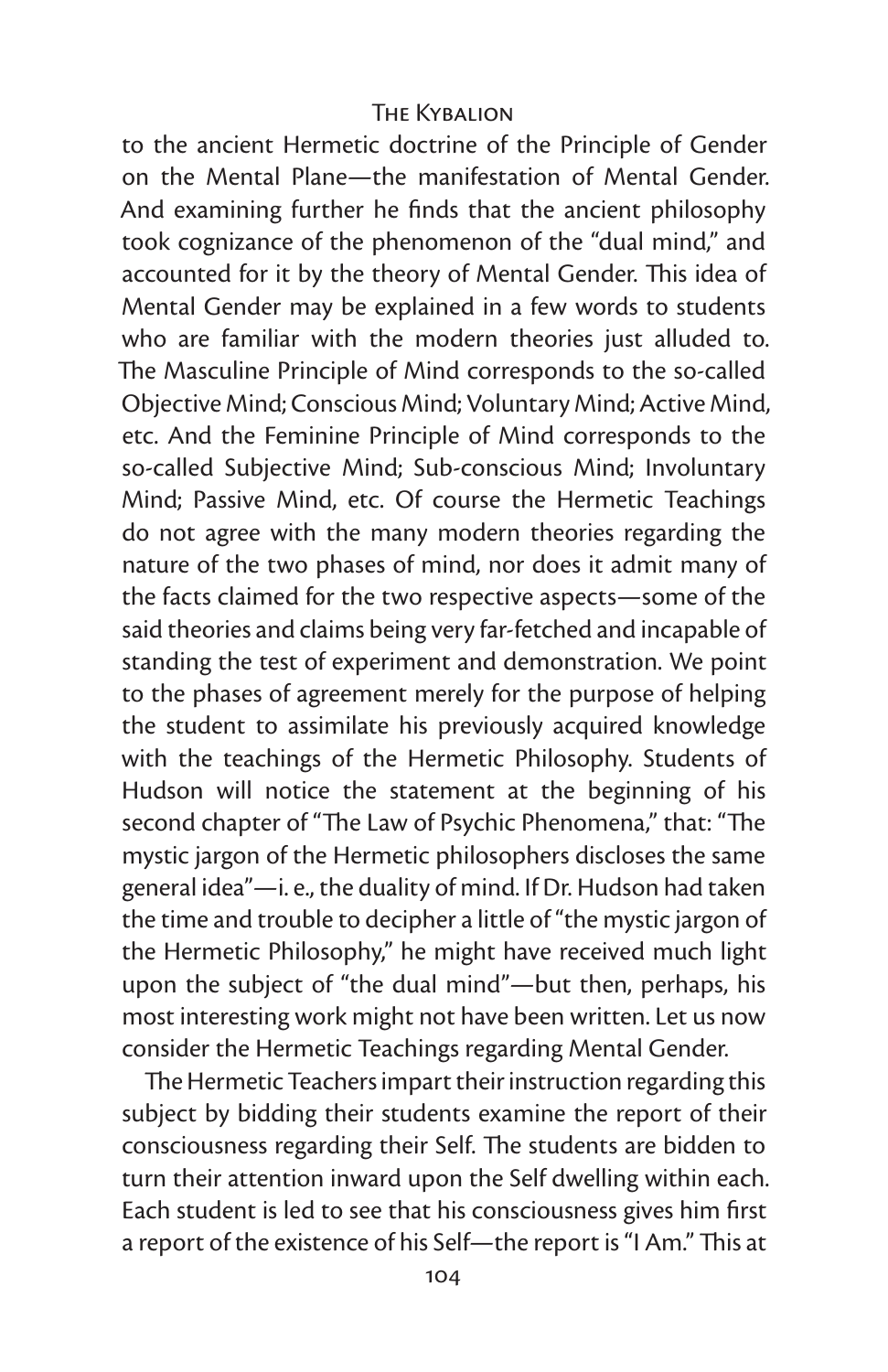# Mental Gender

first seems to be the final words from the consciousness, but a little further examination discloses the fact that this "I Am" may be separated or split into two distinct parts, or aspects, which while working in unison and in conjunction, yet, nevertheless, may be separated in consciousness.

While at first there seems to be only an "I" existing, a more careful and closer examination reveals the fact that there exists an "I" and a "Me." These mental twins differ in their characteristics and nature, and an examination of their nature and the phenomena arising from the same will throw much light upon many of the problems of mental influence.

Let us begin with a consideration of the "Me," which is usually mistaken for the "I" by the student, until he presses the inquiry a little further back into the recesses of consciousness. A man thinks of his Self (in its aspect of "Me") as being composed of certain feelings, tastes, likes, dislikes, habits, peculiar ties, characteristics, etc., all of which go to make up his personality, or the "Self" known to himself and others. He knows that these emotions and feelings change; are born and die away; are subject to the Principle of Rhythm, and the Principle of Polarity, which take him from one extreme of feeling to another. He also thinks of the "Me" as being certain knowledge gathered together in his mind, and thus forming a part of himself. This is the "Me" of a man.

But we have proceeded too hastily. The "Me" of many men may be said to consist largely of their consciousness of the body and their physical appetites, etc. Their consciousness being largely bound up with their bodily nature, they practically "live there." Some men even go so far as to regard their personal apparel as a part of their "Me," and actually seem to consider it a part of themselves. A writer has humorously said that "men consist of three parts—soul, body and clothes." These "clothes conscious" people would lose their personality if divested of their clothing by savages upon the occasion of a shipwreck. But even many who are not so closely bound up with the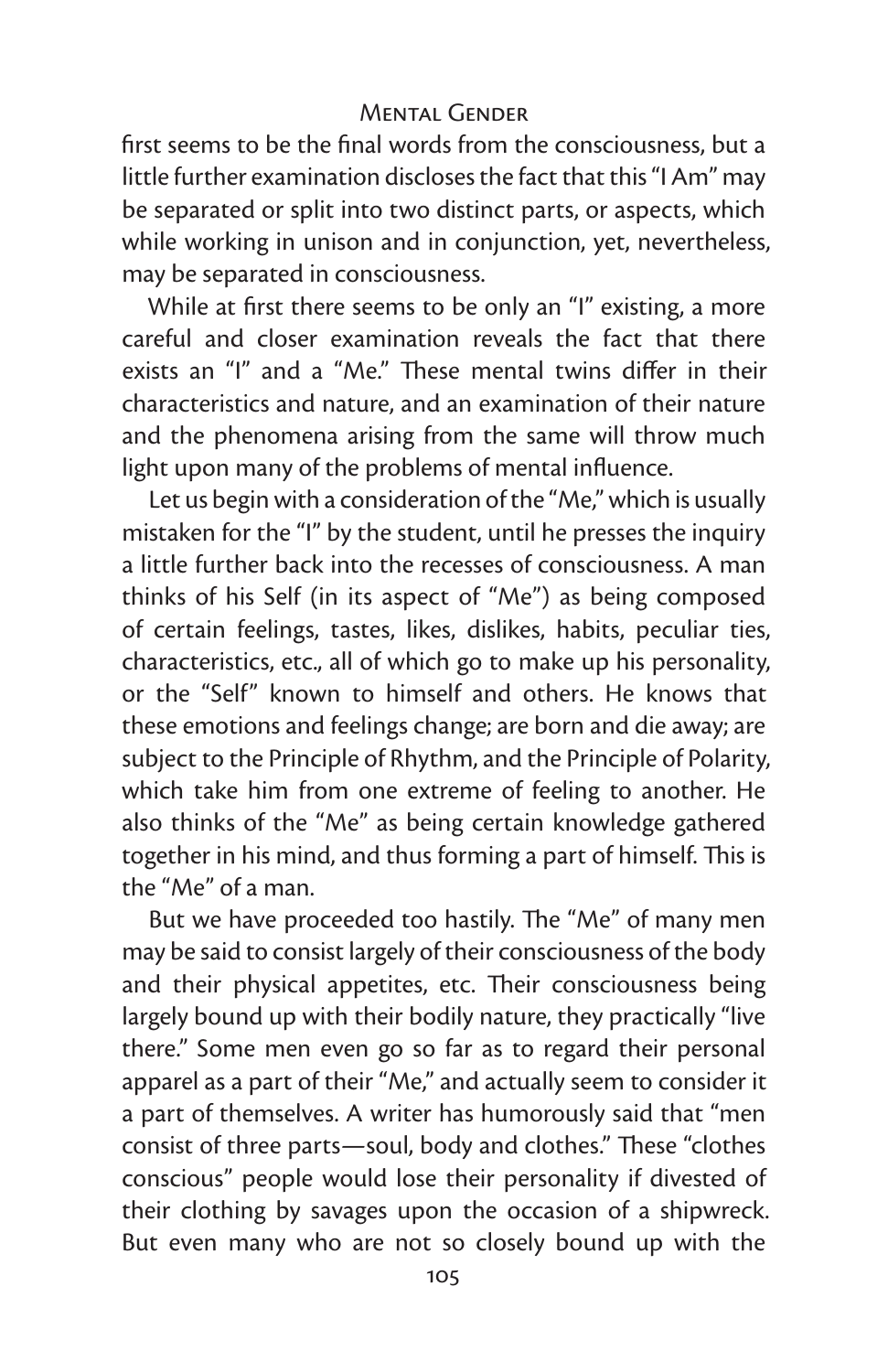idea of personal raiment stick closely to the consciousness of their bodies being their "Me." They cannot conceive of a Self independent of the body. Their mind seems to them to be practically "a something belonging to" their body—which in many cases it is indeed.

But as man rises in the scale of consciousness he is able to disentangle his "Me" from his idea of body, and is able to think of his body as "belonging to" the mental part of him. But even then he is very apt to identify the "Me" entirely with the mental states, feelings, etc., which he feels to exist within him. He is very apt to consider these internal states as identical with himself, instead of their being simply" things" produced by some part of his mentality, and existing within him—of him, and in him, but still not "himself." He sees that he may change these internal states of feelings by an effort of will, and that he may produce a feeling or state of an exactly opposite nature, in the same way, and yet the same "Me" exists. And so after a while he is able to set aside these various mental states, emotions, feelings, habits, qualities, characteristics, and other personal mental belongings—he is able to set them aside in the "not‑me" collection of curiosities and encumbrances, as well as valuable possessions. This requires much mental concentration and power of mental analysis on the part of the student. But still the task is possible for the advanced student, and even those not so far advanced are able to see, in the imagination, how the process may be performed.

After this laying-aside process has been performed, the student will find himself in conscious possession of a "Self" which may be considered in its "I" and "Me" dual aspects. The "Me" will be felt to be a Something mental in which thoughts, ideas, emotions, feelings, and other mental states may be produced. It may be considered as the "mental womb," as the ancients styled it—capable of generating mental offspring. It reports to the consciousness as a "Me" with latent powers of creation and generation of mental progeny of all sorts and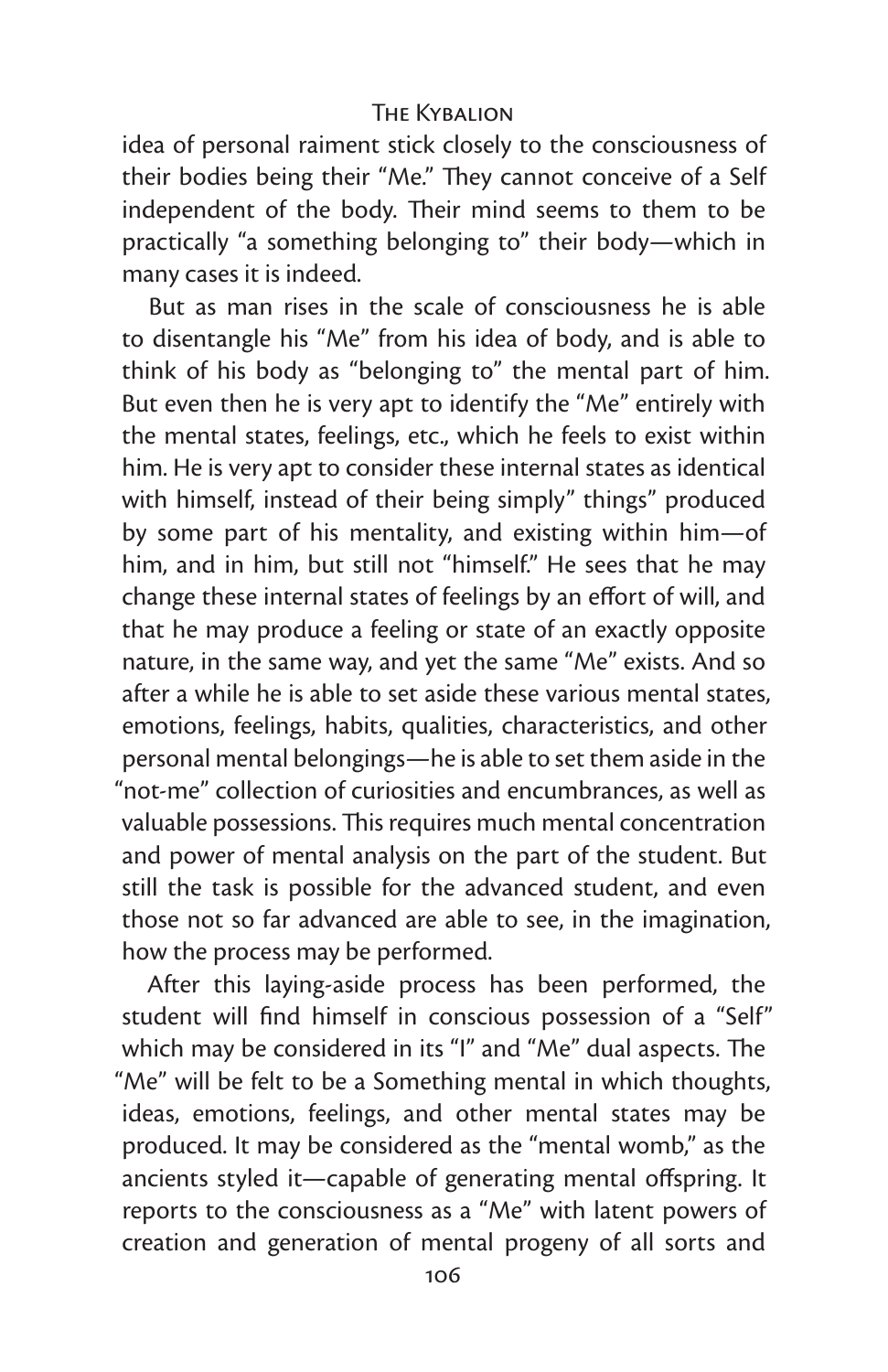## Mental Gender

kinds. Its powers of creative energy are felt to be enormous. But still it seems to be conscious that it must receive some form of energy from either its "I" companion, or else from some other "I," ere it is able to bring into being its mental creations. This consciousness brings with it a realization of an enormous capacity for mental work and creative ability.

But the student soon finds that this is not all that he finds within his inner consciousness. He finds that there exists a mental Something which is able to Will that the "Me" act along certain creative lines, and which is also able to stand aside and witness the mental creation. This part of himself he is taught to call his "I." He is able to rest in its consciousness at will. He finds there not a consciousness of an ability to generate and actively create, in the sense of the gradual process attendant upon mental operations, but rather a sense and consciousness of an ability to project an energy from the "I" to the "Me"—a process of "willing" that the mental creation begin and proceed. He also finds that the "I" is able to stand aside and witness the operations of the "Me's" mental creation and generation. There is this dual aspect in the mind of every person. The "I" represents the Masculine Principle of Mental Gender—the "Me" represents the Female Principle. The "I" represents the Aspect of Being; the "Me" the Aspect of Becoming. You will notice that the Principle of Correspondence operates on this plane just as it does upon the great plane upon which the creation of Universes is performed. The two are similar in kind, although vastly different in degree. "As above, so below; as below, so above."

These aspects of mind—the Masculine and Feminine Principles—the "I" and the "Me"—considered in connection with the well-known mental and psychic phenomena, give the master‑key to these dimly known regions of mental operation and manifestation. The principle of Mental Gender gives the truth underlying the whole field of the phenomena of mental influence, etc.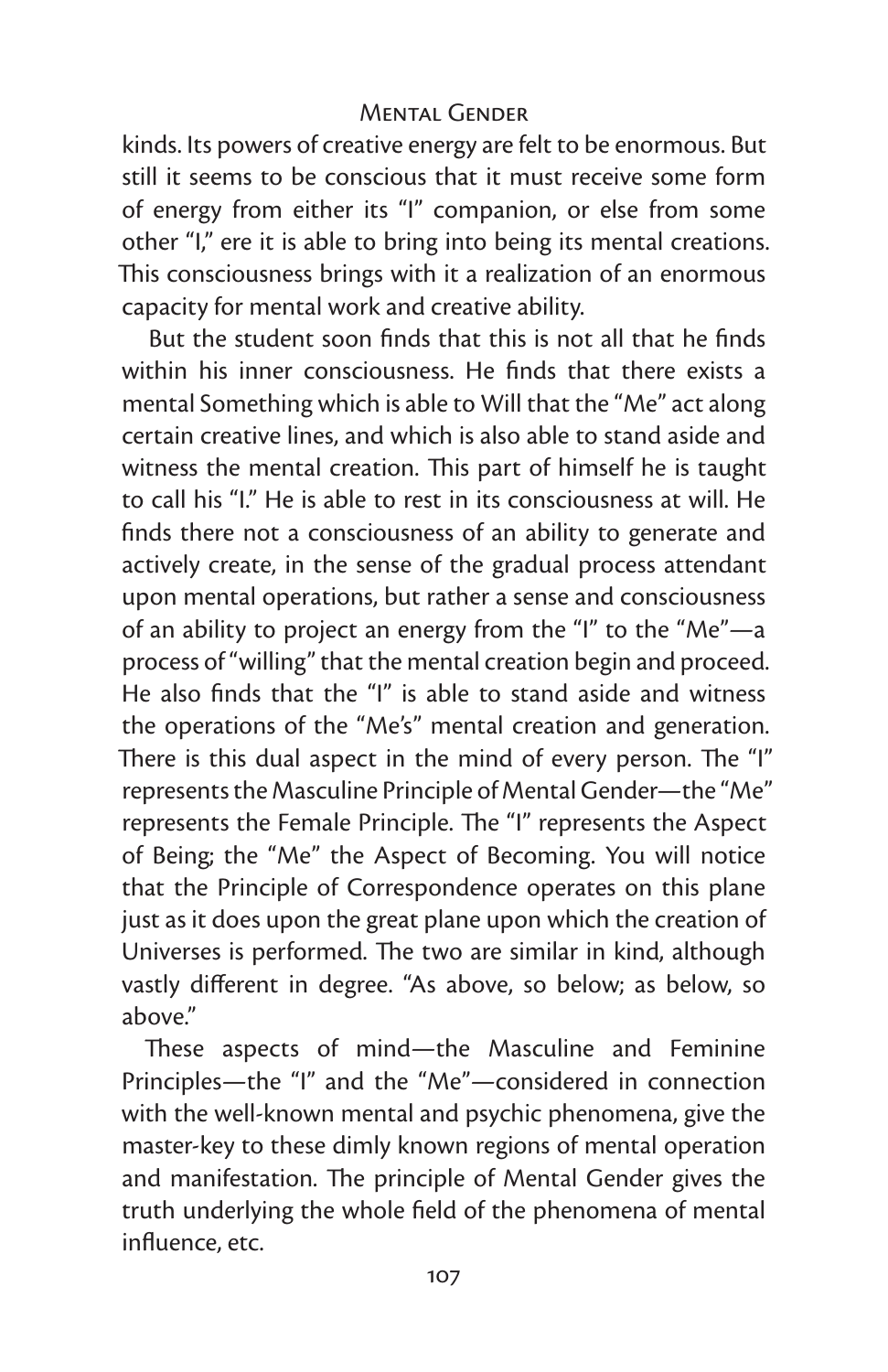The tendency of the Feminine Principle is always in the direction of receiving impressions, while the tendency of the Masculine Principle is always in the direction of giving out, or expressing. The Feminine Principle has a much more varied field of operation than has the Masculine Principle. The Feminine Principle conducts the work of generating new thoughts, concepts, ideas, including the work of the imagination. The Masculine Principle contents itself with the work of the "Will," in its varied phases. And yet without the active aid of the Will of the Masculine Principle, the Feminine Principle is apt to rest content with generating mental images which are the result of impressions received from outside, instead of producing original mental creations.

Persons who can give continued attention and thought to a subject actively employ both of the Mental Principles—the Feminine in the work of active mental generation, and the Masculine Will in stimulating and energizing the creative portion of the mind. The majority of persons really employ the Masculine Principle but little, and are content to live according to the thoughts and ideas instilled into the "Me" from the "I" of other minds. But it is not our purpose to dwell upon this phase of the subject, which may be studied from any good text‑book upon psychology, with the key that we have given you regarding Mental Gender.

The student of Psychic Phenomena is aware of the wonderful phenomena classified under the head of Telepathy; Thought Transference; Mental Influence; Suggestion; Hypnotism, etc. Many have sought for an explanation of these varied phases of phenomena under the theories of the various "dual mind" teachers. And in a measure they are right, for there is clearly a manifestation of two distinct phases of mental activity. But if such students will consider these "dual minds" in the light of the Hermetic Teachings regarding Vibrations and Mental Gender, they will see that the long sought for key is at hand.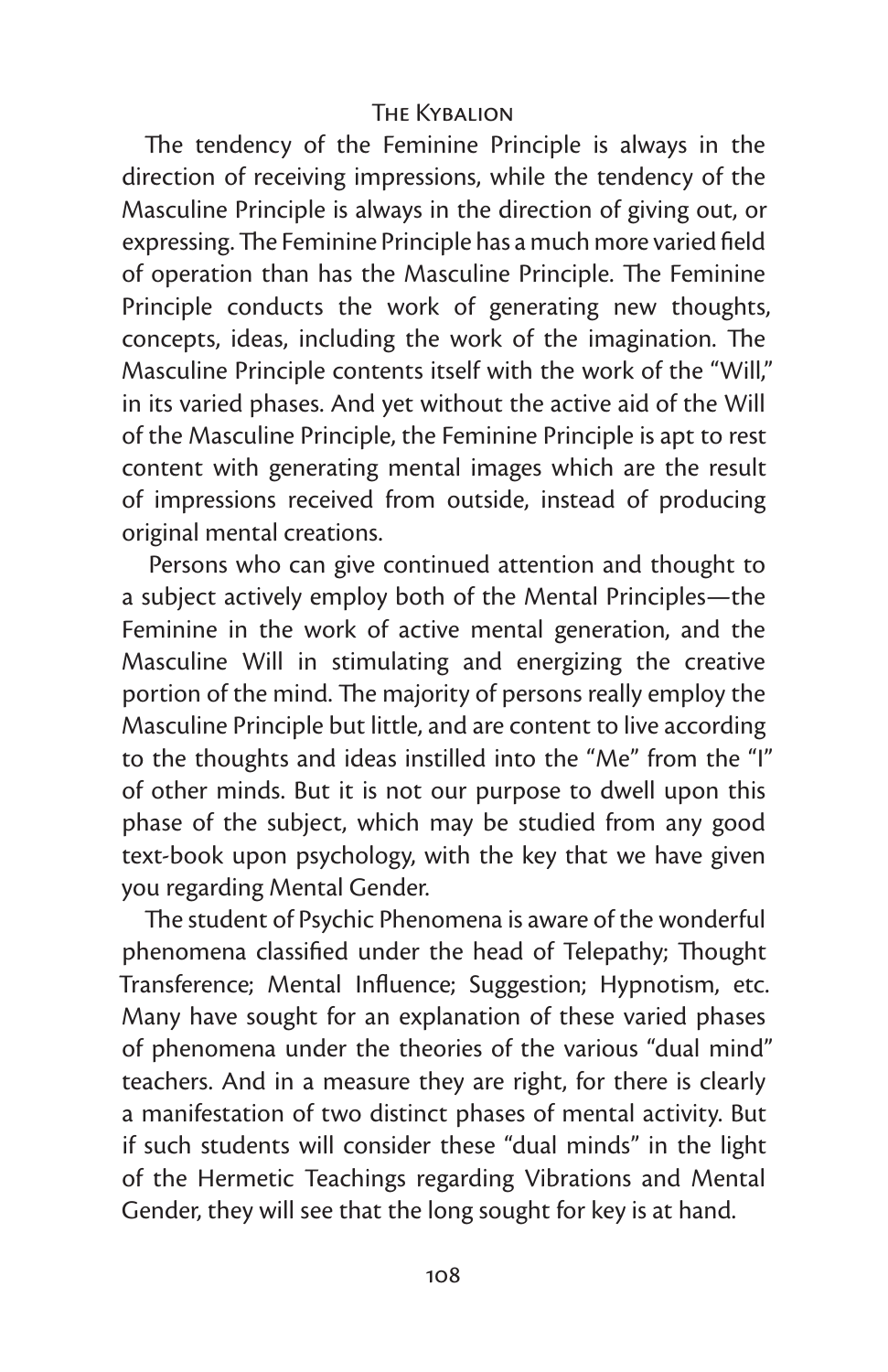### Mental Gender

In the phenomena of Telepathy it is seen how the Vibratory Energy of the Masculine Principle is projected toward the Feminine Principle of another person, and the latter takes the seed-thought and allows it to develop into maturity. In the same way Suggestion and Hypnotism operates. The Masculine Principle of the person giving the suggestions directs a stream of Vibratory Energy or Will‑Power toward the Feminine Principle of the other person, and the latter accepting it makes it its own and acts and thinks accordingly. An idea thus lodged in the mind of another person grows and develops, and in time is regarded as the rightful mental offspring of the individual, whereas it is in reality like the cuckoo egg placed in the sparrow's nest, where it destroys the rightful offspring and makes itself at home. The normal method is for the Masculine and Feminine Principles in a person's mind to co-ordinate and act harmoniously in conjunction with each other. But, unfortunately, the Masculine Principle in the average person is too lazy to act—the display of Will‑Power is too slight—and the consequence is that such persons are ruled almost entirely by the minds and wills of other persons, whom they allow to do their thinking and willing for them. How few original thoughts or original actions are performed by the average person? Are not the majority of persons mere shadows and echoes of others having stronger wills or minds than themselves? The trouble is that the average person dwells almost altogether in his "Me" consciousness, and does not realize that he has such a thing as an "I." He is polarized in his Feminine Principle of Mind, and the Masculine Principle, in which is lodged the Will, is allowed to remain inactive and not employed.

The strong men and women of the world invariably manifest the Masculine Principle of Will, and their strength depends materially upon this fact. Instead of living upon the impressions made upon their minds by others, they dominate their own minds by their Will, obtaining the kind of mental images desired, and moreover dominate the minds of others likewise, in the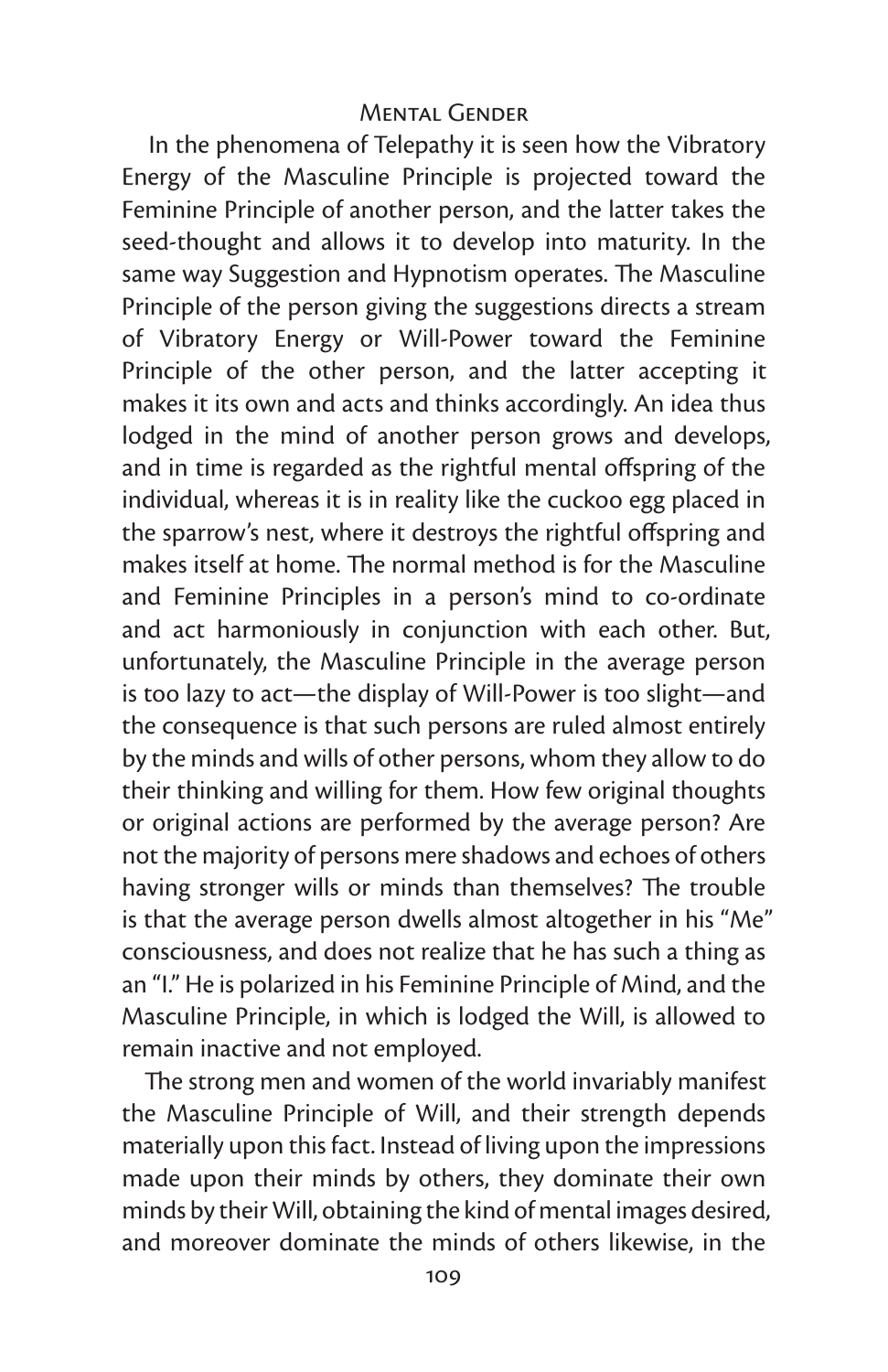same manner. Look at the strong people, how they manage to implant their seed-thoughts in the minds of the masses of the people, thus causing the latter to think thoughts in accordance with the desires and wills of the strong individuals. This is why the masses of people are such sheep-like creatures, never originating an idea of their own, nor using their own powers of mental activity.

The manifestation of Mental Gender may be noticed all around us in everyday life. The magnetic persons are those who are able to use the Masculine Principle in the way of impressing their ideas upon others. The actor who makes people weep or cry as he wills, is employing this principle. And so is the successful orator, statesman, preacher, writer or other people who are before the public attention. The peculiar influence exerted by some people over others is due to the manifestation of Mental Gender, along the Vibratorial lines above indicated. In this principle lies the secret of personal magnetism, personal influence, fascination, etc., as well as the phenomena generally grouped under the name of Hypnotism.

The student who has familiarised himself with the phenomena generally spoken of as "psychic" will have discovered the important part played in the said phenomena by that force which science has styled "Suggestion," by which term is meant the process or method whereby an idea is transferred to, or "impressed upon" the mind of another, causing the second mind to act in accordance therewith. A correct understanding of Suggestion is necessary in order to intelligently comprehend the varied psychical phenomena which Suggestion underlies. But, still more is a knowledge of Vibration and Mental Gender necessary for the student of Suggestion. For the whole principle of Suggestion depends upon the principle of Mental Gender and Vibration.

It is customary for the writers and teachers of Suggestion to explain that it is the "objective or voluntary" mind which make the mental impression, or suggestion, upon the "subjective or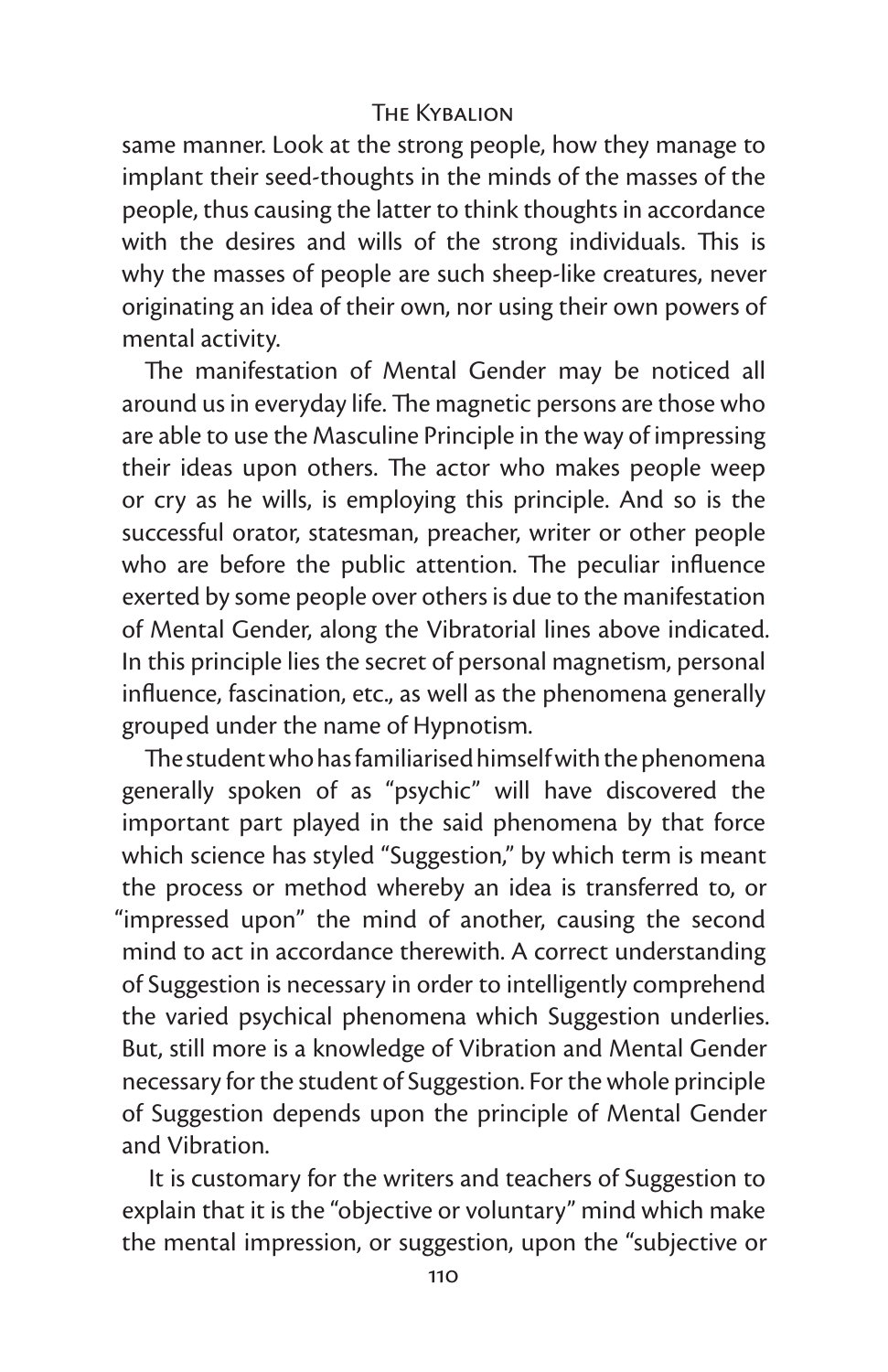### Mental Gender

involuntary" mind. But they do not describe the process or give us any analogy in nature whereby we may more readily comprehend the idea. But if you will think of the matter in the light of the Hermetic Teachings, you will be able to see that the energizing of the Feminine Principle by the Vibratory Energy of the Masculine Principle is in accordance to the universal laws of nature, and that the natural world affords countless analogies whereby the principle may be understood. In fact, the Hermetic Teachings show that the very creation of the Universe follows the same law, and that in all creative manifestations, upon the planes of the spiritual, the mental, and the physical, there is always in operation this principle of Gender—this manifestation of the Masculine and the Feminine Principles. "As above, so below; as below, so above." And more than this, when the principle of Mental Gender is once grasped and understood, the varied phenomena of psychology at once becomes capable of intelligent classification and study, instead of being very much in the dark. The principle "works out" in practice, because it is based upon the immutable universal laws of life.

We shall not enter into an extended discussion of, or description of, the varied phenomena of mental influence or psychic activity. There are many books, many of them quite good, which have been written and published on this subject of late years. The main facts stated in these various books are correct, although the several writers have attempted to explain the phenomena by various pet theories of their own. The student may acquaint himself with these matters, and by using the theory of Mental Gender he will be able to bring order out of the chaos of conflicting theory and teachings, and may, moreover, readily make himself a master of the subject if he be so inclined. The purpose of this work is not to give an extended account of psychic phenomena, but rather to give to the student a master‑key whereby he may unlock the many doors leading into the parts of the Temple of Knowledge which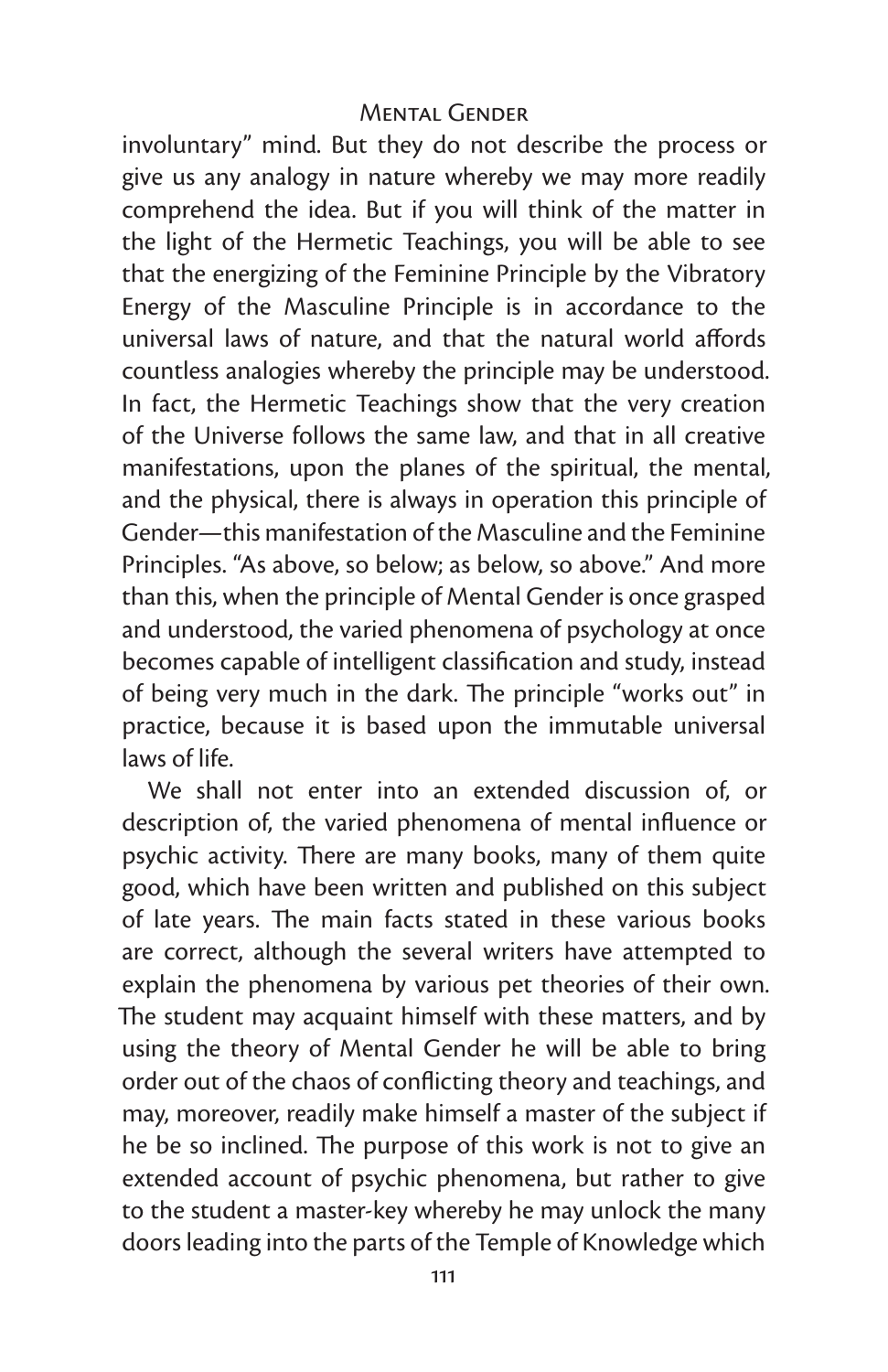he may wish to explore. We feel that in this consideration of the teachings of The Kybalion, one may find an explanation which will serve to clear away many perplexing difficulties—a key that will unlock many doors. What is the use of going into detail regarding all of the many features of psychic phenomena and mental science, provided we place in the hands of the student the means whereby he may acquaint himself fully regarding any phase of the subject which may interest him. With the aid of The Kybalion one may go through any occult library anew, the old Light from Egypt illuminating many dark pages, and obscure subjects. That is the purpose of this book. We do not come expounding a new philosophy, but rather furnishing the outlines of a great world‑old teaching which will make clear the teachings of others—which will serve as a Great Reconciler of differing theories, and opposing doctrines.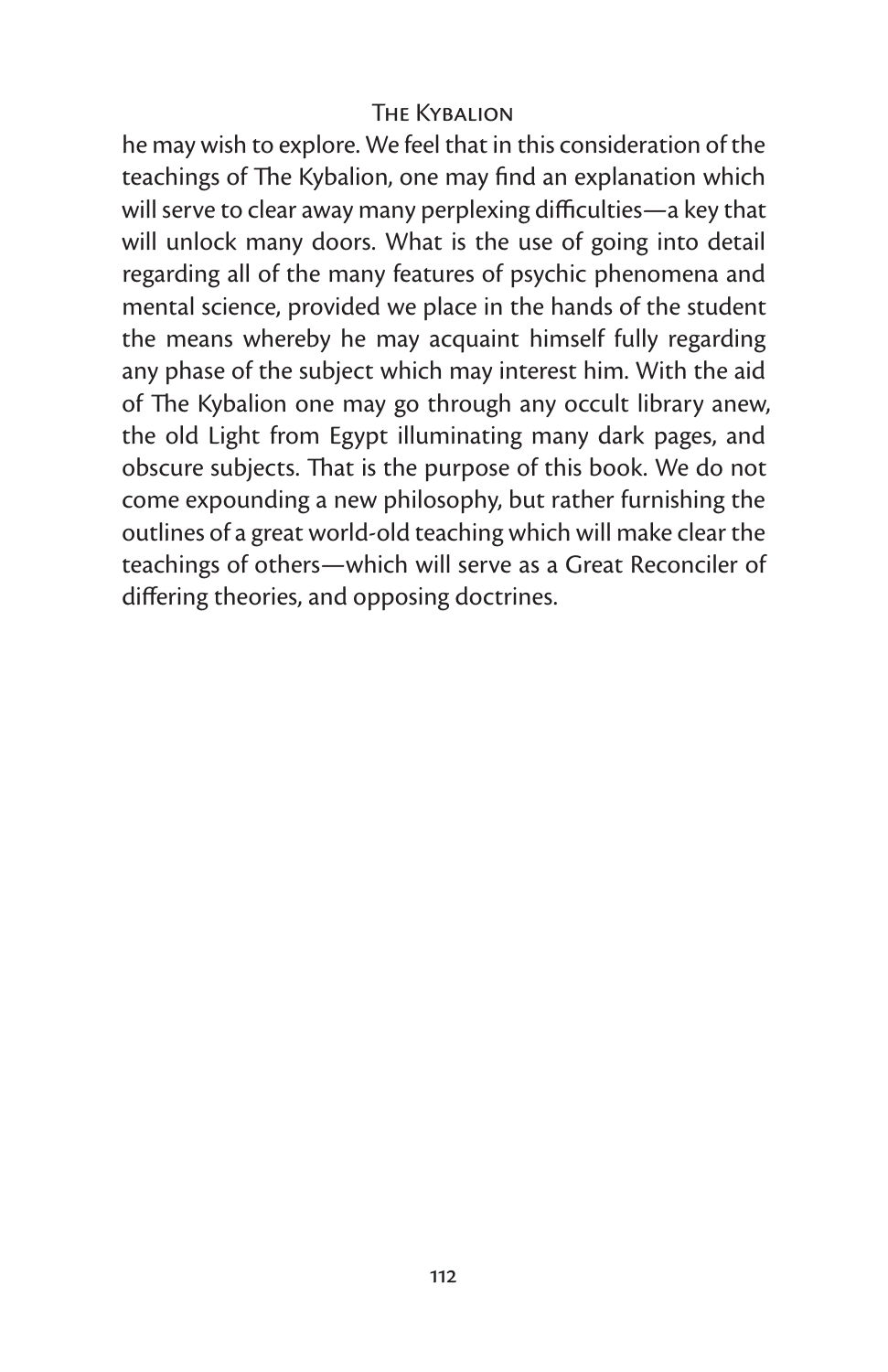# Chapter XV.

# Hermetic Axioms.

"The possession of Knowledge, unless accompanied by a manifestation and expression in Action, is like the hoarding of precious metals—a vain and foolish thing. Knowledge, like Wealth, is intended for Use. The Law of Use is Universal, and he who violates it suffers by reason of his conflict with natural forces."—*The Kybalion*.

THE HERMETIC Teachings, while always having been<br>kept securely locked up in the minds of the fortunate<br>possessors thereof, for reasons which we have already<br>stated were never intended to be merely stored away and kept securely locked up in the minds of the fortunate possessors thereof, for reasons which we have already stated, were never intended to be merely stored away and secreted. The Law of Use is dwelt upon in the Teachings, as you may see by reference to the above quotation from The Kybalion, which states it forcibly. Knowledge without Use and Expression is a vain thing, bringing no good to its possessor, or to the race. Beware of Mental Miserliness, and express into Action that which you have learned. Study the Axioms and Aphorisms, but practice them also.

We give below some of the more important Hermetic Axioms, from The Kybalion, with a few comments added to each. Make these your own, and practice and use them, for they are not really your own until you have Used them.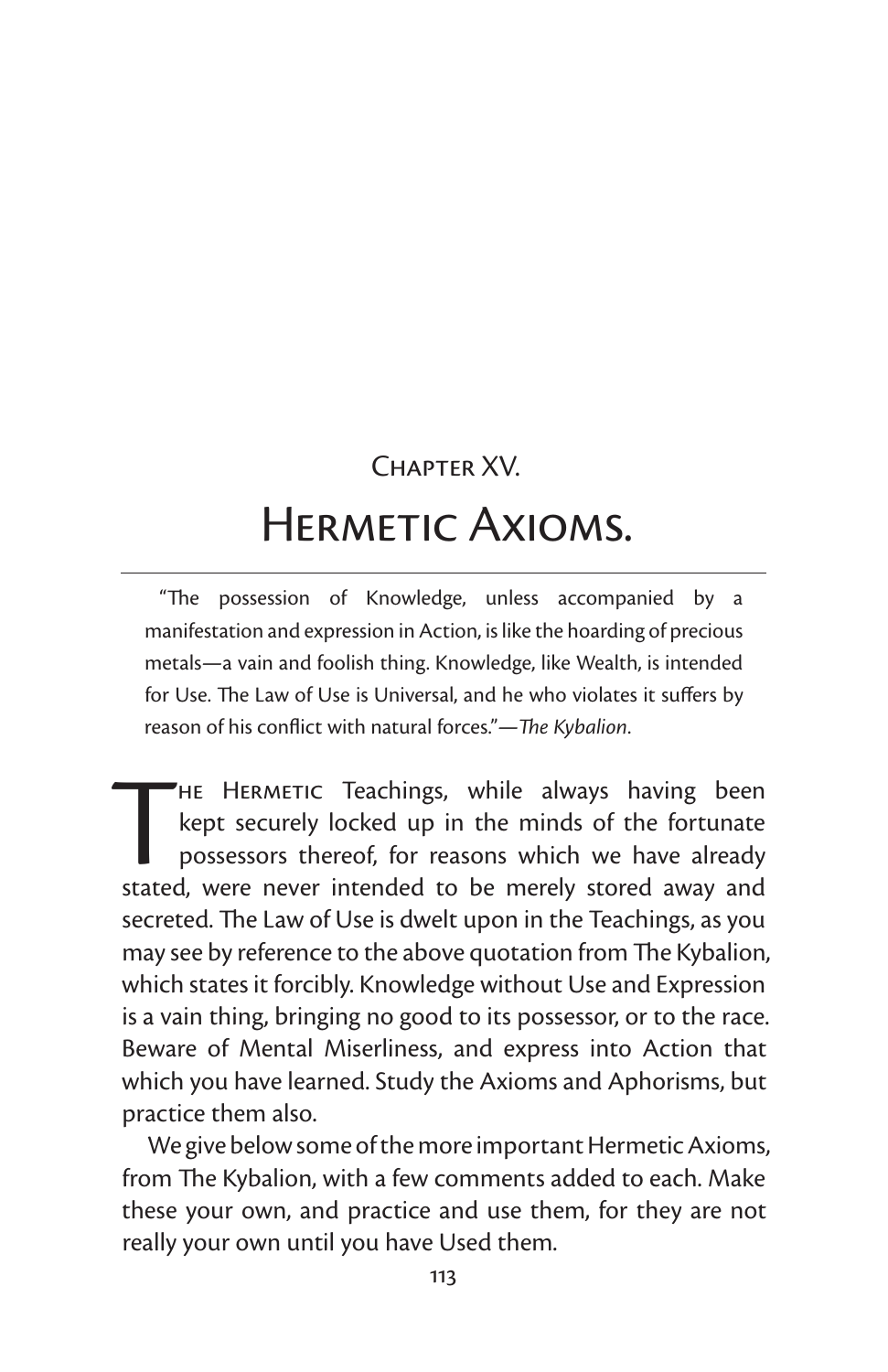#### The Kybalion

"To change your mood or mental state—change your vibration."— *The Kybalion*.

One may change his mental vibrations by an effort of Will, in the direction of deliberately fixing the Attention upon a more desirable state. Will directs the Attention, and Attention changes the Vibration. Cultivate the Art of Attention, by means of the Will, and you have solved the secret of the Mastery of Moods and Mental States.

"To destroy an undesirable rate of mental vibration, put into operation the Principle of Polarity and concentrate upon the opposite pole to that which you desire to suppress. Kill out the undesirable by changing its polarity."—*The Kybalion*.

This is one of the most important of the Hermetic Formulas. It is based upon true scientific principles. We have shown you that a mental state and its opposite were merely the two poles of one thing, and that by Mental Transmutation the polarity might be reversed. This principle is known to modern psychologists, who apply it to the breaking up of undesirable habits by bidding their students concentrate upon the opposite quality. If you are possessed of Fear, do not waste time trying to "kill out" Fear, but instead cultivate the quality of Courage, and the Fear will disappear. Some writers have expressed this idea most forcibly by using the illustration of the dark room. You do not have to shovel out or sweep out the Darkness, but by merely opening the shutters and letting in the Light the Darkness has disappeared. To kill out a Negative quality, concentrate upon the Positive Pole of that same quality, and the vibrations will gradually change from Negative to Positive, until finally you will become polarized on the Positive pole instead of the Negative. The reverse is also true, as many have found out to their sorrow, when they have allowed themselves to vibrate too constantly on the Negative pole of things. By changing your polarity you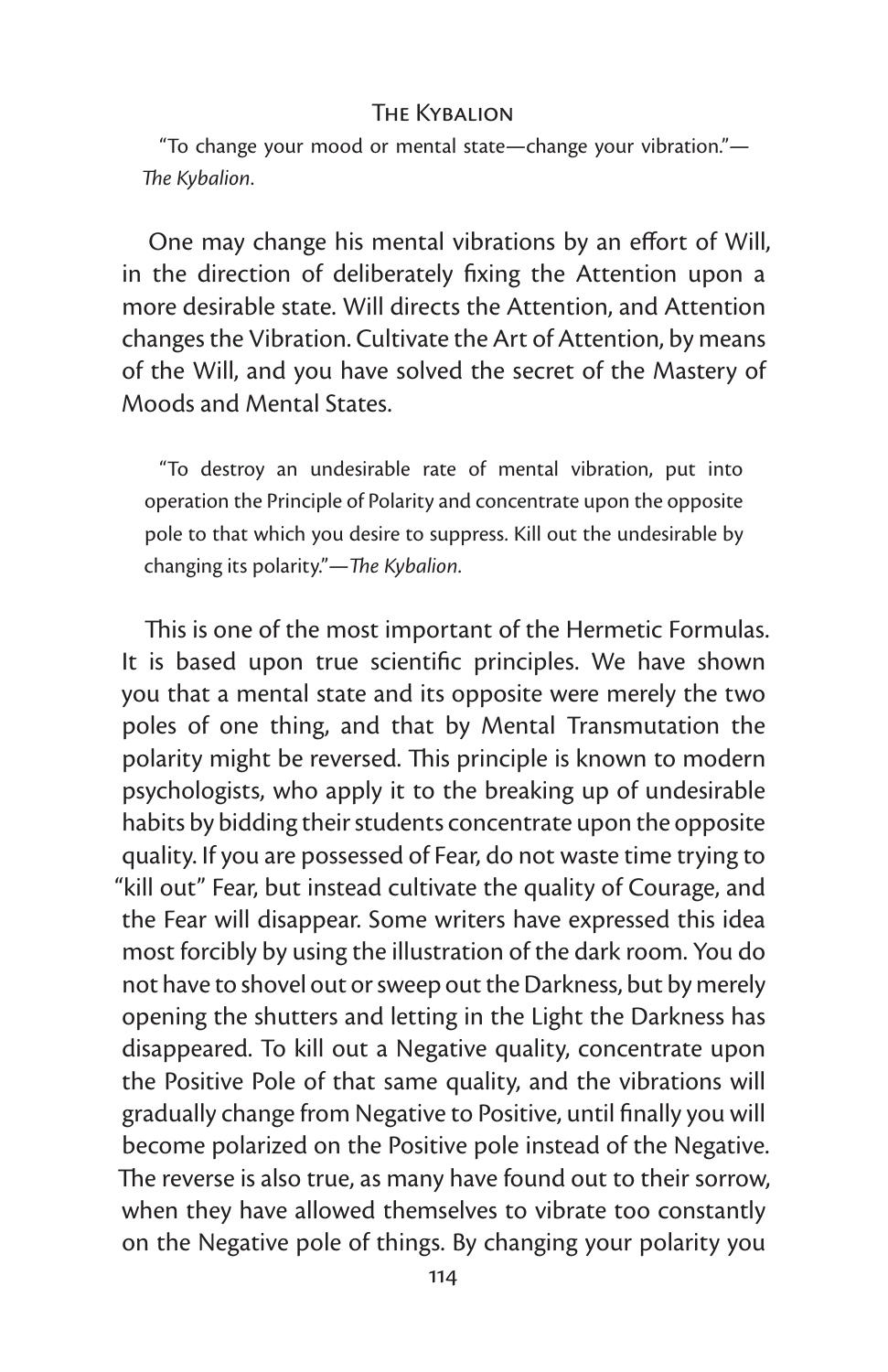#### Hermetic Axioms

may master your moods, change your mental states, remake your disposition, and build up character. Much of the Mental Mastery of the advanced Hermetics is due to this application of Polarity, which is one of the important aspects of Mental Transmutation. Remember the Hermetic Axiom (quoted previously), which says:

"Mind (as well as metals and elements) may be transmuted from state to state; degree to degree; condition to condition; pole to pole; vibration to vibration."—*The Kybalion*.

The mastery of Polarization is the mastery of the fundamental principles of Mental Transmutation or Mental Alchemy, for unless one acquires the art of changing his own polarity, he will be unable to affect his environment. An understanding of this principle will enable one to change his own Polarity, as well as that of others, if he will but devote the time, care, study and practice necessary to master the art. The principle is true, but the results obtained depend upon the persistent patience and practice of the student.

"Rhythm may be neutralized by an application of the Art of Polarization."—*The Kybalion*.

As we have explained in previous chapters, the Hermetists hold that the Principle of Rhythm manifests on the Mental Plane as well as on the Physical Plane, and that the bewildering succession of moods, feelings, emotions, and other mental states, are due to the backward and forward swing of the mental pendulum, which carries us from one extreme of feeling to the other.

The Hermetists also teach that the Law of Neutralization enables one, to a great extent, to overcome the operation of Rhythm in consciousness. As we have explained, there is a Higher Plane of Consciousness, as well as the ordinary Lower Plane, and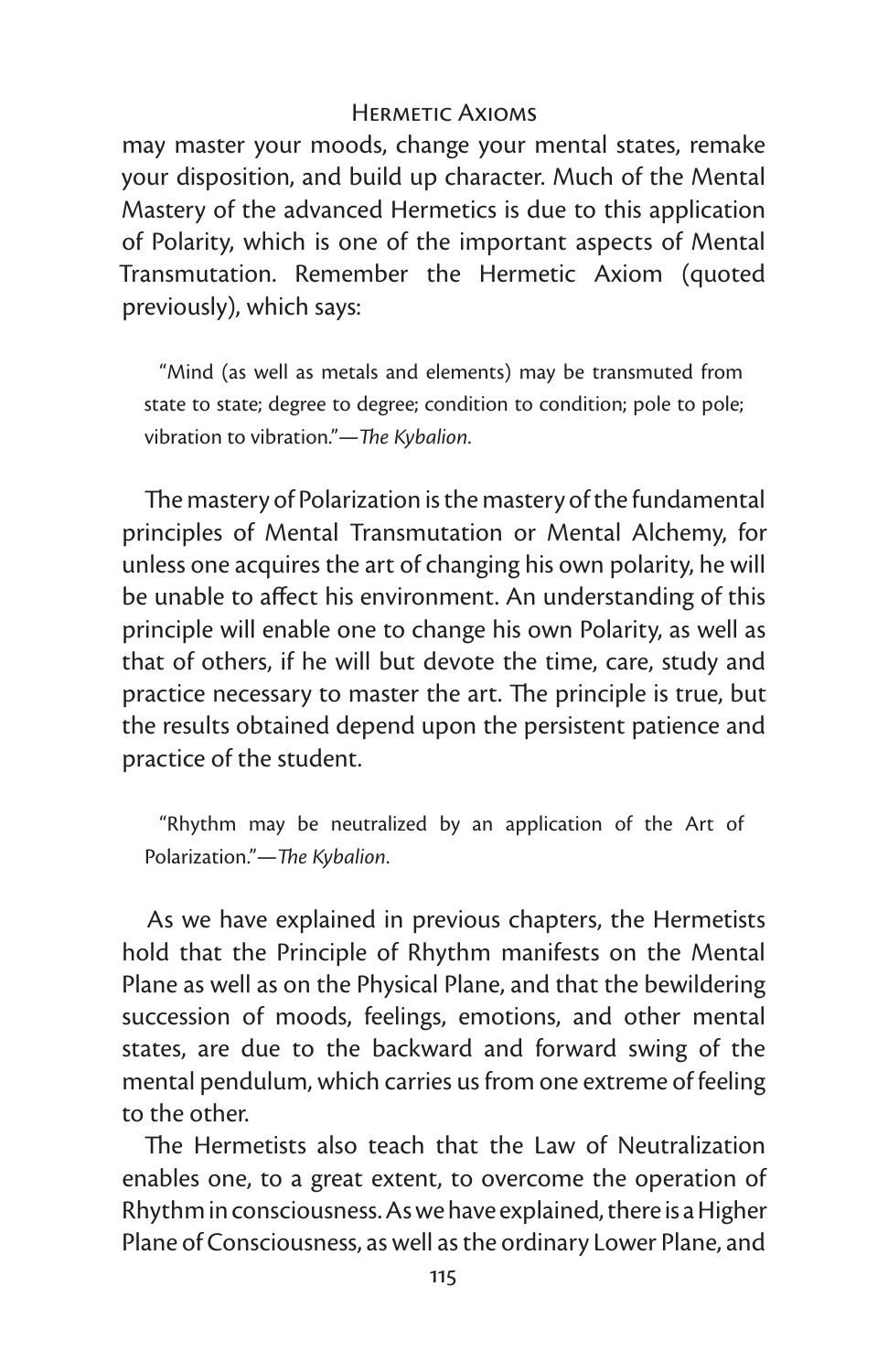the Master by rising mentally to the Higher Plane causes the swing of the mental pendulum to manifest on the Lower Plane, and he, dwelling on his Higher Plane, escapes the consciousness of the swing backward. This is effected by polarizing on the Higher Self, and thus raising the mental vibrations of the Ego above those of the ordinary plane of consciousness. It is akin to rising above a thing, and allowing it to pass beneath you. The advanced Hermetist polarizes himself at the Positive Pole of his Being—the "I Am" pole rather than the pole of personality, and by "refusing" and "denying" the operation of Rhythm, raises himself above its plane of consciousness, and standing firm in his Statement of Being he allows the pendulum to swing back on the Lower Plane without changing his Polarity. This is accomplished by all individuals who have attained any degree of self-mastery, whether they understand the law or not. Such persons simply "refuse" to allow themselves to be swung back by the pendulum of mood and emotion, and by steadfastly affirming the superiority, they remain polarized on the Positive pole. The Master, of course, attains a far greater degree of proficiency, because he understands the law which he is overcoming by a higher law, and by the use of his Will he attains a degree of Poise and Mental Steadfastness almost impossible of belief on the part of those who allow themselves to be swung backward and forward by the mental pendulum of moods and feelings.

Remember, always, however, that you do not really destroy the Principle of Rhythm, for that is indestructible. Yon simply overcome one law by counter-balancing it with another, and thus maintain an equilibrium. The laws of balance and counter‑balance are in operation on the mental as well as on the physical planes, and an understanding of these laws enables one to seem to overthrow laws, whereas he is merely exerting a counter‑balance.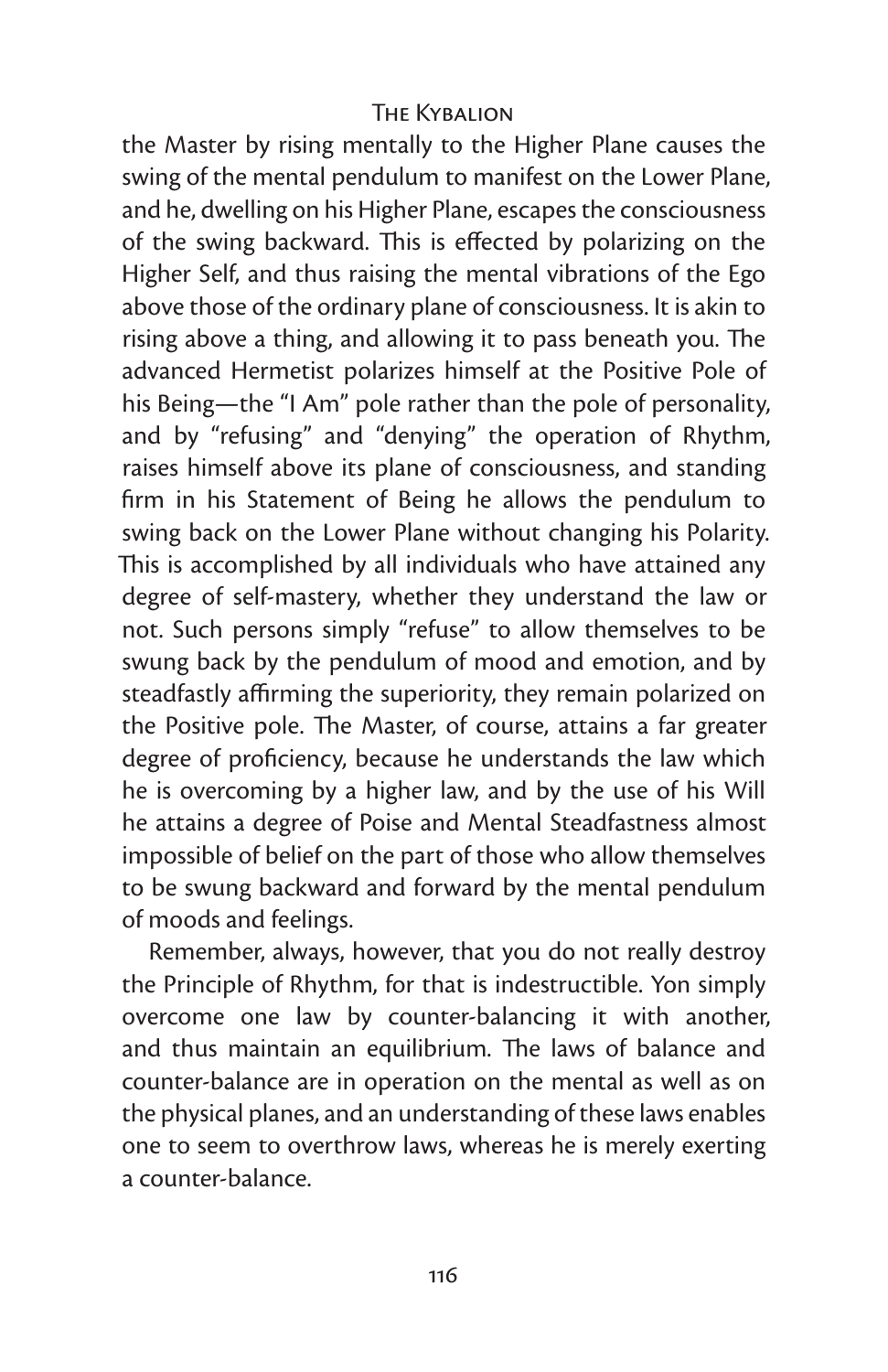#### Hermetic Axioms

"Nothing escapes the Principle of Cause and Effect, but there are many Planes of Causation, and one may use the laws of the higher to overcome the laws of the lower."—*The Kybalion*.

By an understanding of the practice of Polarization, the Hermetists rise to a higher plane of Causation and thus counter‑balance the laws of the lower planes of Causation. By rising above the plane of ordinary Causes they become themselves, in a degree, Causes instead of being merely Caused. By being able to master their own moods and feelings, and by being able to neutralize Rhythm, as we have already explained, they are able to escape a great part of the operations of Cause and Effect on the ordinary plane. The masses of people are carried along, obedient to their environment; the wills and desires of others stronger than themselves; the effects of inherited tendencies; the suggestions of those about them; and other outward causes; which tend to move them about on the chess‑board of life like mere pawns. By rising above these influencing causes, the advanced Hermetists seek a higher plane of mental action, and by dominating their moods, emotions, impulses and feelings, they create for themselves new characters, qualities and powers, by which they overcome their ordinary environment, and thus become practically players instead of mere Pawns. Such people help to play the game of life understandingly, instead of being moved about this way and that way by stronger influences and powers and wills. They use the Principle of Cause and Effect, instead of being used by it. Of course, even the highest are subject to the Principle as it manifests on the higher planes, but on the lower planes of activity, they are Masters instead of Slaves. As The Kybalion says:

"The wise ones serve on the higher, but rule on the lower. They obey the laws coming from above them, but on their own plane, and those below them, they rule and give orders. And, yet, in so doing, they form a part of the Principle, instead of opposing it. The wise man falls in with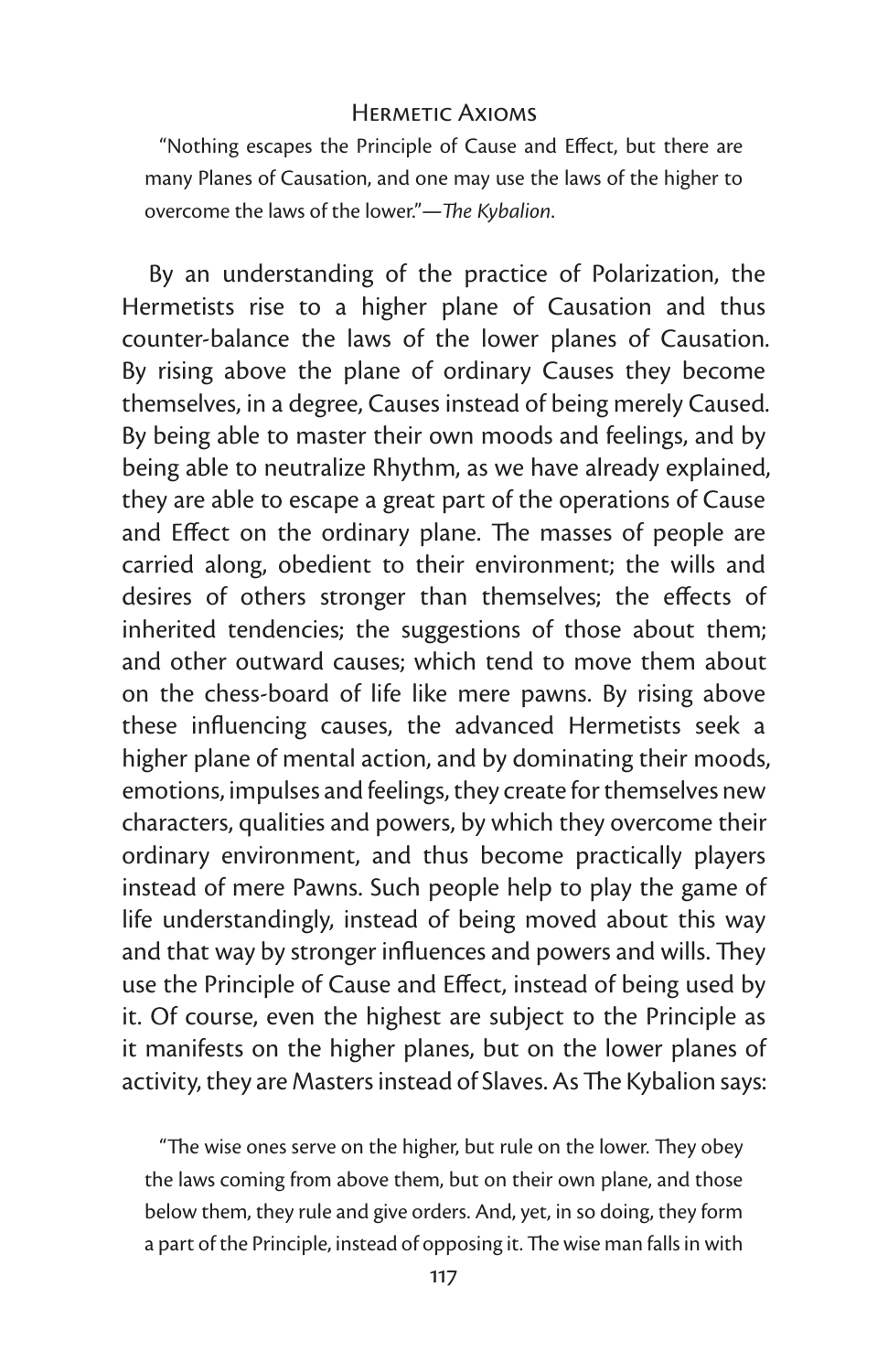the Law, and by understanding its movements he operates it instead of being its blind slave. Just as does the skilled swimmer turn this way and that way, going and coming as he will, instead of being as the log which is carried here and there—so is the wise man as compared to the ordinary man—and yet both swimmer and log; wise man and fool, are subject to Law. He who understands this is well on the road to Mastery."—*The Kybalion*.

In conclusion let us again call your attention to the Hermetic Axiom:

"True Hermetic Transmutation is a Mental Art."—*The Kybalion*.

In the above axiom, the Hermetists teach that the great work of influencing one's environment is accomplished by Mental Power. The Universe being wholly mental, it follows that it may be ruled only by Mentality. And in this truth is to be found an explanation of all the phenomena and manifestations of the various mental powers which are attracting so much attention and study in these earlier years of the Twentieth Century. Back of and under the teachings of the various cults and schools, remains ever constant the principle of the Mental Substance of the Universe. If the Universe be Mental in its substantial nature, then it follows that Mental Transmutation must change the conditions and phenomena of the Universe. If the Universe is Mental, then Mind must be the highest power affecting its phenomena. If this be understood then all the so-called "miracles" and "wonder‑workings" are seen plainly for what they are.

"The All is Mind; The Universe is Mental."—*The Kybalion*.

Finis.